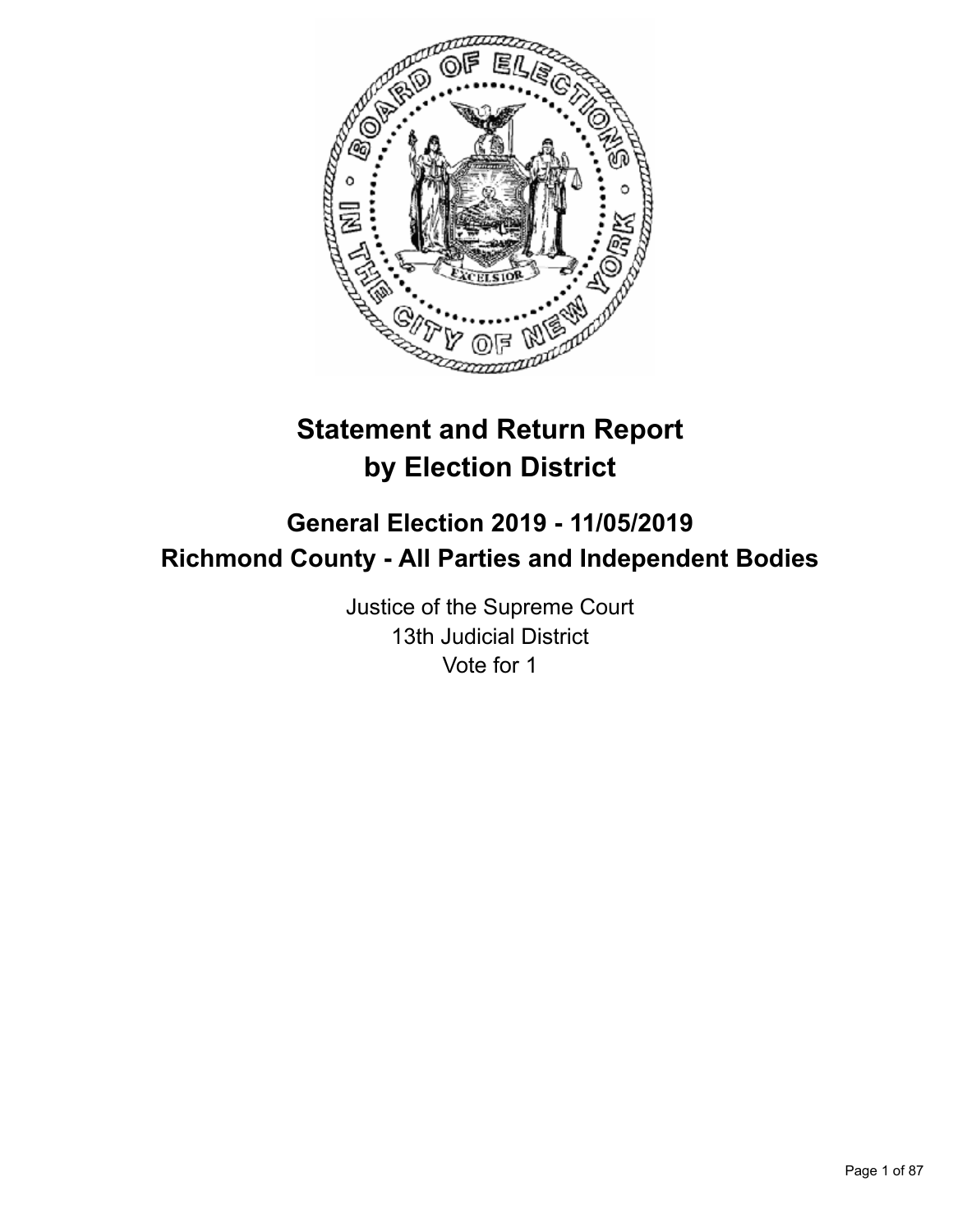

| <b>PUBLIC COUNTER</b>                                    | 255 |
|----------------------------------------------------------|-----|
| <b>MANUALLY COUNTED EMERGENCY</b>                        | 0   |
| ABSENTEE / MILITARY                                      | 8   |
| AFFIDAVIT                                                | 0   |
| <b>Total Ballots</b>                                     | 263 |
| Less - Inapplicable Federal/Special Presidential Ballots | 0   |
| <b>Total Applicable Ballots</b>                          | 263 |
| ORLANDO MARRAZZO JR. (DEMOCRATIC)                        | 212 |
| ORLANDO MARRAZZO JR. (REPUBLICAN)                        | 20  |
| ORLANDO MARRAZZO JR. (CONSERVATIVE)                      | 5   |
| ANDREW J. LANZA (WRITE-IN)                               |     |
| PAUL LOPEZ (WRITE-IN)                                    |     |
| UNATTRIBUTABLE WRITE-IN (WRITE-IN)                       |     |
| <b>Total Votes</b>                                       | 240 |
| Unrecorded                                               | 23  |

| PUBLIC COUNTER                                           | 268 |
|----------------------------------------------------------|-----|
| MANUALLY COUNTED EMERGENCY                               | 0   |
| ABSENTEE / MILITARY                                      | 9   |
| <b>AFFIDAVIT</b>                                         | 0   |
| <b>Total Ballots</b>                                     | 277 |
| Less - Inapplicable Federal/Special Presidential Ballots | 0   |
| <b>Total Applicable Ballots</b>                          | 277 |
| ORLANDO MARRAZZO JR. (DEMOCRATIC)                        | 204 |
| ORLANDO MARRAZZO JR. (REPUBLICAN)                        | 26  |
| ORLANDO MARRAZZO JR. (CONSERVATIVE)                      | 11  |
| ANTHONY FRAZIER (WRITE-IN)                               | 1   |
| GENA MIMOZA (WRITE-IN)                                   | 1   |
| JUMAANE D. WILLIAMS (WRITE-IN)                           | 1   |
| MARCUS A. MARINO (WRITE-IN)                              | 1   |
| ROBERTA RANKINS (WRITE-IN)                               | 1   |
| UNATTRIBUTABLE WRITE-IN (WRITE-IN)                       | 1   |
| <b>Total Votes</b>                                       | 247 |
| Unrecorded                                               | 30  |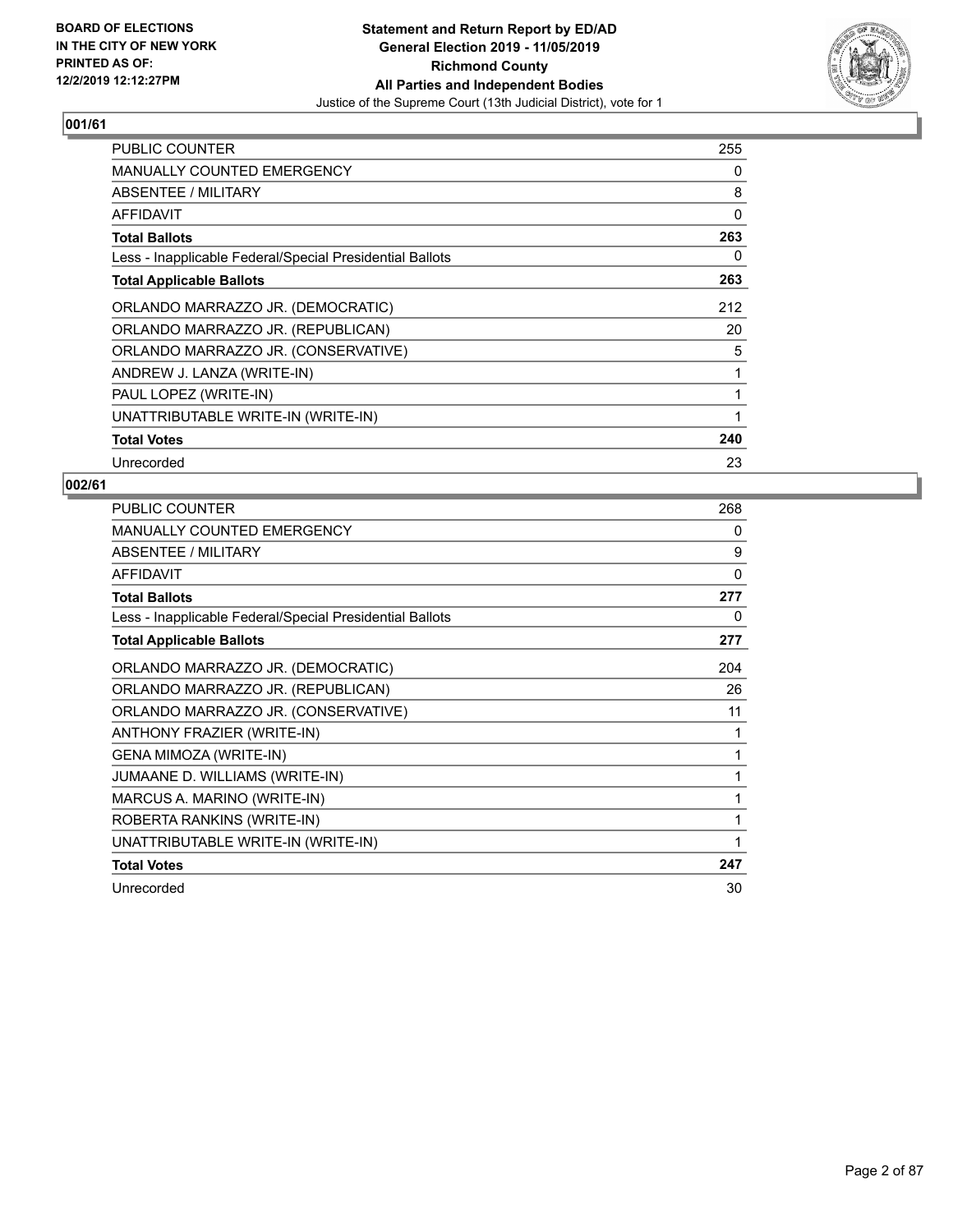

| <b>PUBLIC COUNTER</b>                                    | 308            |
|----------------------------------------------------------|----------------|
| <b>MANUALLY COUNTED EMERGENCY</b>                        | 0              |
| ABSENTEE / MILITARY                                      | 6              |
| AFFIDAVIT                                                | 0              |
| <b>Total Ballots</b>                                     | 314            |
| Less - Inapplicable Federal/Special Presidential Ballots | 0              |
| <b>Total Applicable Ballots</b>                          | 314            |
| ORLANDO MARRAZZO JR. (DEMOCRATIC)                        | 221            |
| ORLANDO MARRAZZO JR. (REPUBLICAN)                        | 38             |
| ORLANDO MARRAZZO JR. (CONSERVATIVE)                      | 17             |
| JEFFEREY SALHEL (WRITE-IN)                               | 1              |
| UNATTRIBUTABLE WRITE-IN (WRITE-IN)                       | $\overline{2}$ |
| <b>Total Votes</b>                                       | 279            |
| Unrecorded                                               | 35             |

| <b>PUBLIC COUNTER</b>                                    | 319 |
|----------------------------------------------------------|-----|
| <b>MANUALLY COUNTED EMERGENCY</b>                        | 0   |
| ABSENTEE / MILITARY                                      | 11  |
| <b>AFFIDAVIT</b>                                         | 1   |
| <b>Total Ballots</b>                                     | 331 |
| Less - Inapplicable Federal/Special Presidential Ballots | 0   |
| <b>Total Applicable Ballots</b>                          | 331 |
| ORLANDO MARRAZZO JR. (DEMOCRATIC)                        | 246 |
| ORLANDO MARRAZZO JR. (REPUBLICAN)                        | 37  |
| ORLANDO MARRAZZO JR. (CONSERVATIVE)                      | 9   |
| ANDREW CLARK (WRITE-IN)                                  | 1   |
| JAMES BARNES (WRITE-IN)                                  | 1   |
| UNATTRIBUTABLE WRITE-IN (WRITE-IN)                       | 2   |
| <b>Total Votes</b>                                       | 296 |
| Unrecorded                                               | 35  |
| 005/61 COMBINED into: 004/61                             |     |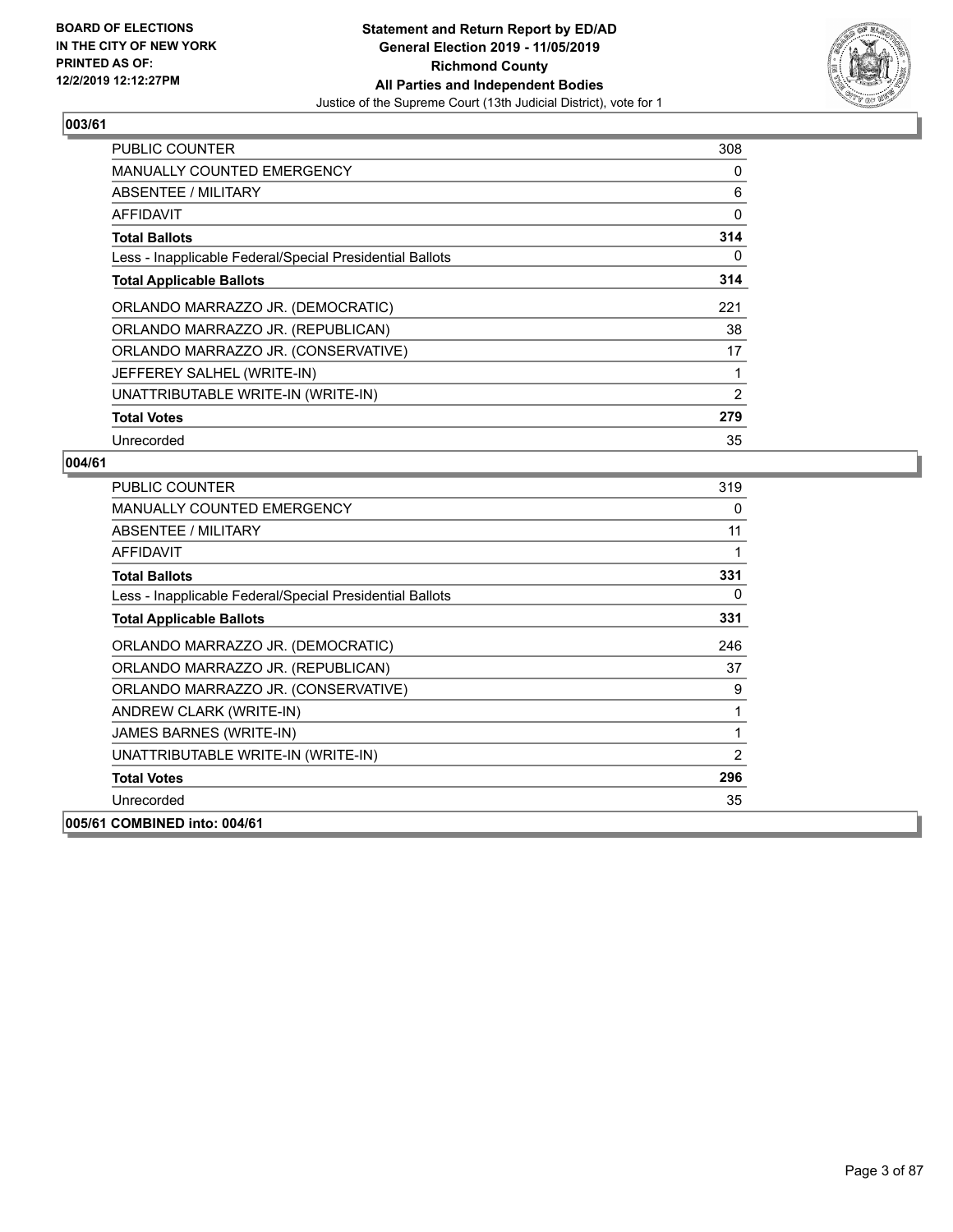

| <b>PUBLIC COUNTER</b>                                    | 172 |
|----------------------------------------------------------|-----|
| <b>MANUALLY COUNTED EMERGENCY</b>                        | 0   |
| ABSENTEE / MILITARY                                      | 31  |
| AFFIDAVIT                                                | 3   |
| <b>Total Ballots</b>                                     | 206 |
| Less - Inapplicable Federal/Special Presidential Ballots | 0   |
| <b>Total Applicable Ballots</b>                          | 206 |
| ORLANDO MARRAZZO JR. (DEMOCRATIC)                        | 125 |
| ORLANDO MARRAZZO JR. (REPUBLICAN)                        | 48  |
| ORLANDO MARRAZZO JR. (CONSERVATIVE)                      | 9   |
| ROBERT MARTIN (WRITE-IN)                                 |     |
| THOMAS FUCALORO (WRITE-IN)                               |     |
| <b>Total Votes</b>                                       | 184 |
| Unrecorded                                               | 22  |

## **007/61**

| <b>PUBLIC COUNTER</b>                                    | 157 |
|----------------------------------------------------------|-----|
| <b>MANUALLY COUNTED EMERGENCY</b>                        | 0   |
| ABSENTEE / MILITARY                                      | 4   |
| AFFIDAVIT                                                | 0   |
| <b>Total Ballots</b>                                     | 161 |
| Less - Inapplicable Federal/Special Presidential Ballots | 0   |
| <b>Total Applicable Ballots</b>                          | 161 |
| ORLANDO MARRAZZO JR. (DEMOCRATIC)                        | 134 |
| ORLANDO MARRAZZO JR. (REPUBLICAN)                        | 10  |
| ORLANDO MARRAZZO JR. (CONSERVATIVE)                      | 3   |
| JATT DREDDZ (WRITE-IN)                                   |     |
| UNATTRIBUTABLE WRITE-IN (WRITE-IN)                       | 2   |
| <b>Total Votes</b>                                       | 150 |
| Unrecorded                                               | 11  |

| PUBLIC COUNTER                                           | 227            |
|----------------------------------------------------------|----------------|
| <b>MANUALLY COUNTED EMERGENCY</b>                        | 0              |
| <b>ABSENTEE / MILITARY</b>                               | 7              |
| AFFIDAVIT                                                | 0              |
| <b>Total Ballots</b>                                     | 234            |
| Less - Inapplicable Federal/Special Presidential Ballots | 0              |
| <b>Total Applicable Ballots</b>                          | 234            |
| ORLANDO MARRAZZO JR. (DEMOCRATIC)                        | 191            |
| ORLANDO MARRAZZO JR. (REPUBLICAN)                        | 15             |
| ORLANDO MARRAZZO JR. (CONSERVATIVE)                      | 6              |
| KEVIN C. HANKINS (WRITE-IN)                              | $\overline{2}$ |
| UNATTRIBUTABLE WRITE-IN (WRITE-IN)                       | 2              |
| <b>Total Votes</b>                                       | 216            |
| Unrecorded                                               | 18             |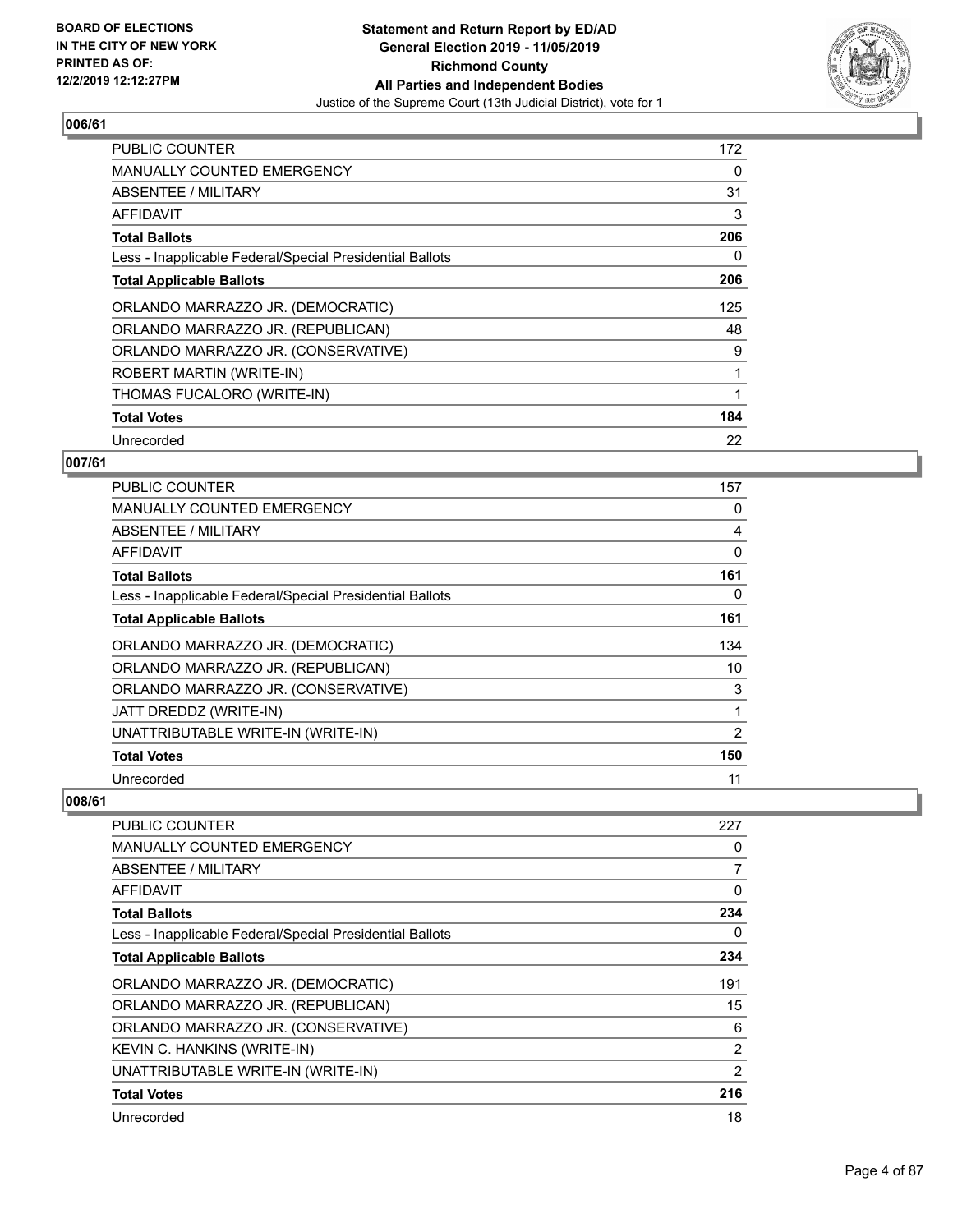

| <b>PUBLIC COUNTER</b>                                    | 505 |
|----------------------------------------------------------|-----|
| <b>MANUALLY COUNTED EMERGENCY</b>                        | 0   |
| <b>ABSENTEE / MILITARY</b>                               | 26  |
| <b>AFFIDAVIT</b>                                         | 0   |
| <b>Total Ballots</b>                                     | 531 |
| Less - Inapplicable Federal/Special Presidential Ballots | 0   |
| <b>Total Applicable Ballots</b>                          | 531 |
| ORLANDO MARRAZZO JR. (DEMOCRATIC)                        | 378 |
| ORLANDO MARRAZZO JR. (REPUBLICAN)                        | 75  |
| ORLANDO MARRAZZO JR. (CONSERVATIVE)                      | 29  |
| BILL DE BLASIO (WRITE-IN)                                | 1   |
| EDWINA WINNIE MARTIN (WRITE-IN)                          | 1   |
| JEFFERY COOGAN (WRITE-IN)                                | 1   |
| <b>JULIETTE MOORE (WRITE-IN)</b>                         | 1   |
| NICK FUENTES (WRITE-IN)                                  | 1   |
| <b>Total Votes</b>                                       | 487 |
| Unrecorded                                               | 44  |

| <b>PUBLIC COUNTER</b>                                    | 230      |
|----------------------------------------------------------|----------|
| <b>MANUALLY COUNTED EMERGENCY</b>                        | 0        |
| ABSENTEE / MILITARY                                      | 9        |
| <b>AFFIDAVIT</b>                                         | $\Omega$ |
| <b>Total Ballots</b>                                     | 239      |
| Less - Inapplicable Federal/Special Presidential Ballots | 0        |
| <b>Total Applicable Ballots</b>                          | 239      |
| ORLANDO MARRAZZO JR. (DEMOCRATIC)                        | 154      |
| ORLANDO MARRAZZO JR. (REPUBLICAN)                        | 38       |
| ORLANDO MARRAZZO JR. (CONSERVATIVE)                      | 3        |
| NICOLE NEGRON (WRITE-IN)                                 | 1        |
| UNATTRIBUTABLE WRITE-IN (WRITE-IN)                       | 1        |
| <b>Total Votes</b>                                       | 197      |
| Unrecorded                                               | 42       |
| 011/61 COMBINED into: 009/61                             |          |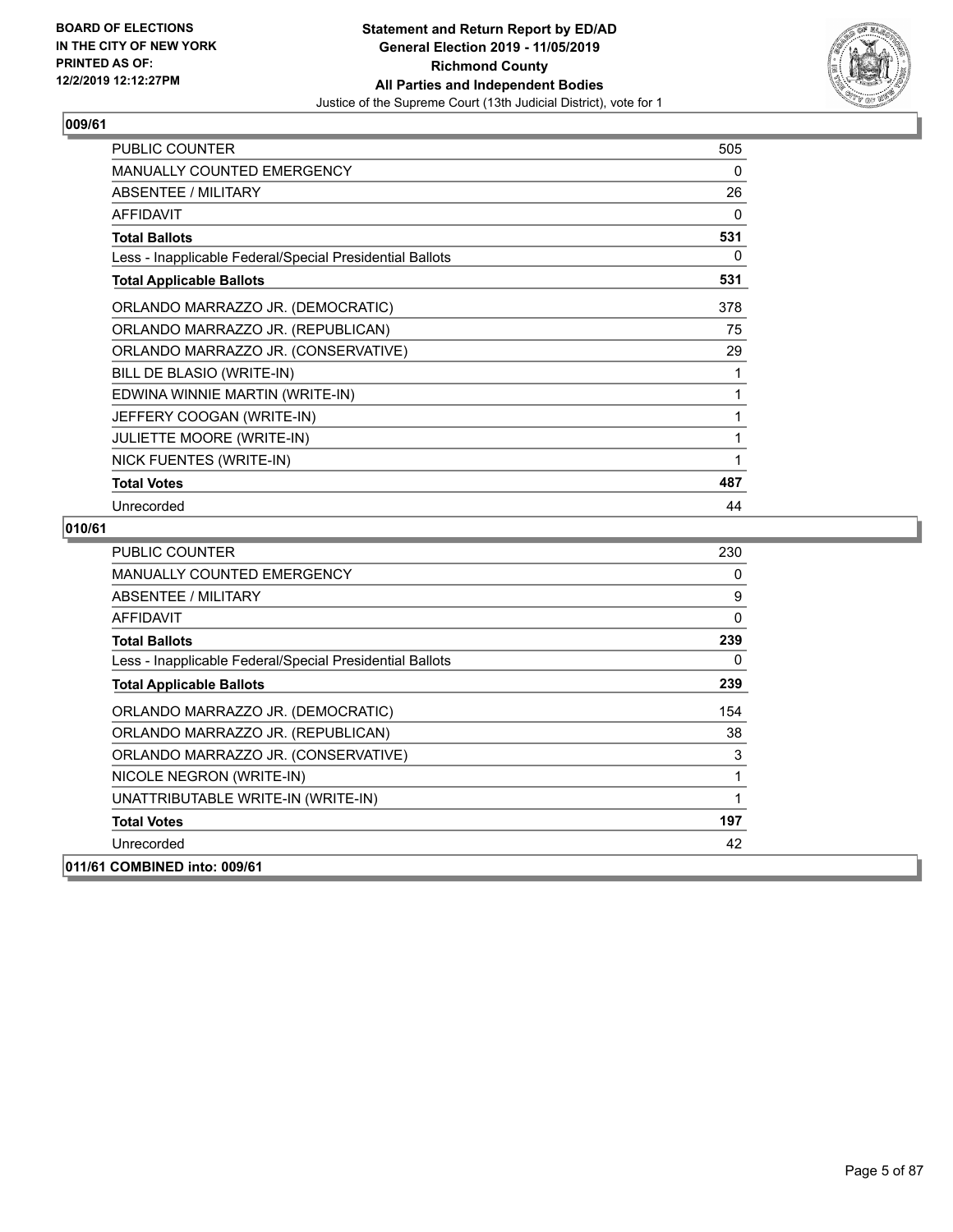

| <b>PUBLIC COUNTER</b>                                    | 417 |
|----------------------------------------------------------|-----|
| <b>MANUALLY COUNTED EMERGENCY</b>                        | 0   |
| ABSENTEE / MILITARY                                      | 8   |
| AFFIDAVIT                                                | 1   |
| <b>Total Ballots</b>                                     | 426 |
| Less - Inapplicable Federal/Special Presidential Ballots | 0   |
| <b>Total Applicable Ballots</b>                          | 426 |
| ORLANDO MARRAZZO JR. (DEMOCRATIC)                        | 204 |
| ORLANDO MARRAZZO JR. (REPUBLICAN)                        | 147 |
| ORLANDO MARRAZZO JR. (CONSERVATIVE)                      | 30  |
| BRIAN MEURER (WRITE-IN)                                  |     |
| JADE NELSON (WRITE-IN)                                   |     |
| MATTHEW C. LUND (WRITE-IN)                               | 1   |
| <b>Total Votes</b>                                       | 384 |
| Unrecorded                                               | 42  |

## **013/61**

| <b>PUBLIC COUNTER</b>                                    | 201 |
|----------------------------------------------------------|-----|
| <b>MANUALLY COUNTED EMERGENCY</b>                        | 0   |
| ABSENTEE / MILITARY                                      | 8   |
| AFFIDAVIT                                                | 0   |
| <b>Total Ballots</b>                                     | 209 |
| Less - Inapplicable Federal/Special Presidential Ballots | 0   |
| <b>Total Applicable Ballots</b>                          | 209 |
| ORLANDO MARRAZZO JR. (DEMOCRATIC)                        | 147 |
| ORLANDO MARRAZZO JR. (REPUBLICAN)                        | 33  |
| ORLANDO MARRAZZO JR. (CONSERVATIVE)                      | 10  |
| ERIC F. TRUMP (WRITE-IN)                                 |     |
| UNATTRIBUTABLE WRITE-IN (WRITE-IN)                       |     |
| <b>Total Votes</b>                                       | 192 |
| Unrecorded                                               | 17  |

| <b>PUBLIC COUNTER</b>                                    | 242 |
|----------------------------------------------------------|-----|
| <b>MANUALLY COUNTED EMERGENCY</b>                        | 0   |
| ABSENTEE / MILITARY                                      | 10  |
| AFFIDAVIT                                                |     |
| <b>Total Ballots</b>                                     | 253 |
| Less - Inapplicable Federal/Special Presidential Ballots | 0   |
| <b>Total Applicable Ballots</b>                          | 253 |
| ORLANDO MARRAZZO JR. (DEMOCRATIC)                        | 131 |
| ORLANDO MARRAZZO JR. (REPUBLICAN)                        | 78  |
| ORLANDO MARRAZZO JR. (CONSERVATIVE)                      | 20  |
| UNATTRIBUTABLE WRITE-IN (WRITE-IN)                       |     |
| <b>Total Votes</b>                                       | 230 |
| Unrecorded                                               | 23  |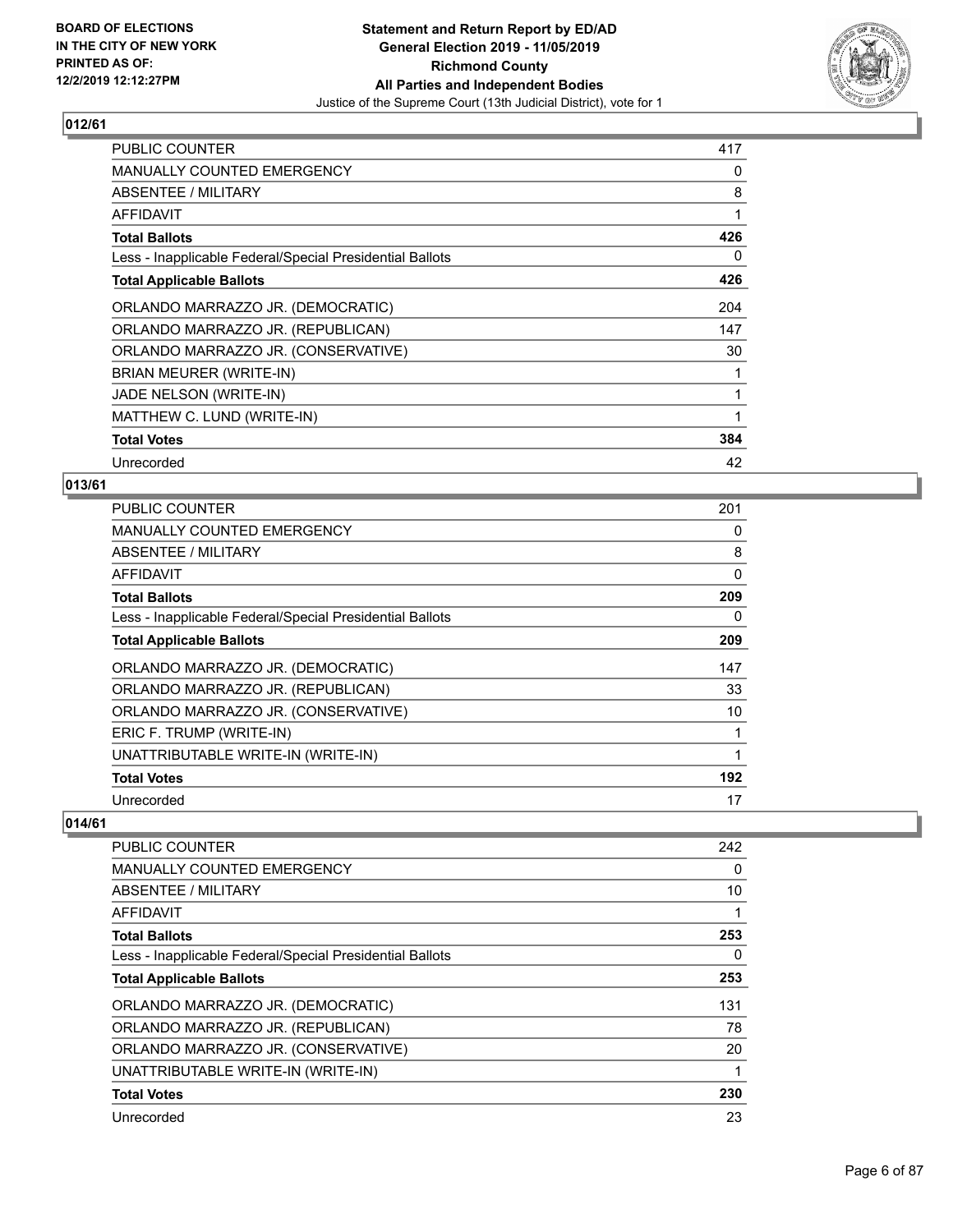

| <b>PUBLIC COUNTER</b>                                    | 179 |
|----------------------------------------------------------|-----|
| <b>MANUALLY COUNTED EMERGENCY</b>                        | 0   |
| <b>ABSENTEE / MILITARY</b>                               | 5   |
| AFFIDAVIT                                                | 0   |
| <b>Total Ballots</b>                                     | 184 |
| Less - Inapplicable Federal/Special Presidential Ballots | 0   |
| <b>Total Applicable Ballots</b>                          | 184 |
| ORLANDO MARRAZZO JR. (DEMOCRATIC)                        | 97  |
| ORLANDO MARRAZZO JR. (REPUBLICAN)                        | 59  |
| ORLANDO MARRAZZO JR. (CONSERVATIVE)                      | 16  |
| NICK MULLEN (WRITE-IN)                                   |     |
| RICK SANCHEZ (WRITE-IN)                                  |     |
| <b>Total Votes</b>                                       | 174 |
| Unrecorded                                               | 10  |

## **016/61**

| <b>PUBLIC COUNTER</b>                                    | 164 |
|----------------------------------------------------------|-----|
| <b>MANUALLY COUNTED EMERGENCY</b>                        | 0   |
| ABSENTEE / MILITARY                                      | 11  |
| AFFIDAVIT                                                |     |
| <b>Total Ballots</b>                                     | 176 |
| Less - Inapplicable Federal/Special Presidential Ballots | 0   |
| <b>Total Applicable Ballots</b>                          | 176 |
| ORLANDO MARRAZZO JR. (DEMOCRATIC)                        | 134 |
| ORLANDO MARRAZZO JR. (REPUBLICAN)                        | 15  |
| ORLANDO MARRAZZO JR. (CONSERVATIVE)                      | 2   |
| <b>GREGORY TAYLOR (WRITE-IN)</b>                         |     |
| MICHAEL DOWNEY (WRITE-IN)                                |     |
| <b>Total Votes</b>                                       | 153 |
| Unrecorded                                               | 23  |

| <b>PUBLIC COUNTER</b>                                    | 149 |
|----------------------------------------------------------|-----|
| MANUALLY COUNTED EMERGENCY                               | 0   |
| ABSENTEE / MILITARY                                      | 10  |
| AFFIDAVIT                                                | 3   |
| <b>Total Ballots</b>                                     | 162 |
| Less - Inapplicable Federal/Special Presidential Ballots | 0   |
| <b>Total Applicable Ballots</b>                          | 162 |
| ORLANDO MARRAZZO JR. (DEMOCRATIC)                        | 122 |
| ORLANDO MARRAZZO JR. (REPUBLICAN)                        | 17  |
| ORLANDO MARRAZZO JR. (CONSERVATIVE)                      | 5   |
| <b>Total Votes</b>                                       | 144 |
| Unrecorded                                               | 18  |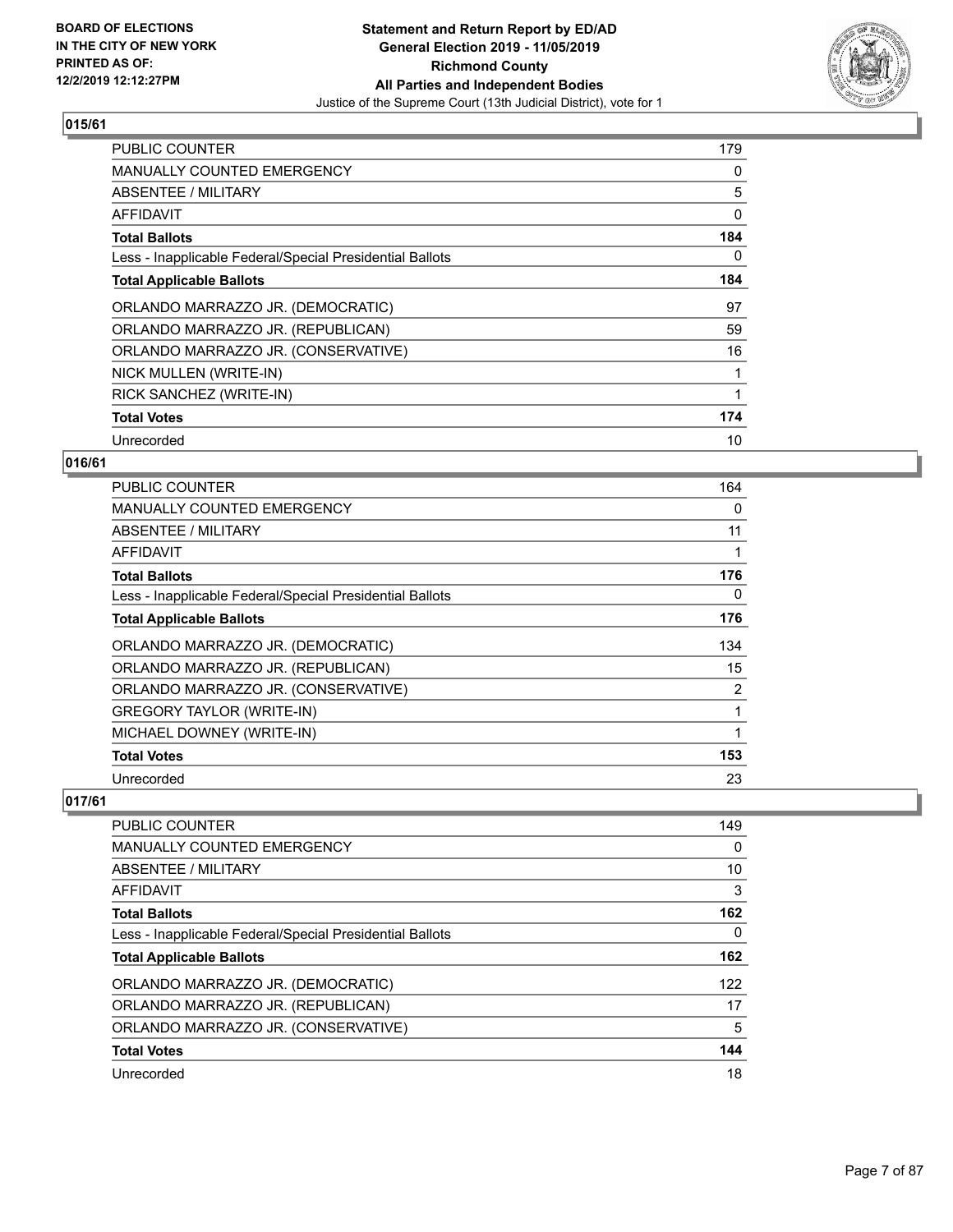

| <b>PUBLIC COUNTER</b>                                    | 445 |
|----------------------------------------------------------|-----|
| <b>MANUALLY COUNTED EMERGENCY</b>                        | 0   |
| ABSENTEE / MILITARY                                      | 17  |
| <b>AFFIDAVIT</b>                                         | 1   |
| <b>Total Ballots</b>                                     | 463 |
| Less - Inapplicable Federal/Special Presidential Ballots | 0   |
| <b>Total Applicable Ballots</b>                          | 463 |
| ORLANDO MARRAZZO JR. (DEMOCRATIC)                        | 182 |
| ORLANDO MARRAZZO JR. (REPUBLICAN)                        | 187 |
| ORLANDO MARRAZZO JR. (CONSERVATIVE)                      | 46  |
| AIDEN WHORTON (WRITE-IN)                                 | 1   |
| EDWINA WINNIE MARTIN (WRITE-IN)                          | 1   |
| UNATTRIBUTABLE WRITE-IN (WRITE-IN)                       | 1   |
| UNCOUNTED WRITE-IN PER STATUTE (WRITE-IN)                | 1   |
| <b>Total Votes</b>                                       | 419 |
| Unrecorded                                               | 44  |

| PUBLIC COUNTER                                           | 216 |
|----------------------------------------------------------|-----|
| <b>MANUALLY COUNTED EMERGENCY</b>                        | 0   |
| ABSENTEE / MILITARY                                      | 11  |
| AFFIDAVIT                                                | 0   |
| <b>Total Ballots</b>                                     | 227 |
| Less - Inapplicable Federal/Special Presidential Ballots | 0   |
| <b>Total Applicable Ballots</b>                          | 227 |
| ORLANDO MARRAZZO JR. (DEMOCRATIC)                        | 136 |
| ORLANDO MARRAZZO JR. (REPUBLICAN)                        | 54  |
| ORLANDO MARRAZZO JR. (CONSERVATIVE)                      | 16  |
| CHARLES HARGROVE (WRITE-IN)                              |     |
| DAVID MAJ (WRITE-IN)                                     |     |
| MIRIAM CUSICK (WRITE-IN)                                 | 1   |
| <b>Total Votes</b>                                       | 209 |
| Unrecorded                                               | 18  |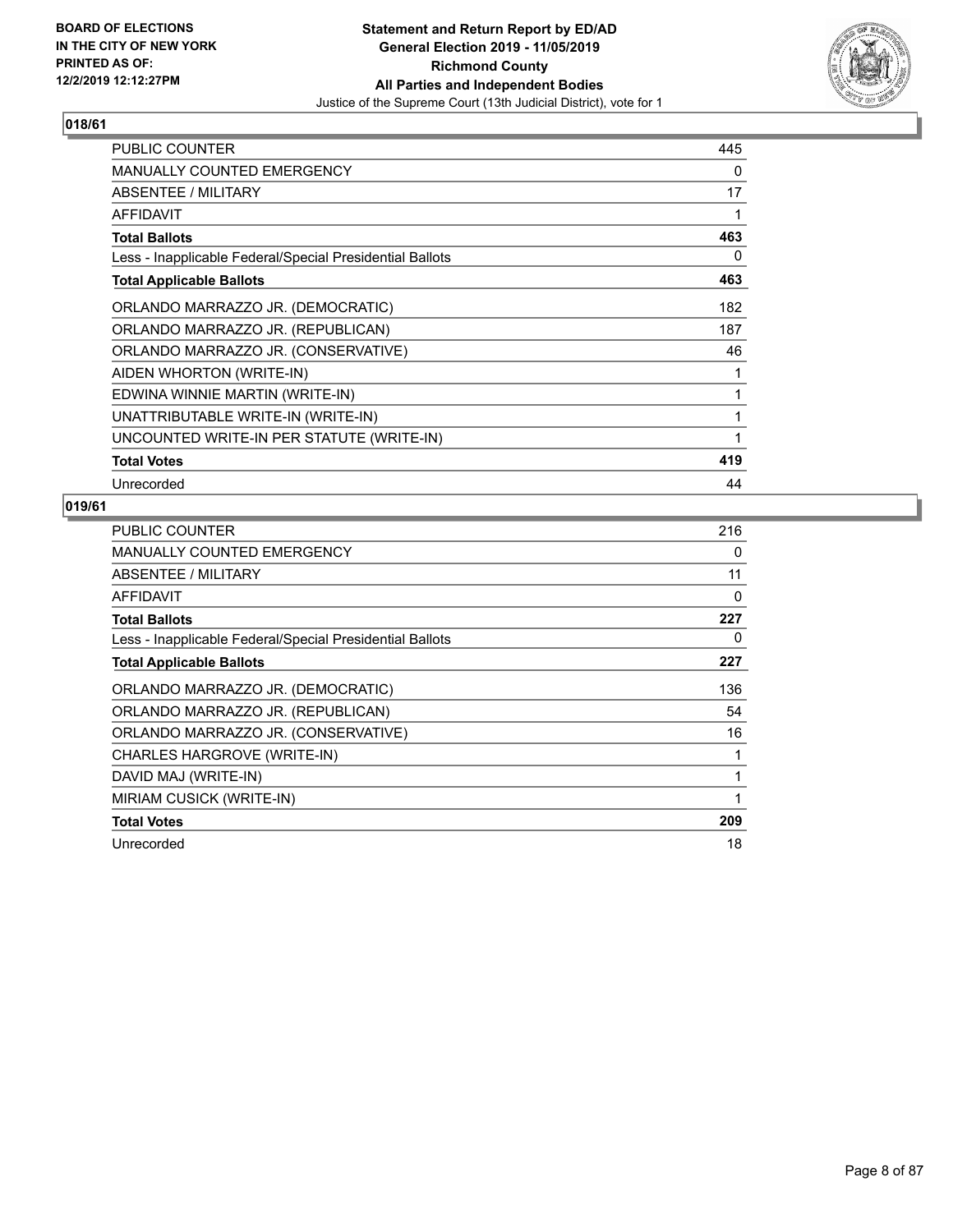

| <b>PUBLIC COUNTER</b>                                    | 205 |
|----------------------------------------------------------|-----|
| <b>MANUALLY COUNTED EMERGENCY</b>                        | 0   |
| ABSENTEE / MILITARY                                      | 5   |
| <b>AFFIDAVIT</b>                                         |     |
| <b>Total Ballots</b>                                     | 211 |
| Less - Inapplicable Federal/Special Presidential Ballots | 0   |
| <b>Total Applicable Ballots</b>                          | 211 |
| ORLANDO MARRAZZO JR. (DEMOCRATIC)                        | 104 |
| ORLANDO MARRAZZO JR. (REPUBLICAN)                        | 75  |
| ORLANDO MARRAZZO JR. (CONSERVATIVE)                      | 20  |
| ANGELO CONTINO (WRITE-IN)                                | 1   |
| <b>Total Votes</b>                                       | 200 |
| Unrecorded                                               | 11  |

#### **021/61**

| <b>PUBLIC COUNTER</b>                                    | 185      |
|----------------------------------------------------------|----------|
| <b>MANUALLY COUNTED EMERGENCY</b>                        | 0        |
| ABSENTEE / MILITARY                                      | 3        |
| <b>AFFIDAVIT</b>                                         | $\Omega$ |
| <b>Total Ballots</b>                                     | 188      |
| Less - Inapplicable Federal/Special Presidential Ballots | 0        |
| <b>Total Applicable Ballots</b>                          | 188      |
| ORLANDO MARRAZZO JR. (DEMOCRATIC)                        | 148      |
| ORLANDO MARRAZZO JR. (REPUBLICAN)                        | 22       |
| ORLANDO MARRAZZO JR. (CONSERVATIVE)                      | 5        |
| <b>Total Votes</b>                                       | 175      |
| Unrecorded                                               | 13       |

| <b>PUBLIC COUNTER</b>                                    | 189 |
|----------------------------------------------------------|-----|
| <b>MANUALLY COUNTED EMERGENCY</b>                        | 0   |
| ABSENTEE / MILITARY                                      | 5   |
| <b>AFFIDAVIT</b>                                         | 0   |
| <b>Total Ballots</b>                                     | 194 |
| Less - Inapplicable Federal/Special Presidential Ballots | 0   |
| <b>Total Applicable Ballots</b>                          | 194 |
| ORLANDO MARRAZZO JR. (DEMOCRATIC)                        | 138 |
| ORLANDO MARRAZZO JR. (REPUBLICAN)                        | 36  |
| ORLANDO MARRAZZO JR. (CONSERVATIVE)                      | 4   |
| <b>Total Votes</b>                                       | 178 |
| Unrecorded                                               | 16  |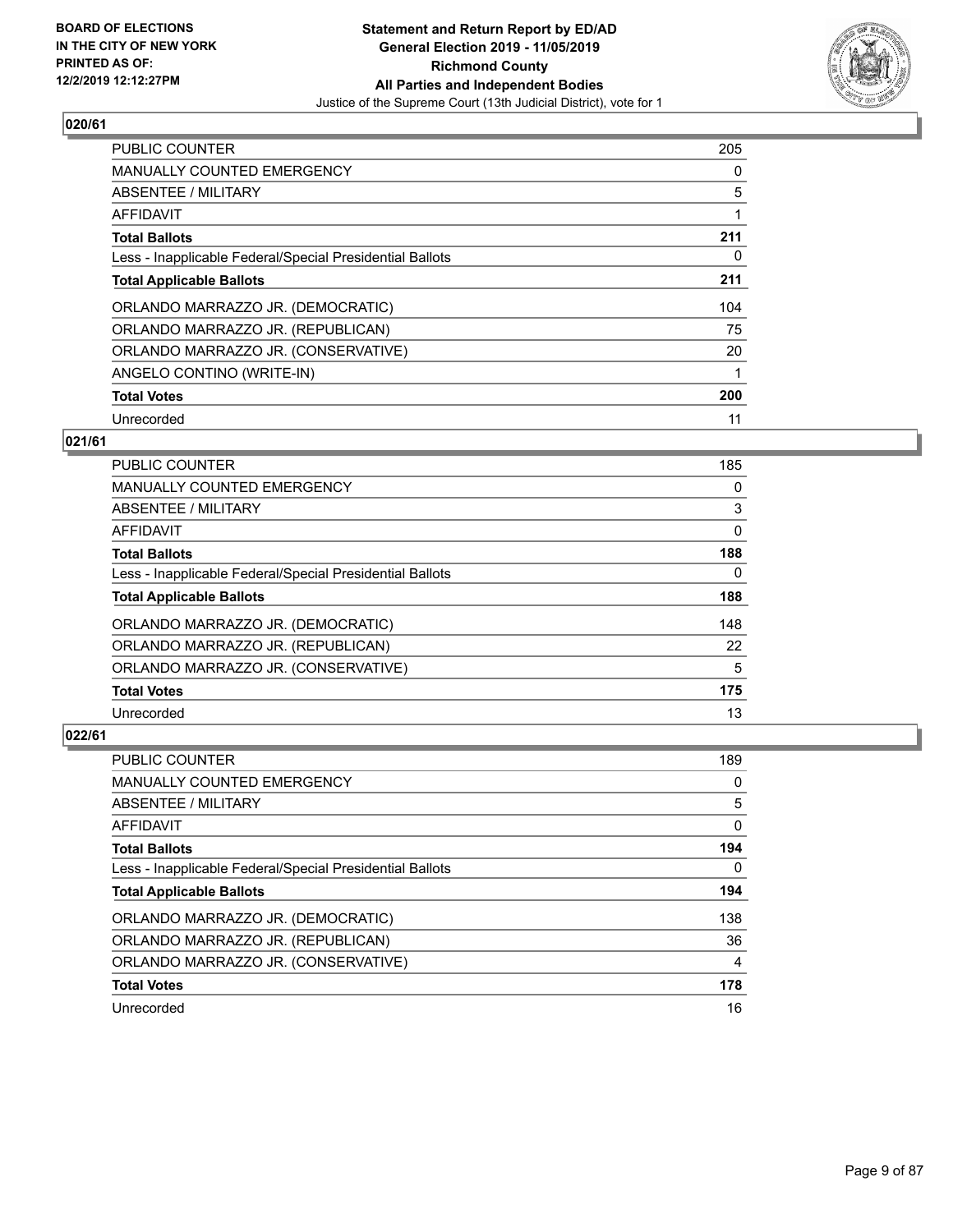

| <b>PUBLIC COUNTER</b>                                    | 157 |
|----------------------------------------------------------|-----|
| MANUALLY COUNTED EMERGENCY                               | 0   |
| ABSENTEE / MILITARY                                      | 6   |
| AFFIDAVIT                                                | 0   |
| <b>Total Ballots</b>                                     | 163 |
| Less - Inapplicable Federal/Special Presidential Ballots | 0   |
| <b>Total Applicable Ballots</b>                          | 163 |
| ORLANDO MARRAZZO JR. (DEMOCRATIC)                        | 109 |
| ORLANDO MARRAZZO JR. (REPUBLICAN)                        | 40  |
| ORLANDO MARRAZZO JR. (CONSERVATIVE)                      | 5   |
| <b>Total Votes</b>                                       | 154 |
| Unrecorded                                               | 9   |

#### **024/61**

| <b>PUBLIC COUNTER</b>                                    | 201 |
|----------------------------------------------------------|-----|
| <b>MANUALLY COUNTED EMERGENCY</b>                        | 0   |
| ABSENTEE / MILITARY                                      | 5   |
| AFFIDAVIT                                                | 1   |
| <b>Total Ballots</b>                                     | 207 |
| Less - Inapplicable Federal/Special Presidential Ballots | 0   |
| <b>Total Applicable Ballots</b>                          | 207 |
| ORLANDO MARRAZZO JR. (DEMOCRATIC)                        | 86  |
| ORLANDO MARRAZZO JR. (REPUBLICAN)                        | 78  |
| ORLANDO MARRAZZO JR. (CONSERVATIVE)                      | 16  |
| DWAYNE JOHNSON (WRITE-IN)                                | 1   |
| UNATTRIBUTABLE WRITE-IN (WRITE-IN)                       | 1   |
| <b>Total Votes</b>                                       | 182 |
| Unrecorded                                               | 25  |

| <b>PUBLIC COUNTER</b>                                    | 187 |
|----------------------------------------------------------|-----|
| <b>MANUALLY COUNTED EMERGENCY</b>                        | 0   |
| ABSENTEE / MILITARY                                      | 3   |
| AFFIDAVIT                                                | 3   |
| Total Ballots                                            | 193 |
| Less - Inapplicable Federal/Special Presidential Ballots | 0   |
| <b>Total Applicable Ballots</b>                          | 193 |
| ORLANDO MARRAZZO JR. (DEMOCRATIC)                        | 116 |
| ORLANDO MARRAZZO JR. (REPUBLICAN)                        | 56  |
| ORLANDO MARRAZZO JR. (CONSERVATIVE)                      | 9   |
| HESHAM EL-MELIGY (WRITE-IN)                              | 1   |
| UNATTRIBUTABLE WRITE-IN (WRITE-IN)                       | 1   |
| <b>Total Votes</b>                                       | 183 |
| Unrecorded                                               | 10  |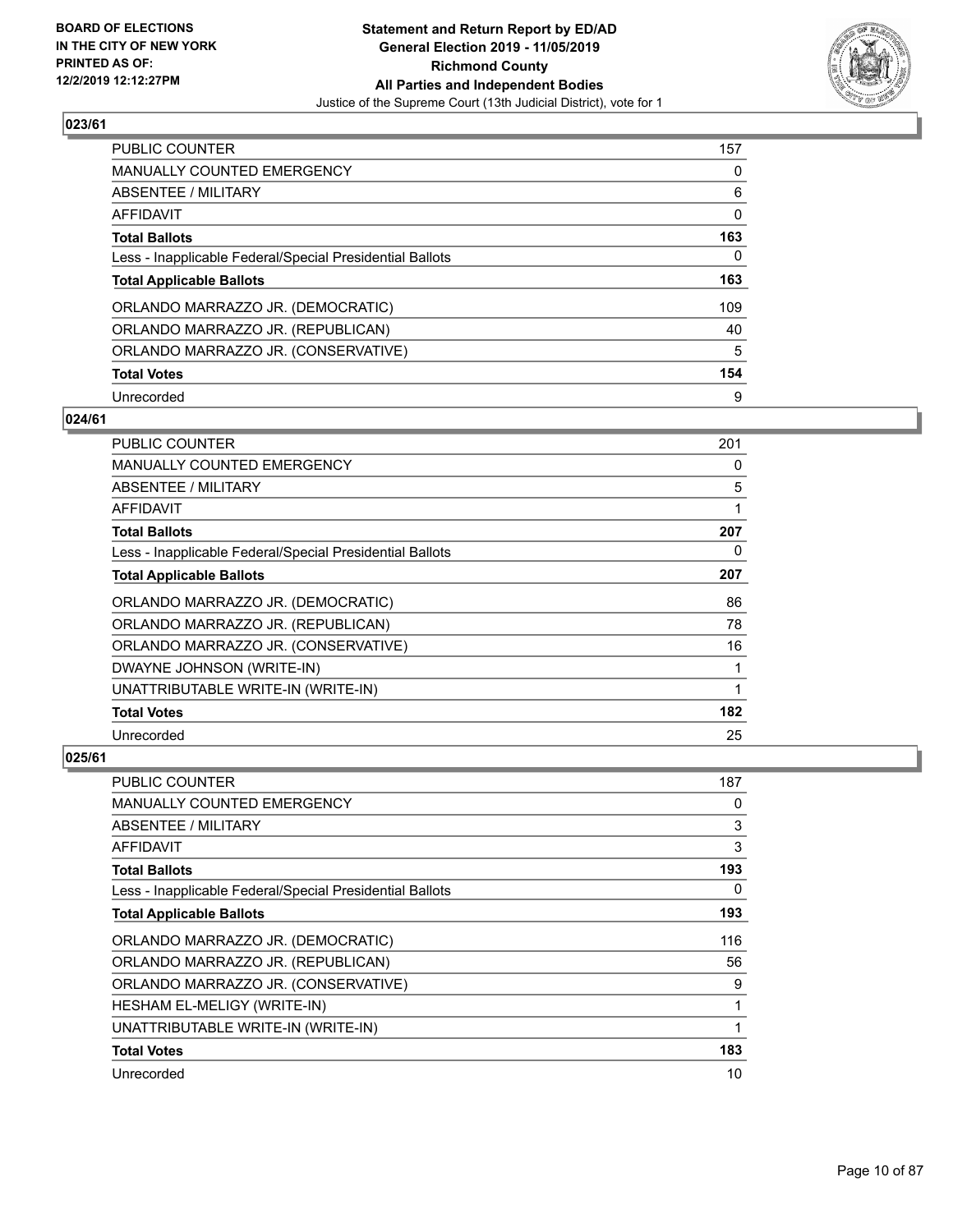

| <b>PUBLIC COUNTER</b>                                    | 161      |
|----------------------------------------------------------|----------|
| <b>MANUALLY COUNTED EMERGENCY</b>                        | $\Omega$ |
| ABSENTEE / MILITARY                                      | 8        |
| AFFIDAVIT                                                | 2        |
| <b>Total Ballots</b>                                     | 171      |
| Less - Inapplicable Federal/Special Presidential Ballots | 0        |
| <b>Total Applicable Ballots</b>                          | 171      |
| ORLANDO MARRAZZO JR. (DEMOCRATIC)                        | 128      |
| ORLANDO MARRAZZO JR. (REPUBLICAN)                        | 22       |
| ORLANDO MARRAZZO JR. (CONSERVATIVE)                      | 10       |
| <b>Total Votes</b>                                       | 160      |
| Unrecorded                                               | 11       |

#### **027/61**

| <b>PUBLIC COUNTER</b>                                    | 155            |
|----------------------------------------------------------|----------------|
| <b>MANUALLY COUNTED EMERGENCY</b>                        | 0              |
| ABSENTEE / MILITARY                                      | 6              |
| <b>AFFIDAVIT</b>                                         |                |
| <b>Total Ballots</b>                                     | 162            |
| Less - Inapplicable Federal/Special Presidential Ballots | 0              |
| <b>Total Applicable Ballots</b>                          | 162            |
| ORLANDO MARRAZZO JR. (DEMOCRATIC)                        | 111            |
| ORLANDO MARRAZZO JR. (REPUBLICAN)                        | 37             |
| ORLANDO MARRAZZO JR. (CONSERVATIVE)                      | $\overline{2}$ |
| <b>Total Votes</b>                                       | 150            |
| Unrecorded                                               | 12             |

| <b>PUBLIC COUNTER</b>                                    | 283            |
|----------------------------------------------------------|----------------|
| <b>MANUALLY COUNTED EMERGENCY</b>                        | 0              |
| <b>ABSENTEE / MILITARY</b>                               | $\overline{7}$ |
| AFFIDAVIT                                                | $\Omega$       |
| <b>Total Ballots</b>                                     | 290            |
| Less - Inapplicable Federal/Special Presidential Ballots | 0              |
| <b>Total Applicable Ballots</b>                          | 290            |
| ORLANDO MARRAZZO JR. (DEMOCRATIC)                        | 168            |
| ORLANDO MARRAZZO JR. (REPUBLICAN)                        | 80             |
| ORLANDO MARRAZZO JR. (CONSERVATIVE)                      | 19             |
| ELIZABETH SARAH BAILEY (WRITE-IN)                        |                |
| <b>GEROGE CODD (WRITE-IN)</b>                            |                |
| MATTHEW P. BLUM (WRITE-IN)                               | 1              |
| UNATTRIBUTABLE WRITE-IN (WRITE-IN)                       | $\mathbf{1}$   |
| <b>Total Votes</b>                                       | 271            |
| Unrecorded                                               | 19             |
| 029/61 COMBINED into: 028/61                             |                |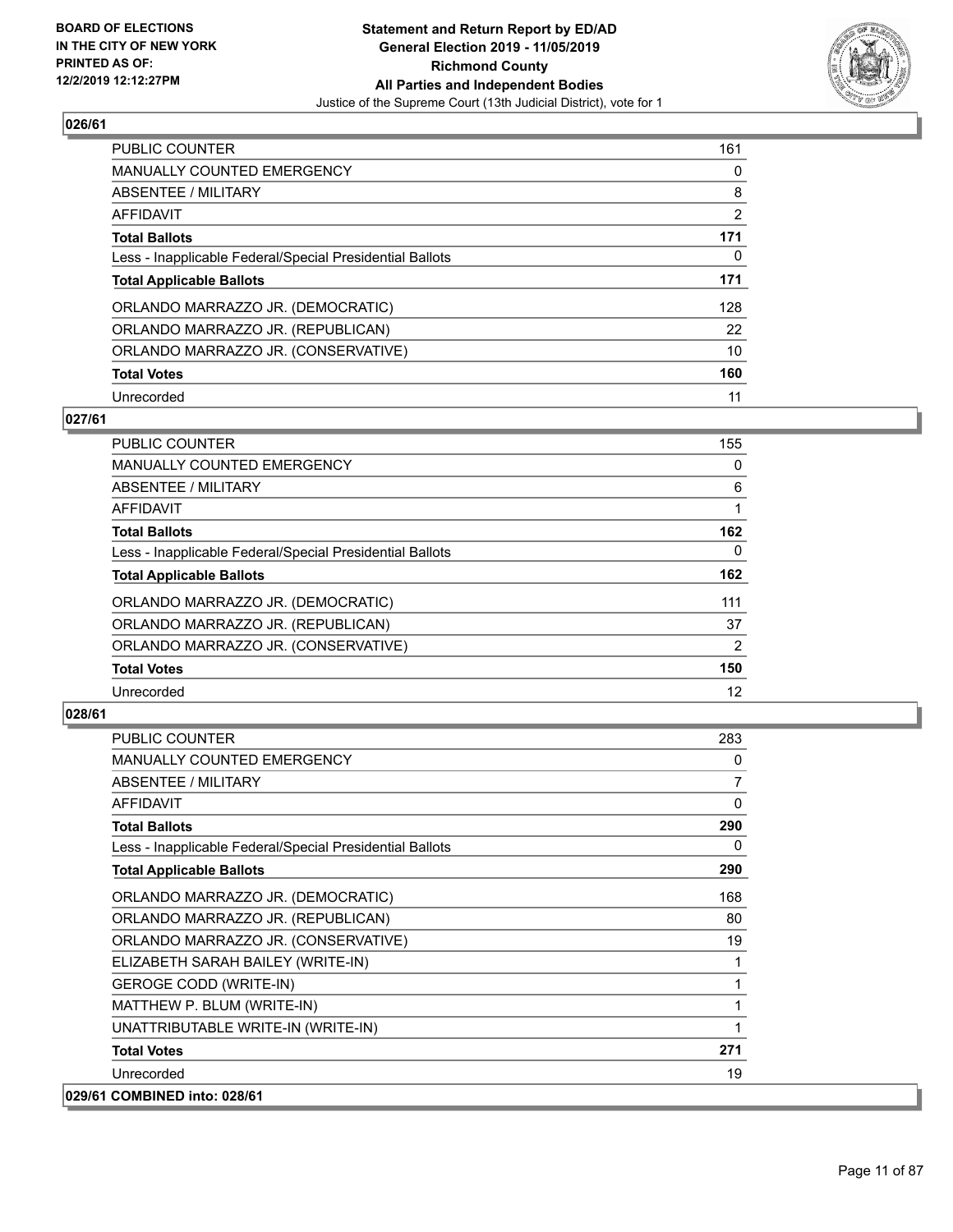

| <b>PUBLIC COUNTER</b>                                    | 176 |
|----------------------------------------------------------|-----|
| <b>MANUALLY COUNTED EMERGENCY</b>                        | 0   |
| ABSENTEE / MILITARY                                      | 5   |
| AFFIDAVIT                                                | 0   |
| <b>Total Ballots</b>                                     | 181 |
| Less - Inapplicable Federal/Special Presidential Ballots | 0   |
| <b>Total Applicable Ballots</b>                          | 181 |
| ORLANDO MARRAZZO JR. (DEMOCRATIC)                        | 91  |
| ORLANDO MARRAZZO JR. (REPUBLICAN)                        | 63  |
| ORLANDO MARRAZZO JR. (CONSERVATIVE)                      | 9   |
| <b>JESSIE AUGUSTIN (WRITE-IN)</b>                        |     |
| UNATTRIBUTABLE WRITE-IN (WRITE-IN)                       |     |
| <b>Total Votes</b>                                       | 165 |
| Unrecorded                                               | 16  |

## **031/61**

| PUBLIC COUNTER                                           | 150      |
|----------------------------------------------------------|----------|
| <b>MANUALLY COUNTED EMERGENCY</b>                        | 0        |
| ABSENTEE / MILITARY                                      | 6        |
| AFFIDAVIT                                                | $\Omega$ |
| <b>Total Ballots</b>                                     | 156      |
| Less - Inapplicable Federal/Special Presidential Ballots | 0        |
| <b>Total Applicable Ballots</b>                          | 156      |
| ORLANDO MARRAZZO JR. (DEMOCRATIC)                        | 110      |
| ORLANDO MARRAZZO JR. (REPUBLICAN)                        | 32       |
| ORLANDO MARRAZZO JR. (CONSERVATIVE)                      | 6        |
| <b>Total Votes</b>                                       | 148      |
| Unrecorded                                               | 8        |

| <b>PUBLIC COUNTER</b>                                    | 136 |
|----------------------------------------------------------|-----|
| <b>MANUALLY COUNTED EMERGENCY</b>                        | 0   |
| ABSENTEE / MILITARY                                      | 27  |
| AFFIDAVIT                                                | 0   |
| <b>Total Ballots</b>                                     | 163 |
| Less - Inapplicable Federal/Special Presidential Ballots | 0   |
| <b>Total Applicable Ballots</b>                          | 163 |
| ORLANDO MARRAZZO JR. (DEMOCRATIC)                        | 111 |
| ORLANDO MARRAZZO JR. (REPUBLICAN)                        | 31  |
| ORLANDO MARRAZZO JR. (CONSERVATIVE)                      | 9   |
| UNATTRIBUTABLE WRITE-IN (WRITE-IN)                       | 1   |
| <b>Total Votes</b>                                       | 152 |
| Unrecorded                                               | 11  |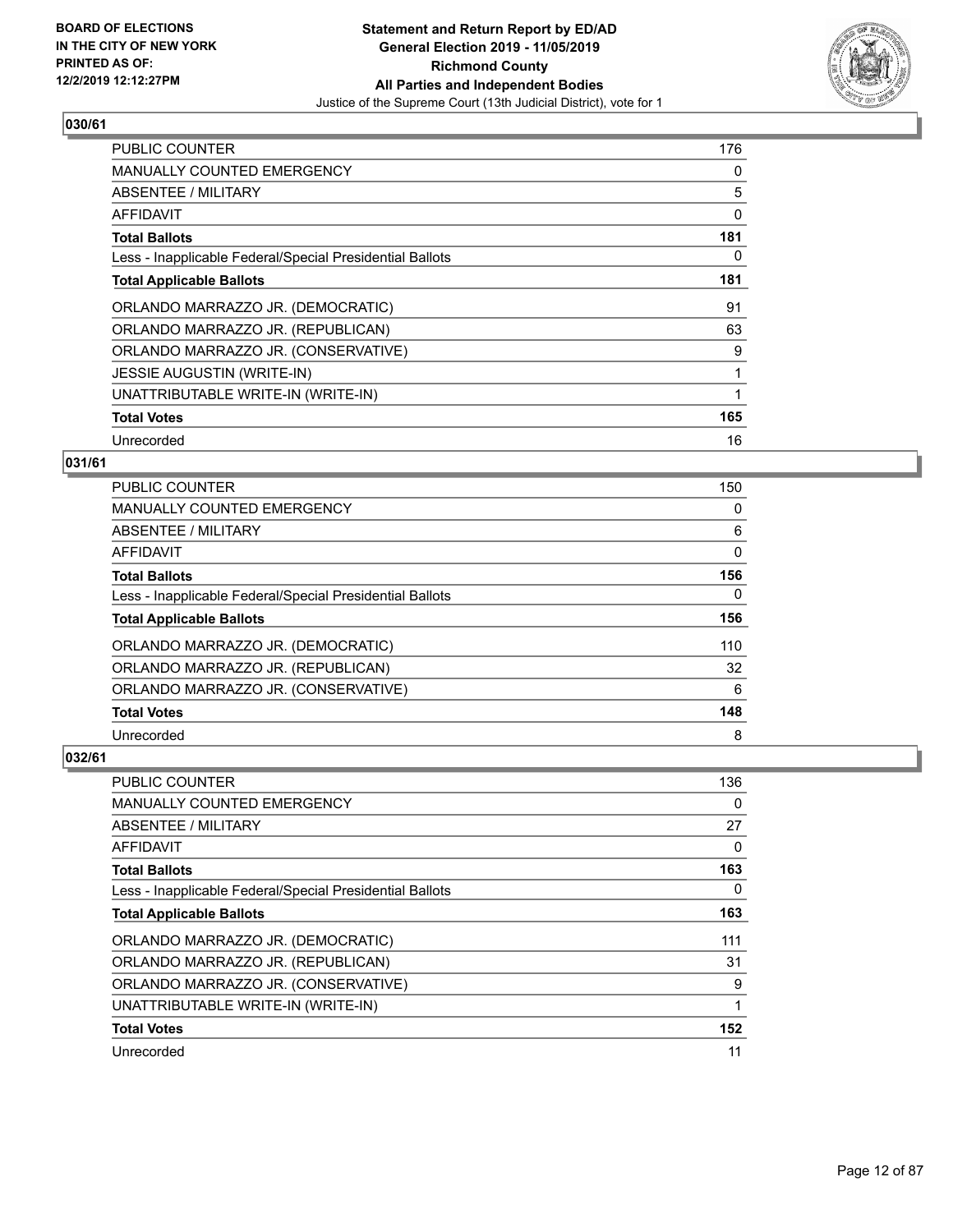

| PUBLIC COUNTER                                           | 155 |
|----------------------------------------------------------|-----|
| <b>MANUALLY COUNTED EMERGENCY</b>                        | 0   |
| ABSENTEE / MILITARY                                      | 6   |
| AFFIDAVIT                                                | 0   |
| <b>Total Ballots</b>                                     | 161 |
| Less - Inapplicable Federal/Special Presidential Ballots | 0   |
| <b>Total Applicable Ballots</b>                          | 161 |
| ORLANDO MARRAZZO JR. (DEMOCRATIC)                        | 120 |
| ORLANDO MARRAZZO JR. (REPUBLICAN)                        | 19  |
| ORLANDO MARRAZZO JR. (CONSERVATIVE)                      | 9   |
| <b>BOB HELBOCK (WRITE-IN)</b>                            | 2   |
| <b>Total Votes</b>                                       | 150 |
| Unrecorded                                               | 11  |

## **034/61**

| PUBLIC COUNTER                                           | 479 |
|----------------------------------------------------------|-----|
| <b>MANUALLY COUNTED EMERGENCY</b>                        | 0   |
| <b>ABSENTEE / MILITARY</b>                               | 28  |
| AFFIDAVIT                                                | 2   |
| <b>Total Ballots</b>                                     | 509 |
| Less - Inapplicable Federal/Special Presidential Ballots | 0   |
| <b>Total Applicable Ballots</b>                          | 509 |
| ORLANDO MARRAZZO JR. (DEMOCRATIC)                        | 128 |
| ORLANDO MARRAZZO JR. (REPUBLICAN)                        | 304 |
| ORLANDO MARRAZZO JR. (CONSERVATIVE)                      | 42  |
| ALFRED LADAJNA (WRITE-IN)                                | 1   |
| STEVE DITKO (WRITE-IN)                                   | 1   |
| UNATTRIBUTABLE WRITE-IN (WRITE-IN)                       | 1   |
| <b>Total Votes</b>                                       | 477 |
| Unrecorded                                               | 32  |

| <b>PUBLIC COUNTER</b>                                    | 351      |
|----------------------------------------------------------|----------|
| <b>MANUALLY COUNTED EMERGENCY</b>                        | 0        |
| ABSENTEE / MILITARY                                      | 5        |
| AFFIDAVIT                                                |          |
| <b>Total Ballots</b>                                     | 357      |
| Less - Inapplicable Federal/Special Presidential Ballots | $\Omega$ |
| <b>Total Applicable Ballots</b>                          | 357      |
| ORLANDO MARRAZZO JR. (DEMOCRATIC)                        | 85       |
| ORLANDO MARRAZZO JR. (REPUBLICAN)                        | 201      |
| ORLANDO MARRAZZO JR. (CONSERVATIVE)                      | 46       |
| AARON RODGERS (WRITE-IN)                                 |          |
| <b>Total Votes</b>                                       | 333      |
| Unrecorded                                               | 24       |
| 036/61 COMBINED into: 035/61                             |          |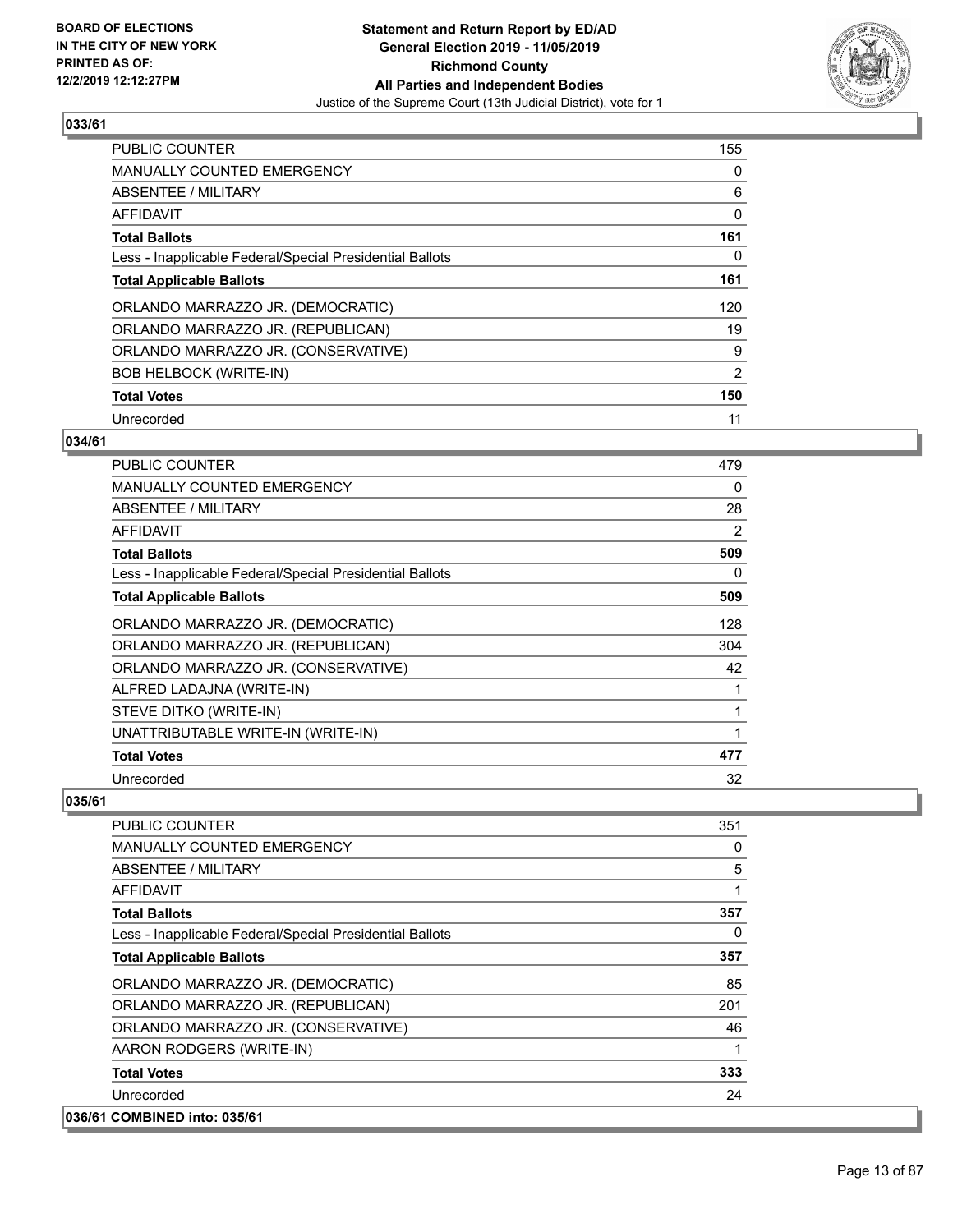

| <b>PUBLIC COUNTER</b>                                    | 517            |
|----------------------------------------------------------|----------------|
| MANUALLY COUNTED EMERGENCY                               | 0              |
| ABSENTEE / MILITARY                                      | 15             |
| AFFIDAVIT                                                | 3              |
| <b>Total Ballots</b>                                     | 535            |
| Less - Inapplicable Federal/Special Presidential Ballots | 0              |
| <b>Total Applicable Ballots</b>                          | 535            |
| ORLANDO MARRAZZO JR. (DEMOCRATIC)                        | 264            |
| ORLANDO MARRAZZO JR. (REPUBLICAN)                        | 160            |
| ORLANDO MARRAZZO JR. (CONSERVATIVE)                      | 60             |
| KATHLEEN OSTLER (WRITE-IN)                               |                |
| PETER CASSAR (WRITE-IN)                                  |                |
| UNATTRIBUTABLE WRITE-IN (WRITE-IN)                       | $\overline{2}$ |
| <b>Total Votes</b>                                       | 488            |
| Unrecorded                                               | 47             |

#### **038/61**

| <b>PUBLIC COUNTER</b>                                    | 337 |
|----------------------------------------------------------|-----|
| <b>MANUALLY COUNTED EMERGENCY</b>                        | 0   |
| ABSENTEE / MILITARY                                      | 13  |
| AFFIDAVIT                                                | 2   |
| <b>Total Ballots</b>                                     | 352 |
| Less - Inapplicable Federal/Special Presidential Ballots | 0   |
| <b>Total Applicable Ballots</b>                          | 352 |
| ORLANDO MARRAZZO JR. (DEMOCRATIC)                        | 142 |
| ORLANDO MARRAZZO JR. (REPUBLICAN)                        | 136 |
| ORLANDO MARRAZZO JR. (CONSERVATIVE)                      | 37  |
| DANIEL M. DONOVAN, JR. (WRITE-IN)                        | 1   |
| <b>GENA MIMOZA (WRITE-IN)</b>                            | 1   |
| <b>Total Votes</b>                                       | 317 |
| Unrecorded                                               | 35  |
|                                                          |     |

**039/61 COMBINED into: 037/61**

| <b>PUBLIC COUNTER</b>                                    | 501      |
|----------------------------------------------------------|----------|
| <b>MANUALLY COUNTED EMERGENCY</b>                        | 0        |
| ABSENTEE / MILITARY                                      | 15       |
| AFFIDAVIT                                                | $\Omega$ |
| <b>Total Ballots</b>                                     | 516      |
| Less - Inapplicable Federal/Special Presidential Ballots | 0        |
| <b>Total Applicable Ballots</b>                          | 516      |
| ORLANDO MARRAZZO JR. (DEMOCRATIC)                        | 213      |
| ORLANDO MARRAZZO JR. (REPUBLICAN)                        | 193      |
| ORLANDO MARRAZZO JR. (CONSERVATIVE)                      | 66       |
| <b>JOSEPH SORRENTINO (WRITE-IN)</b>                      | 1        |
| <b>Total Votes</b>                                       | 473      |
| Unrecorded                                               | 43       |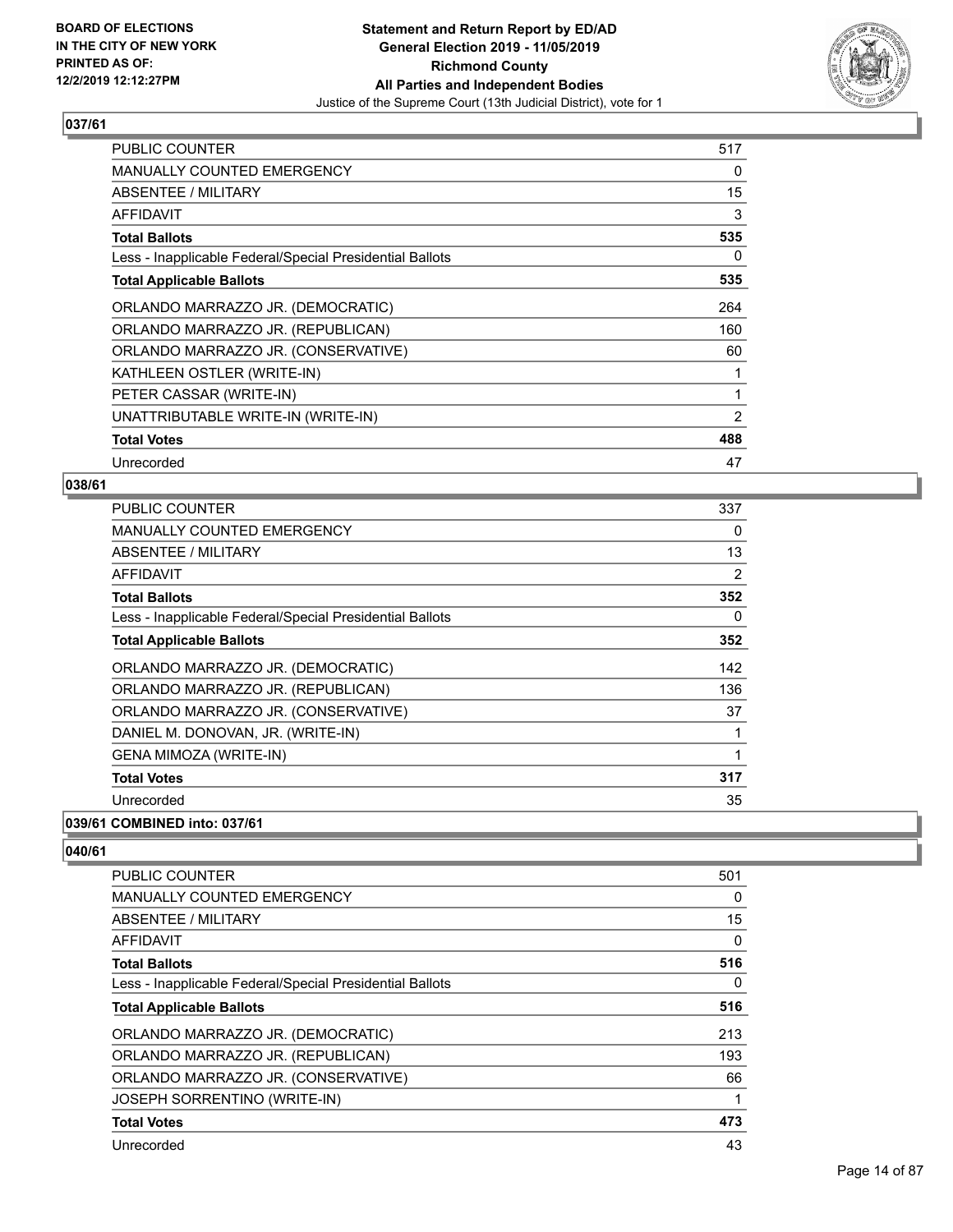

## **041/61 COMBINED into: 018/61**

## $\sqrt{042/61}$

| <b>PUBLIC COUNTER</b>                                    | 363 |
|----------------------------------------------------------|-----|
| MANUALLY COUNTED EMERGENCY                               | 7   |
| ABSENTEE / MILITARY                                      | 6   |
| <b>AFFIDAVIT</b>                                         | 0   |
| <b>Total Ballots</b>                                     | 376 |
| Less - Inapplicable Federal/Special Presidential Ballots | 0   |
| <b>Total Applicable Ballots</b>                          | 376 |
| ORLANDO MARRAZZO JR. (DEMOCRATIC)                        | 136 |
| ORLANDO MARRAZZO JR. (REPUBLICAN)                        | 166 |
| ORLANDO MARRAZZO JR. (CONSERVATIVE)                      | 37  |
| ANTHONY ESPOSITO (WRITE-IN)                              | 1   |
| PATRICIA ANNE TAYLOR (WRITE-IN)                          | 1   |
| SHEILA MCGINN (WRITE-IN)                                 | 1   |
| UNATTRIBUTABLE WRITE-IN (WRITE-IN)                       | 1   |
| <b>Total Votes</b>                                       | 343 |
| Unrecorded                                               | 33  |

| PUBLIC COUNTER                                           | 496 |
|----------------------------------------------------------|-----|
| <b>MANUALLY COUNTED EMERGENCY</b>                        | 0   |
| <b>ABSENTEE / MILITARY</b>                               | 12  |
| <b>AFFIDAVIT</b>                                         | 0   |
| <b>Total Ballots</b>                                     | 508 |
| Less - Inapplicable Federal/Special Presidential Ballots | 0   |
| <b>Total Applicable Ballots</b>                          | 508 |
| ORLANDO MARRAZZO JR. (DEMOCRATIC)                        | 174 |
| ORLANDO MARRAZZO JR. (REPUBLICAN)                        | 233 |
| ORLANDO MARRAZZO JR. (CONSERVATIVE)                      | 59  |
| GENA MIMOZA (WRITE-IN)                                   | 1   |
| JORDAN ZOLTOWSKY (WRITE-IN)                              | 1   |
| JUDY SHEINDLIN (WRITE-IN)                                | 1   |
| ROB BATES (WRITE-IN)                                     | 1   |
| UNATTRIBUTABLE WRITE-IN (WRITE-IN)                       | 1   |
| <b>Total Votes</b>                                       | 471 |
| Unrecorded                                               | 37  |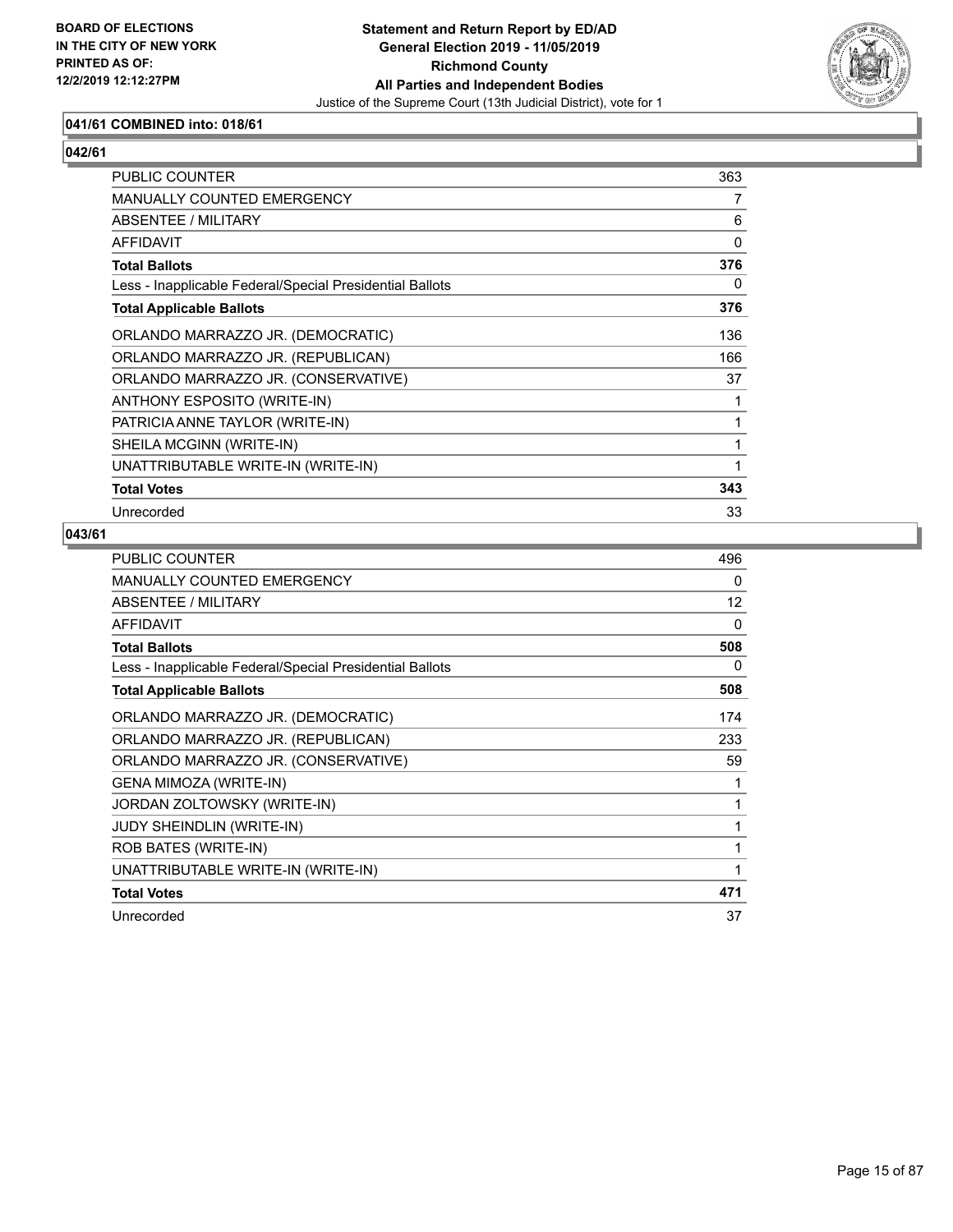

| <b>PUBLIC COUNTER</b>                                    | 456            |
|----------------------------------------------------------|----------------|
| <b>MANUALLY COUNTED EMERGENCY</b>                        | 0              |
| ABSENTEE / MILITARY                                      | 22             |
| <b>AFFIDAVIT</b>                                         | 0              |
| <b>Total Ballots</b>                                     | 478            |
| Less - Inapplicable Federal/Special Presidential Ballots | 0              |
| <b>Total Applicable Ballots</b>                          | 478            |
| ORLANDO MARRAZZO JR. (DEMOCRATIC)                        | 154            |
| ORLANDO MARRAZZO JR. (REPUBLICAN)                        | 222            |
| ORLANDO MARRAZZO JR. (CONSERVATIVE)                      | 66             |
| <b>JASON GOFFRED (WRITE-IN)</b>                          |                |
| KENDAL HENRY (WRITE-IN)                                  | 1              |
| MATTHEW JOHN COWLEY (WRITE-IN)                           | 1              |
| UNATTRIBUTABLE WRITE-IN (WRITE-IN)                       | $\overline{2}$ |
| <b>Total Votes</b>                                       | 447            |
| Unrecorded                                               | 31             |

## **045/61 COMBINED into: 044/61**

#### **046/61 COMBINED into: 048/61**

#### **047/61 COMBINED into: 034/61**

| <b>PUBLIC COUNTER</b>                                    | 464 |
|----------------------------------------------------------|-----|
| <b>MANUALLY COUNTED EMERGENCY</b>                        | 0   |
| ABSENTEE / MILITARY                                      | 22  |
| AFFIDAVIT                                                | 0   |
| <b>Total Ballots</b>                                     | 486 |
| Less - Inapplicable Federal/Special Presidential Ballots | 0   |
| <b>Total Applicable Ballots</b>                          | 486 |
| ORLANDO MARRAZZO JR. (DEMOCRATIC)                        | 126 |
| ORLANDO MARRAZZO JR. (REPUBLICAN)                        | 262 |
| ORLANDO MARRAZZO JR. (CONSERVATIVE)                      | 53  |
| DAITHI S. FARLEY (WRITE-IN)                              |     |
| DELVIS VALDES (WRITE-IN)                                 |     |
| <b>Total Votes</b>                                       | 443 |
| Unrecorded                                               | 43  |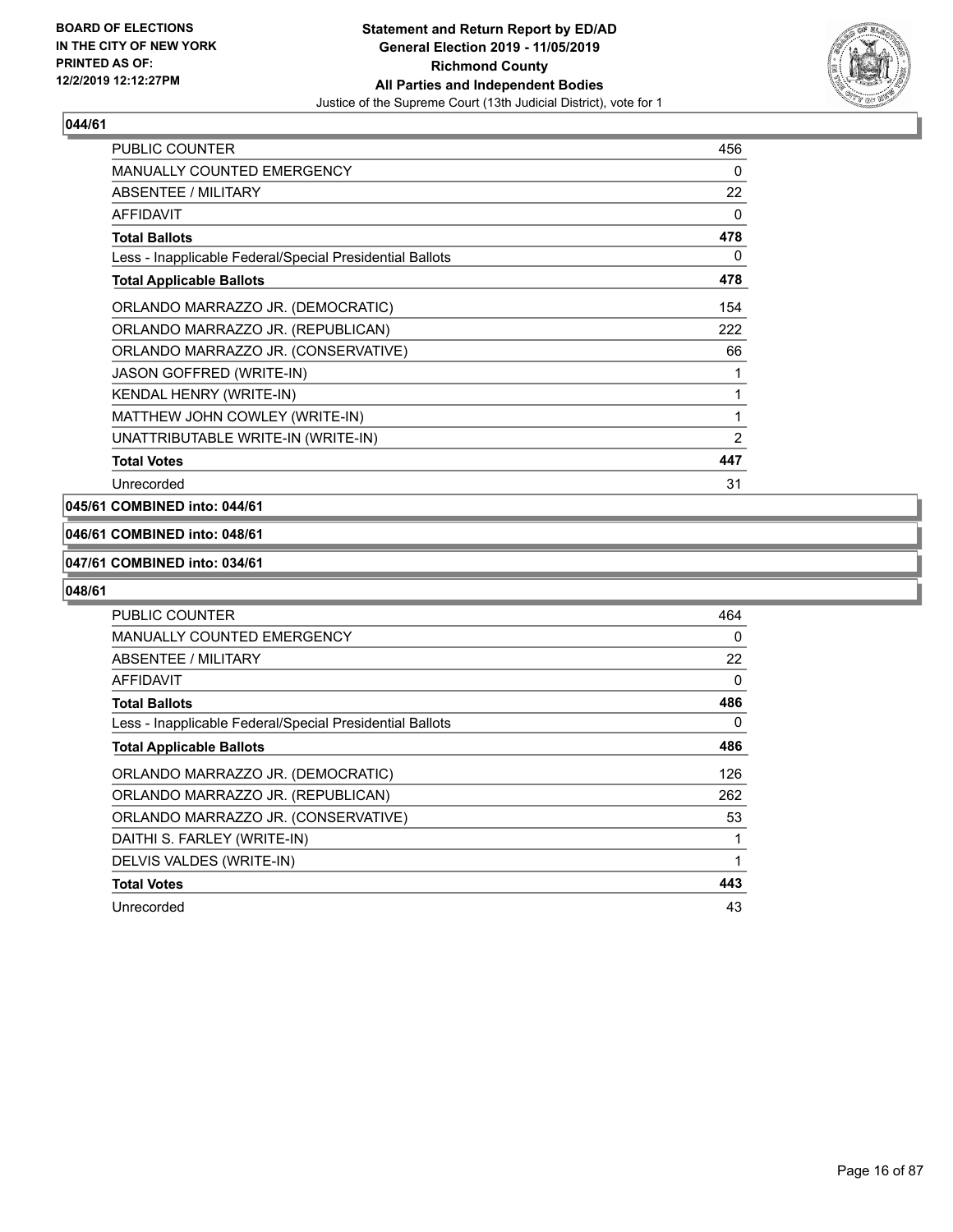

| <b>PUBLIC COUNTER</b>                                    | 279 |
|----------------------------------------------------------|-----|
| <b>MANUALLY COUNTED EMERGENCY</b>                        | 0   |
| ABSENTEE / MILITARY                                      | 21  |
| AFFIDAVIT                                                |     |
| <b>Total Ballots</b>                                     | 301 |
| Less - Inapplicable Federal/Special Presidential Ballots | 0   |
| <b>Total Applicable Ballots</b>                          | 301 |
| ORLANDO MARRAZZO JR. (DEMOCRATIC)                        | 217 |
| ORLANDO MARRAZZO JR. (REPUBLICAN)                        | 43  |
| ORLANDO MARRAZZO JR. (CONSERVATIVE)                      | 9   |
| UNATTRIBUTABLE WRITE-IN (WRITE-IN)                       | 1   |
| <b>Total Votes</b>                                       | 270 |
| Unrecorded                                               | 31  |

#### **050/61**

| PUBLIC COUNTER                                           | 226 |
|----------------------------------------------------------|-----|
| <b>MANUALLY COUNTED EMERGENCY</b>                        | 0   |
| ABSENTEE / MILITARY                                      | 9   |
| AFFIDAVIT                                                | 0   |
| <b>Total Ballots</b>                                     | 235 |
| Less - Inapplicable Federal/Special Presidential Ballots | 0   |
| <b>Total Applicable Ballots</b>                          | 235 |
| ORLANDO MARRAZZO JR. (DEMOCRATIC)                        | 175 |
| ORLANDO MARRAZZO JR. (REPUBLICAN)                        | 28  |
| ORLANDO MARRAZZO JR. (CONSERVATIVE)                      | 8   |
| BERNIE SANDERS (WRITE-IN)                                | 1   |
| HELEN GALETTE (WRITE-IN)                                 | 2   |
| <b>Total Votes</b>                                       | 214 |
| Unrecorded                                               | 21  |
| 0.01101100                                               |     |

## **051/61 COMBINED into: 049/61**

| <b>PUBLIC COUNTER</b>                                    | 215 |
|----------------------------------------------------------|-----|
| <b>MANUALLY COUNTED EMERGENCY</b>                        | 0   |
| <b>ABSENTEE / MILITARY</b>                               | 7   |
| AFFIDAVIT                                                | 0   |
| <b>Total Ballots</b>                                     | 222 |
| Less - Inapplicable Federal/Special Presidential Ballots | 0   |
| <b>Total Applicable Ballots</b>                          | 222 |
| ORLANDO MARRAZZO JR. (DEMOCRATIC)                        | 124 |
| ORLANDO MARRAZZO JR. (REPUBLICAN)                        | 70  |
| ORLANDO MARRAZZO JR. (CONSERVATIVE)                      | 11  |
| JULIUS MEYER WASSERSTEIN (WRITE-IN)                      | 1   |
| LESLIE SHANNON (WRITE-IN)                                |     |
| RESHMA SAVJANI (WRITE-IN)                                | 1   |
| <b>Total Votes</b>                                       | 208 |
| Unrecorded                                               | 14  |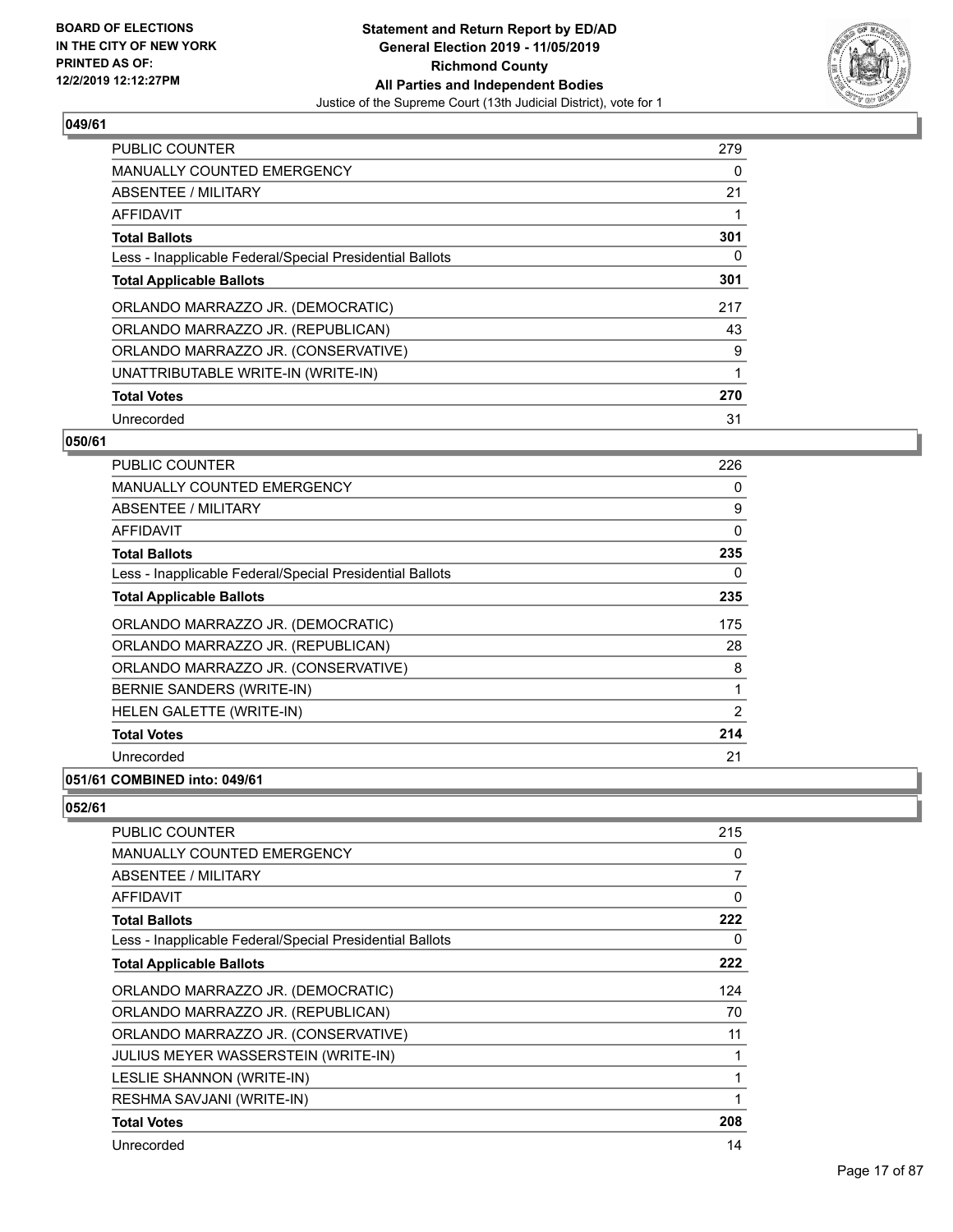

| <b>PUBLIC COUNTER</b>                                    | 161 |
|----------------------------------------------------------|-----|
| <b>MANUALLY COUNTED EMERGENCY</b>                        | 0   |
| ABSENTEE / MILITARY                                      |     |
| <b>AFFIDAVIT</b>                                         |     |
| <b>Total Ballots</b>                                     | 169 |
| Less - Inapplicable Federal/Special Presidential Ballots | 0   |
| <b>Total Applicable Ballots</b>                          | 169 |
| ORLANDO MARRAZZO JR. (DEMOCRATIC)                        | 144 |
| ORLANDO MARRAZZO JR. (REPUBLICAN)                        | 3   |
| ORLANDO MARRAZZO JR. (CONSERVATIVE)                      | 2   |
| BERNIE SANDERS (WRITE-IN)                                | 1   |
| <b>Total Votes</b>                                       | 150 |
| Unrecorded                                               | 19  |

## **054/61**

| <b>PUBLIC COUNTER</b>                                    | 103      |
|----------------------------------------------------------|----------|
| MANUALLY COUNTED EMERGENCY                               | $\Omega$ |
| ABSENTEE / MILITARY                                      | 48       |
| AFFIDAVIT                                                |          |
| <b>Total Ballots</b>                                     | 152      |
| Less - Inapplicable Federal/Special Presidential Ballots | 0        |
| <b>Total Applicable Ballots</b>                          | 152      |
| ORLANDO MARRAZZO JR. (DEMOCRATIC)                        | 105      |
| ORLANDO MARRAZZO JR. (REPUBLICAN)                        | 24       |
| ORLANDO MARRAZZO JR. (CONSERVATIVE)                      | 6        |
| NICHOLAS ROZAK (WRITE-IN)                                | 1        |
| <b>Total Votes</b>                                       | 136      |
| Unrecorded                                               | 16       |

| <b>PUBLIC COUNTER</b>                                    | 164          |
|----------------------------------------------------------|--------------|
| MANUALLY COUNTED EMERGENCY                               | 0            |
| ABSENTEE / MILITARY                                      | 8            |
| AFFIDAVIT                                                | $\mathbf{0}$ |
| <b>Total Ballots</b>                                     | 172          |
| Less - Inapplicable Federal/Special Presidential Ballots | 0            |
| <b>Total Applicable Ballots</b>                          | 172          |
| ORLANDO MARRAZZO JR. (DEMOCRATIC)                        | 143          |
| ORLANDO MARRAZZO JR. (REPUBLICAN)                        | 13           |
| ORLANDO MARRAZZO JR. (CONSERVATIVE)                      | 3            |
| <b>Total Votes</b>                                       | 159          |
| Unrecorded                                               | 13           |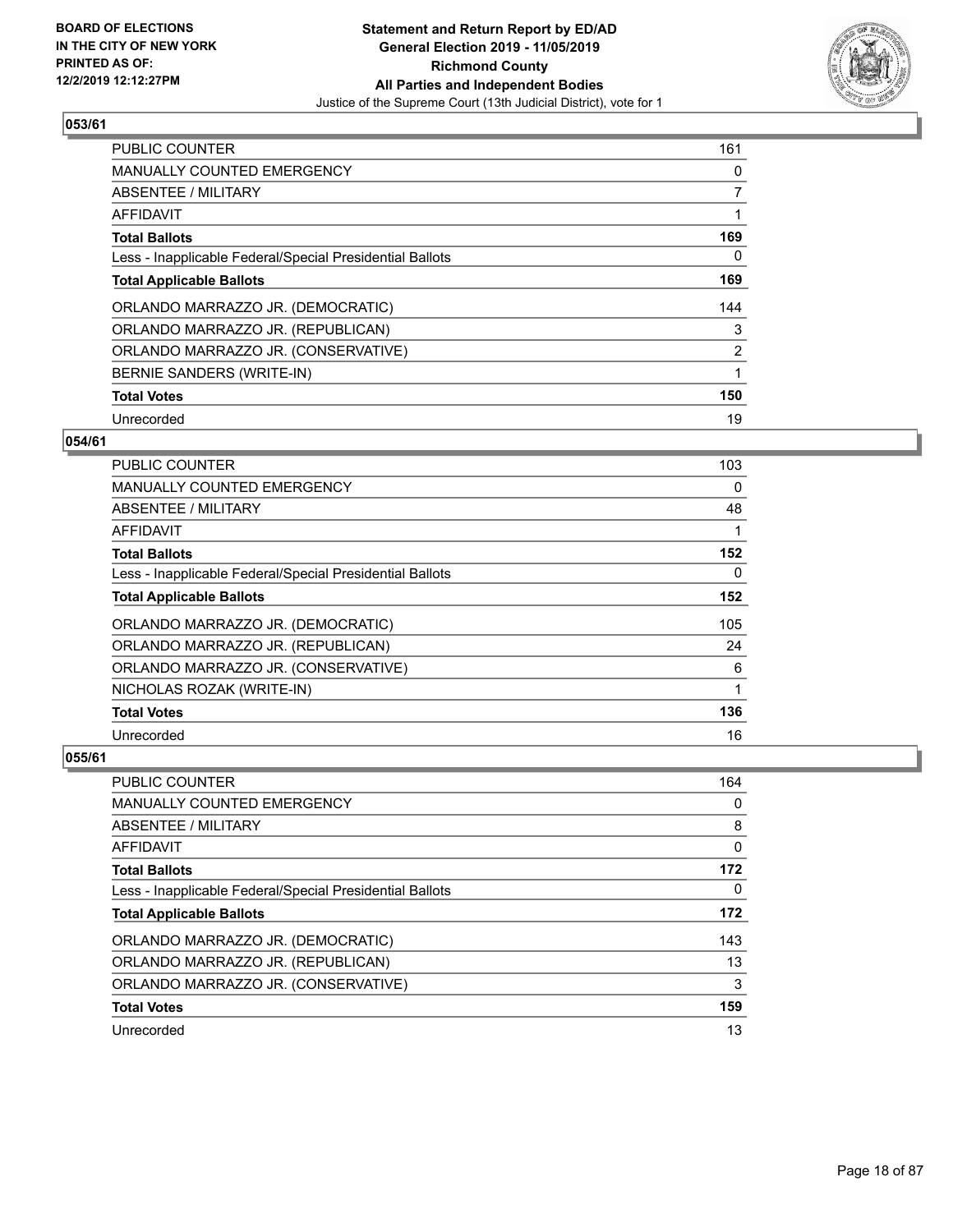

| <b>PUBLIC COUNTER</b>                                    | 132 |
|----------------------------------------------------------|-----|
| <b>MANUALLY COUNTED EMERGENCY</b>                        | 0   |
| ABSENTEE / MILITARY                                      | 10  |
| <b>AFFIDAVIT</b>                                         | 2   |
| <b>Total Ballots</b>                                     | 144 |
| Less - Inapplicable Federal/Special Presidential Ballots | 0   |
| <b>Total Applicable Ballots</b>                          | 144 |
| ORLANDO MARRAZZO JR. (DEMOCRATIC)                        | 106 |
| ORLANDO MARRAZZO JR. (REPUBLICAN)                        | 29  |
| ORLANDO MARRAZZO JR. (CONSERVATIVE)                      |     |
| UNATTRIBUTABLE WRITE-IN (WRITE-IN)                       |     |
| <b>Total Votes</b>                                       | 137 |
| Unrecorded                                               | 7   |

## **057/61**

| PUBLIC COUNTER                                           | 184 |
|----------------------------------------------------------|-----|
| <b>MANUALLY COUNTED EMERGENCY</b>                        | 0   |
| ABSENTEE / MILITARY                                      | 8   |
| AFFIDAVIT                                                | 0   |
| <b>Total Ballots</b>                                     | 192 |
| Less - Inapplicable Federal/Special Presidential Ballots | 0   |
| <b>Total Applicable Ballots</b>                          | 192 |
| ORLANDO MARRAZZO JR. (DEMOCRATIC)                        | 121 |
| ORLANDO MARRAZZO JR. (REPUBLICAN)                        | 44  |
| ORLANDO MARRAZZO JR. (CONSERVATIVE)                      | 10  |
| <b>JAVIER VEGA (WRITE-IN)</b>                            | 1   |
| MAO ZEDONO (WRITE-IN)                                    | 1   |
| <b>Total Votes</b>                                       | 177 |
| Unrecorded                                               | 15  |

## **058/61**

 $|059/61$ 

| <b>PUBLIC COUNTER</b>                                    | 238      |
|----------------------------------------------------------|----------|
| <b>MANUALLY COUNTED EMERGENCY</b>                        | $\Omega$ |
| ABSENTEE / MILITARY                                      | 11       |
| AFFIDAVIT                                                | 0        |
| <b>Total Ballots</b>                                     | 249      |
| Less - Inapplicable Federal/Special Presidential Ballots | 0        |
| <b>Total Applicable Ballots</b>                          | 249      |
| ORLANDO MARRAZZO JR. (DEMOCRATIC)                        | 205      |
| ORLANDO MARRAZZO JR. (REPUBLICAN)                        | 13       |
| ORLANDO MARRAZZO JR. (CONSERVATIVE)                      | 12       |
| <b>Total Votes</b>                                       | 230      |
| Unrecorded                                               | 19       |
| <b>COMBINED into: 058/61</b>                             |          |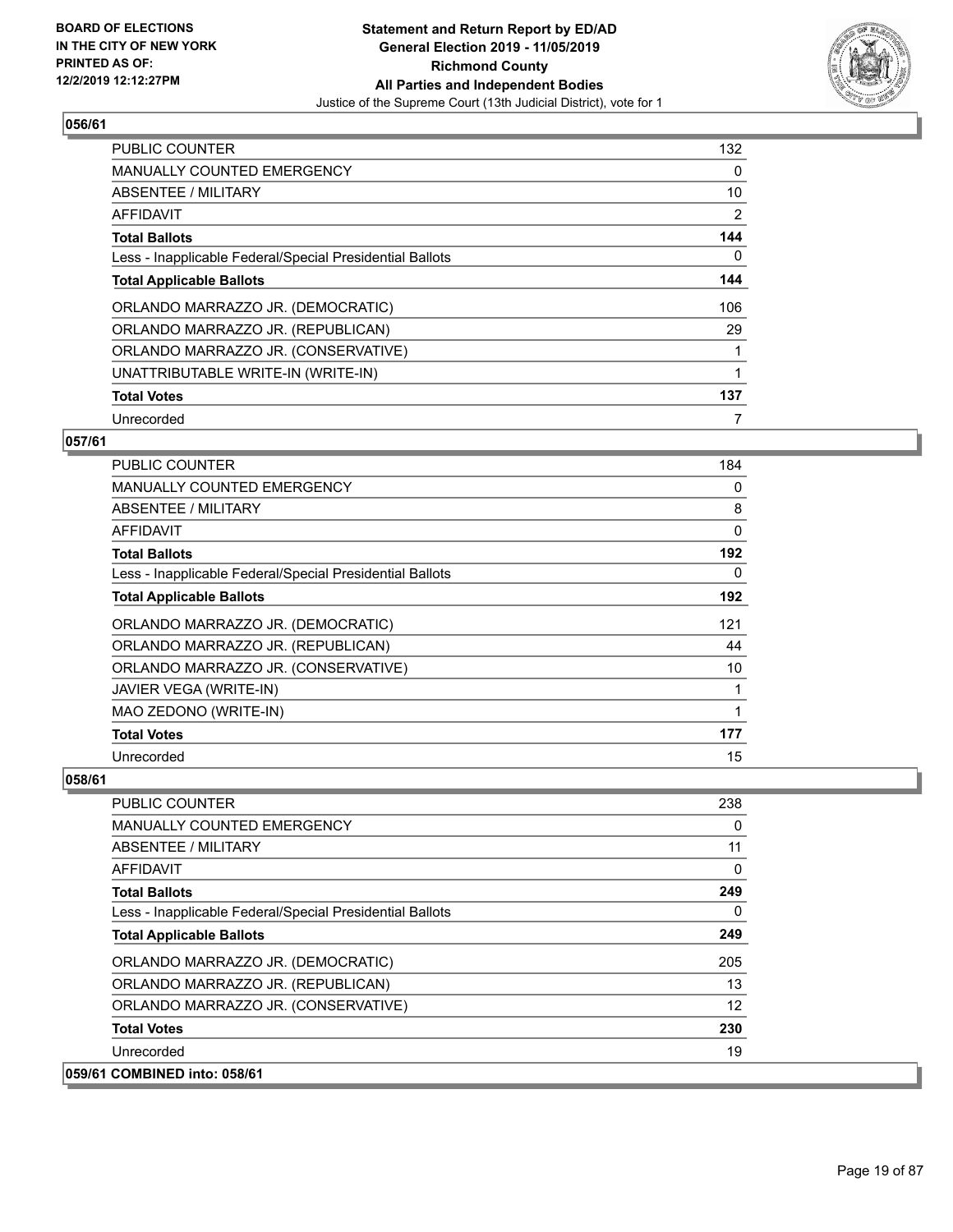

| <b>PUBLIC COUNTER</b>                                    | 144 |
|----------------------------------------------------------|-----|
| <b>MANUALLY COUNTED EMERGENCY</b>                        | 0   |
| ABSENTEE / MILITARY                                      | 4   |
| AFFIDAVIT                                                | 1   |
| <b>Total Ballots</b>                                     | 149 |
| Less - Inapplicable Federal/Special Presidential Ballots | 0   |
| <b>Total Applicable Ballots</b>                          | 149 |
| ORLANDO MARRAZZO JR. (DEMOCRATIC)                        | 94  |
| ORLANDO MARRAZZO JR. (REPUBLICAN)                        | 37  |
| ORLANDO MARRAZZO JR. (CONSERVATIVE)                      | 5   |
| JORGE VASQUEZ (WRITE-IN)                                 | 1   |
| <b>Total Votes</b>                                       | 137 |
| Unrecorded                                               | 12  |

## **061/61**

| <b>PUBLIC COUNTER</b>                                    | 120      |
|----------------------------------------------------------|----------|
| <b>MANUALLY COUNTED EMERGENCY</b>                        | 0        |
| ABSENTEE / MILITARY                                      | 4        |
| AFFIDAVIT                                                | $\Omega$ |
| <b>Total Ballots</b>                                     | 124      |
| Less - Inapplicable Federal/Special Presidential Ballots | 0        |
| <b>Total Applicable Ballots</b>                          | 124      |
| ORLANDO MARRAZZO JR. (DEMOCRATIC)                        | 112      |
| ORLANDO MARRAZZO JR. (REPUBLICAN)                        | 2        |
| ORLANDO MARRAZZO JR. (CONSERVATIVE)                      | 3        |
| <b>Total Votes</b>                                       | 117      |
| Unrecorded                                               |          |

| PUBLIC COUNTER                                           | 178 |
|----------------------------------------------------------|-----|
| <b>MANUALLY COUNTED EMERGENCY</b>                        | 0   |
| ABSENTEE / MILITARY                                      | 5   |
| AFFIDAVIT                                                |     |
| <b>Total Ballots</b>                                     | 184 |
| Less - Inapplicable Federal/Special Presidential Ballots | 0   |
|                                                          |     |
| <b>Total Applicable Ballots</b>                          | 184 |
| ORLANDO MARRAZZO JR. (DEMOCRATIC)                        | 69  |
| ORLANDO MARRAZZO JR. (REPUBLICAN)                        | 90  |
| ORLANDO MARRAZZO JR. (CONSERVATIVE)                      | 17  |
| <b>Total Votes</b>                                       | 176 |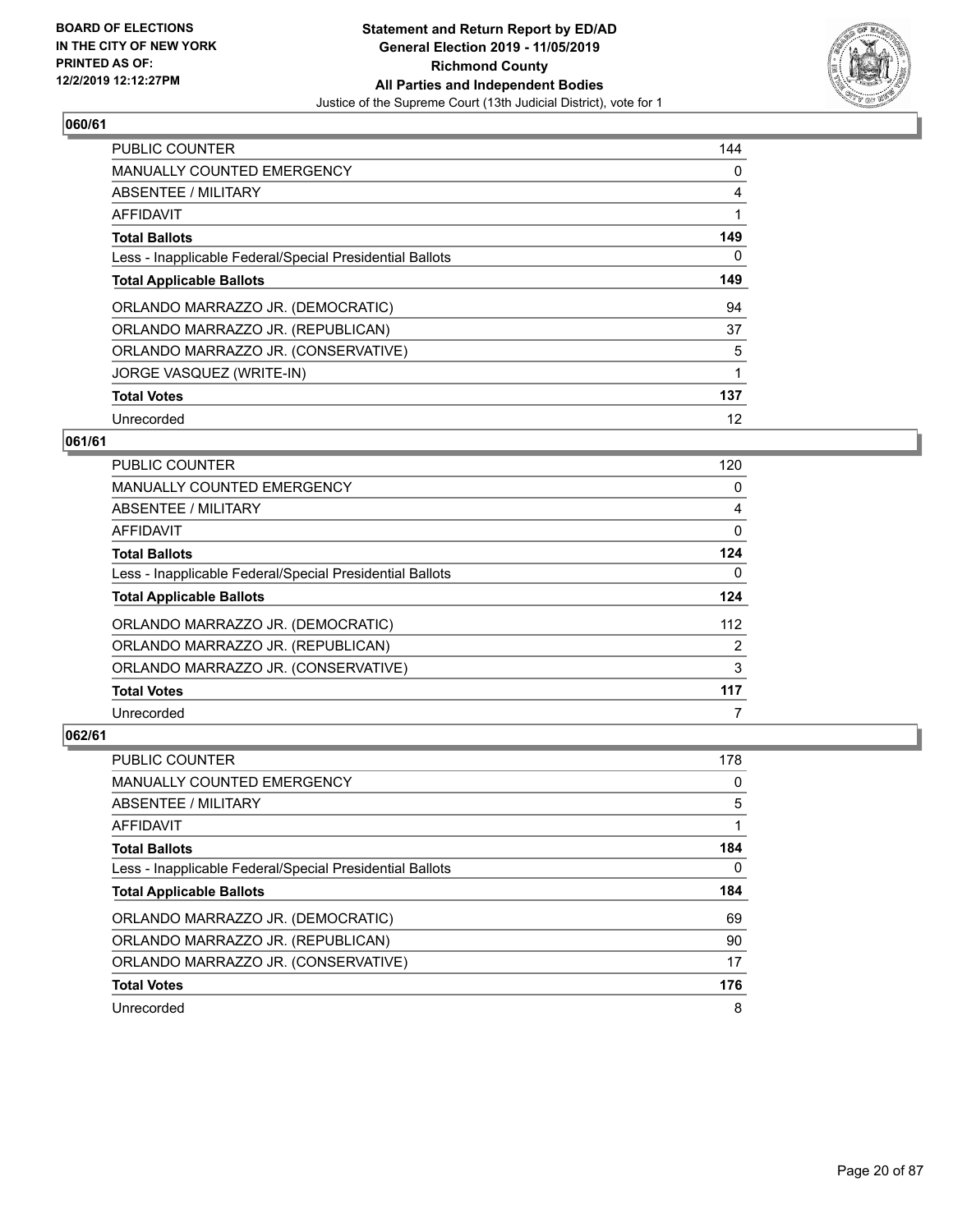

| <b>PUBLIC COUNTER</b>                                    | 52 |
|----------------------------------------------------------|----|
| <b>MANUALLY COUNTED EMERGENCY</b>                        | 0  |
| ABSENTEE / MILITARY                                      | 3  |
| <b>AFFIDAVIT</b>                                         | 0  |
| <b>Total Ballots</b>                                     | 55 |
| Less - Inapplicable Federal/Special Presidential Ballots | 0  |
| <b>Total Applicable Ballots</b>                          | 55 |
| ORLANDO MARRAZZO JR. (DEMOCRATIC)                        | 24 |
| ORLANDO MARRAZZO JR. (REPUBLICAN)                        | 24 |
| ORLANDO MARRAZZO JR. (CONSERVATIVE)                      | 4  |
| TONY ROBBINS (WRITE-IN)                                  | 1  |
| <b>Total Votes</b>                                       | 53 |
| Unrecorded                                               | 2  |
|                                                          |    |

#### **064/61 COMBINED into: 052/61**

#### **065/61**

| <b>PUBLIC COUNTER</b>                                    | 192            |
|----------------------------------------------------------|----------------|
| <b>MANUALLY COUNTED EMERGENCY</b>                        | 0              |
| ABSENTEE / MILITARY                                      | 12             |
| AFFIDAVIT                                                | 2              |
| <b>Total Ballots</b>                                     | 206            |
| Less - Inapplicable Federal/Special Presidential Ballots | 0              |
| <b>Total Applicable Ballots</b>                          | 206            |
| ORLANDO MARRAZZO JR. (DEMOCRATIC)                        | 157            |
| ORLANDO MARRAZZO JR. (REPUBLICAN)                        | 18             |
| ORLANDO MARRAZZO JR. (CONSERVATIVE)                      | 11             |
| PHILIPPE-EDNER APOSTOL-MARIUS (WRITE-IN)                 |                |
| UNATTRIBUTABLE WRITE-IN (WRITE-IN)                       | $\overline{2}$ |
| UNCOUNTED WRITE-IN PER STATUTE (WRITE-IN)                | 1              |
| <b>Total Votes</b>                                       | 190            |
| Unrecorded                                               | 16             |

| <b>PUBLIC COUNTER</b>                                    | 202            |
|----------------------------------------------------------|----------------|
| <b>MANUALLY COUNTED EMERGENCY</b>                        | 0              |
| ABSENTEE / MILITARY                                      | 13             |
| AFFIDAVIT                                                | $\overline{2}$ |
| <b>Total Ballots</b>                                     | 217            |
| Less - Inapplicable Federal/Special Presidential Ballots | 0              |
| <b>Total Applicable Ballots</b>                          | 217            |
| ORLANDO MARRAZZO JR. (DEMOCRATIC)                        | 154            |
| ORLANDO MARRAZZO JR. (REPUBLICAN)                        | 41             |
| ORLANDO MARRAZZO JR. (CONSERVATIVE)                      | 7              |
| <b>KENNETH SIEV (WRITE-IN)</b>                           | 1              |
| <b>Total Votes</b>                                       | 203            |
| Unrecorded                                               | 14             |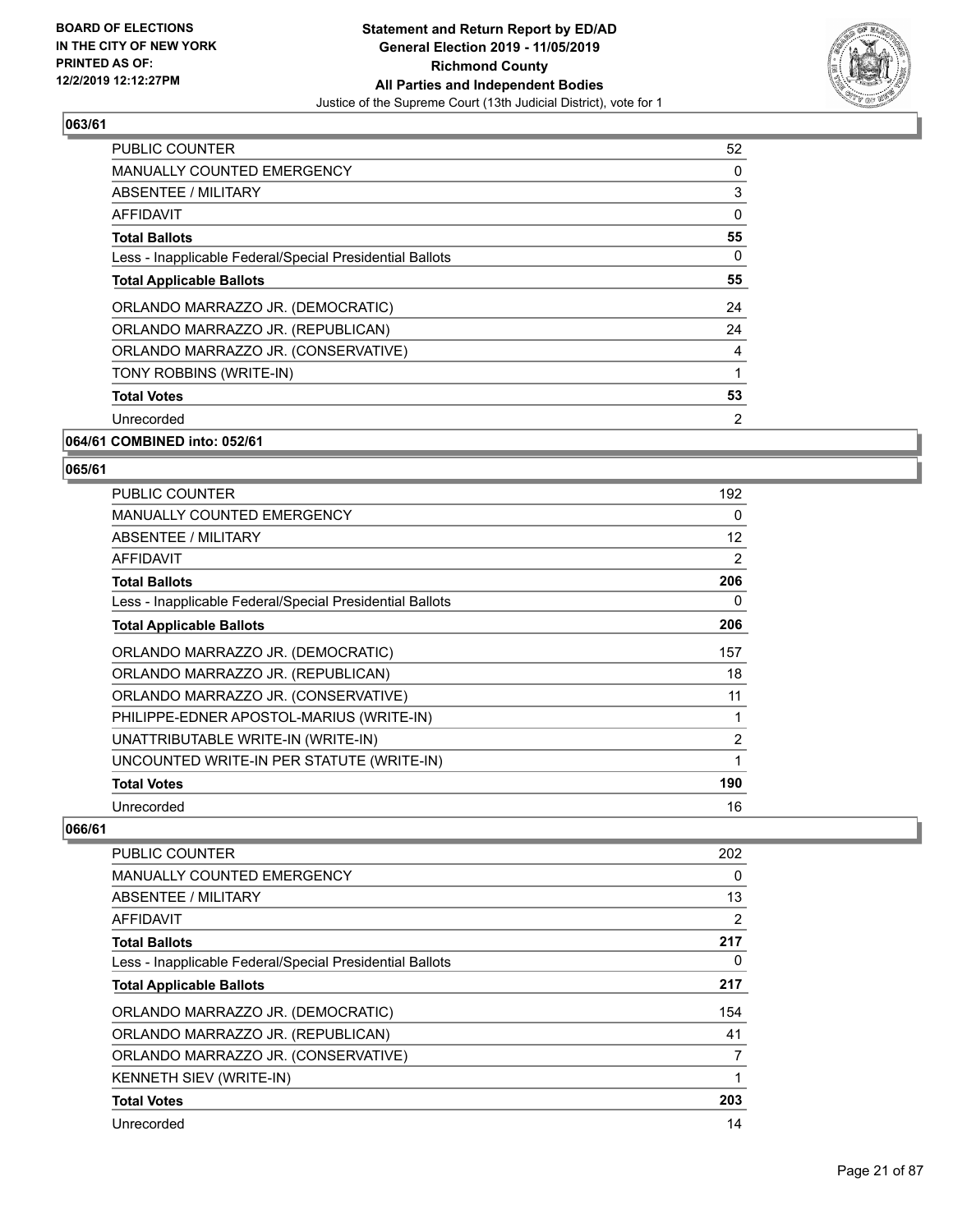

| <b>PUBLIC COUNTER</b>                                    | 178      |
|----------------------------------------------------------|----------|
| <b>MANUALLY COUNTED EMERGENCY</b>                        | 0        |
| ABSENTEE / MILITARY                                      | 10       |
| <b>AFFIDAVIT</b>                                         | $\Omega$ |
| <b>Total Ballots</b>                                     | 188      |
| Less - Inapplicable Federal/Special Presidential Ballots | 0        |
| <b>Total Applicable Ballots</b>                          | 188      |
| ORLANDO MARRAZZO JR. (DEMOCRATIC)                        | 128      |
| ORLANDO MARRAZZO JR. (REPUBLICAN)                        | 38       |
| ORLANDO MARRAZZO JR. (CONSERVATIVE)                      | 5        |
| EDWINA WINNIE MARTIN (WRITE-IN)                          | 1        |
| HESHAM EL-MELIGY (WRITE-IN)                              |          |
| SHEILA MCGINN (WRITE-IN)                                 | 1        |
| <b>Total Votes</b>                                       | 174      |
| Unrecorded                                               | 14       |

#### **068/61**

| <b>PUBLIC COUNTER</b>                                    | 154 |
|----------------------------------------------------------|-----|
| <b>MANUALLY COUNTED EMERGENCY</b>                        | 0   |
| ABSENTEE / MILITARY                                      | 11  |
| AFFIDAVIT                                                | 0   |
| <b>Total Ballots</b>                                     | 165 |
| Less - Inapplicable Federal/Special Presidential Ballots | 0   |
| <b>Total Applicable Ballots</b>                          | 165 |
| ORLANDO MARRAZZO JR. (DEMOCRATIC)                        | 114 |
| ORLANDO MARRAZZO JR. (REPUBLICAN)                        | 23  |
| ORLANDO MARRAZZO JR. (CONSERVATIVE)                      | 9   |
| UNATTRIBUTABLE WRITE-IN (WRITE-IN)                       | 1   |
| <b>Total Votes</b>                                       | 147 |
| Unrecorded                                               | 18  |

| <b>PUBLIC COUNTER</b>                                    | 126            |
|----------------------------------------------------------|----------------|
| MANUALLY COUNTED EMERGENCY                               | 0              |
| ABSENTEE / MILITARY                                      | 3              |
| AFFIDAVIT                                                | 0              |
| <b>Total Ballots</b>                                     | 129            |
| Less - Inapplicable Federal/Special Presidential Ballots | 0              |
| <b>Total Applicable Ballots</b>                          | 129            |
| ORLANDO MARRAZZO JR. (DEMOCRATIC)                        | 102            |
| ORLANDO MARRAZZO JR. (REPUBLICAN)                        | 15             |
| ORLANDO MARRAZZO JR. (CONSERVATIVE)                      | $\overline{2}$ |
| <b>Total Votes</b>                                       | 119            |
| Unrecorded                                               | 10             |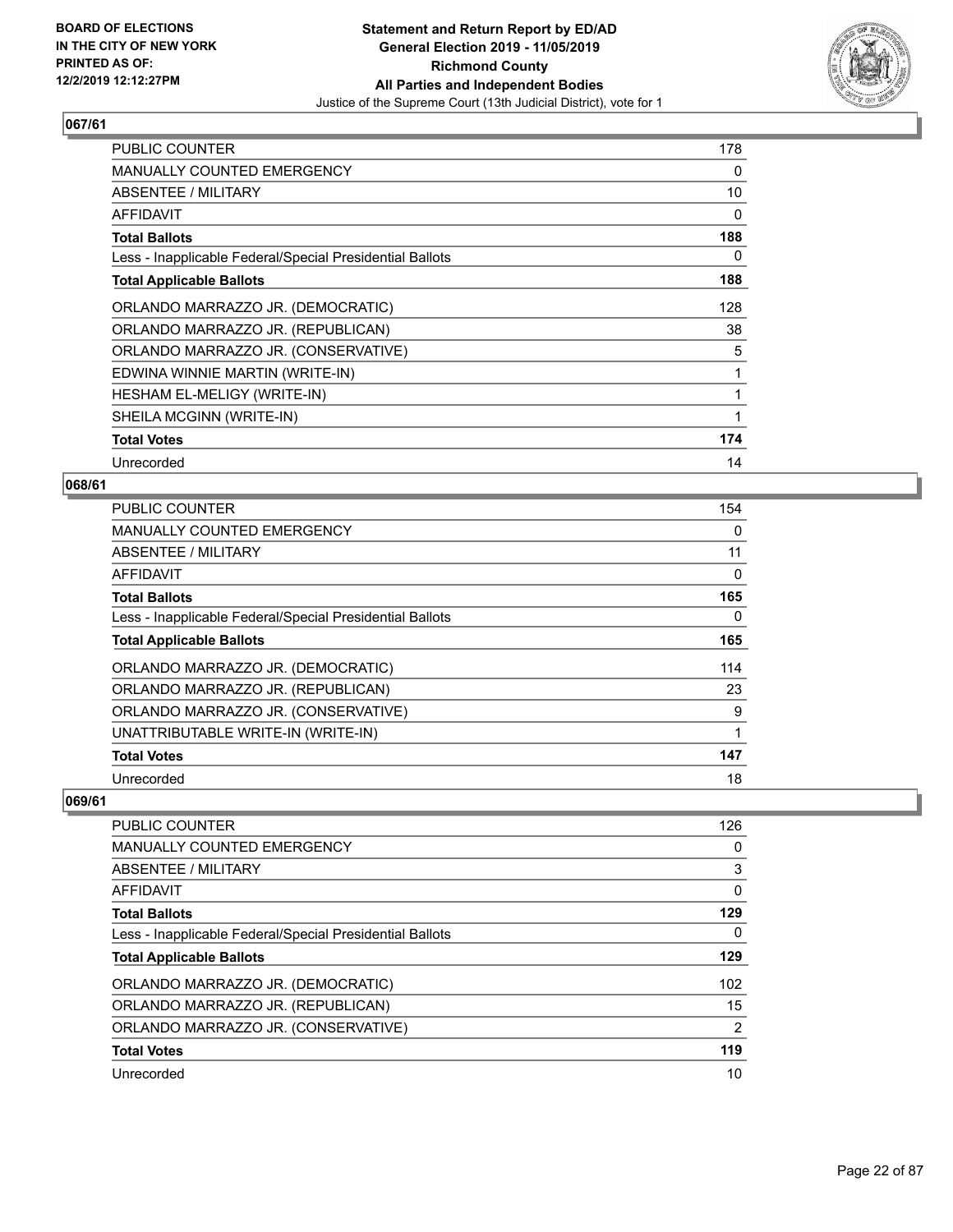

| <b>PUBLIC COUNTER</b>                                    | 112 |
|----------------------------------------------------------|-----|
| <b>MANUALLY COUNTED EMERGENCY</b>                        | 0   |
| ABSENTEE / MILITARY                                      | 6   |
| <b>AFFIDAVIT</b>                                         |     |
| <b>Total Ballots</b>                                     | 119 |
| Less - Inapplicable Federal/Special Presidential Ballots | 0   |
| <b>Total Applicable Ballots</b>                          | 119 |
| ORLANDO MARRAZZO JR. (DEMOCRATIC)                        | 93  |
| ORLANDO MARRAZZO JR. (REPUBLICAN)                        | 10  |
| ORLANDO MARRAZZO JR. (CONSERVATIVE)                      | 1   |
| <b>Total Votes</b>                                       | 104 |
| Unrecorded                                               | 15  |

**071/61 COMBINED into: 043/61**

**072/61 COMBINED into: 040/61**

| PUBLIC COUNTER                                           | 163 |
|----------------------------------------------------------|-----|
| <b>MANUALLY COUNTED EMERGENCY</b>                        | 0   |
| ABSENTEE / MILITARY                                      |     |
| AFFIDAVIT                                                | 0   |
| <b>Total Ballots</b>                                     | 164 |
| Less - Inapplicable Federal/Special Presidential Ballots | 0   |
| <b>Total Applicable Ballots</b>                          | 164 |
| ORLANDO MARRAZZO JR. (DEMOCRATIC)                        | 128 |
| ORLANDO MARRAZZO JR. (REPUBLICAN)                        | 13  |
| ORLANDO MARRAZZO JR. (CONSERVATIVE)                      | 3   |
| DIANA EVONE BRACHO (WRITE-IN)                            | 2   |
| <b>Total Votes</b>                                       | 146 |
| Unrecorded                                               | 18  |
| 074/61 COMBINED into: 050/61                             |     |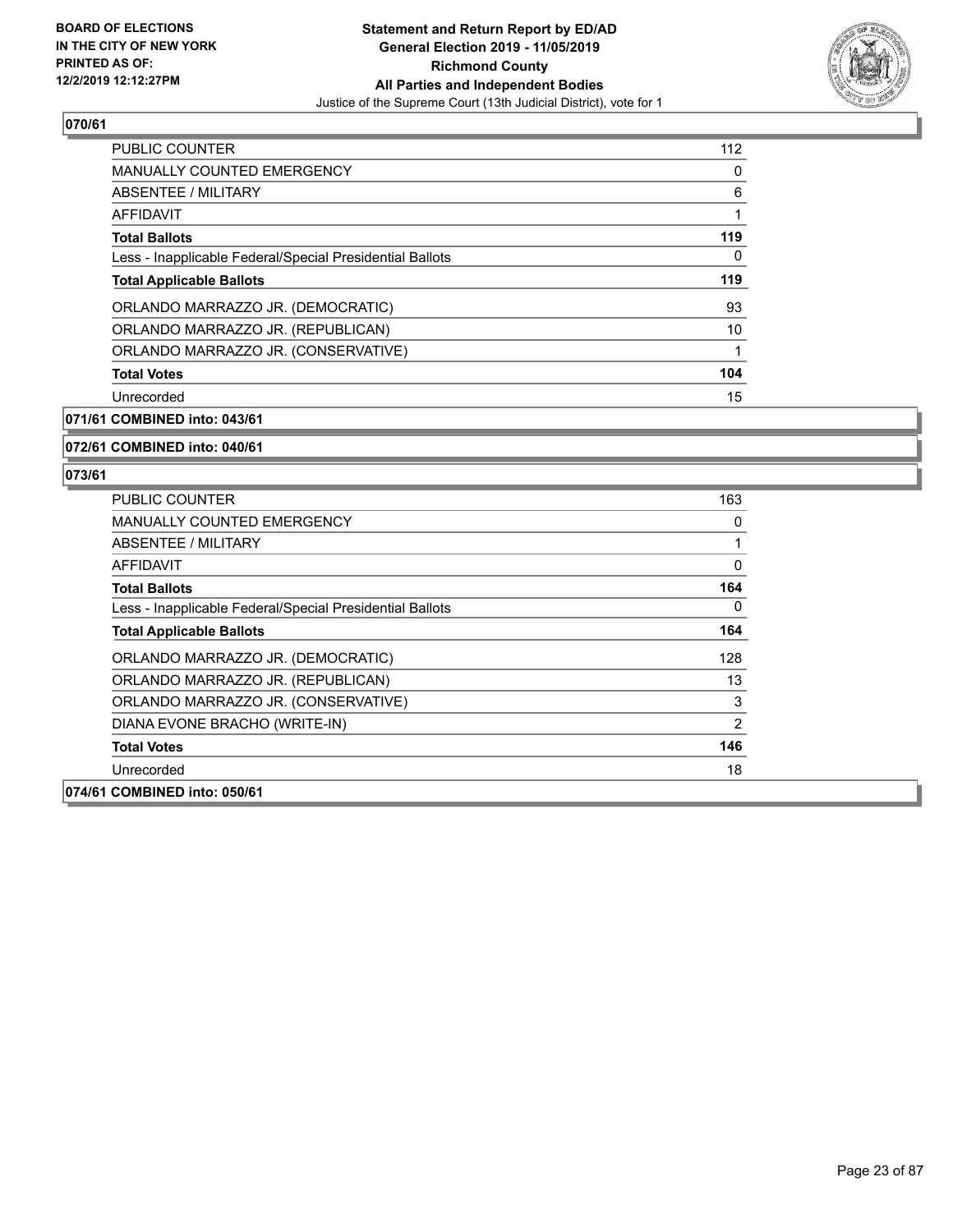

| <b>PUBLIC COUNTER</b>                                    | 123 |
|----------------------------------------------------------|-----|
| <b>MANUALLY COUNTED EMERGENCY</b>                        | 0   |
| ABSENTEE / MILITARY                                      | 6   |
| AFFIDAVIT                                                | 2   |
| <b>Total Ballots</b>                                     | 131 |
| Less - Inapplicable Federal/Special Presidential Ballots | 0   |
| <b>Total Applicable Ballots</b>                          | 131 |
| ORLANDO MARRAZZO JR. (DEMOCRATIC)                        | 79  |
| ORLANDO MARRAZZO JR. (REPUBLICAN)                        | 31  |
| ORLANDO MARRAZZO JR. (CONSERVATIVE)                      | 6   |
| GENA MIMOZA (WRITE-IN)                                   | 1   |
| MICHELLE OBAMA (WRITE-IN)                                | 1   |
| UNATTRIBUTABLE WRITE-IN (WRITE-IN)                       | 1   |
| <b>Total Votes</b>                                       | 119 |
| Unrecorded                                               | 12  |

#### **076/61**

| <b>PUBLIC COUNTER</b>                                    | 224 |
|----------------------------------------------------------|-----|
| <b>MANUALLY COUNTED EMERGENCY</b>                        | 0   |
| ABSENTEE / MILITARY                                      | 5   |
| AFFIDAVIT                                                | 0   |
| <b>Total Ballots</b>                                     | 229 |
| Less - Inapplicable Federal/Special Presidential Ballots | 0   |
| <b>Total Applicable Ballots</b>                          | 229 |
| ORLANDO MARRAZZO JR. (DEMOCRATIC)                        | 128 |
| ORLANDO MARRAZZO JR. (REPUBLICAN)                        | 67  |
| ORLANDO MARRAZZO JR. (CONSERVATIVE)                      | 15  |
| <b>Total Votes</b>                                       | 210 |
| Unrecorded                                               | 19  |
| 077/61 COMBINED into: 008/61                             |     |
| 078/61 COMBINED into: 006/61                             |     |

**079/61 COMBINED into: 001/61**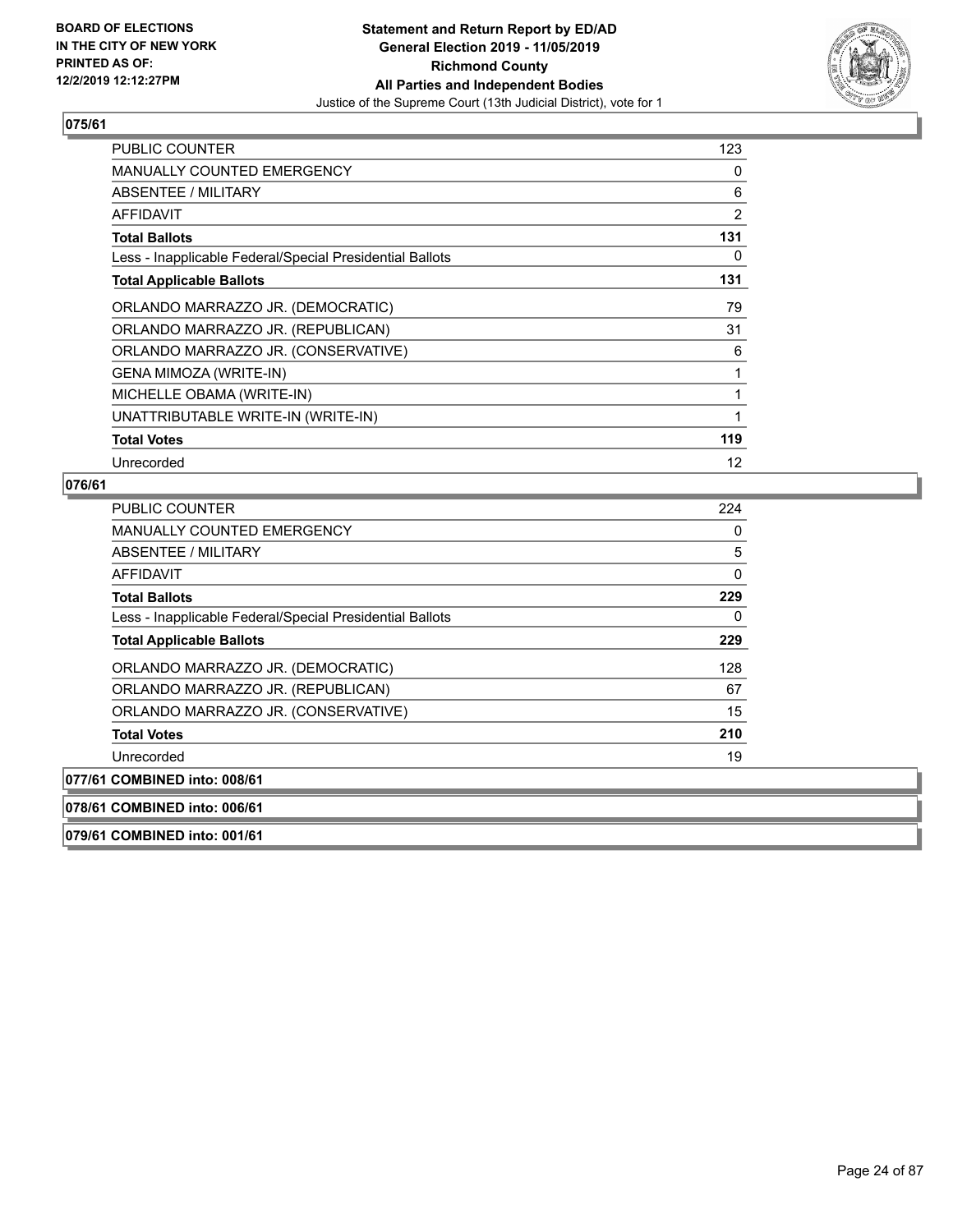

| <b>PUBLIC COUNTER</b>                                    | 217 |
|----------------------------------------------------------|-----|
| <b>MANUALLY COUNTED EMERGENCY</b>                        | 0   |
| <b>ABSENTEE / MILITARY</b>                               | 6   |
| AFFIDAVIT                                                | 2   |
| <b>Total Ballots</b>                                     | 225 |
| Less - Inapplicable Federal/Special Presidential Ballots | 0   |
| <b>Total Applicable Ballots</b>                          | 225 |
| ORLANDO MARRAZZO JR. (DEMOCRATIC)                        | 29  |
| ORLANDO MARRAZZO JR. (REPUBLICAN)                        | 155 |
| ORLANDO MARRAZZO JR. (CONSERVATIVE)                      | 23  |
| <b>GERARD DELL (WRITE-IN)</b>                            | 1   |
| <b>GERARD DELPRETE (WRITE-IN)</b>                        | 1   |
| <b>Total Votes</b>                                       | 209 |
| Unrecorded                                               | 16  |

## **002/62**

| <b>PUBLIC COUNTER</b>                                    | 316 |
|----------------------------------------------------------|-----|
| <b>MANUALLY COUNTED EMERGENCY</b>                        | 0   |
| ABSENTEE / MILITARY                                      | 6   |
| AFFIDAVIT                                                | 4   |
| <b>Total Ballots</b>                                     | 326 |
| Less - Inapplicable Federal/Special Presidential Ballots | 0   |
| <b>Total Applicable Ballots</b>                          | 326 |
| ORLANDO MARRAZZO JR. (DEMOCRATIC)                        | 51  |
| ORLANDO MARRAZZO JR. (REPUBLICAN)                        | 208 |
| ORLANDO MARRAZZO JR. (CONSERVATIVE)                      | 35  |
| DOMINIC RUBIO (WRITE-IN)                                 |     |
| RONALD CASTORINA, JR. (WRITE-IN)                         |     |
| UNATTRIBUTABLE WRITE-IN (WRITE-IN)                       |     |
| <b>Total Votes</b>                                       | 297 |
| Unrecorded                                               | 29  |

| <b>PUBLIC COUNTER</b>                                    | 320 |
|----------------------------------------------------------|-----|
| MANUALLY COUNTED EMERGENCY                               | 0   |
| ABSENTEE / MILITARY                                      | 0   |
| AFFIDAVIT                                                | 0   |
| <b>Total Ballots</b>                                     | 320 |
| Less - Inapplicable Federal/Special Presidential Ballots | 0   |
| <b>Total Applicable Ballots</b>                          | 320 |
| ORLANDO MARRAZZO JR. (DEMOCRATIC)                        | 54  |
| ORLANDO MARRAZZO JR. (REPUBLICAN)                        | 221 |
| ORLANDO MARRAZZO JR. (CONSERVATIVE)                      | 25  |
| <b>Total Votes</b>                                       | 300 |
| Unrecorded                                               | 20  |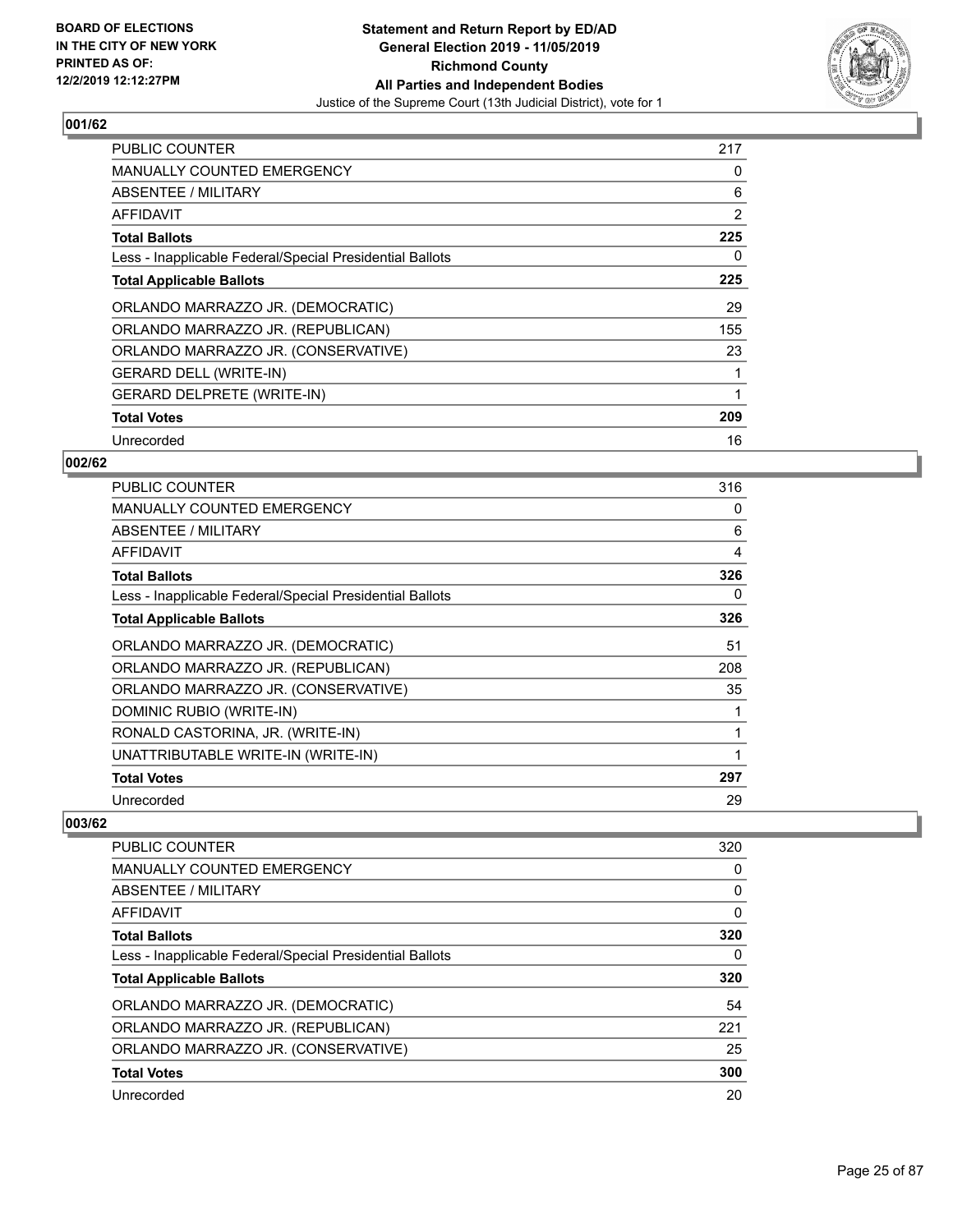

| <b>PUBLIC COUNTER</b>                                    | 229 |
|----------------------------------------------------------|-----|
| <b>MANUALLY COUNTED EMERGENCY</b>                        | 0   |
| <b>ABSENTEE / MILITARY</b>                               | 5   |
| <b>AFFIDAVIT</b>                                         | 1   |
| <b>Total Ballots</b>                                     | 235 |
| Less - Inapplicable Federal/Special Presidential Ballots | 0   |
| <b>Total Applicable Ballots</b>                          | 235 |
| ORLANDO MARRAZZO JR. (DEMOCRATIC)                        | 43  |
| ORLANDO MARRAZZO JR. (REPUBLICAN)                        | 150 |
| ORLANDO MARRAZZO JR. (CONSERVATIVE)                      | 24  |
| BERT KANNUDO (WRITE-IN)                                  | 1   |
| <b>VINCENT BENFANTE (WRITE-IN)</b>                       | 1   |
| <b>Total Votes</b>                                       | 219 |
| Unrecorded                                               | 16  |

## **005/62**

| PUBLIC COUNTER                                           | 204 |
|----------------------------------------------------------|-----|
| <b>MANUALLY COUNTED EMERGENCY</b>                        | 0   |
| ABSENTEE / MILITARY                                      | 3   |
| AFFIDAVIT                                                | 2   |
| <b>Total Ballots</b>                                     | 209 |
| Less - Inapplicable Federal/Special Presidential Ballots | 0   |
| <b>Total Applicable Ballots</b>                          | 209 |
| ORLANDO MARRAZZO JR. (DEMOCRATIC)                        | 21  |
| ORLANDO MARRAZZO JR. (REPUBLICAN)                        | 154 |
| ORLANDO MARRAZZO JR. (CONSERVATIVE)                      | 21  |
| JUDY SHEINDLIN (WRITE-IN)                                |     |
| <b>Total Votes</b>                                       | 197 |
| Unrecorded                                               | 12  |

| <b>PUBLIC COUNTER</b>                                    | 216 |
|----------------------------------------------------------|-----|
| <b>MANUALLY COUNTED EMERGENCY</b>                        | 0   |
| ABSENTEE / MILITARY                                      | 6   |
| AFFIDAVIT                                                |     |
| <b>Total Ballots</b>                                     | 223 |
| Less - Inapplicable Federal/Special Presidential Ballots | 0   |
| <b>Total Applicable Ballots</b>                          | 223 |
| ORLANDO MARRAZZO JR. (DEMOCRATIC)                        | 41  |
| ORLANDO MARRAZZO JR. (REPUBLICAN)                        | 143 |
| ORLANDO MARRAZZO JR. (CONSERVATIVE)                      | 22  |
| ROSE DELLER (WRITE-IN)                                   |     |
| STEPHEN COLBERT (WRITE-IN)                               |     |
| <b>Total Votes</b>                                       | 208 |
| Unrecorded                                               | 15  |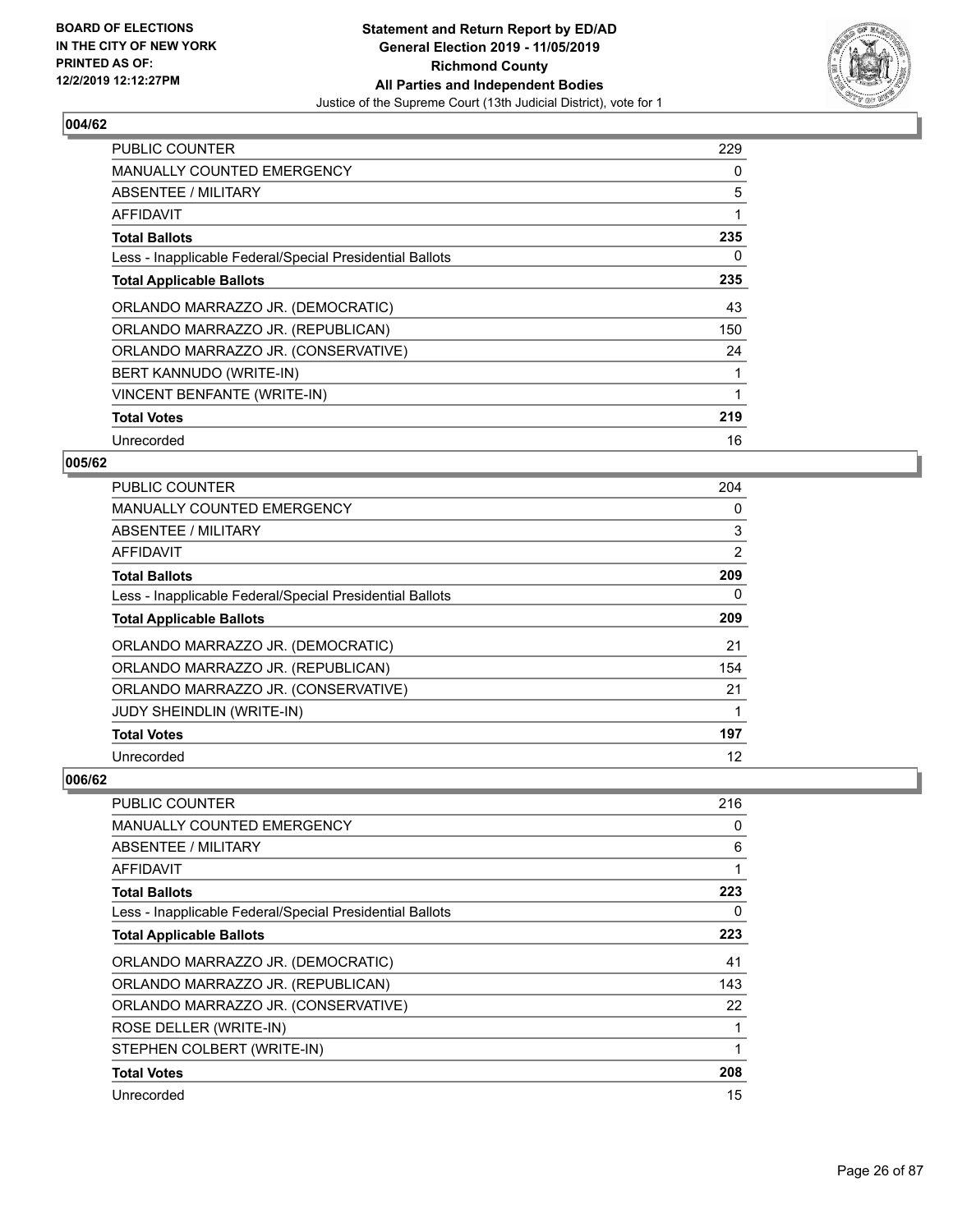

| <b>PUBLIC COUNTER</b>                                    | 229 |
|----------------------------------------------------------|-----|
| <b>MANUALLY COUNTED EMERGENCY</b>                        | 0   |
| ABSENTEE / MILITARY                                      | 7   |
| <b>AFFIDAVIT</b>                                         | 0   |
| <b>Total Ballots</b>                                     | 236 |
| Less - Inapplicable Federal/Special Presidential Ballots | 0   |
| <b>Total Applicable Ballots</b>                          | 236 |
| ORLANDO MARRAZZO JR. (DEMOCRATIC)                        | 31  |
| ORLANDO MARRAZZO JR. (REPUBLICAN)                        | 164 |
| ORLANDO MARRAZZO JR. (CONSERVATIVE)                      | 28  |
| UNATTRIBUTABLE WRITE-IN (WRITE-IN)                       | 1   |
| <b>Total Votes</b>                                       | 224 |
| Unrecorded                                               | 12  |

## **008/62**

| PUBLIC COUNTER                                           | 178 |
|----------------------------------------------------------|-----|
| <b>MANUALLY COUNTED EMERGENCY</b>                        | 0   |
| ABSENTEE / MILITARY                                      | 3   |
| <b>AFFIDAVIT</b>                                         | 4   |
| <b>Total Ballots</b>                                     | 185 |
| Less - Inapplicable Federal/Special Presidential Ballots | 0   |
| <b>Total Applicable Ballots</b>                          | 185 |
| ORLANDO MARRAZZO JR. (DEMOCRATIC)                        | 35  |
| ORLANDO MARRAZZO JR. (REPUBLICAN)                        | 118 |
| ORLANDO MARRAZZO JR. (CONSERVATIVE)                      | 17  |
| PETER TRAUT (WRITE-IN)                                   | 1   |
| UNATTRIBUTABLE WRITE-IN (WRITE-IN)                       | 1   |
| <b>Total Votes</b>                                       | 172 |
| Unrecorded                                               | 13  |

| <b>PUBLIC COUNTER</b>                                    | 146 |
|----------------------------------------------------------|-----|
| <b>MANUALLY COUNTED EMERGENCY</b>                        | 0   |
| ABSENTEE / MILITARY                                      | 3   |
| AFFIDAVIT                                                | 0   |
| <b>Total Ballots</b>                                     | 149 |
| Less - Inapplicable Federal/Special Presidential Ballots | 0   |
| <b>Total Applicable Ballots</b>                          | 149 |
| ORLANDO MARRAZZO JR. (DEMOCRATIC)                        | 37  |
| ORLANDO MARRAZZO JR. (REPUBLICAN)                        | 87  |
| ORLANDO MARRAZZO JR. (CONSERVATIVE)                      | 11  |
| <b>Total Votes</b>                                       | 135 |
| Unrecorded                                               | 14  |
| 010/62 COMBINED into: 003/62                             |     |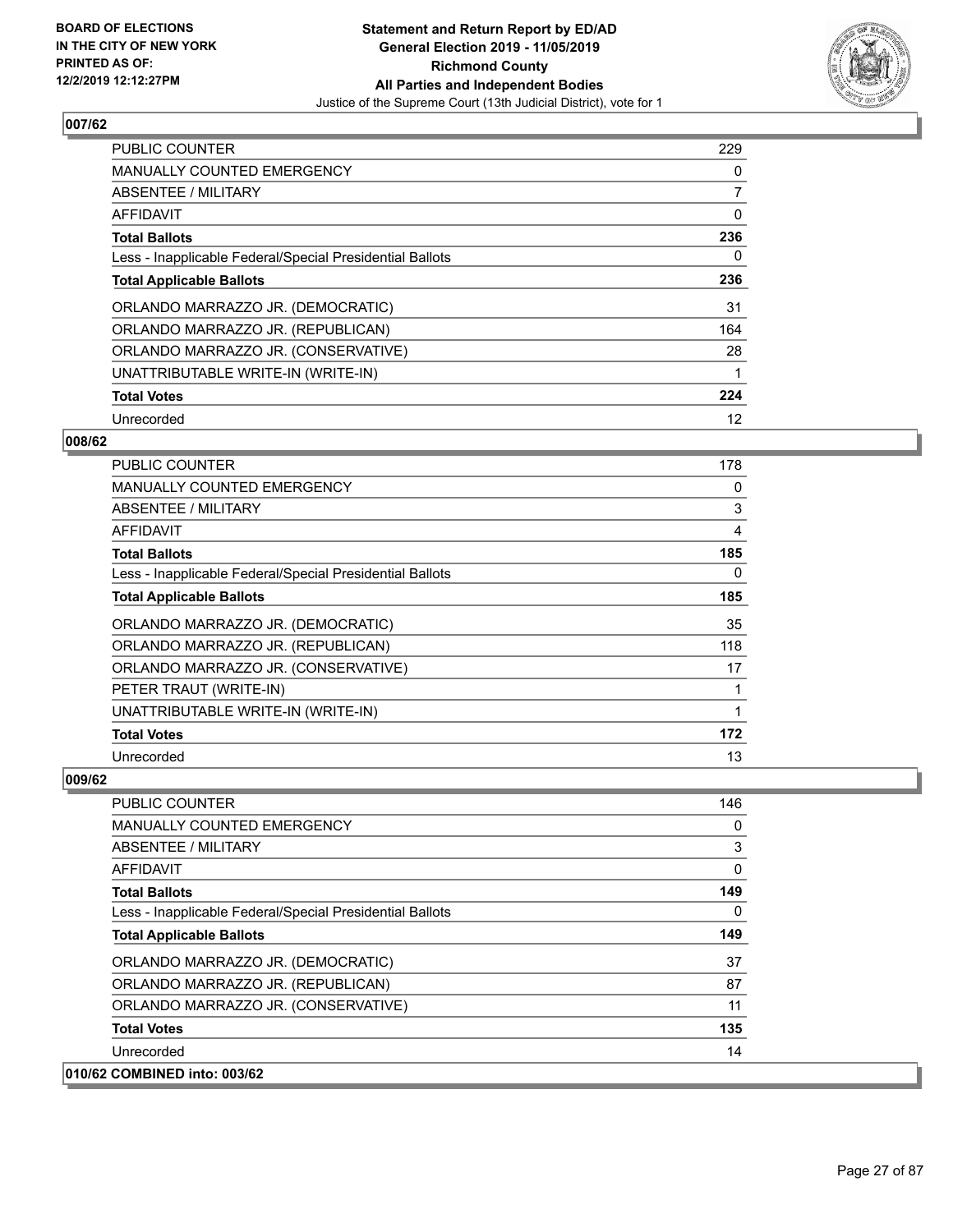

| <b>PUBLIC COUNTER</b>                                    | 222 |
|----------------------------------------------------------|-----|
| <b>MANUALLY COUNTED EMERGENCY</b>                        | 0   |
| <b>ABSENTEE / MILITARY</b>                               | 3   |
| AFFIDAVIT                                                |     |
| <b>Total Ballots</b>                                     | 226 |
| Less - Inapplicable Federal/Special Presidential Ballots | 0   |
| <b>Total Applicable Ballots</b>                          | 226 |
| ORLANDO MARRAZZO JR. (DEMOCRATIC)                        | 32  |
| ORLANDO MARRAZZO JR. (REPUBLICAN)                        | 139 |
| ORLANDO MARRAZZO JR. (CONSERVATIVE)                      | 32  |
| DOV HIKIND (WRITE-IN)                                    |     |
| UNATTRIBUTABLE WRITE-IN (WRITE-IN)                       |     |
| <b>Total Votes</b>                                       | 205 |
| Unrecorded                                               | 21  |

## **012/62**

| <b>PUBLIC COUNTER</b>                                    | 268 |
|----------------------------------------------------------|-----|
| <b>MANUALLY COUNTED EMERGENCY</b>                        | 0   |
| ABSENTEE / MILITARY                                      | 4   |
| <b>AFFIDAVIT</b>                                         |     |
| <b>Total Ballots</b>                                     | 273 |
| Less - Inapplicable Federal/Special Presidential Ballots | 0   |
| <b>Total Applicable Ballots</b>                          | 273 |
| ORLANDO MARRAZZO JR. (DEMOCRATIC)                        | 59  |
| ORLANDO MARRAZZO JR. (REPUBLICAN)                        | 171 |
| ORLANDO MARRAZZO JR. (CONSERVATIVE)                      | 21  |
| <b>Total Votes</b>                                       | 251 |
| Unrecorded                                               | 22  |

| <b>PUBLIC COUNTER</b>                                    | 312 |
|----------------------------------------------------------|-----|
| <b>MANUALLY COUNTED EMERGENCY</b>                        | 0   |
| ABSENTEE / MILITARY                                      | 7   |
| AFFIDAVIT                                                | 5   |
| <b>Total Ballots</b>                                     | 324 |
| Less - Inapplicable Federal/Special Presidential Ballots | 0   |
| <b>Total Applicable Ballots</b>                          | 324 |
| ORLANDO MARRAZZO JR. (DEMOCRATIC)                        | 70  |
| ORLANDO MARRAZZO JR. (REPUBLICAN)                        | 203 |
| ORLANDO MARRAZZO JR. (CONSERVATIVE)                      | 24  |
| <b>Total Votes</b>                                       | 297 |
| Unrecorded                                               | 27  |
| 014/62 COMBINED into: 013/62                             |     |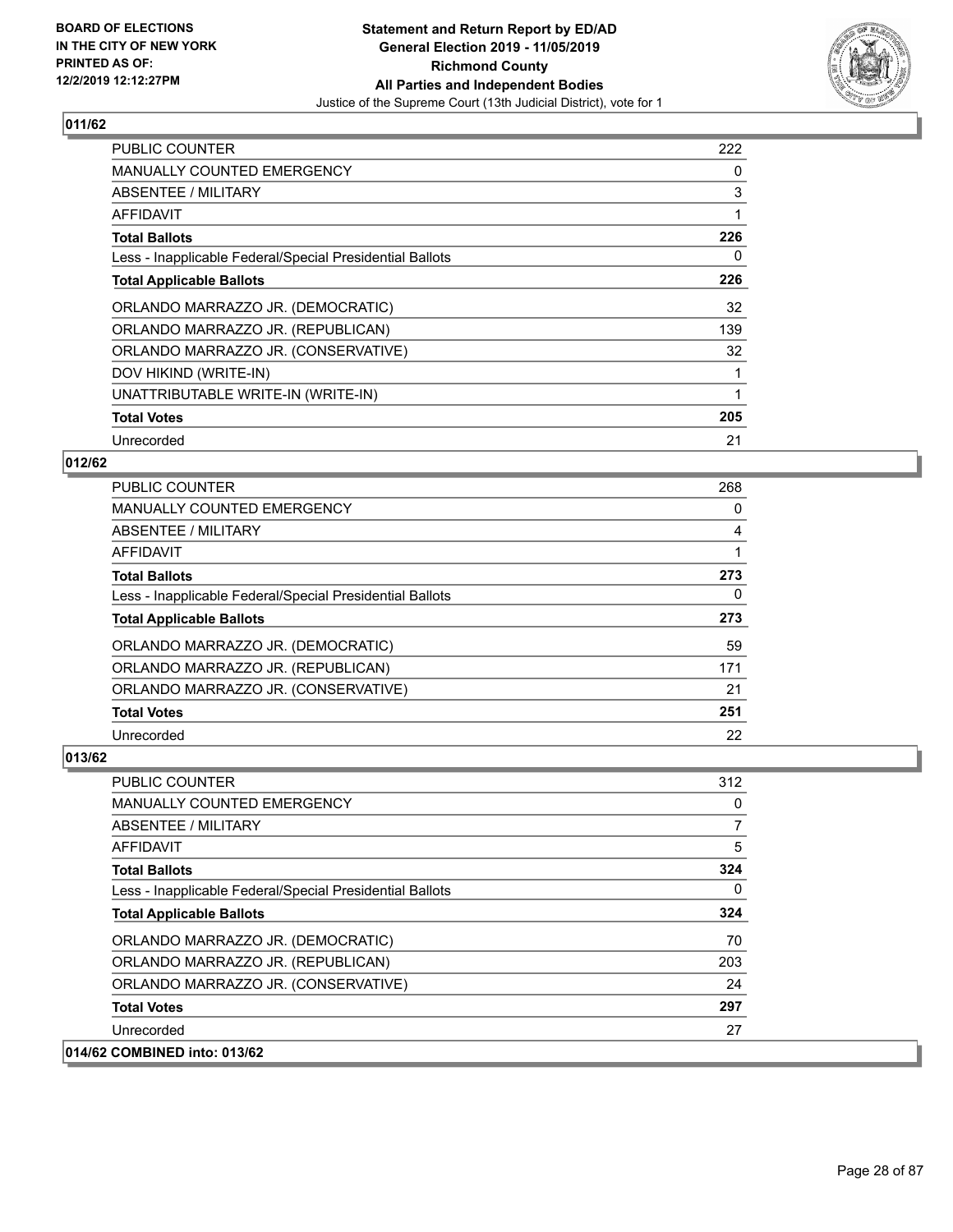

| <b>PUBLIC COUNTER</b>                                    | 323 |
|----------------------------------------------------------|-----|
| <b>MANUALLY COUNTED EMERGENCY</b>                        | 0   |
| ABSENTEE / MILITARY                                      | 6   |
| AFFIDAVIT                                                | 3   |
| <b>Total Ballots</b>                                     | 332 |
| Less - Inapplicable Federal/Special Presidential Ballots | 0   |
|                                                          |     |
| <b>Total Applicable Ballots</b>                          | 332 |
| ORLANDO MARRAZZO JR. (DEMOCRATIC)                        | 70  |
| ORLANDO MARRAZZO JR. (REPUBLICAN)                        | 226 |
| ORLANDO MARRAZZO JR. (CONSERVATIVE)                      | 21  |
| <b>Total Votes</b>                                       | 317 |

#### **016/62**

| <b>PUBLIC COUNTER</b>                                    | 313 |
|----------------------------------------------------------|-----|
| <b>MANUALLY COUNTED EMERGENCY</b>                        | 0   |
| ABSENTEE / MILITARY                                      | 5   |
| AFFIDAVIT                                                | 3   |
| <b>Total Ballots</b>                                     | 321 |
| Less - Inapplicable Federal/Special Presidential Ballots | 0   |
| <b>Total Applicable Ballots</b>                          | 321 |
| ORLANDO MARRAZZO JR. (DEMOCRATIC)                        | 79  |
| ORLANDO MARRAZZO JR. (REPUBLICAN)                        | 202 |
| ORLANDO MARRAZZO JR. (CONSERVATIVE)                      | 22  |
| BARACK OBAMA (WRITE-IN)                                  | 1   |
| <b>Total Votes</b>                                       | 304 |
| Unrecorded                                               | 17  |

## **017/62 COMBINED into: 015/62**

#### **018/62 COMBINED into: 016/62**

**019/62 COMBINED into: 012/62**

| <b>PUBLIC COUNTER</b>                                    | 366 |
|----------------------------------------------------------|-----|
| <b>MANUALLY COUNTED EMERGENCY</b>                        | 0   |
| <b>ABSENTEE / MILITARY</b>                               | 10  |
| <b>AFFIDAVIT</b>                                         |     |
| <b>Total Ballots</b>                                     | 377 |
| Less - Inapplicable Federal/Special Presidential Ballots | 0   |
| <b>Total Applicable Ballots</b>                          | 377 |
| ORLANDO MARRAZZO JR. (DEMOCRATIC)                        | 45  |
| ORLANDO MARRAZZO JR. (REPUBLICAN)                        | 275 |
| ORLANDO MARRAZZO JR. (CONSERVATIVE)                      | 39  |
| <b>Total Votes</b>                                       | 359 |
| Unrecorded                                               | 18  |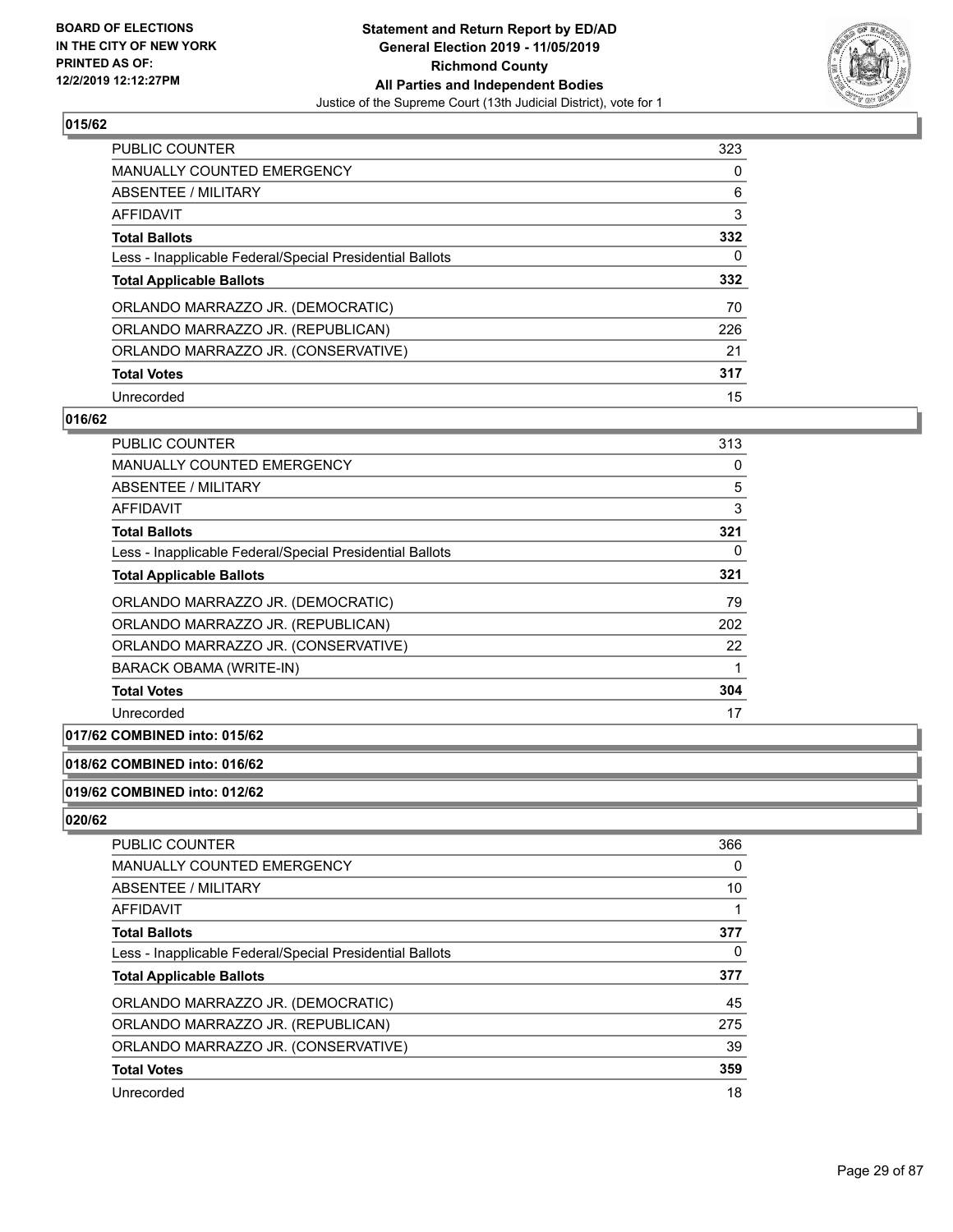

| <b>PUBLIC COUNTER</b>                                    | 330 |
|----------------------------------------------------------|-----|
| <b>MANUALLY COUNTED EMERGENCY</b>                        | 0   |
| ABSENTEE / MILITARY                                      | 14  |
| <b>AFFIDAVIT</b>                                         | 2   |
| <b>Total Ballots</b>                                     | 346 |
| Less - Inapplicable Federal/Special Presidential Ballots | 0   |
| <b>Total Applicable Ballots</b>                          | 346 |
| ORLANDO MARRAZZO JR. (DEMOCRATIC)                        | 79  |
| ORLANDO MARRAZZO JR. (REPUBLICAN)                        | 202 |
| ORLANDO MARRAZZO JR. (CONSERVATIVE)                      | 43  |
| UNATTRIBUTABLE WRITE-IN (WRITE-IN)                       | 1   |
| <b>Total Votes</b>                                       | 325 |
| Unrecorded                                               | 21  |

| <b>PUBLIC COUNTER</b>                                    | 397 |
|----------------------------------------------------------|-----|
| <b>MANUALLY COUNTED EMERGENCY</b>                        | 1   |
| ABSENTEE / MILITARY                                      | 21  |
| <b>AFFIDAVIT</b>                                         | 2   |
| <b>Total Ballots</b>                                     | 421 |
| Less - Inapplicable Federal/Special Presidential Ballots | 0   |
| <b>Total Applicable Ballots</b>                          | 421 |
| ORLANDO MARRAZZO JR. (DEMOCRATIC)                        | 63  |
| ORLANDO MARRAZZO JR. (REPUBLICAN)                        | 288 |
| ORLANDO MARRAZZO JR. (CONSERVATIVE)                      | 41  |
| RONALD CASTORINA, JR. (WRITE-IN)                         | 1   |
| UNATTRIBUTABLE WRITE-IN (WRITE-IN)                       | 1   |
| <b>Total Votes</b>                                       | 394 |
| Unrecorded                                               | 27  |
| 023/62 COMBINED into: 020/62                             |     |
| 024/62 COMBINED into: 021/62                             |     |
| 025/62 COMBINED into: 022/62                             |     |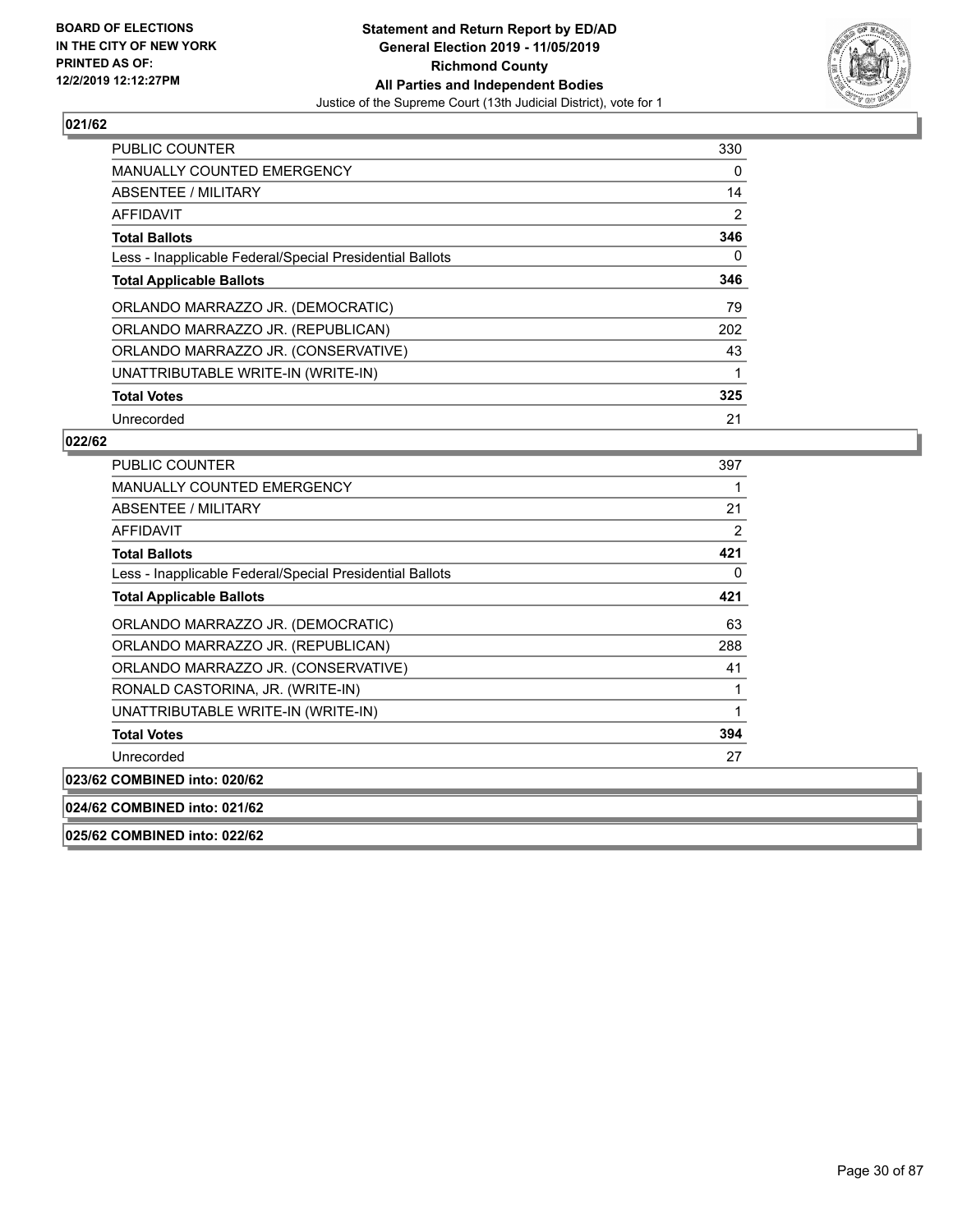

| <b>PUBLIC COUNTER</b>                                    | 184 |
|----------------------------------------------------------|-----|
| <b>MANUALLY COUNTED EMERGENCY</b>                        | 0   |
| ABSENTEE / MILITARY                                      | 10  |
| AFFIDAVIT                                                | 3   |
| <b>Total Ballots</b>                                     | 197 |
| Less - Inapplicable Federal/Special Presidential Ballots | 0   |
| <b>Total Applicable Ballots</b>                          | 197 |
| ORLANDO MARRAZZO JR. (DEMOCRATIC)                        | 77  |
| ORLANDO MARRAZZO JR. (REPUBLICAN)                        | 90  |
| ORLANDO MARRAZZO JR. (CONSERVATIVE)                      | 12  |
| DAN NEISCOTT (WRITE-IN)                                  |     |
| GENA MIMOZA (WRITE-IN)                                   | 1   |
| JORDAN MAMET (WRITE-IN)                                  | 1   |
| UNATTRIBUTABLE WRITE-IN (WRITE-IN)                       | 2   |
| <b>Total Votes</b>                                       | 184 |
| Unrecorded                                               | 13  |

## **027/62**

| <b>PUBLIC COUNTER</b>                                    | 237 |
|----------------------------------------------------------|-----|
| MANUALLY COUNTED EMERGENCY                               | 0   |
| ABSENTEE / MILITARY                                      | 4   |
| AFFIDAVIT                                                | 0   |
| <b>Total Ballots</b>                                     | 241 |
| Less - Inapplicable Federal/Special Presidential Ballots | 0   |
| <b>Total Applicable Ballots</b>                          | 241 |
| ORLANDO MARRAZZO JR. (DEMOCRATIC)                        | 57  |
| ORLANDO MARRAZZO JR. (REPUBLICAN)                        | 152 |
| ORLANDO MARRAZZO JR. (CONSERVATIVE)                      | 15  |
| <b>Total Votes</b>                                       | 224 |
| Unrecorded                                               | 17  |

| <b>PUBLIC COUNTER</b>                                    | 194 |
|----------------------------------------------------------|-----|
| <b>MANUALLY COUNTED EMERGENCY</b>                        | 0   |
| ABSENTEE / MILITARY                                      | 5   |
| AFFIDAVIT                                                | 0   |
| <b>Total Ballots</b>                                     | 199 |
| Less - Inapplicable Federal/Special Presidential Ballots | 0   |
| <b>Total Applicable Ballots</b>                          | 199 |
| ORLANDO MARRAZZO JR. (DEMOCRATIC)                        | 26  |
| ORLANDO MARRAZZO JR. (REPUBLICAN)                        | 139 |
| ORLANDO MARRAZZO JR. (CONSERVATIVE)                      | 20  |
| IAN WISMANN (WRITE-IN)                                   |     |
| <b>Total Votes</b>                                       | 186 |
| Unrecorded                                               | 13  |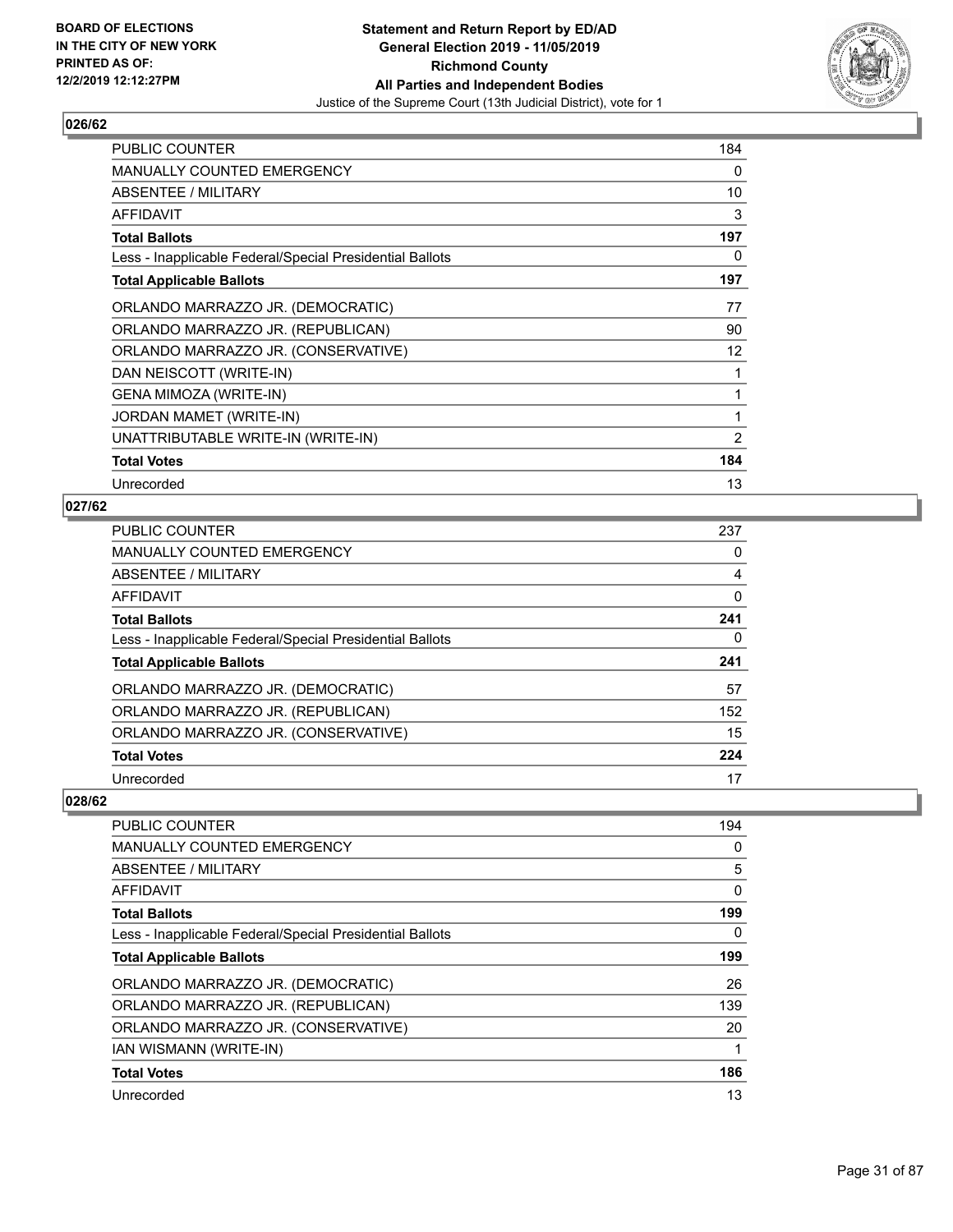

| <b>PUBLIC COUNTER</b>                                    | 123 |
|----------------------------------------------------------|-----|
| <b>MANUALLY COUNTED EMERGENCY</b>                        | 0   |
| ABSENTEE / MILITARY                                      | 4   |
| AFFIDAVIT                                                | 0   |
| <b>Total Ballots</b>                                     | 127 |
| Less - Inapplicable Federal/Special Presidential Ballots | 0   |
|                                                          |     |
| <b>Total Applicable Ballots</b>                          | 127 |
| ORLANDO MARRAZZO JR. (DEMOCRATIC)                        | 21  |
| ORLANDO MARRAZZO JR. (REPUBLICAN)                        | 81  |
| ORLANDO MARRAZZO JR. (CONSERVATIVE)                      | 12  |
| <b>Total Votes</b>                                       | 114 |

#### **030/62**

| <b>PUBLIC COUNTER</b>                                    | 210 |
|----------------------------------------------------------|-----|
| <b>MANUALLY COUNTED EMERGENCY</b>                        | 0   |
| ABSENTEE / MILITARY                                      | 5   |
| <b>AFFIDAVIT</b>                                         | 2   |
| <b>Total Ballots</b>                                     | 217 |
| Less - Inapplicable Federal/Special Presidential Ballots | 0   |
| <b>Total Applicable Ballots</b>                          | 217 |
| ORLANDO MARRAZZO JR. (DEMOCRATIC)                        | 33  |
| ORLANDO MARRAZZO JR. (REPUBLICAN)                        | 153 |
| ORLANDO MARRAZZO JR. (CONSERVATIVE)                      | 20  |
| <b>Total Votes</b>                                       | 206 |
| Unrecorded                                               | 11  |

| <b>PUBLIC COUNTER</b>                                    | 222 |
|----------------------------------------------------------|-----|
| <b>MANUALLY COUNTED EMERGENCY</b>                        | 0   |
| ABSENTEE / MILITARY                                      | 9   |
| <b>AFFIDAVIT</b>                                         |     |
| <b>Total Ballots</b>                                     | 232 |
| Less - Inapplicable Federal/Special Presidential Ballots | 0   |
| <b>Total Applicable Ballots</b>                          | 232 |
| ORLANDO MARRAZZO JR. (DEMOCRATIC)                        | 48  |
| ORLANDO MARRAZZO JR. (REPUBLICAN)                        | 137 |
| ORLANDO MARRAZZO JR. (CONSERVATIVE)                      | 25  |
| <b>Total Votes</b>                                       | 210 |
| Unrecorded                                               | 22  |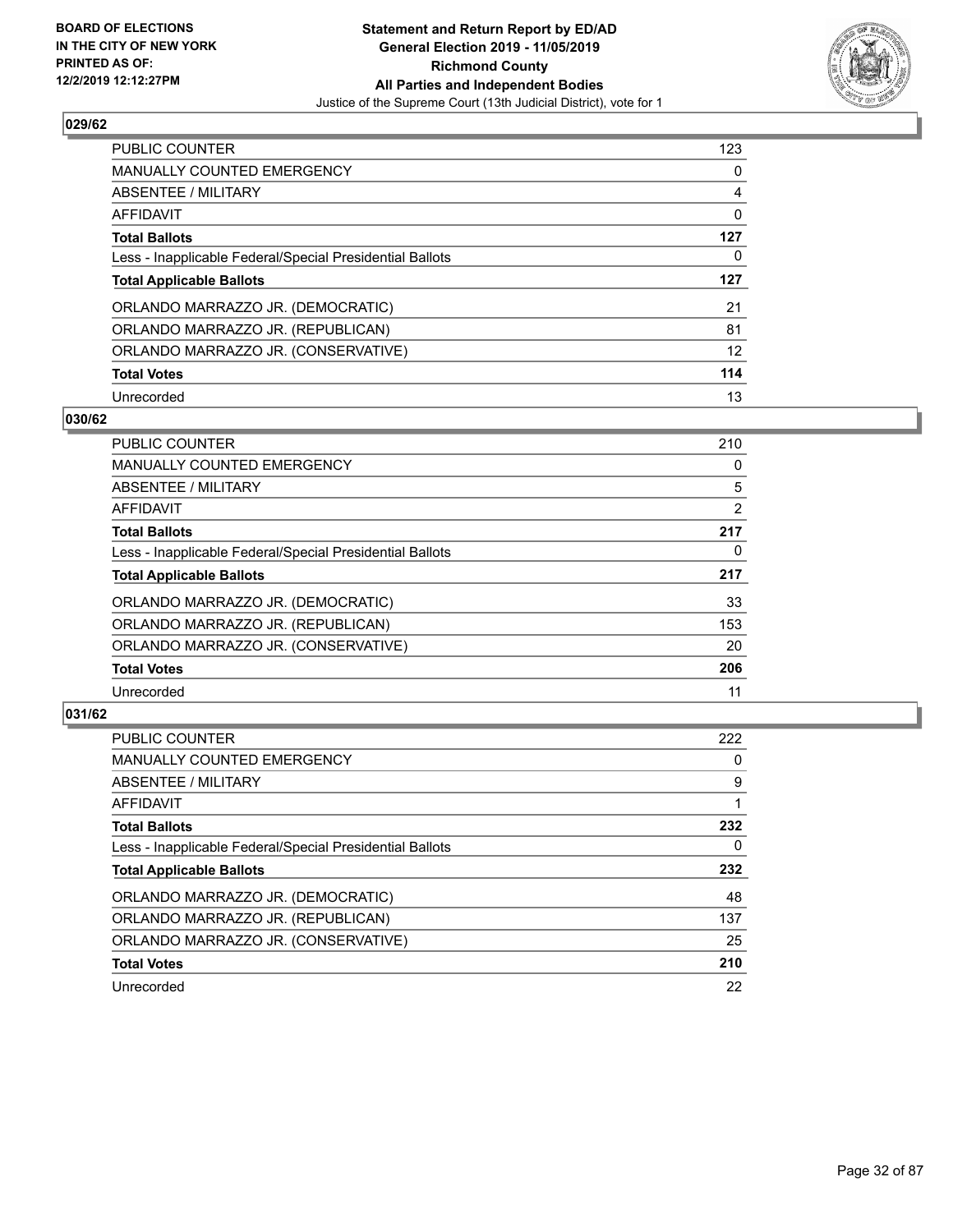

| <b>PUBLIC COUNTER</b>                                    | 192      |
|----------------------------------------------------------|----------|
| <b>MANUALLY COUNTED EMERGENCY</b>                        | $\Omega$ |
| ABSENTEE / MILITARY                                      | 11       |
| AFFIDAVIT                                                | 0        |
| <b>Total Ballots</b>                                     | 203      |
| Less - Inapplicable Federal/Special Presidential Ballots | 0        |
| <b>Total Applicable Ballots</b>                          | 203      |
| ORLANDO MARRAZZO JR. (DEMOCRATIC)                        | 35       |
| ORLANDO MARRAZZO JR. (REPUBLICAN)                        | 129      |
| ORLANDO MARRAZZO JR. (CONSERVATIVE)                      | 27       |
| <b>Total Votes</b>                                       | 191      |
| Unrecorded                                               | 12       |

#### **033/62**

| <b>PUBLIC COUNTER</b>                                    | 193      |
|----------------------------------------------------------|----------|
| <b>MANUALLY COUNTED EMERGENCY</b>                        | 0        |
| ABSENTEE / MILITARY                                      | 3        |
| AFFIDAVIT                                                | 0        |
| <b>Total Ballots</b>                                     | 196      |
| Less - Inapplicable Federal/Special Presidential Ballots | $\Omega$ |
| <b>Total Applicable Ballots</b>                          | 196      |
| ORLANDO MARRAZZO JR. (DEMOCRATIC)                        | 40       |
| ORLANDO MARRAZZO JR. (REPUBLICAN)                        | 115      |
| ORLANDO MARRAZZO JR. (CONSERVATIVE)                      | 24       |
| SCOTT NICHOLLS (WRITE-IN)                                |          |
| <b>Total Votes</b>                                       | 180      |
| Unrecorded                                               | 16       |

| PUBLIC COUNTER                                           | 205 |
|----------------------------------------------------------|-----|
| MANUALLY COUNTED EMERGENCY                               | 0   |
| ABSENTEE / MILITARY                                      |     |
| AFFIDAVIT                                                | 0   |
| <b>Total Ballots</b>                                     | 206 |
| Less - Inapplicable Federal/Special Presidential Ballots | 0   |
| <b>Total Applicable Ballots</b>                          | 206 |
| ORLANDO MARRAZZO JR. (DEMOCRATIC)                        | 34  |
| ORLANDO MARRAZZO JR. (REPUBLICAN)                        | 137 |
| ORLANDO MARRAZZO JR. (CONSERVATIVE)                      | 22  |
| KEVIN BEYAR (WRITE-IN)                                   |     |
| MELISSA LOUGHLIN (WRITE-IN)                              | 1   |
| <b>Total Votes</b>                                       | 195 |
| Unrecorded                                               | 11  |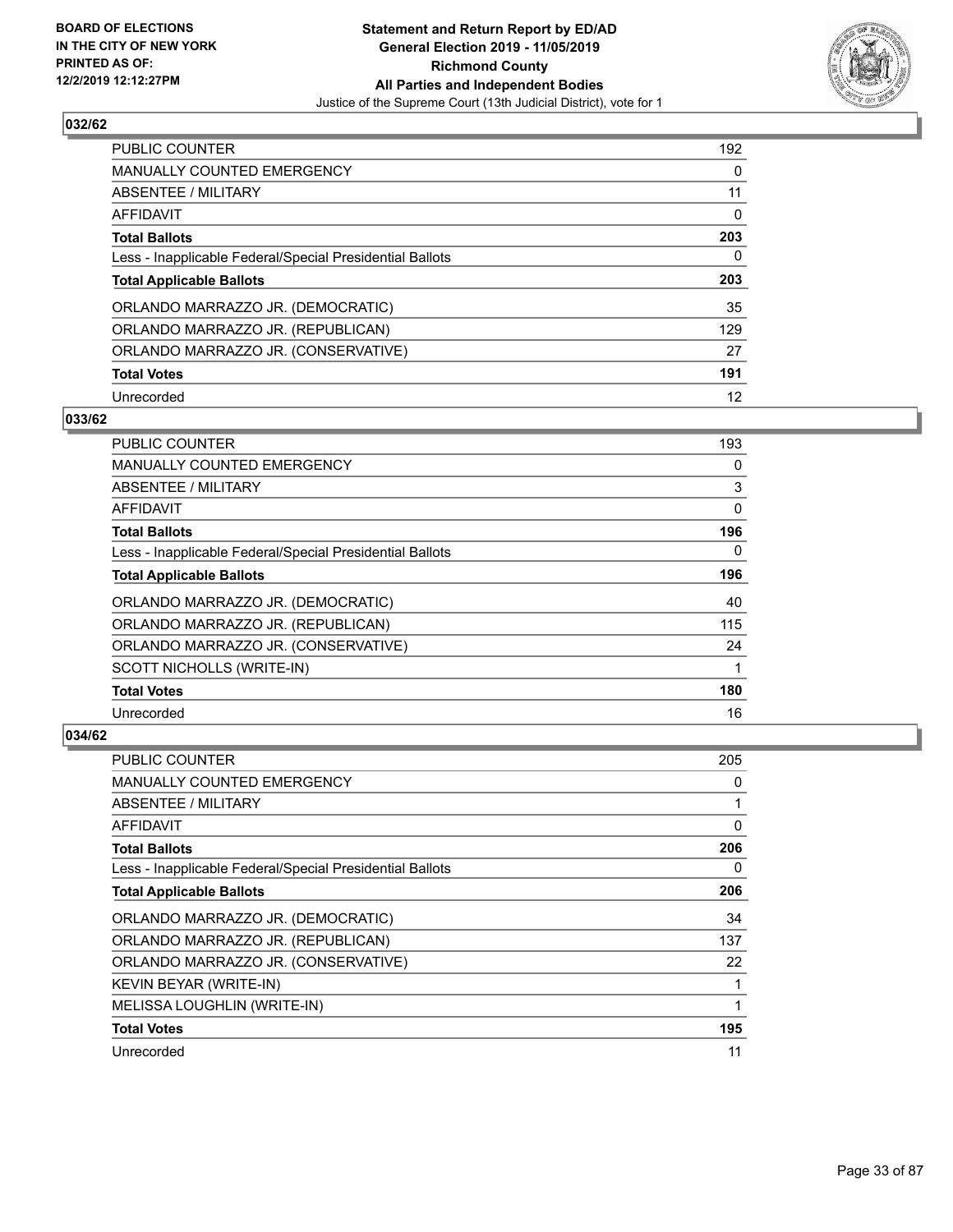

| <b>PUBLIC COUNTER</b>                                    | 421 |
|----------------------------------------------------------|-----|
| <b>MANUALLY COUNTED EMERGENCY</b>                        | 0   |
| <b>ABSENTEE / MILITARY</b>                               | 5   |
| AFFIDAVIT                                                | 1   |
| <b>Total Ballots</b>                                     | 427 |
| Less - Inapplicable Federal/Special Presidential Ballots | 0   |
| <b>Total Applicable Ballots</b>                          | 427 |
| ORLANDO MARRAZZO JR. (DEMOCRATIC)                        | 70  |
| ORLANDO MARRAZZO JR. (REPUBLICAN)                        | 281 |
| ORLANDO MARRAZZO JR. (CONSERVATIVE)                      | 47  |
| BERNIE SANDERS (WRITE-IN)                                | 1   |
| KATHLEEN GORMAN (WRITE-IN)                               | 1   |
| MATTHEW PIZAZIO (WRITE-IN)                               | 1   |
| UNATTRIBUTABLE WRITE-IN (WRITE-IN)                       | 1   |
| <b>Total Votes</b>                                       | 402 |
| Unrecorded                                               | 25  |

## **036/62 COMBINED into: 035/62**

## **037/62**

| <b>PUBLIC COUNTER</b>                                    | 263 |
|----------------------------------------------------------|-----|
| <b>MANUALLY COUNTED EMERGENCY</b>                        | 0   |
| ABSENTEE / MILITARY                                      | 5   |
| AFFIDAVIT                                                | 0   |
| <b>Total Ballots</b>                                     | 268 |
| Less - Inapplicable Federal/Special Presidential Ballots | 0   |
| <b>Total Applicable Ballots</b>                          | 268 |
| ORLANDO MARRAZZO JR. (DEMOCRATIC)                        | 37  |
| ORLANDO MARRAZZO JR. (REPUBLICAN)                        | 183 |
| ORLANDO MARRAZZO JR. (CONSERVATIVE)                      | 27  |
| MICHAEL ORTHODOX (WRITE-IN)                              |     |
| <b>Total Votes</b>                                       | 248 |
| Unrecorded                                               | 20  |

| PUBLIC COUNTER                                           | 275 |
|----------------------------------------------------------|-----|
| <b>MANUALLY COUNTED EMERGENCY</b>                        | 0   |
| ABSENTEE / MILITARY                                      | 5   |
| AFFIDAVIT                                                | 0   |
| <b>Total Ballots</b>                                     | 280 |
| Less - Inapplicable Federal/Special Presidential Ballots | 0   |
|                                                          |     |
| <b>Total Applicable Ballots</b>                          | 280 |
| ORLANDO MARRAZZO JR. (DEMOCRATIC)                        | 61  |
| ORLANDO MARRAZZO JR. (REPUBLICAN)                        | 171 |
| ORLANDO MARRAZZO JR. (CONSERVATIVE)                      | 26  |
| <b>Total Votes</b>                                       | 258 |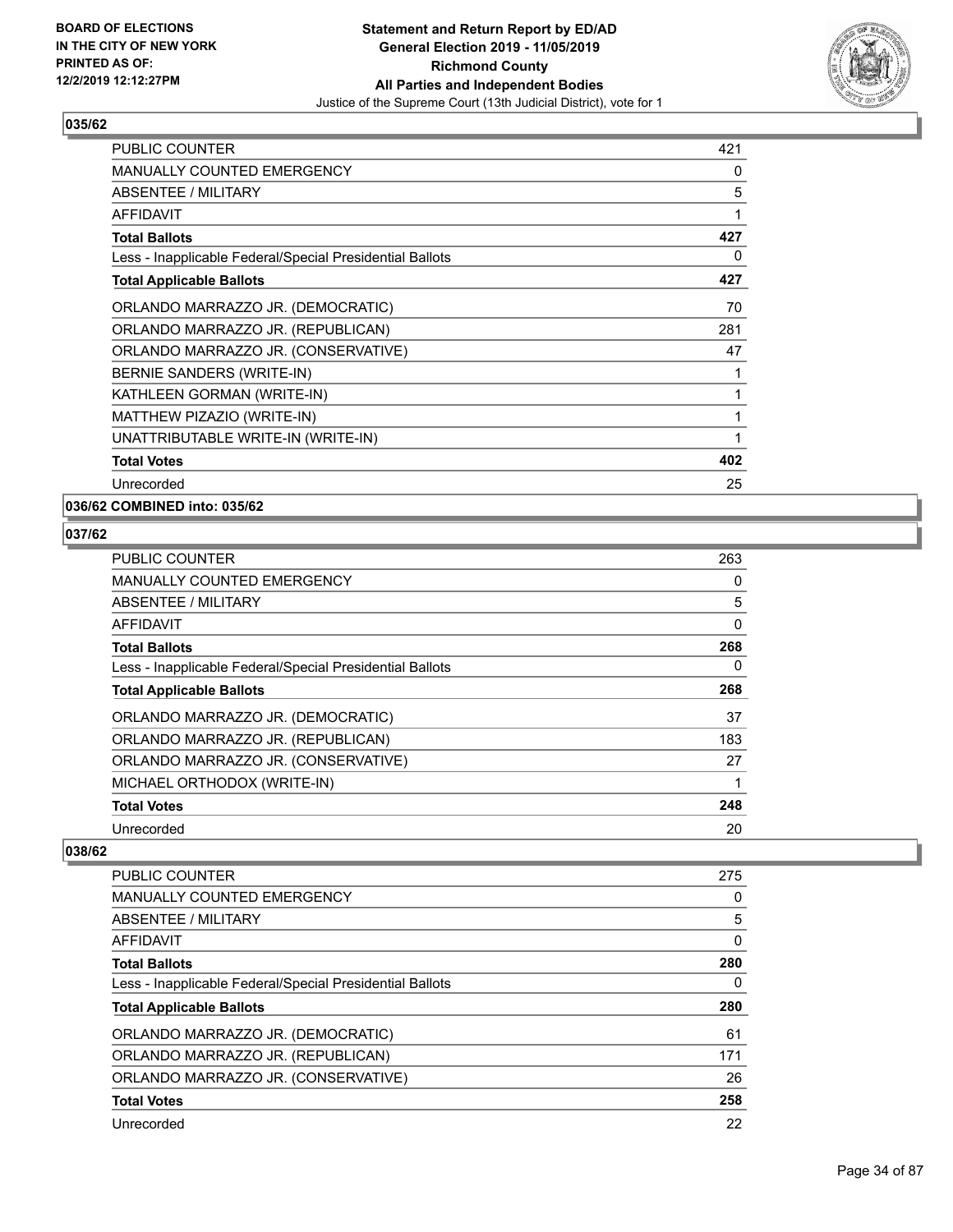

| <b>PUBLIC COUNTER</b>                                    | 261 |
|----------------------------------------------------------|-----|
| <b>MANUALLY COUNTED EMERGENCY</b>                        | 0   |
| ABSENTEE / MILITARY                                      | 0   |
| AFFIDAVIT                                                |     |
| <b>Total Ballots</b>                                     | 262 |
| Less - Inapplicable Federal/Special Presidential Ballots | 0   |
| <b>Total Applicable Ballots</b>                          | 262 |
| ORLANDO MARRAZZO JR. (DEMOCRATIC)                        | 33  |
| ORLANDO MARRAZZO JR. (REPUBLICAN)                        | 173 |
| ORLANDO MARRAZZO JR. (CONSERVATIVE)                      | 31  |
| <b>Total Votes</b>                                       | 237 |
| Unrecorded                                               | 25  |

#### **040/62**

| <b>PUBLIC COUNTER</b>                                    | 207 |
|----------------------------------------------------------|-----|
| <b>MANUALLY COUNTED EMERGENCY</b>                        | 0   |
| ABSENTEE / MILITARY                                      | 3   |
| <b>AFFIDAVIT</b>                                         |     |
| <b>Total Ballots</b>                                     | 211 |
| Less - Inapplicable Federal/Special Presidential Ballots | 0   |
| <b>Total Applicable Ballots</b>                          | 211 |
| ORLANDO MARRAZZO JR. (DEMOCRATIC)                        | 39  |
| ORLANDO MARRAZZO JR. (REPUBLICAN)                        | 129 |
| ORLANDO MARRAZZO JR. (CONSERVATIVE)                      | 24  |
| <b>Total Votes</b>                                       | 192 |
| Unrecorded                                               | 19  |

| <b>PUBLIC COUNTER</b>                                    | 219      |
|----------------------------------------------------------|----------|
| <b>MANUALLY COUNTED EMERGENCY</b>                        | $\Omega$ |
| ABSENTEE / MILITARY                                      | 10       |
| AFFIDAVIT                                                | $\Omega$ |
| <b>Total Ballots</b>                                     | 229      |
| Less - Inapplicable Federal/Special Presidential Ballots | 0        |
| <b>Total Applicable Ballots</b>                          | 229      |
| ORLANDO MARRAZZO JR. (DEMOCRATIC)                        | 50       |
| ORLANDO MARRAZZO JR. (REPUBLICAN)                        | 138      |
| ORLANDO MARRAZZO JR. (CONSERVATIVE)                      | 21       |
|                                                          |          |
| <b>Total Votes</b>                                       | 209      |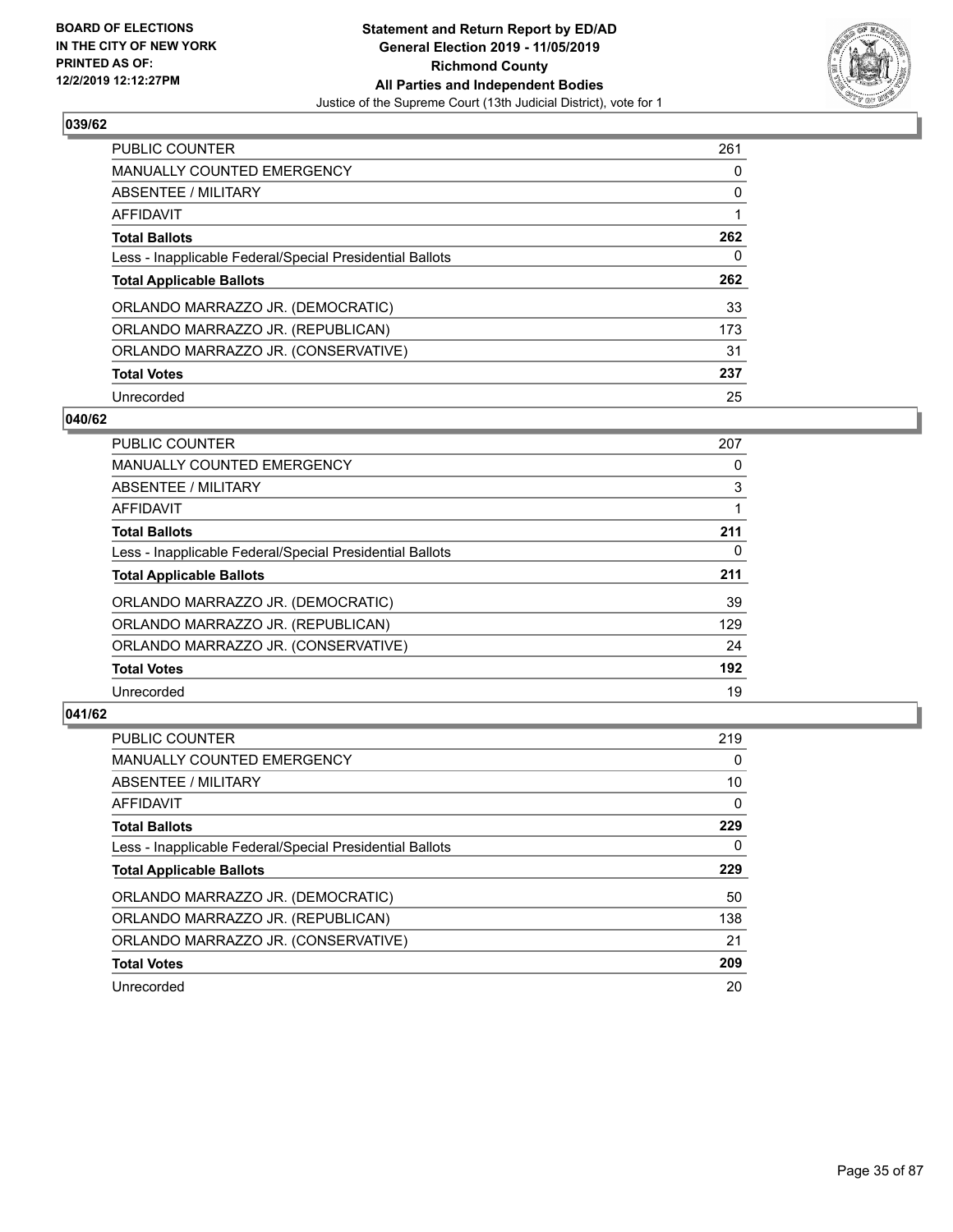

| <b>PUBLIC COUNTER</b>                                    | 231 |
|----------------------------------------------------------|-----|
| <b>MANUALLY COUNTED EMERGENCY</b>                        | 0   |
| ABSENTEE / MILITARY                                      | 12  |
| AFFIDAVIT                                                |     |
| <b>Total Ballots</b>                                     | 244 |
| Less - Inapplicable Federal/Special Presidential Ballots | 0   |
| <b>Total Applicable Ballots</b>                          | 244 |
| ORLANDO MARRAZZO JR. (DEMOCRATIC)                        | 54  |
| ORLANDO MARRAZZO JR. (REPUBLICAN)                        | 138 |
| ORLANDO MARRAZZO JR. (CONSERVATIVE)                      | 35  |
| BERRY WHITE (WRITE-IN)                                   | 1   |
| <b>Total Votes</b>                                       | 228 |
| Unrecorded                                               | 16  |

| PUBLIC COUNTER                                           | 233 |
|----------------------------------------------------------|-----|
| <b>MANUALLY COUNTED EMERGENCY</b>                        | 0   |
| <b>ABSENTEE / MILITARY</b>                               | 3   |
| <b>AFFIDAVIT</b>                                         | 3   |
| <b>Total Ballots</b>                                     | 239 |
| Less - Inapplicable Federal/Special Presidential Ballots | 0   |
| <b>Total Applicable Ballots</b>                          | 239 |
| ORLANDO MARRAZZO JR. (DEMOCRATIC)                        | 58  |
| ORLANDO MARRAZZO JR. (REPUBLICAN)                        | 137 |
| ORLANDO MARRAZZO JR. (CONSERVATIVE)                      | 20  |
| DONALD J. TRUMP (WRITE-IN)                               | 1   |
| KAREN LANRINER (WRITE-IN)                                | 1   |
| LOUIS DIDONNA (WRITE-IN)                                 | 1   |
| STEVEN D. KRAMER (WRITE-IN)                              | 1   |
| UNATTRIBUTABLE WRITE-IN (WRITE-IN)                       | 1   |
| <b>Total Votes</b>                                       | 220 |
| Unrecorded                                               | 19  |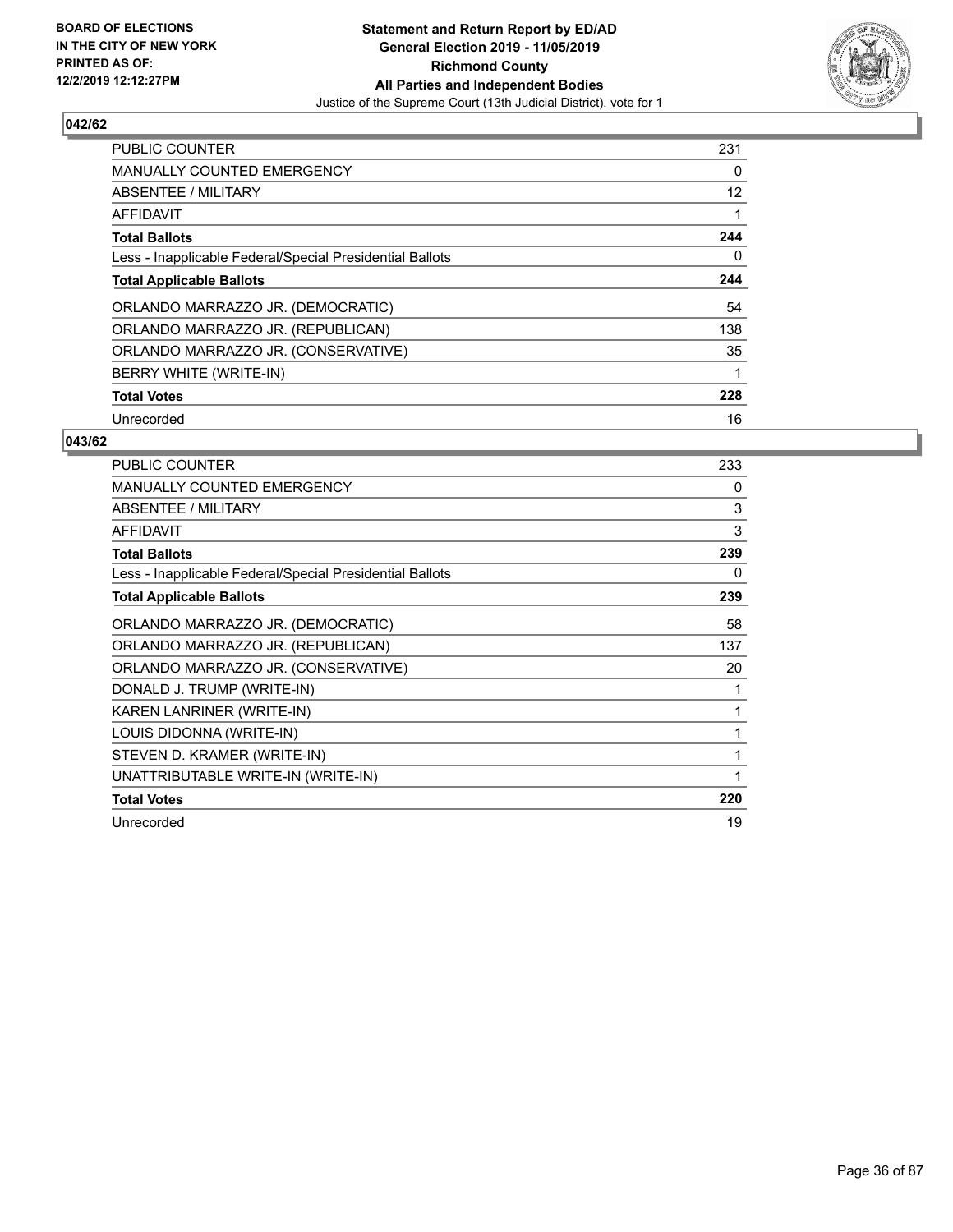

| <b>PUBLIC COUNTER</b>                                    | 370          |
|----------------------------------------------------------|--------------|
| <b>MANUALLY COUNTED EMERGENCY</b>                        | 0            |
| <b>ABSENTEE / MILITARY</b>                               | 11           |
| AFFIDAVIT                                                | 3            |
| <b>Total Ballots</b>                                     | 384          |
| Less - Inapplicable Federal/Special Presidential Ballots | $\mathbf{0}$ |
| <b>Total Applicable Ballots</b>                          | 384          |
| ORLANDO MARRAZZO JR. (DEMOCRATIC)                        | 74           |
| ORLANDO MARRAZZO JR. (REPUBLICAN)                        | 248          |
| ORLANDO MARRAZZO JR. (CONSERVATIVE)                      | 40           |
| RONALD CASTORINA, JR. (WRITE-IN)                         | 2            |
| UNATTRIBUTABLE WRITE-IN (WRITE-IN)                       | 1            |
| <b>Total Votes</b>                                       | 365          |
| Unrecorded                                               | 19           |
| 045/62 COMBINED into: 044/62                             |              |

**046/62** 

| PUBLIC COUNTER                                           | 238 |
|----------------------------------------------------------|-----|
| <b>MANUALLY COUNTED EMERGENCY</b>                        | 0   |
| ABSENTEE / MILITARY                                      | 11  |
| AFFIDAVIT                                                |     |
| <b>Total Ballots</b>                                     | 250 |
| Less - Inapplicable Federal/Special Presidential Ballots | 0   |
| <b>Total Applicable Ballots</b>                          | 250 |
| ORLANDO MARRAZZO JR. (DEMOCRATIC)                        | 52  |
| ORLANDO MARRAZZO JR. (REPUBLICAN)                        | 157 |
| ORLANDO MARRAZZO JR. (CONSERVATIVE)                      | 21  |
| <b>Total Votes</b>                                       | 230 |
| Unrecorded                                               | 20  |

| <b>PUBLIC COUNTER</b>                                    | 365      |
|----------------------------------------------------------|----------|
| <b>MANUALLY COUNTED EMERGENCY</b>                        | 0        |
| ABSENTEE / MILITARY                                      | 13       |
| AFFIDAVIT                                                | 2        |
| <b>Total Ballots</b>                                     | 380      |
| Less - Inapplicable Federal/Special Presidential Ballots | $\Omega$ |
| <b>Total Applicable Ballots</b>                          | 380      |
| ORLANDO MARRAZZO JR. (DEMOCRATIC)                        | 89       |
| ORLANDO MARRAZZO JR. (REPUBLICAN)                        | 235      |
| ORLANDO MARRAZZO JR. (CONSERVATIVE)                      | 32       |
| <b>BOB HELBOCK (WRITE-IN)</b>                            | 1        |
| <b>Total Votes</b>                                       | 357      |
| Unrecorded                                               | 23       |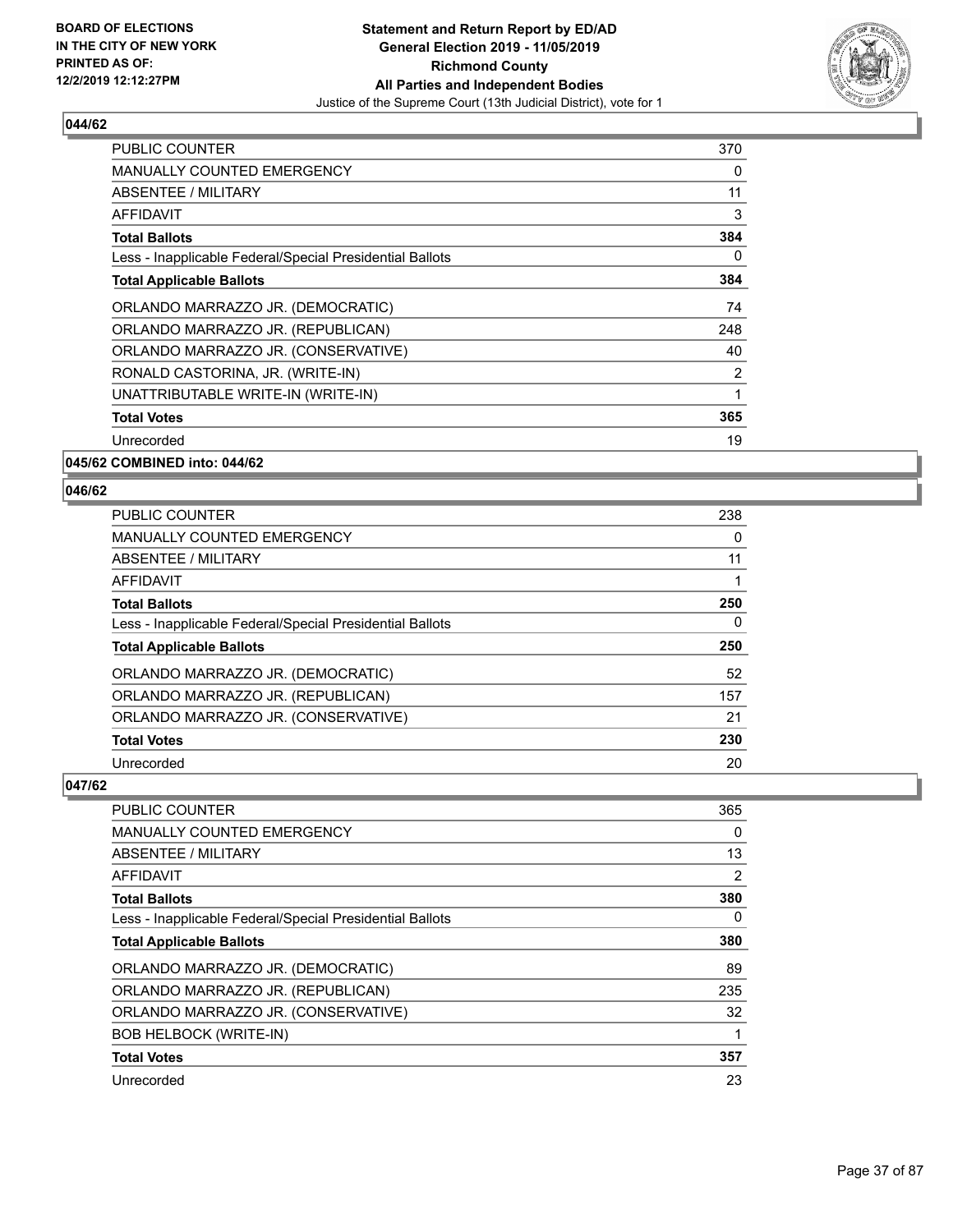

| <b>PUBLIC COUNTER</b>                                    | 170 |
|----------------------------------------------------------|-----|
| <b>MANUALLY COUNTED EMERGENCY</b>                        | 0   |
| ABSENTEE / MILITARY                                      | 2   |
| <b>AFFIDAVIT</b>                                         | 0   |
| <b>Total Ballots</b>                                     | 172 |
| Less - Inapplicable Federal/Special Presidential Ballots | 0   |
| <b>Total Applicable Ballots</b>                          | 172 |
| ORLANDO MARRAZZO JR. (DEMOCRATIC)                        | 39  |
| ORLANDO MARRAZZO JR. (REPUBLICAN)                        | 112 |
| ORLANDO MARRAZZO JR. (CONSERVATIVE)                      | 12  |
| MERRICK GARLAND (WRITE-IN)                               | 1   |
| <b>Total Votes</b>                                       | 164 |
| Unrecorded                                               | 8   |

### **049/62**

| PUBLIC COUNTER                                           | 250 |
|----------------------------------------------------------|-----|
| <b>MANUALLY COUNTED EMERGENCY</b>                        | 0   |
| <b>ABSENTEE / MILITARY</b>                               | 9   |
| AFFIDAVIT                                                | 2   |
| <b>Total Ballots</b>                                     | 261 |
| Less - Inapplicable Federal/Special Presidential Ballots | 0   |
| <b>Total Applicable Ballots</b>                          | 261 |
| ORLANDO MARRAZZO JR. (DEMOCRATIC)                        | 74  |
| ORLANDO MARRAZZO JR. (REPUBLICAN)                        | 152 |
| ORLANDO MARRAZZO JR. (CONSERVATIVE)                      | 13  |
| <b>BOB HELBOCK (WRITE-IN)</b>                            | 1   |
| HASNAM AJMAL (WRITE-IN)                                  | 1   |
| JOE MARINO (WRITE-IN)                                    | 1   |
| <b>Total Votes</b>                                       | 242 |
| Unrecorded                                               | 19  |

| PUBLIC COUNTER                                           | 267      |
|----------------------------------------------------------|----------|
| <b>MANUALLY COUNTED EMERGENCY</b>                        | 0        |
| ABSENTEE / MILITARY                                      |          |
| AFFIDAVIT                                                | $\Omega$ |
| <b>Total Ballots</b>                                     | 268      |
| Less - Inapplicable Federal/Special Presidential Ballots | 0        |
| <b>Total Applicable Ballots</b>                          | 268      |
| ORLANDO MARRAZZO JR. (DEMOCRATIC)                        | 53       |
| ORLANDO MARRAZZO JR. (REPUBLICAN)                        | 182      |
| ORLANDO MARRAZZO JR. (CONSERVATIVE)                      | 20       |
| HESHAM EL-MELIGY (WRITE-IN)                              |          |
| RUSSELL C. GALLO (WRITE-IN)                              |          |
| <b>Total Votes</b>                                       | 257      |
| Unrecorded                                               | 11       |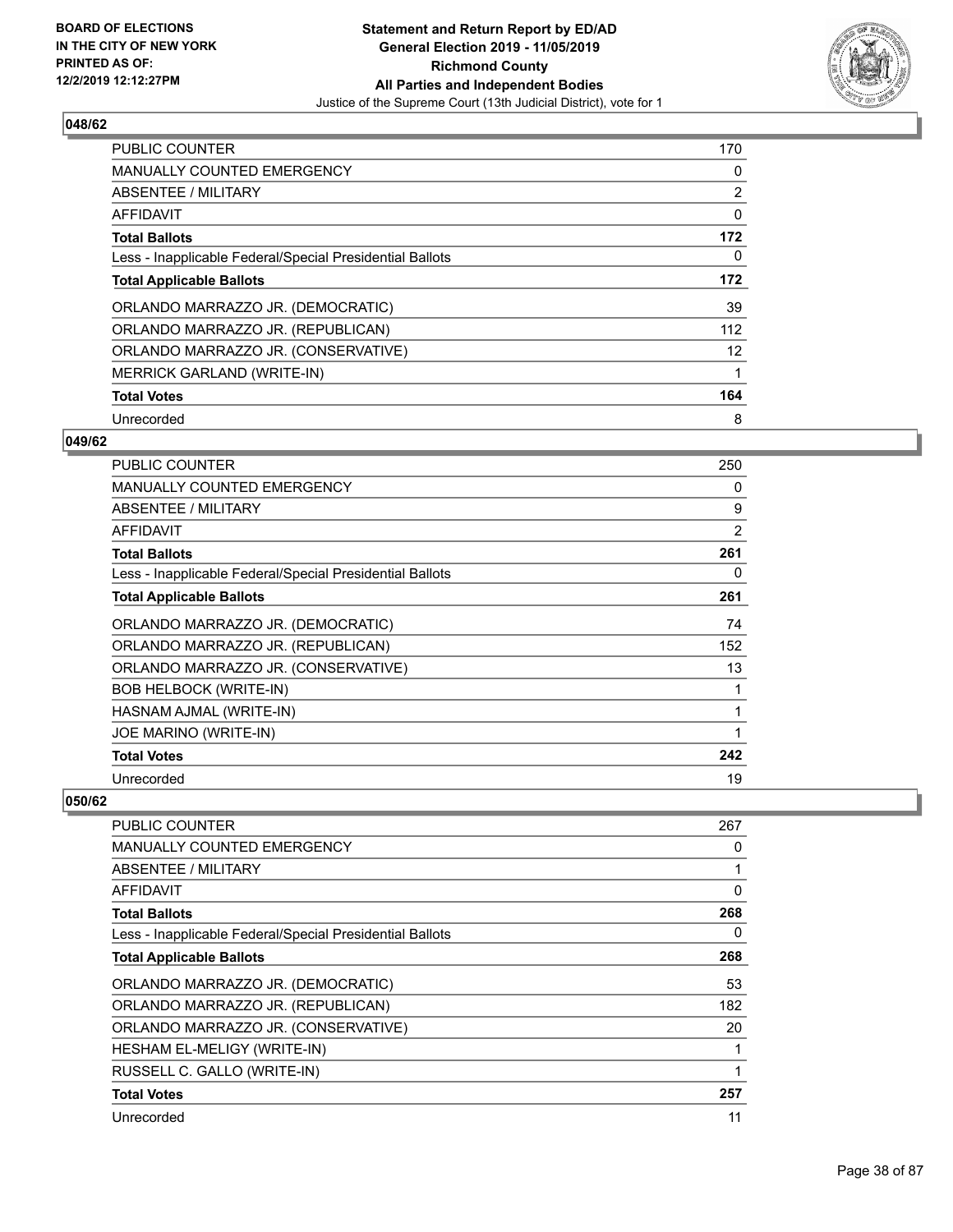

| <b>PUBLIC COUNTER</b>                                    | 190 |
|----------------------------------------------------------|-----|
| <b>MANUALLY COUNTED EMERGENCY</b>                        | 0   |
| ABSENTEE / MILITARY                                      | 11  |
| <b>AFFIDAVIT</b>                                         | 0   |
| <b>Total Ballots</b>                                     | 201 |
| Less - Inapplicable Federal/Special Presidential Ballots | 0   |
| <b>Total Applicable Ballots</b>                          | 201 |
| ORLANDO MARRAZZO JR. (DEMOCRATIC)                        | 56  |
| ORLANDO MARRAZZO JR. (REPUBLICAN)                        | 115 |
| ORLANDO MARRAZZO JR. (CONSERVATIVE)                      | 13  |
| RONALD CASTORINA, JR. (WRITE-IN)                         |     |
| <b>Total Votes</b>                                       | 185 |
| Unrecorded                                               | 16  |

#### **052/62**

| <b>PUBLIC COUNTER</b>                                    | 229 |
|----------------------------------------------------------|-----|
| MANUALLY COUNTED EMERGENCY                               | 0   |
| ABSENTEE / MILITARY                                      | 10  |
| AFFIDAVIT                                                |     |
| <b>Total Ballots</b>                                     | 240 |
| Less - Inapplicable Federal/Special Presidential Ballots | 0   |
| <b>Total Applicable Ballots</b>                          | 240 |
| ORLANDO MARRAZZO JR. (DEMOCRATIC)                        | 60  |
| ORLANDO MARRAZZO JR. (REPUBLICAN)                        | 141 |
| ORLANDO MARRAZZO JR. (CONSERVATIVE)                      | 26  |
| ANTHONY INCARBONE (WRITE-IN)                             | 1   |
| <b>Total Votes</b>                                       | 228 |
| Unrecorded                                               | 12  |

| <b>PUBLIC COUNTER</b>                                    | 228            |
|----------------------------------------------------------|----------------|
| <b>MANUALLY COUNTED EMERGENCY</b>                        | 0              |
| ABSENTEE / MILITARY                                      | $\overline{2}$ |
| AFFIDAVIT                                                |                |
| <b>Total Ballots</b>                                     | 231            |
| Less - Inapplicable Federal/Special Presidential Ballots | 0              |
|                                                          |                |
| <b>Total Applicable Ballots</b>                          | 231            |
| ORLANDO MARRAZZO JR. (DEMOCRATIC)                        | 50             |
| ORLANDO MARRAZZO JR. (REPUBLICAN)                        | 151            |
| ORLANDO MARRAZZO JR. (CONSERVATIVE)                      | 19             |
| <b>Total Votes</b>                                       | 220            |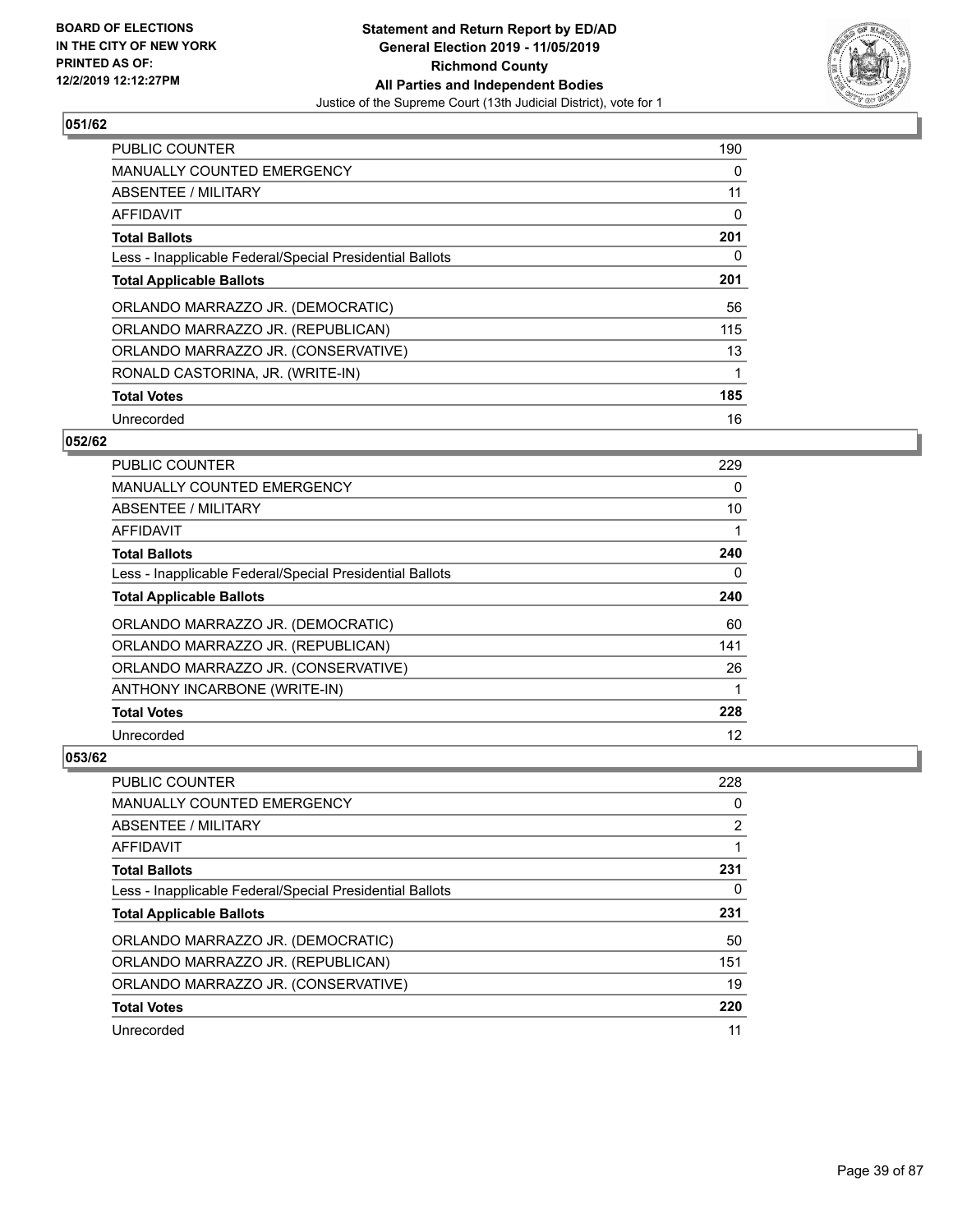

| <b>PUBLIC COUNTER</b>                                    | 180 |
|----------------------------------------------------------|-----|
| <b>MANUALLY COUNTED EMERGENCY</b>                        | 0   |
| ABSENTEE / MILITARY                                      | 9   |
| <b>AFFIDAVIT</b>                                         | 0   |
| <b>Total Ballots</b>                                     | 189 |
| Less - Inapplicable Federal/Special Presidential Ballots | 0   |
| <b>Total Applicable Ballots</b>                          | 189 |
| ORLANDO MARRAZZO JR. (DEMOCRATIC)                        | 41  |
| ORLANDO MARRAZZO JR. (REPUBLICAN)                        | 124 |
| ORLANDO MARRAZZO JR. (CONSERVATIVE)                      | 10  |
| RICHARD A. LUTHMANN, JR. (WRITE-IN)                      |     |
| <b>Total Votes</b>                                       | 176 |
| Unrecorded                                               | 13  |

#### **055/62**

| PUBLIC COUNTER                                           | 221            |
|----------------------------------------------------------|----------------|
| <b>MANUALLY COUNTED EMERGENCY</b>                        | 0              |
| ABSENTEE / MILITARY                                      | $\overline{7}$ |
| AFFIDAVIT                                                | 0              |
| <b>Total Ballots</b>                                     | 228            |
| Less - Inapplicable Federal/Special Presidential Ballots | 0              |
| <b>Total Applicable Ballots</b>                          | 228            |
| ORLANDO MARRAZZO JR. (DEMOCRATIC)                        | 32             |
| ORLANDO MARRAZZO JR. (REPUBLICAN)                        | 160            |
| ORLANDO MARRAZZO JR. (CONSERVATIVE)                      | 25             |
| CESAR VARGAS (WRITE-IN)                                  |                |
| <b>Total Votes</b>                                       | 218            |
| Unrecorded                                               | 10             |

| <b>PUBLIC COUNTER</b>                                    | 197            |
|----------------------------------------------------------|----------------|
| <b>MANUALLY COUNTED EMERGENCY</b>                        | 0              |
| ABSENTEE / MILITARY                                      | 3              |
| AFFIDAVIT                                                | $\overline{2}$ |
| <b>Total Ballots</b>                                     | 202            |
| Less - Inapplicable Federal/Special Presidential Ballots | 0              |
|                                                          |                |
| <b>Total Applicable Ballots</b>                          | 202            |
| ORLANDO MARRAZZO JR. (DEMOCRATIC)                        | 57             |
| ORLANDO MARRAZZO JR. (REPUBLICAN)                        | 112            |
| ORLANDO MARRAZZO JR. (CONSERVATIVE)                      | 23             |
| <b>Total Votes</b>                                       | 192            |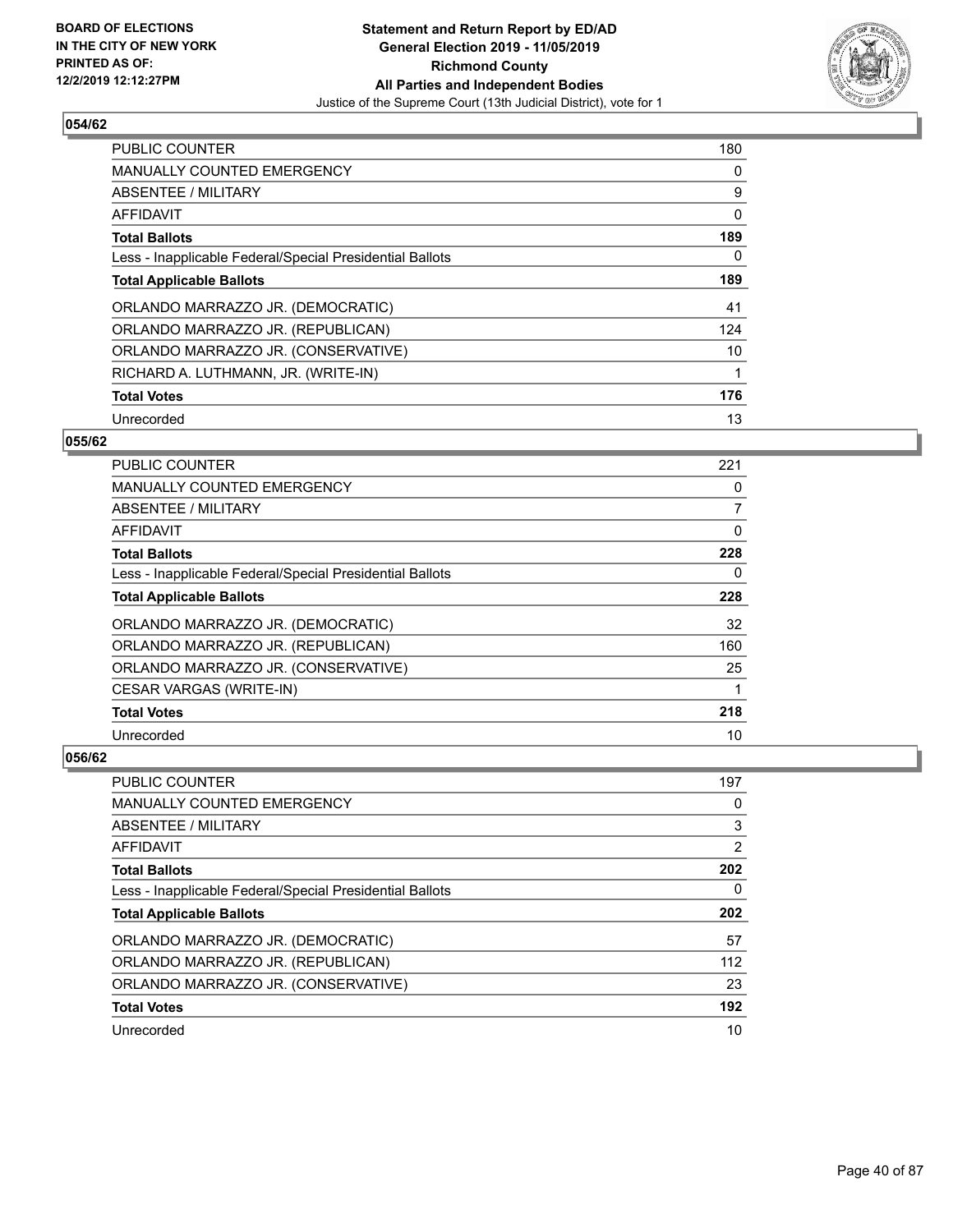

| <b>PUBLIC COUNTER</b>                                    | 192 |
|----------------------------------------------------------|-----|
| <b>MANUALLY COUNTED EMERGENCY</b>                        | 0   |
| ABSENTEE / MILITARY                                      | 7   |
| <b>AFFIDAVIT</b>                                         | 0   |
| <b>Total Ballots</b>                                     | 199 |
| Less - Inapplicable Federal/Special Presidential Ballots | 0   |
| <b>Total Applicable Ballots</b>                          | 199 |
| ORLANDO MARRAZZO JR. (DEMOCRATIC)                        | 36  |
| ORLANDO MARRAZZO JR. (REPUBLICAN)                        | 123 |
| ORLANDO MARRAZZO JR. (CONSERVATIVE)                      | 23  |
| ALEX PESOCHIN (WRITE-IN)                                 | 2   |
| SAM RICH (WRITE-IN)                                      | 1   |
| SETH RICH (WRITE-IN)                                     | 1   |
| <b>Total Votes</b>                                       | 186 |
| Unrecorded                                               | 13  |

#### **058/62**

| <b>PUBLIC COUNTER</b>                                    | 217 |
|----------------------------------------------------------|-----|
| <b>MANUALLY COUNTED EMERGENCY</b>                        | 0   |
| ABSENTEE / MILITARY                                      | 6   |
| AFFIDAVIT                                                | 0   |
| <b>Total Ballots</b>                                     | 223 |
| Less - Inapplicable Federal/Special Presidential Ballots | 0   |
| <b>Total Applicable Ballots</b>                          | 223 |
| ORLANDO MARRAZZO JR. (DEMOCRATIC)                        | 56  |
| ORLANDO MARRAZZO JR. (REPUBLICAN)                        | 134 |
| ORLANDO MARRAZZO JR. (CONSERVATIVE)                      | 20  |
| UNATTRIBUTABLE WRITE-IN (WRITE-IN)                       |     |
| <b>Total Votes</b>                                       | 211 |
| Unrecorded                                               | 12  |

| <b>PUBLIC COUNTER</b>                                    | 175 |
|----------------------------------------------------------|-----|
| MANUALLY COUNTED EMERGENCY                               | 0   |
| ABSENTEE / MILITARY                                      | 17  |
| AFFIDAVIT                                                | 2   |
| <b>Total Ballots</b>                                     | 194 |
| Less - Inapplicable Federal/Special Presidential Ballots | 0   |
| <b>Total Applicable Ballots</b>                          | 194 |
| ORLANDO MARRAZZO JR. (DEMOCRATIC)                        | 42  |
| ORLANDO MARRAZZO JR. (REPUBLICAN)                        | 128 |
| ORLANDO MARRAZZO JR. (CONSERVATIVE)                      | 17  |
| UNATTRIBUTABLE WRITE-IN (WRITE-IN)                       |     |
| <b>Total Votes</b>                                       | 188 |
| Unrecorded                                               | 6   |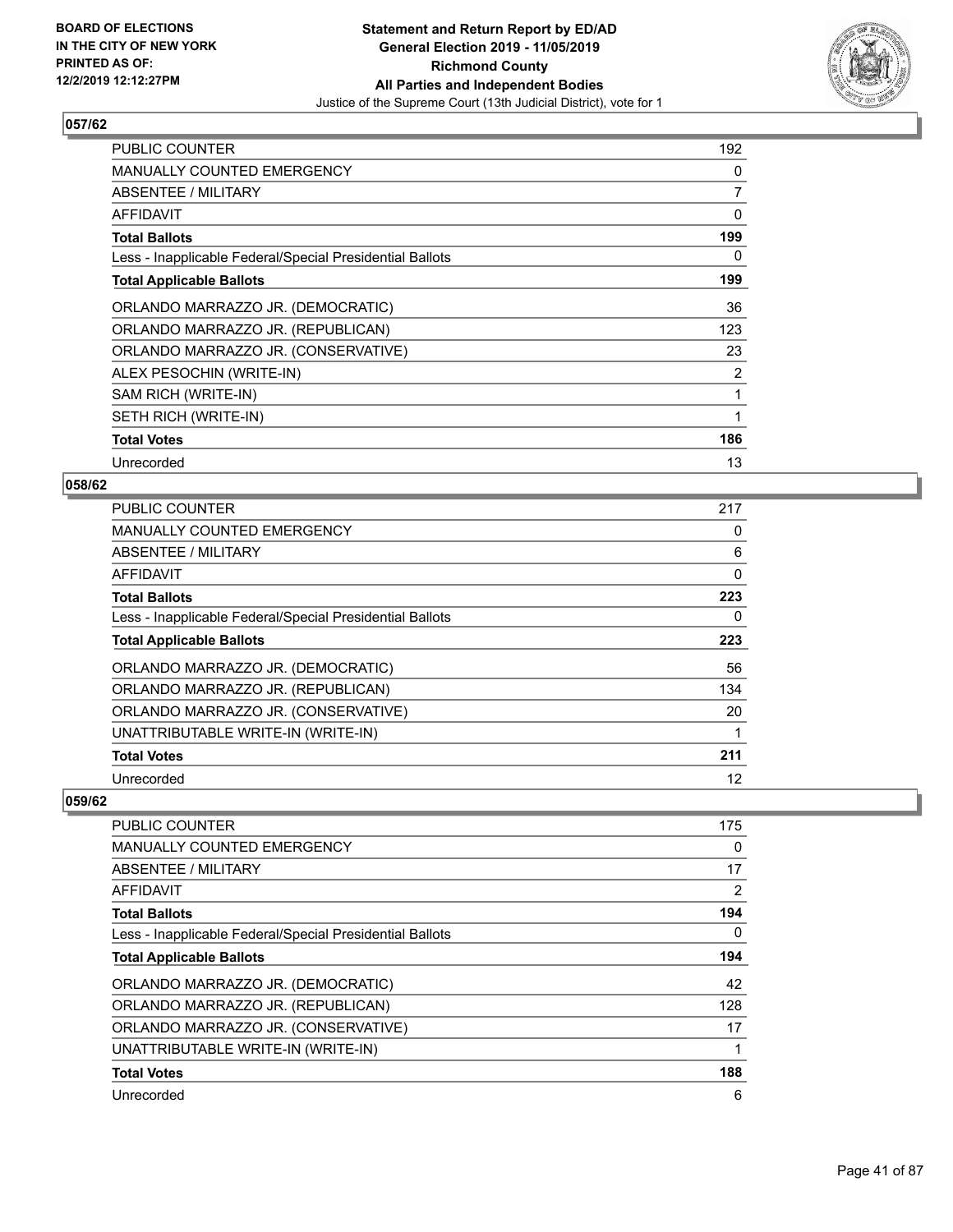

| PUBLIC COUNTER                                           | 249            |
|----------------------------------------------------------|----------------|
| <b>MANUALLY COUNTED EMERGENCY</b>                        | 0              |
| ABSENTEE / MILITARY                                      | 8              |
| AFFIDAVIT                                                | 0              |
| <b>Total Ballots</b>                                     | 257            |
| Less - Inapplicable Federal/Special Presidential Ballots | 0              |
| <b>Total Applicable Ballots</b>                          | 257            |
| ORLANDO MARRAZZO JR. (DEMOCRATIC)                        | 69             |
| ORLANDO MARRAZZO JR. (REPUBLICAN)                        | 144            |
| ORLANDO MARRAZZO JR. (CONSERVATIVE)                      | 24             |
| JOHN P. O' BRIAN (WRITE-IN)                              | 1              |
| RONALD CASTORINA, JR. (WRITE-IN)                         | $\overline{2}$ |
| UNATTRIBUTABLE WRITE-IN (WRITE-IN)                       | 1              |
| <b>Total Votes</b>                                       | 241            |
| Unrecorded                                               | 16             |

## **061/62**

| <b>PUBLIC COUNTER</b>                                    | 253 |
|----------------------------------------------------------|-----|
| <b>MANUALLY COUNTED EMERGENCY</b>                        | 0   |
| ABSENTEE / MILITARY                                      |     |
| <b>AFFIDAVIT</b>                                         | 0   |
| <b>Total Ballots</b>                                     | 254 |
| Less - Inapplicable Federal/Special Presidential Ballots | 0   |
| <b>Total Applicable Ballots</b>                          | 254 |
| ORLANDO MARRAZZO JR. (DEMOCRATIC)                        | 61  |
| ORLANDO MARRAZZO JR. (REPUBLICAN)                        | 153 |
| ORLANDO MARRAZZO JR. (CONSERVATIVE)                      | 21  |
|                                                          |     |
| <b>Total Votes</b>                                       | 235 |

| PUBLIC COUNTER                                           | 213 |
|----------------------------------------------------------|-----|
| MANUALLY COUNTED EMERGENCY                               | 0   |
| ABSENTEE / MILITARY                                      | 7   |
| AFFIDAVIT                                                | 2   |
| <b>Total Ballots</b>                                     | 222 |
| Less - Inapplicable Federal/Special Presidential Ballots | 0   |
| <b>Total Applicable Ballots</b>                          | 222 |
|                                                          |     |
| ORLANDO MARRAZZO JR. (DEMOCRATIC)                        | 47  |
| ORLANDO MARRAZZO JR. (REPUBLICAN)                        | 128 |
| ORLANDO MARRAZZO JR. (CONSERVATIVE)                      | 30  |
| <b>Total Votes</b>                                       | 205 |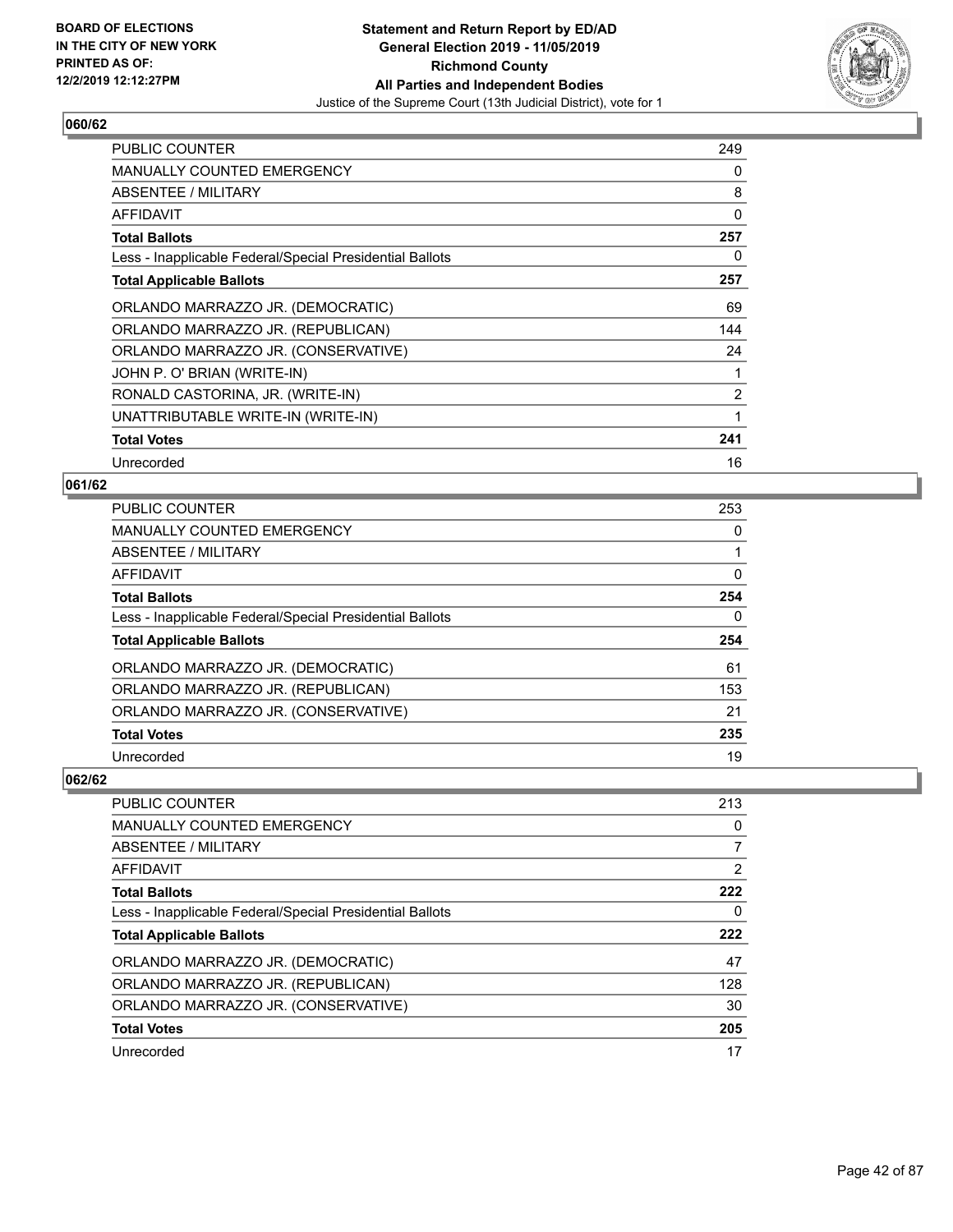

| <b>PUBLIC COUNTER</b>                                    | 388 |
|----------------------------------------------------------|-----|
| <b>MANUALLY COUNTED EMERGENCY</b>                        | 0   |
| ABSENTEE / MILITARY                                      | 12  |
| AFFIDAVIT                                                | 2   |
| <b>Total Ballots</b>                                     | 402 |
| Less - Inapplicable Federal/Special Presidential Ballots | 0   |
| <b>Total Applicable Ballots</b>                          | 402 |
| ORLANDO MARRAZZO JR. (DEMOCRATIC)                        | 102 |
| ORLANDO MARRAZZO JR. (REPUBLICAN)                        | 241 |
| ORLANDO MARRAZZO JR. (CONSERVATIVE)                      | 30  |
| BEBE REXHA (WRITE-IN)                                    | 1   |
| VINNY CORALLO (WRITE-IN)                                 | 1   |
| <b>Total Votes</b>                                       | 375 |
| Unrecorded                                               | 27  |

## **064/62**

| <b>PUBLIC COUNTER</b>                                    | 116 |
|----------------------------------------------------------|-----|
| <b>MANUALLY COUNTED EMERGENCY</b>                        | 0   |
| ABSENTEE / MILITARY                                      | 9   |
| AFFIDAVIT                                                |     |
| <b>Total Ballots</b>                                     | 126 |
| Less - Inapplicable Federal/Special Presidential Ballots | 0   |
| <b>Total Applicable Ballots</b>                          | 126 |
| ORLANDO MARRAZZO JR. (DEMOCRATIC)                        | 37  |
| ORLANDO MARRAZZO JR. (REPUBLICAN)                        | 68  |
| ORLANDO MARRAZZO JR. (CONSERVATIVE)                      | 13  |
| ANTHONY CATALANO (WRITE-IN)                              | 2   |
| UNATTRIBUTABLE WRITE-IN (WRITE-IN)                       |     |
| <b>Total Votes</b>                                       | 121 |
| Unrecorded                                               | 5   |

| PUBLIC COUNTER                                           | 286 |
|----------------------------------------------------------|-----|
| <b>MANUALLY COUNTED EMERGENCY</b>                        | 0   |
| ABSENTEE / MILITARY                                      |     |
| AFFIDAVIT                                                |     |
| <b>Total Ballots</b>                                     | 294 |
| Less - Inapplicable Federal/Special Presidential Ballots | 0   |
| <b>Total Applicable Ballots</b>                          | 294 |
| ORLANDO MARRAZZO JR. (DEMOCRATIC)                        | 55  |
| ORLANDO MARRAZZO JR. (REPUBLICAN)                        | 185 |
|                                                          |     |
| ORLANDO MARRAZZO JR. (CONSERVATIVE)                      | 31  |
| <b>Total Votes</b>                                       | 271 |
| Unrecorded                                               | 23  |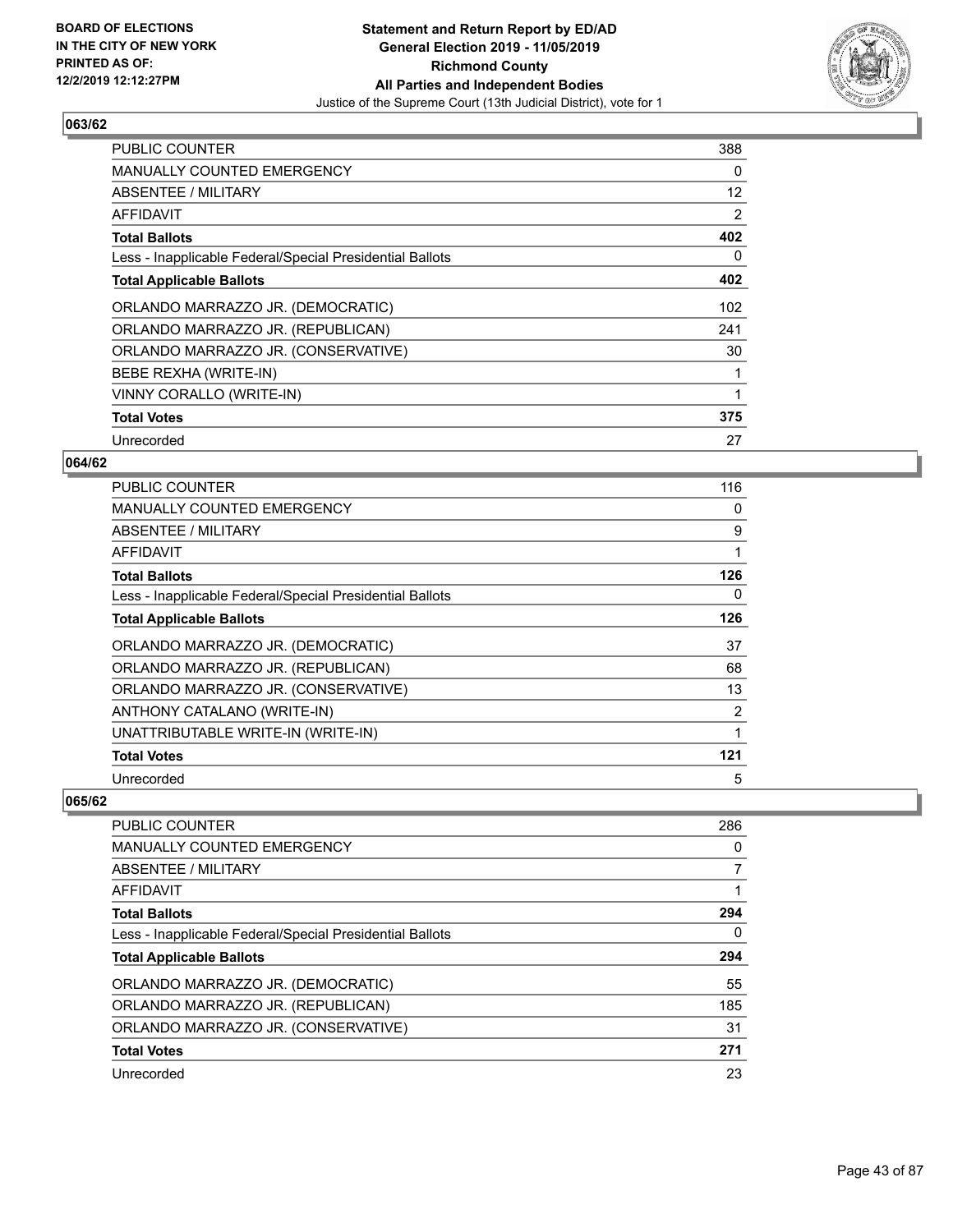

| PUBLIC COUNTER                                           | 427 |
|----------------------------------------------------------|-----|
| <b>MANUALLY COUNTED EMERGENCY</b>                        | 0   |
| <b>ABSENTEE / MILITARY</b>                               | 11  |
| AFFIDAVIT                                                | 0   |
| <b>Total Ballots</b>                                     | 438 |
| Less - Inapplicable Federal/Special Presidential Ballots | 0   |
| <b>Total Applicable Ballots</b>                          | 438 |
| ORLANDO MARRAZZO JR. (DEMOCRATIC)                        | 92  |
| ORLANDO MARRAZZO JR. (REPUBLICAN)                        | 276 |
| ORLANDO MARRAZZO JR. (CONSERVATIVE)                      | 40  |
| THOMAS M. LAGUIDICE (WRITE-IN)                           | 1   |
| UNATTRIBUTABLE WRITE-IN (WRITE-IN)                       | 1   |
| <b>Total Votes</b>                                       | 410 |
| Unrecorded                                               | 28  |

| <b>PUBLIC COUNTER</b>                                    | 403 |
|----------------------------------------------------------|-----|
| <b>MANUALLY COUNTED EMERGENCY</b>                        | 0   |
| ABSENTEE / MILITARY                                      | 15  |
| <b>AFFIDAVIT</b>                                         | 0   |
| <b>Total Ballots</b>                                     | 418 |
| Less - Inapplicable Federal/Special Presidential Ballots | 0   |
| <b>Total Applicable Ballots</b>                          | 418 |
| ORLANDO MARRAZZO JR. (DEMOCRATIC)                        | 104 |
| ORLANDO MARRAZZO JR. (REPUBLICAN)                        | 256 |
| ORLANDO MARRAZZO JR. (CONSERVATIVE)                      | 30  |
| JAMES SMITH (WRITE-IN)                                   |     |
| MICHAEL LOFFREDO (WRITE-IN)                              |     |
| PATRICIA ANNE TAYLOR (WRITE-IN)                          |     |
| <b>Total Votes</b>                                       | 393 |
| Unrecorded                                               | 25  |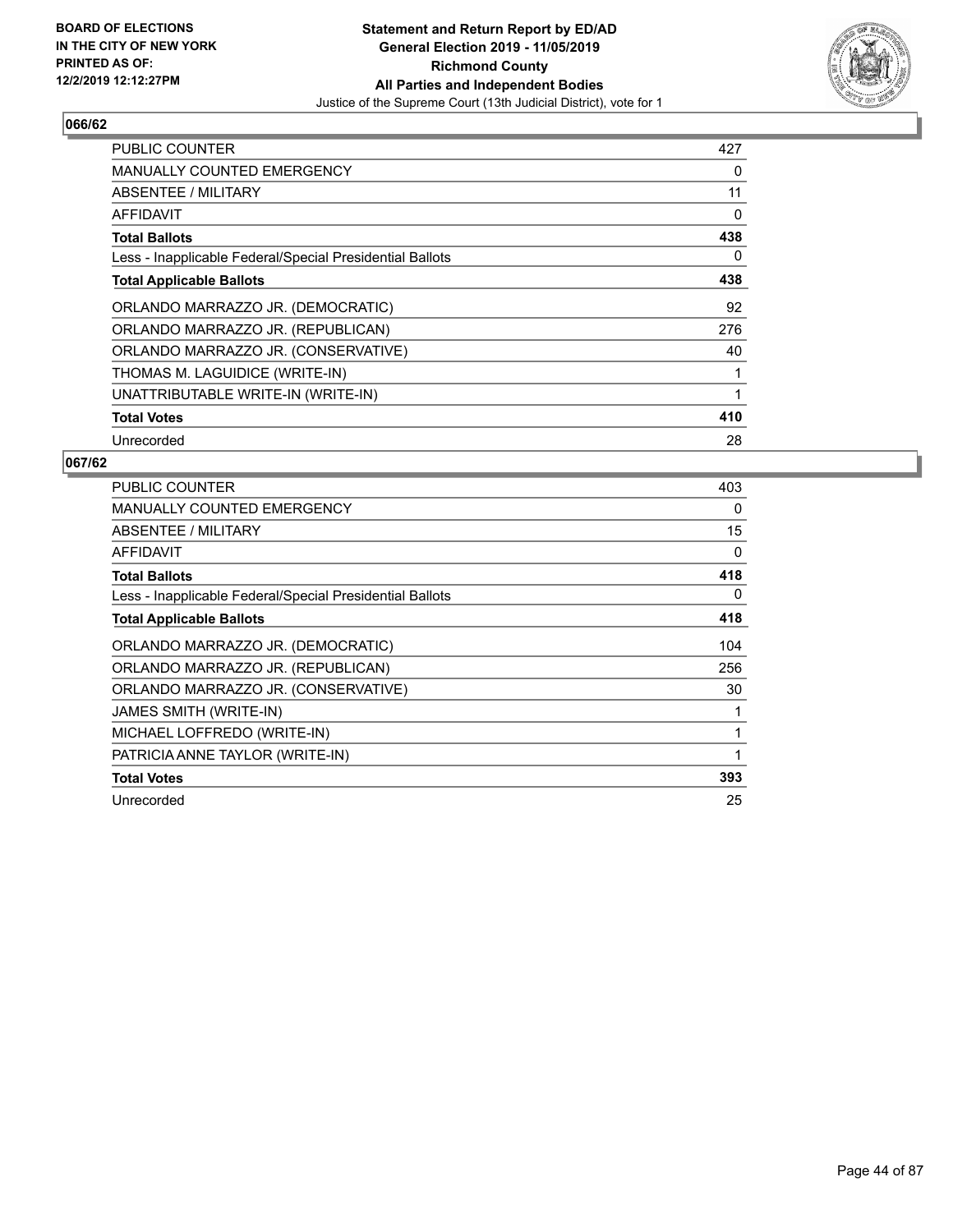

| PUBLIC COUNTER                                           | 392 |
|----------------------------------------------------------|-----|
| <b>MANUALLY COUNTED EMERGENCY</b>                        | 5   |
| <b>ABSENTEE / MILITARY</b>                               | 11  |
| <b>AFFIDAVIT</b>                                         | 1   |
| <b>Total Ballots</b>                                     | 409 |
| Less - Inapplicable Federal/Special Presidential Ballots | 0   |
| <b>Total Applicable Ballots</b>                          | 409 |
| ORLANDO MARRAZZO JR. (DEMOCRATIC)                        | 116 |
| ORLANDO MARRAZZO JR. (REPUBLICAN)                        | 216 |
| ORLANDO MARRAZZO JR. (CONSERVATIVE)                      | 47  |
| <b>KENNETH RAISCH (WRITE-IN)</b>                         | 1   |
| RAYMOND J. TURNER (WRITE-IN)                             | 1   |
| THOMAS REILLY (WRITE-IN)                                 | 1   |
| UNATTRIBUTABLE WRITE-IN (WRITE-IN)                       | 1   |
| WILLIAM CARR (WRITE-IN)                                  | 1   |
| <b>Total Votes</b>                                       | 384 |
| Unrecorded                                               | 25  |

## **069/62 COMBINED into: 066/62**

| MANUALLY COUNTED EMERGENCY                               | 0   |
|----------------------------------------------------------|-----|
| ABSENTEE / MILITARY                                      | 4   |
| AFFIDAVIT                                                | 2   |
| <b>Total Ballots</b>                                     | 117 |
| Less - Inapplicable Federal/Special Presidential Ballots | 0   |
| <b>Total Applicable Ballots</b>                          | 117 |
| ORLANDO MARRAZZO JR. (DEMOCRATIC)                        | 37  |
| ORLANDO MARRAZZO JR. (REPUBLICAN)                        | 62  |
| ORLANDO MARRAZZO JR. (CONSERVATIVE)                      | 10  |
| <b>Total Votes</b>                                       | 109 |
| Unrecorded                                               | 8   |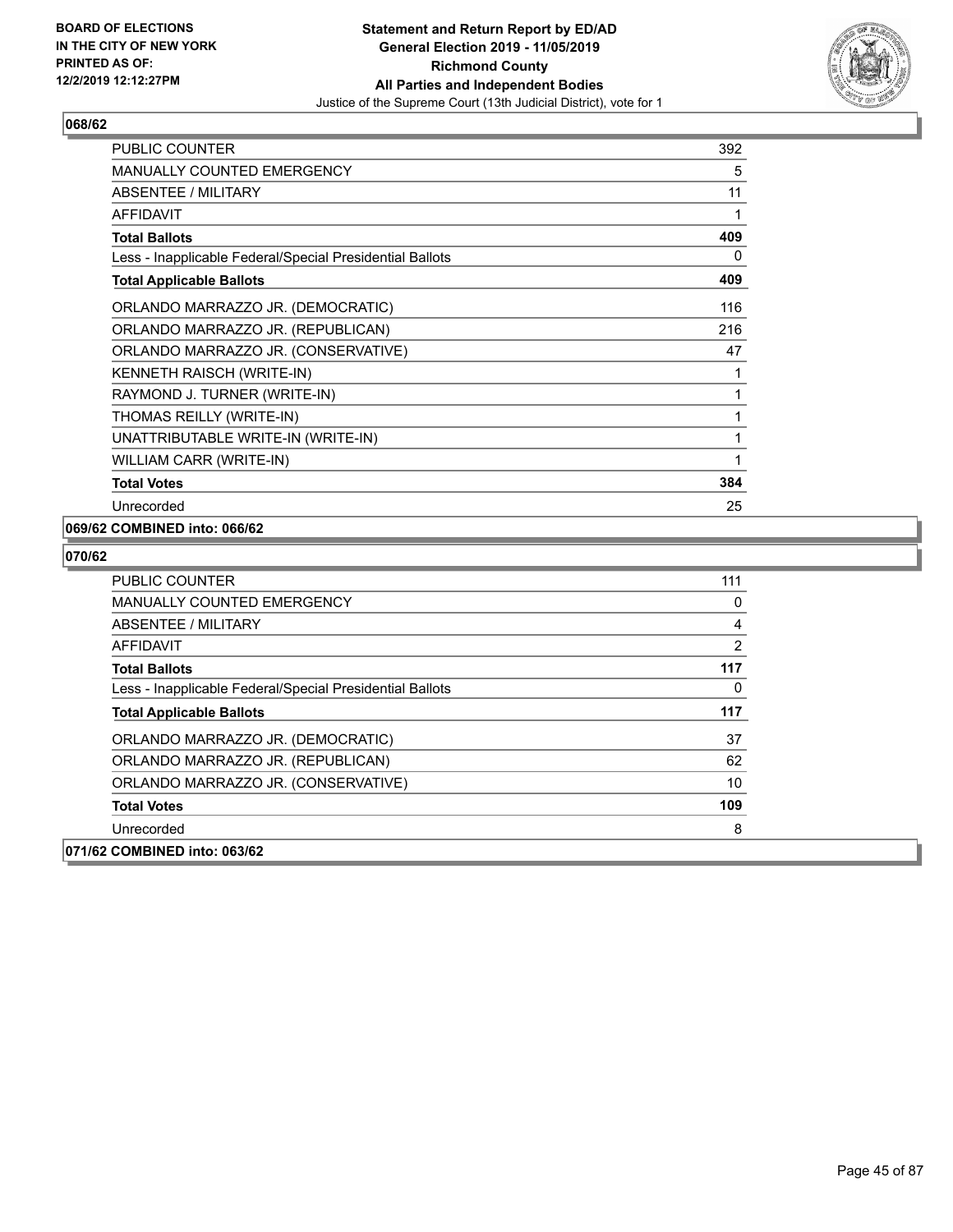

| <b>PUBLIC COUNTER</b>                                    | 159 |
|----------------------------------------------------------|-----|
| <b>MANUALLY COUNTED EMERGENCY</b>                        | 0   |
| ABSENTEE / MILITARY                                      |     |
| AFFIDAVIT                                                |     |
| <b>Total Ballots</b>                                     | 161 |
| Less - Inapplicable Federal/Special Presidential Ballots | 0   |
| <b>Total Applicable Ballots</b>                          | 161 |
| ORLANDO MARRAZZO JR. (DEMOCRATIC)                        | 48  |
| ORLANDO MARRAZZO JR. (REPUBLICAN)                        | 90  |
| ORLANDO MARRAZZO JR. (CONSERVATIVE)                      | 11  |
| MICHAEL G. GRIMM (WRITE-IN)                              |     |
| <b>Total Votes</b>                                       | 150 |
| Unrecorded                                               | 11  |
|                                                          |     |

## **073/62 COMBINED into: 068/62**

## **074/62**

| <b>PUBLIC COUNTER</b>                                    | 285      |
|----------------------------------------------------------|----------|
| <b>MANUALLY COUNTED EMERGENCY</b>                        | 0        |
| ABSENTEE / MILITARY                                      | 15       |
| AFFIDAVIT                                                | 0        |
| <b>Total Ballots</b>                                     | 300      |
| Less - Inapplicable Federal/Special Presidential Ballots | $\Omega$ |
| <b>Total Applicable Ballots</b>                          | 300      |
| ORLANDO MARRAZZO JR. (DEMOCRATIC)                        | 48       |
| ORLANDO MARRAZZO JR. (REPUBLICAN)                        | 208      |
| ORLANDO MARRAZZO JR. (CONSERVATIVE)                      | 26       |
| WALTER MATUZA (WRITE-IN)                                 |          |
| <b>Total Votes</b>                                       | 283      |
| Unrecorded                                               | 17       |

| PUBLIC COUNTER                                           | 177 |
|----------------------------------------------------------|-----|
| <b>MANUALLY COUNTED EMERGENCY</b>                        | 0   |
| ABSENTEE / MILITARY                                      | 8   |
| AFFIDAVIT                                                | 1   |
| <b>Total Ballots</b>                                     | 186 |
| Less - Inapplicable Federal/Special Presidential Ballots | 0   |
| <b>Total Applicable Ballots</b>                          | 186 |
| ORLANDO MARRAZZO JR. (DEMOCRATIC)                        | 32  |
| ORLANDO MARRAZZO JR. (REPUBLICAN)                        | 124 |
| ORLANDO MARRAZZO JR. (CONSERVATIVE)                      | 16  |
| <b>Total Votes</b>                                       | 172 |
| Unrecorded                                               | 14  |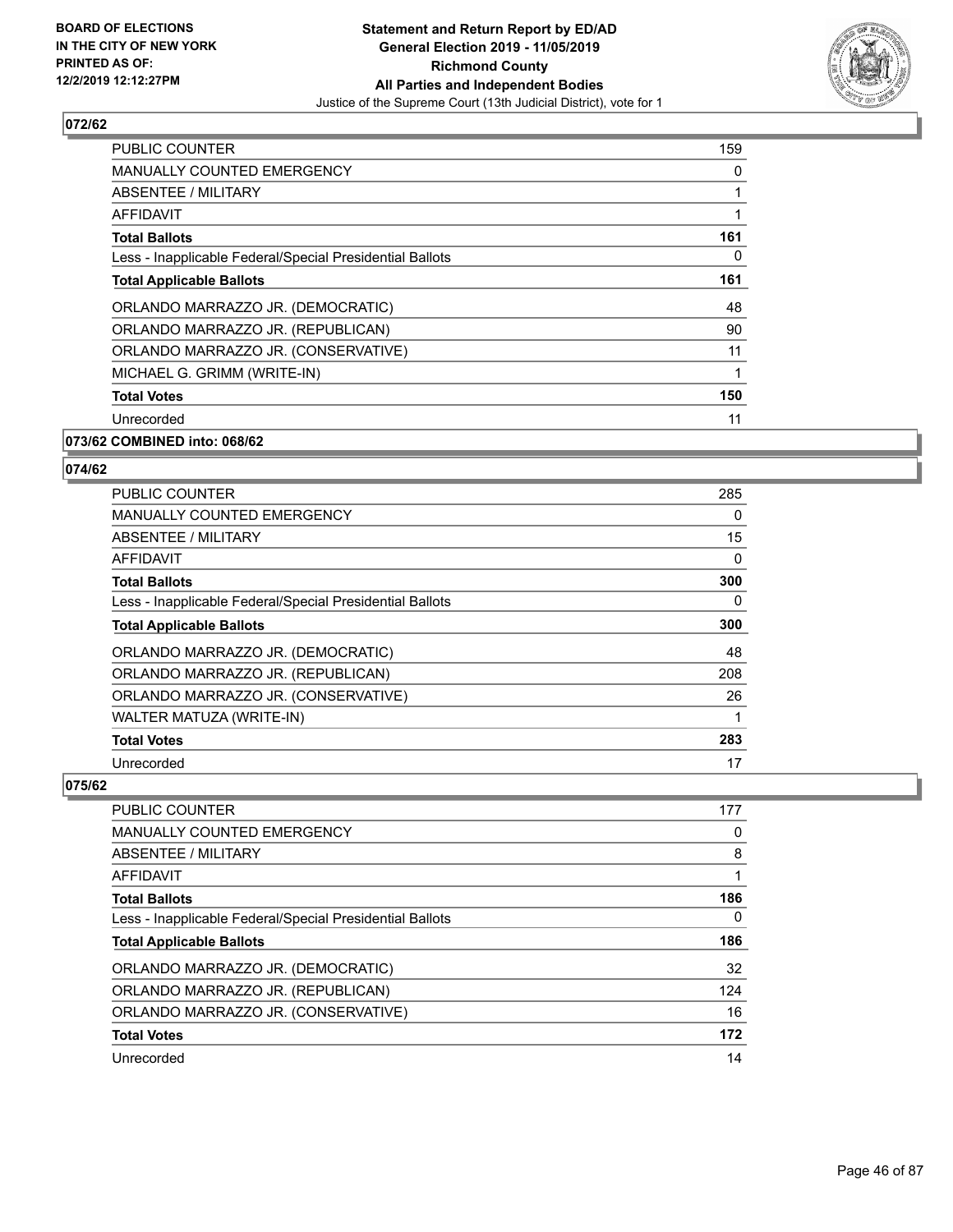

| PUBLIC COUNTER                                           | 200 |
|----------------------------------------------------------|-----|
| <b>MANUALLY COUNTED EMERGENCY</b>                        | 0   |
| ABSENTEE / MILITARY                                      | 1   |
| <b>AFFIDAVIT</b>                                         |     |
| <b>Total Ballots</b>                                     | 202 |
| Less - Inapplicable Federal/Special Presidential Ballots | 0   |
| <b>Total Applicable Ballots</b>                          | 202 |
| ORLANDO MARRAZZO JR. (DEMOCRATIC)                        | 26  |
| ORLANDO MARRAZZO JR. (REPUBLICAN)                        | 134 |
| ORLANDO MARRAZZO JR. (CONSERVATIVE)                      | 21  |
| HILLARY CLINTON (WRITE-IN)                               | 1   |
| <b>Total Votes</b>                                       | 182 |
| Unrecorded                                               | 20  |

### **077/62**

| <b>PUBLIC COUNTER</b>                                    | 234 |
|----------------------------------------------------------|-----|
| <b>MANUALLY COUNTED EMERGENCY</b>                        | 0   |
| ABSENTEE / MILITARY                                      | 12  |
| AFFIDAVIT                                                |     |
| <b>Total Ballots</b>                                     | 247 |
| Less - Inapplicable Federal/Special Presidential Ballots | 0   |
| <b>Total Applicable Ballots</b>                          | 247 |
| ORLANDO MARRAZZO JR. (DEMOCRATIC)                        | 33  |
| ORLANDO MARRAZZO JR. (REPUBLICAN)                        | 171 |
| ORLANDO MARRAZZO JR. (CONSERVATIVE)                      | 29  |
| <b>Total Votes</b>                                       | 233 |
| Unrecorded                                               | 14  |

| PUBLIC COUNTER                                           | 219 |
|----------------------------------------------------------|-----|
| MANUALLY COUNTED EMERGENCY                               | 0   |
| ABSENTEE / MILITARY                                      |     |
| <b>AFFIDAVIT</b>                                         | 4   |
| <b>Total Ballots</b>                                     | 230 |
| Less - Inapplicable Federal/Special Presidential Ballots | 0   |
| <b>Total Applicable Ballots</b>                          | 230 |
| ORLANDO MARRAZZO JR. (DEMOCRATIC)                        | 26  |
| ORLANDO MARRAZZO JR. (REPUBLICAN)                        | 161 |
| ORLANDO MARRAZZO JR. (CONSERVATIVE)                      | 27  |
| LORI MURPHY (WRITE-IN)                                   |     |
| <b>Total Votes</b>                                       | 215 |
| Unrecorded                                               | 15  |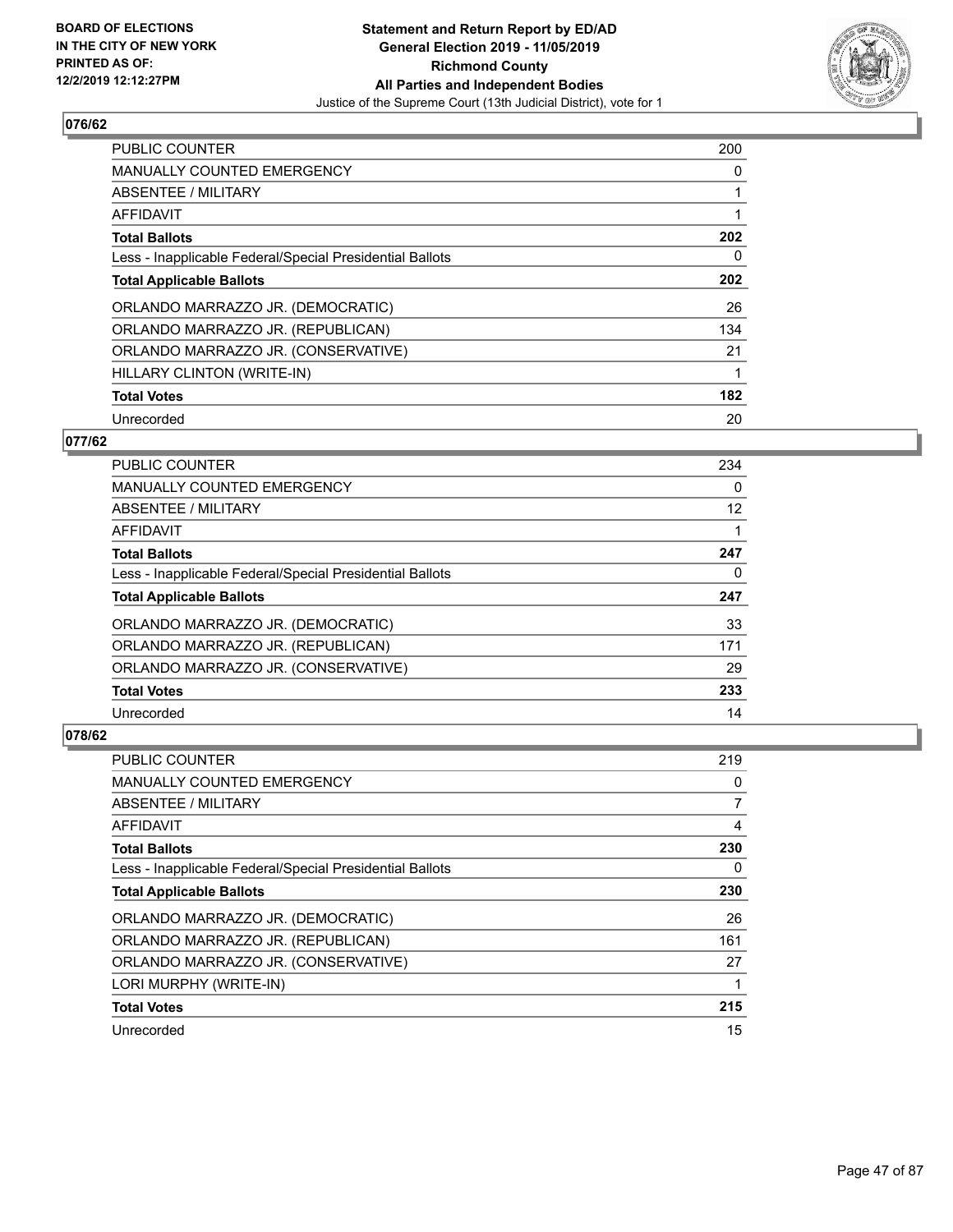

| <b>PUBLIC COUNTER</b>                                    | 308      |
|----------------------------------------------------------|----------|
| <b>MANUALLY COUNTED EMERGENCY</b>                        | $\Omega$ |
| ABSENTEE / MILITARY                                      | 11       |
| AFFIDAVIT                                                |          |
| <b>Total Ballots</b>                                     | 320      |
| Less - Inapplicable Federal/Special Presidential Ballots | 0        |
| <b>Total Applicable Ballots</b>                          | 320      |
|                                                          |          |
| ORLANDO MARRAZZO JR. (DEMOCRATIC)                        | 54       |
| ORLANDO MARRAZZO JR. (REPUBLICAN)                        | 223      |
| ORLANDO MARRAZZO JR. (CONSERVATIVE)                      | 27       |
| <b>Total Votes</b>                                       | 304      |

#### **080/62**

| <b>PUBLIC COUNTER</b>                                    | 155 |
|----------------------------------------------------------|-----|
| <b>MANUALLY COUNTED EMERGENCY</b>                        | 0   |
| ABSENTEE / MILITARY                                      | 4   |
| AFFIDAVIT                                                | 2   |
| <b>Total Ballots</b>                                     | 161 |
| Less - Inapplicable Federal/Special Presidential Ballots | 0   |
| <b>Total Applicable Ballots</b>                          | 161 |
| ORLANDO MARRAZZO JR. (DEMOCRATIC)                        | 41  |
| ORLANDO MARRAZZO JR. (REPUBLICAN)                        | 97  |
| ORLANDO MARRAZZO JR. (CONSERVATIVE)                      | 12  |
| DARYA KEATING (WRITE-IN)                                 |     |
| <b>Total Votes</b>                                       | 151 |
| Unrecorded                                               | 10  |

| <b>PUBLIC COUNTER</b>                                    | 167      |
|----------------------------------------------------------|----------|
| MANUALLY COUNTED EMERGENCY                               | $\Omega$ |
| <b>ABSENTEE / MILITARY</b>                               | 11       |
| <b>AFFIDAVIT</b>                                         | $\Omega$ |
| <b>Total Ballots</b>                                     | 178      |
| Less - Inapplicable Federal/Special Presidential Ballots | $\Omega$ |
| <b>Total Applicable Ballots</b>                          | 178      |
| ORLANDO MARRAZZO JR. (DEMOCRATIC)                        | 27       |
| ORLANDO MARRAZZO JR. (REPUBLICAN)                        | 119      |
| ORLANDO MARRAZZO JR. (CONSERVATIVE)                      | 17       |
| ANDREW CUOMO (WRITE-IN)                                  |          |
| BART DALBORA (WRITE-IN)                                  | 1        |
| UNATTRIBUTABLE WRITE-IN (WRITE-IN)                       |          |
| <b>Total Votes</b>                                       | 166      |
| Unrecorded                                               | 12       |
| 082/62 COMBINED into: 079/62                             |          |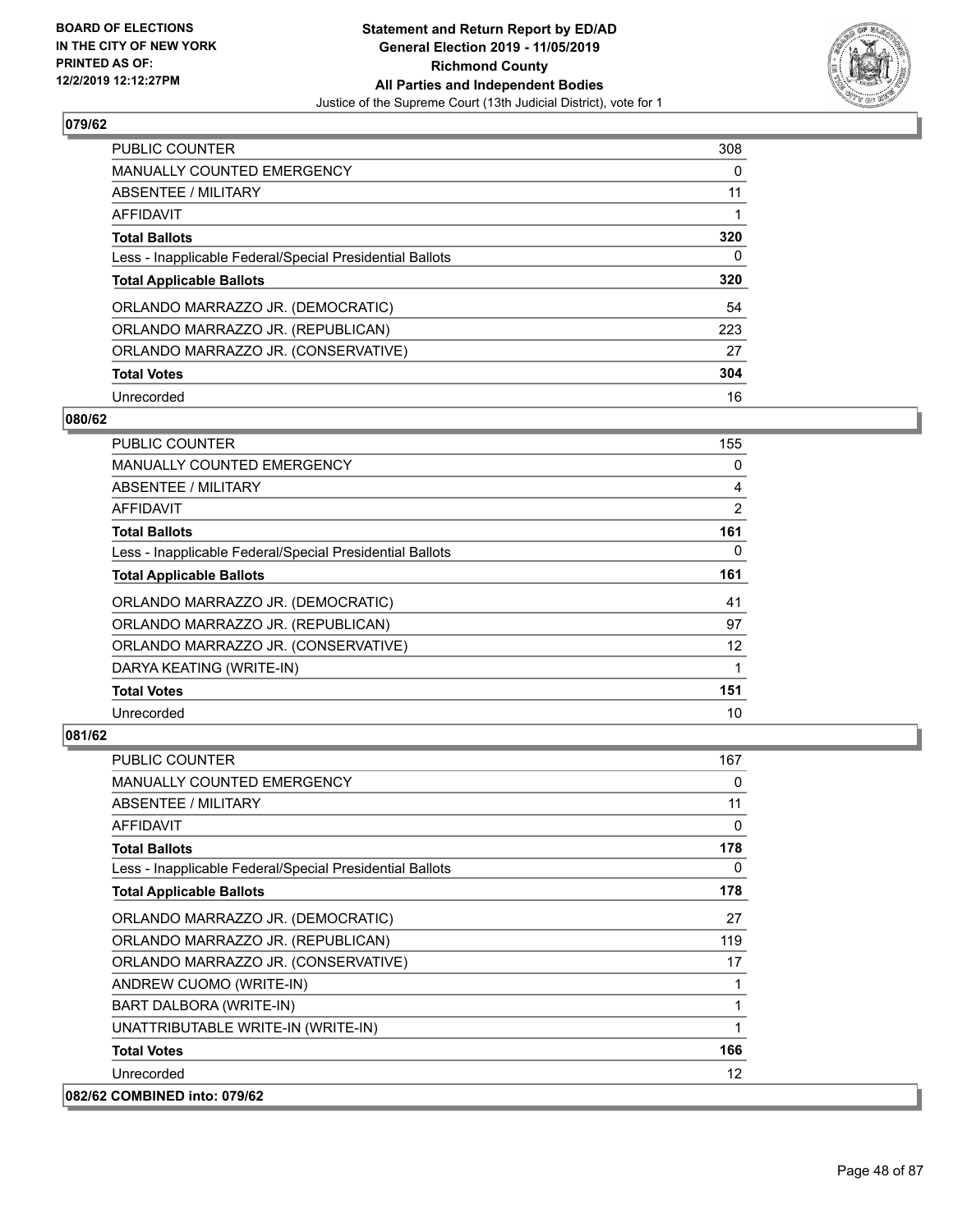

| <b>PUBLIC COUNTER</b>                                    | 172 |
|----------------------------------------------------------|-----|
| <b>MANUALLY COUNTED EMERGENCY</b>                        | 0   |
| ABSENTEE / MILITARY                                      |     |
| AFFIDAVIT                                                | 0   |
| <b>Total Ballots</b>                                     | 173 |
| Less - Inapplicable Federal/Special Presidential Ballots | 0   |
| <b>Total Applicable Ballots</b>                          | 173 |
| ORLANDO MARRAZZO JR. (DEMOCRATIC)                        | 20  |
| ORLANDO MARRAZZO JR. (REPUBLICAN)                        | 130 |
| ORLANDO MARRAZZO JR. (CONSERVATIVE)                      | 13  |
| <b>BRANDON RASSO (WRITE-IN)</b>                          | 1   |
| <b>Total Votes</b>                                       | 164 |
| Unrecorded                                               | 9   |

### **084/62**

| <b>PUBLIC COUNTER</b>                                    | 227          |
|----------------------------------------------------------|--------------|
| <b>MANUALLY COUNTED EMERGENCY</b>                        | 0            |
| <b>ABSENTEE / MILITARY</b>                               | 3            |
| <b>AFFIDAVIT</b>                                         | $\mathbf{0}$ |
| <b>Total Ballots</b>                                     | 230          |
| Less - Inapplicable Federal/Special Presidential Ballots | 0            |
| <b>Total Applicable Ballots</b>                          | 230          |
| ORLANDO MARRAZZO JR. (DEMOCRATIC)                        | 23           |
| ORLANDO MARRAZZO JR. (REPUBLICAN)                        | 152          |
| ORLANDO MARRAZZO JR. (CONSERVATIVE)                      | 37           |
| JACKIE LAMBERTI (WRITE-IN)                               |              |
| STEVEN RUFF (WRITE-IN)                                   |              |
| <b>Total Votes</b>                                       | 214          |
| Unrecorded                                               | 16           |
| 085/62 COMBINED into: 067/62                             |              |
| 086/62 COMBINED into: 047/62                             |              |
| 087/62 COMBINED into: 054/62                             |              |
| 088/62 COMBINED into: 054/62                             |              |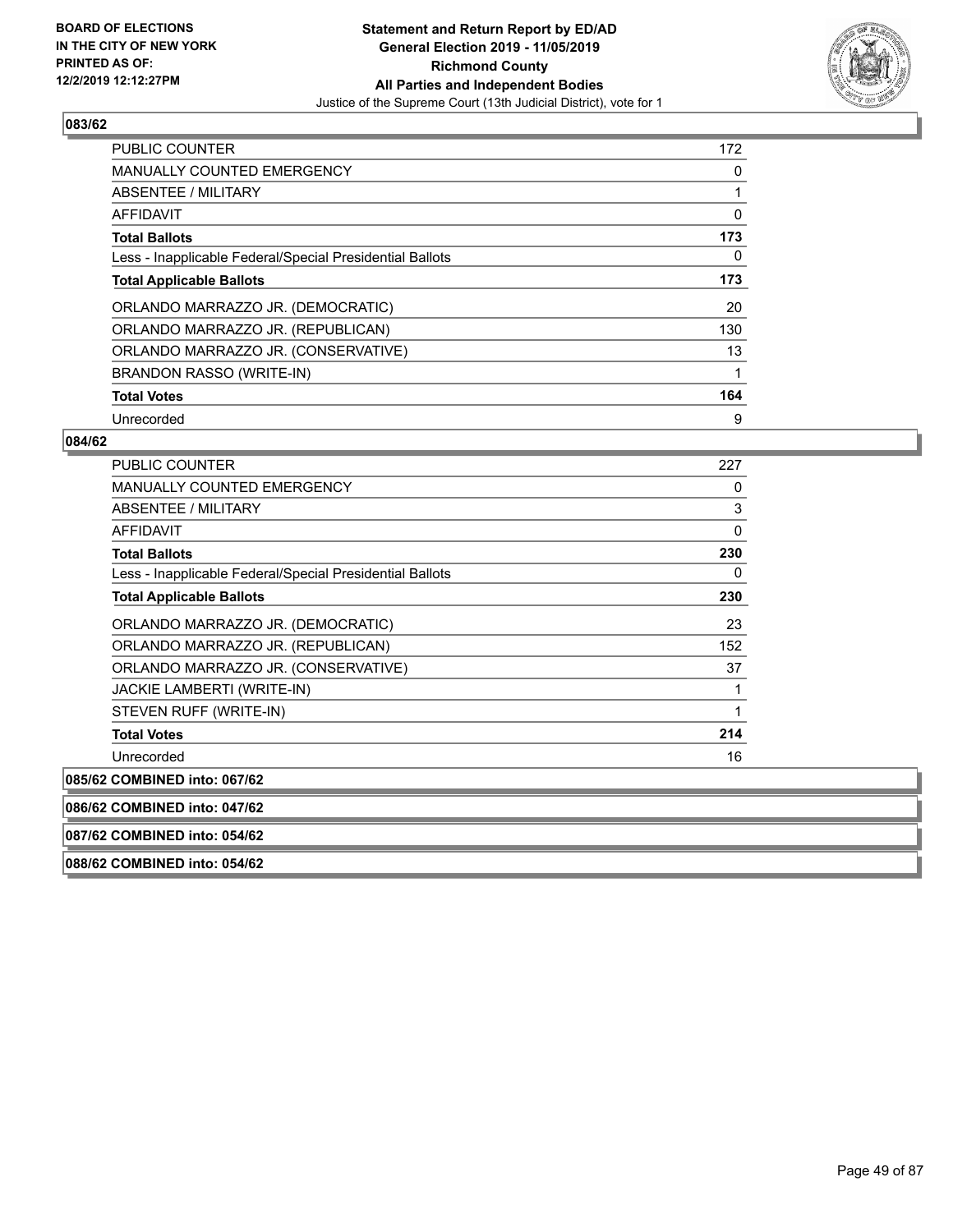

| <b>PUBLIC COUNTER</b>                                    | 355 |
|----------------------------------------------------------|-----|
| <b>MANUALLY COUNTED EMERGENCY</b>                        | 0   |
| <b>ABSENTEE / MILITARY</b>                               | 9   |
| <b>AFFIDAVIT</b>                                         | 0   |
| <b>Total Ballots</b>                                     | 364 |
| Less - Inapplicable Federal/Special Presidential Ballots | 0   |
| <b>Total Applicable Ballots</b>                          | 364 |
| ORLANDO MARRAZZO JR. (DEMOCRATIC)                        | 130 |
| ORLANDO MARRAZZO JR. (REPUBLICAN)                        | 185 |
| ORLANDO MARRAZZO JR. (CONSERVATIVE)                      | 24  |
| HESHAM EL-MELIGY (WRITE-IN)                              |     |
| RICK JAMES (WRITE-IN)                                    |     |
| <b>Total Votes</b>                                       | 341 |
| Unrecorded                                               | 23  |

## **002/63**

| PUBLIC COUNTER                                           | 176 |
|----------------------------------------------------------|-----|
| <b>MANUALLY COUNTED EMERGENCY</b>                        | 0   |
| ABSENTEE / MILITARY                                      | 8   |
| AFFIDAVIT                                                |     |
| <b>Total Ballots</b>                                     | 185 |
| Less - Inapplicable Federal/Special Presidential Ballots | 0   |
| <b>Total Applicable Ballots</b>                          | 185 |
| ORLANDO MARRAZZO JR. (DEMOCRATIC)                        | 84  |
| ORLANDO MARRAZZO JR. (REPUBLICAN)                        | 73  |
| ORLANDO MARRAZZO JR. (CONSERVATIVE)                      | 14  |
| UNATTRIBUTABLE WRITE-IN (WRITE-IN)                       |     |
| <b>Total Votes</b>                                       | 172 |
| Unrecorded                                               | 13  |
|                                                          |     |

## **003/63 COMBINED into: 001/63**

| <b>PUBLIC COUNTER</b>                                    | 161      |
|----------------------------------------------------------|----------|
| <b>MANUALLY COUNTED EMERGENCY</b>                        | 0        |
| ABSENTEE / MILITARY                                      | 9        |
| AFFIDAVIT                                                | 0        |
| <b>Total Ballots</b>                                     | 170      |
| Less - Inapplicable Federal/Special Presidential Ballots | $\Omega$ |
| <b>Total Applicable Ballots</b>                          | 170      |
| ORLANDO MARRAZZO JR. (DEMOCRATIC)                        | 36       |
| ORLANDO MARRAZZO JR. (REPUBLICAN)                        | 106      |
| ORLANDO MARRAZZO JR. (CONSERVATIVE)                      | 16       |
| SHAWN MALACHOVSKY (WRITE-IN)                             | 1        |
| <b>Total Votes</b>                                       | 159      |
| Unrecorded                                               | 11       |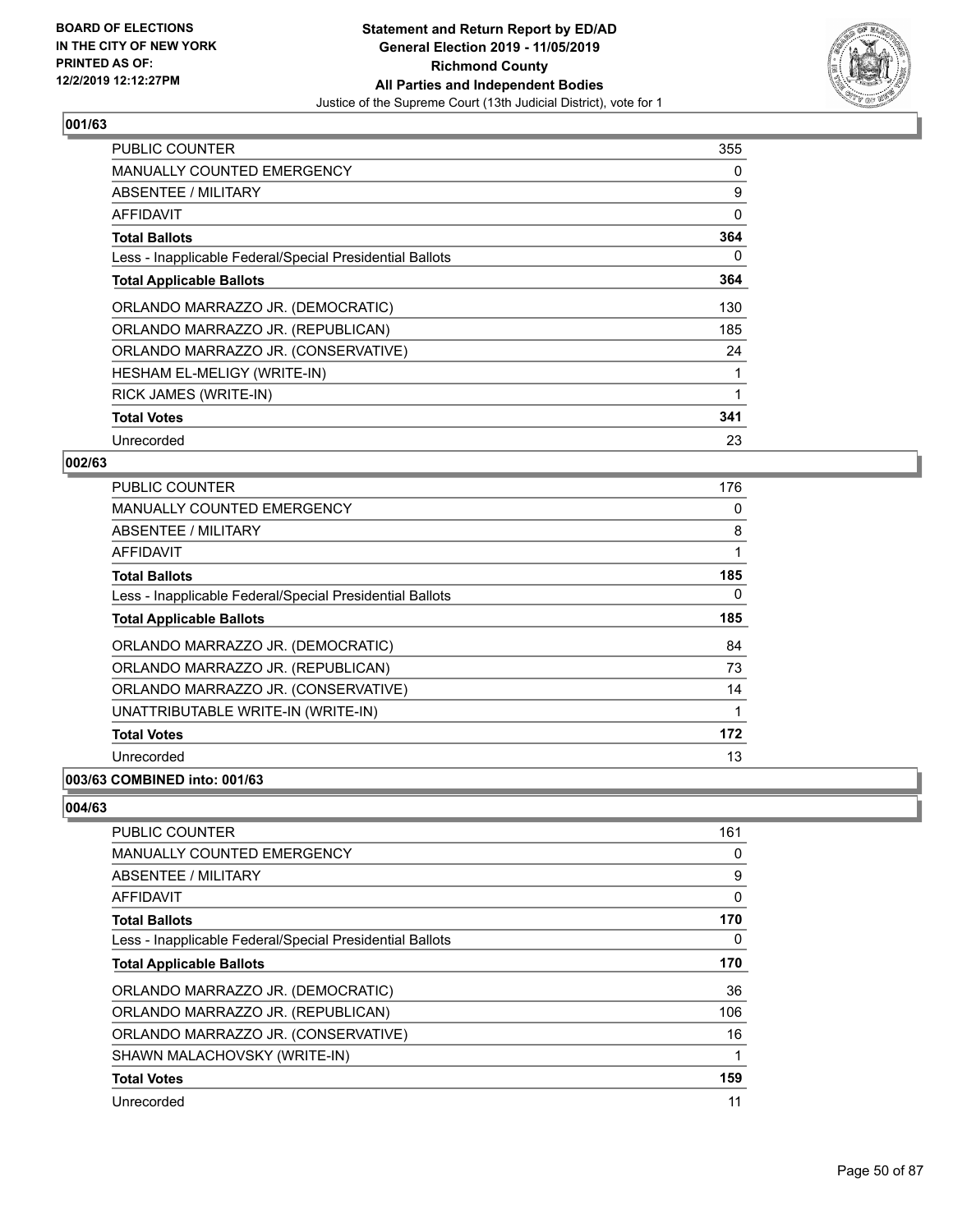

| <b>PUBLIC COUNTER</b>                                    | 317      |
|----------------------------------------------------------|----------|
| <b>MANUALLY COUNTED EMERGENCY</b>                        | 0        |
| <b>ABSENTEE / MILITARY</b>                               | 14       |
| AFFIDAVIT                                                | 0        |
| <b>Total Ballots</b>                                     | 331      |
| Less - Inapplicable Federal/Special Presidential Ballots | $\Omega$ |
| <b>Total Applicable Ballots</b>                          | 331      |
| ORLANDO MARRAZZO JR. (DEMOCRATIC)                        | 78       |
| ORLANDO MARRAZZO JR. (REPUBLICAN)                        | 187      |
| ORLANDO MARRAZZO JR. (CONSERVATIVE)                      | 38       |
| RUTH BADER GINSBERG (WRITE-IN)                           |          |
| UNATTRIBUTABLE WRITE-IN (WRITE-IN)                       | 2        |
| <b>Total Votes</b>                                       | 306      |
| Unrecorded                                               | 25       |
| 006/63 COMBINED into: 005/63                             |          |

| PUBLIC COUNTER                                           | 295 |
|----------------------------------------------------------|-----|
| <b>MANUALLY COUNTED EMERGENCY</b>                        | 0   |
| <b>ABSENTEE / MILITARY</b>                               | 6   |
| AFFIDAVIT                                                | 2   |
| <b>Total Ballots</b>                                     | 303 |
| Less - Inapplicable Federal/Special Presidential Ballots | 0   |
| <b>Total Applicable Ballots</b>                          | 303 |
| ORLANDO MARRAZZO JR. (DEMOCRATIC)                        | 112 |
| ORLANDO MARRAZZO JR. (REPUBLICAN)                        | 150 |
| ORLANDO MARRAZZO JR. (CONSERVATIVE)                      | 18  |
| DONALD J. TRUMP (WRITE-IN)                               | 1   |
| <b>HESHAM EL-MELIGY (WRITE-IN)</b>                       | 1   |
| ILOUA IBAYEVA (WRITE-IN)                                 | 1   |
| UNATTRIBUTABLE WRITE-IN (WRITE-IN)                       | 1   |
| <b>Total Votes</b>                                       | 284 |
| Unrecorded                                               | 19  |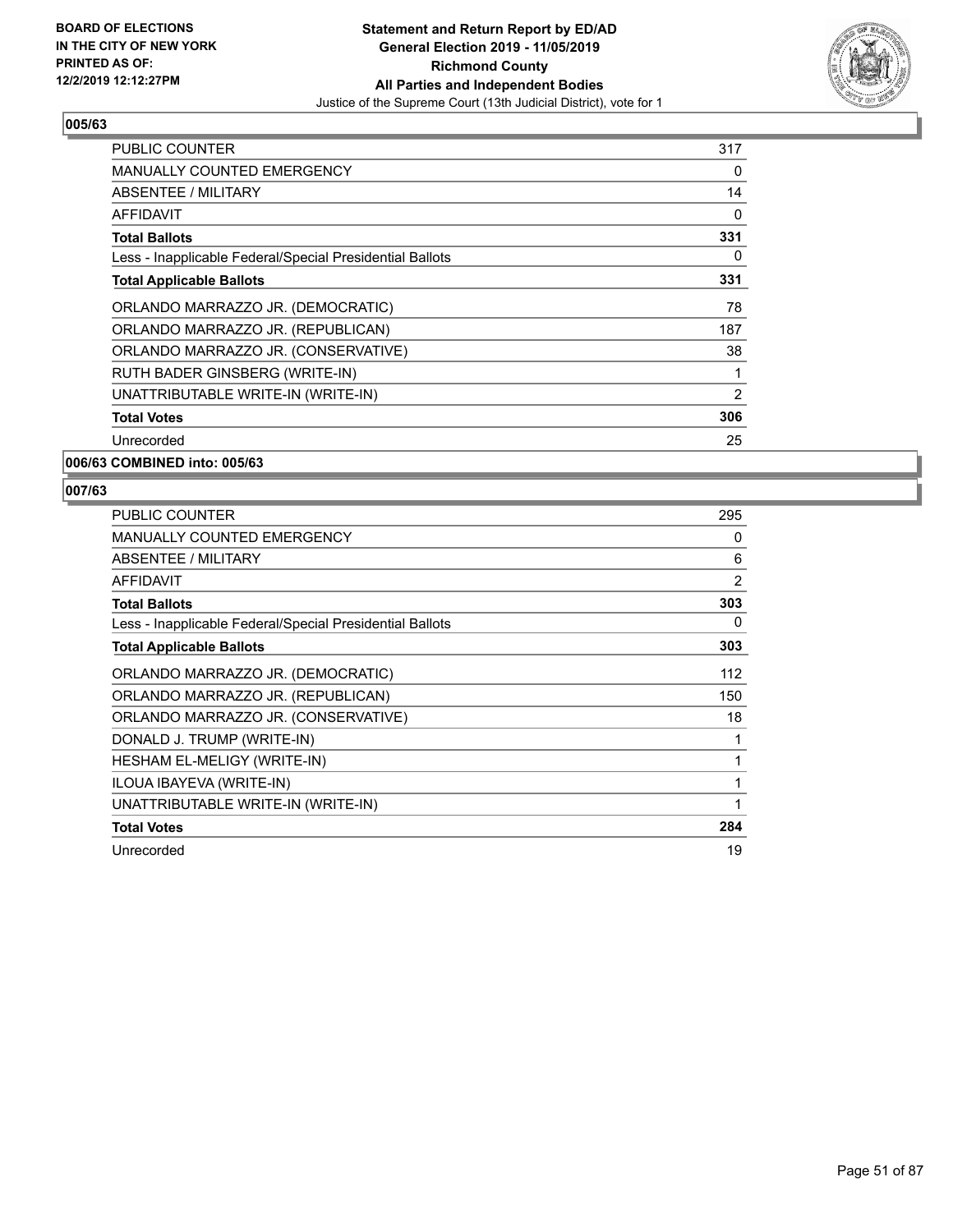

| <b>PUBLIC COUNTER</b>                                    | 152 |
|----------------------------------------------------------|-----|
| <b>MANUALLY COUNTED EMERGENCY</b>                        | 0   |
| ABSENTEE / MILITARY                                      | 8   |
| AFFIDAVIT                                                | 0   |
| <b>Total Ballots</b>                                     | 160 |
| Less - Inapplicable Federal/Special Presidential Ballots | 0   |
| <b>Total Applicable Ballots</b>                          | 160 |
| ORLANDO MARRAZZO JR. (DEMOCRATIC)                        | 53  |
| ORLANDO MARRAZZO JR. (REPUBLICAN)                        | 84  |
| ORLANDO MARRAZZO JR. (CONSERVATIVE)                      | 10  |
| <b>JASON DYZENHAUS (WRITE-IN)</b>                        |     |
| <b>Total Votes</b>                                       | 148 |
| Unrecorded                                               | 12  |

### **009/63**

| PUBLIC COUNTER                                           | 14             |
|----------------------------------------------------------|----------------|
| <b>MANUALLY COUNTED EMERGENCY</b>                        | $\Omega$       |
| ABSENTEE / MILITARY                                      | $\overline{2}$ |
| AFFIDAVIT                                                | 0              |
| <b>Total Ballots</b>                                     | 16             |
| Less - Inapplicable Federal/Special Presidential Ballots | $\Omega$       |
| <b>Total Applicable Ballots</b>                          | 16             |
| ORLANDO MARRAZZO JR. (DEMOCRATIC)                        | 5              |
| ORLANDO MARRAZZO JR. (REPUBLICAN)                        | 11             |
| ORLANDO MARRAZZO JR. (CONSERVATIVE)                      | $\Omega$       |
| <b>Total Votes</b>                                       | 16             |

| PUBLIC COUNTER                                           | 187 |
|----------------------------------------------------------|-----|
| <b>MANUALLY COUNTED EMERGENCY</b>                        | 0   |
| ABSENTEE / MILITARY                                      | 21  |
| AFFIDAVIT                                                | 0   |
| <b>Total Ballots</b>                                     | 208 |
| Less - Inapplicable Federal/Special Presidential Ballots | 0   |
| <b>Total Applicable Ballots</b>                          | 208 |
| ORLANDO MARRAZZO JR. (DEMOCRATIC)                        | 109 |
| ORLANDO MARRAZZO JR. (REPUBLICAN)                        | 65  |
| ORLANDO MARRAZZO JR. (CONSERVATIVE)                      | 15  |
| CHRISTOPHER HAZEN (WRITE-IN)                             | 1   |
| <b>JAY COHEN (WRITE-IN)</b>                              | 1   |
| MICHAEL BATTEN (WRITE-IN)                                | 1   |
| <b>Total Votes</b>                                       | 192 |
| Unrecorded                                               | 16  |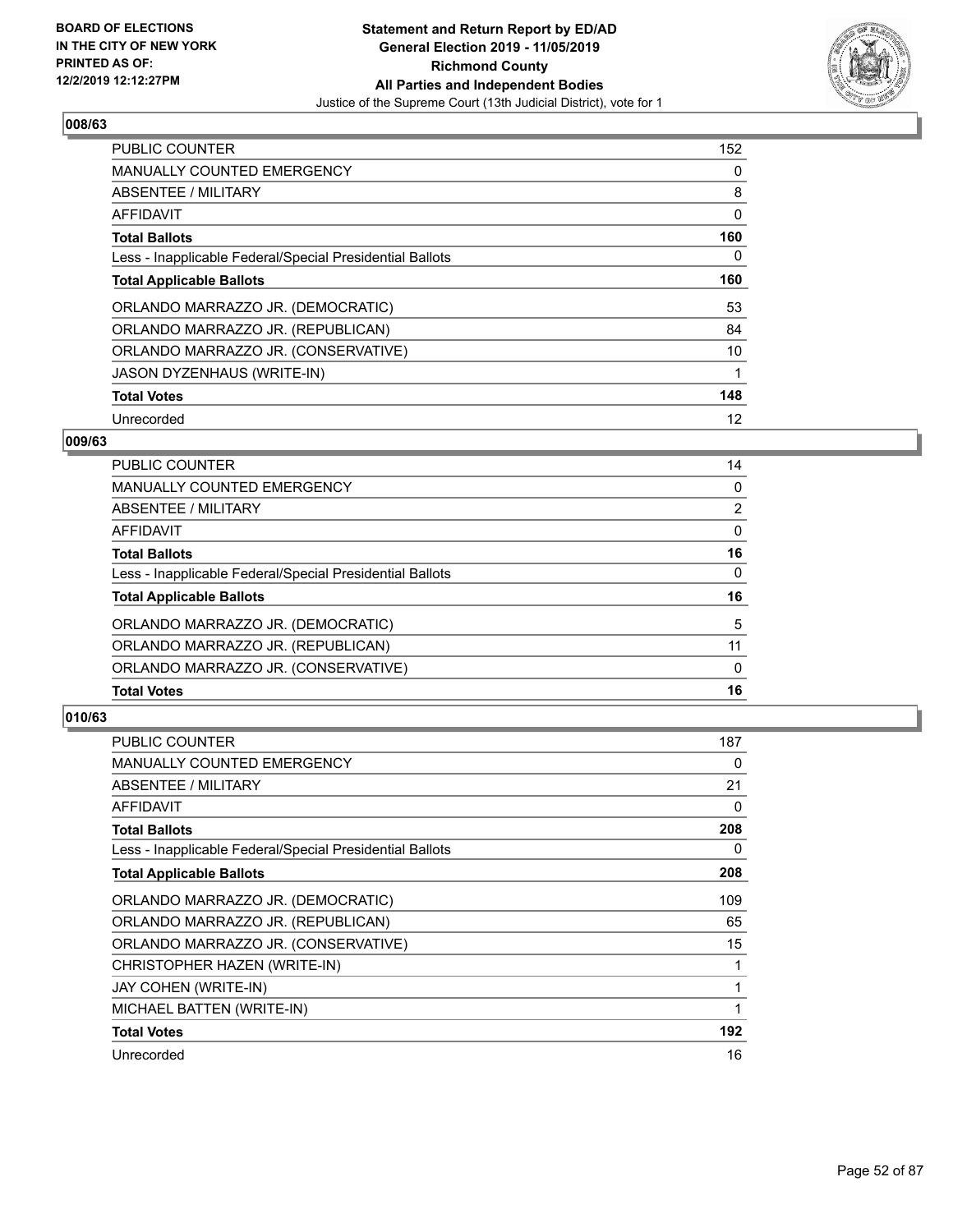

| <b>PUBLIC COUNTER</b>                                    | 291 |
|----------------------------------------------------------|-----|
| <b>MANUALLY COUNTED EMERGENCY</b>                        | 0   |
| ABSENTEE / MILITARY                                      | 23  |
| AFFIDAVIT                                                | 2   |
| <b>Total Ballots</b>                                     | 316 |
| Less - Inapplicable Federal/Special Presidential Ballots | 0   |
| <b>Total Applicable Ballots</b>                          | 316 |
| ORLANDO MARRAZZO JR. (DEMOCRATIC)                        | 113 |
| ORLANDO MARRAZZO JR. (REPUBLICAN)                        | 163 |
| ORLANDO MARRAZZO JR. (CONSERVATIVE)                      | 23  |
| STEVEN MILEVSKI (WRITE-IN)                               | 1   |
| <b>Total Votes</b>                                       | 300 |
| Unrecorded                                               | 16  |
|                                                          |     |

## **012/63 COMBINED into: 011/63**

#### **013/63**

| <b>PUBLIC COUNTER</b>                                    | 209 |
|----------------------------------------------------------|-----|
| <b>MANUALLY COUNTED EMERGENCY</b>                        | 0   |
| ABSENTEE / MILITARY                                      | 6   |
| AFFIDAVIT                                                | 0   |
| <b>Total Ballots</b>                                     | 215 |
| Less - Inapplicable Federal/Special Presidential Ballots | 0   |
| <b>Total Applicable Ballots</b>                          | 215 |
| ORLANDO MARRAZZO JR. (DEMOCRATIC)                        | 95  |
| ORLANDO MARRAZZO JR. (REPUBLICAN)                        | 86  |
| ORLANDO MARRAZZO JR. (CONSERVATIVE)                      | 12  |
| HESHAM EL-MELIGY (WRITE-IN)                              | 1   |
| UNATTRIBUTABLE WRITE-IN (WRITE-IN)                       | 1   |
| <b>Total Votes</b>                                       | 195 |
| Unrecorded                                               | 20  |

| <b>PUBLIC COUNTER</b>                                    | 151 |
|----------------------------------------------------------|-----|
| <b>MANUALLY COUNTED EMERGENCY</b>                        | 0   |
| ABSENTEE / MILITARY                                      | 9   |
| AFFIDAVIT                                                | 0   |
| <b>Total Ballots</b>                                     | 160 |
| Less - Inapplicable Federal/Special Presidential Ballots | 0   |
| <b>Total Applicable Ballots</b>                          | 160 |
| ORLANDO MARRAZZO JR. (DEMOCRATIC)                        | 61  |
| ORLANDO MARRAZZO JR. (REPUBLICAN)                        | 76  |
| ORLANDO MARRAZZO JR. (CONSERVATIVE)                      | 15  |
| <b>Total Votes</b>                                       | 152 |
| Unrecorded                                               | 8   |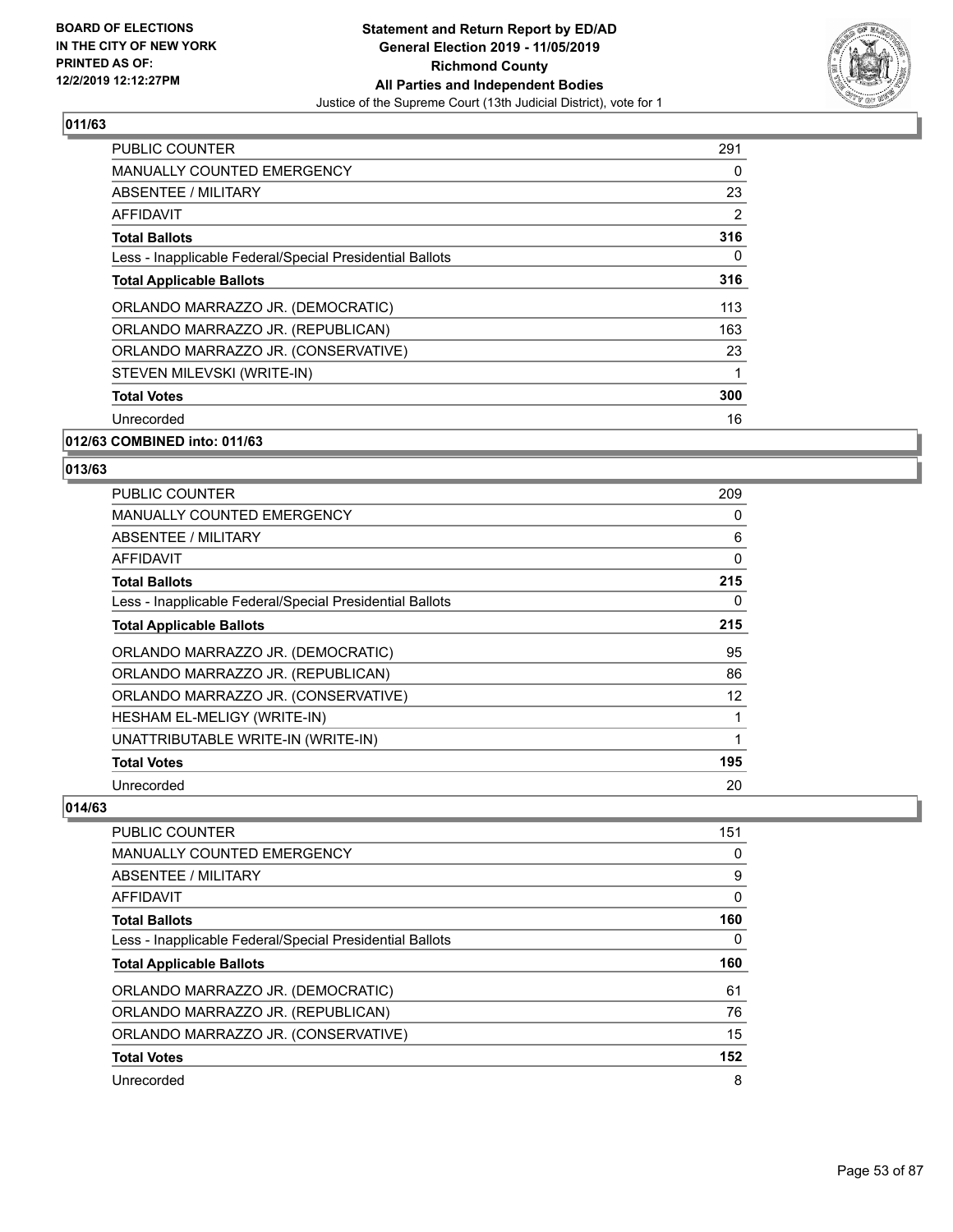

| <b>PUBLIC COUNTER</b>                                    | 188 |
|----------------------------------------------------------|-----|
| <b>MANUALLY COUNTED EMERGENCY</b>                        | 0   |
| ABSENTEE / MILITARY                                      | 3   |
| AFFIDAVIT                                                | 2   |
| <b>Total Ballots</b>                                     | 193 |
| Less - Inapplicable Federal/Special Presidential Ballots | 0   |
|                                                          |     |
| <b>Total Applicable Ballots</b>                          | 193 |
| ORLANDO MARRAZZO JR. (DEMOCRATIC)                        | 72  |
| ORLANDO MARRAZZO JR. (REPUBLICAN)                        | 84  |
| ORLANDO MARRAZZO JR. (CONSERVATIVE)                      | 20  |
| <b>Total Votes</b>                                       | 176 |

#### **016/63**

| PUBLIC COUNTER                                           | 255      |
|----------------------------------------------------------|----------|
| <b>MANUALLY COUNTED EMERGENCY</b>                        | 0        |
| ABSENTEE / MILITARY                                      | 10       |
| AFFIDAVIT                                                | $\Omega$ |
| <b>Total Ballots</b>                                     | 265      |
| Less - Inapplicable Federal/Special Presidential Ballots | 0        |
| <b>Total Applicable Ballots</b>                          | 265      |
| ORLANDO MARRAZZO JR. (DEMOCRATIC)                        | 90       |
| ORLANDO MARRAZZO JR. (REPUBLICAN)                        | 130      |
| ORLANDO MARRAZZO JR. (CONSERVATIVE)                      | 20       |
| RUTH BADER GINSBERG (WRITE-IN)                           | 1        |
| <b>Total Votes</b>                                       | 241      |
| Unrecorded                                               | 24       |

## **017/63 COMBINED into: 010/63**

| PUBLIC COUNTER                                           | 364 |
|----------------------------------------------------------|-----|
| <b>MANUALLY COUNTED EMERGENCY</b>                        | 0   |
| <b>ABSENTEE / MILITARY</b>                               | 8   |
| <b>AFFIDAVIT</b>                                         | 1   |
| <b>Total Ballots</b>                                     | 373 |
| Less - Inapplicable Federal/Special Presidential Ballots | 0   |
| <b>Total Applicable Ballots</b>                          | 373 |
| ORLANDO MARRAZZO JR. (DEMOCRATIC)                        | 107 |
| ORLANDO MARRAZZO JR. (REPUBLICAN)                        | 204 |
| ORLANDO MARRAZZO JR. (CONSERVATIVE)                      | 30  |
| ROBERT JOHNSON (WRITE-IN)                                | 1   |
| <b>Total Votes</b>                                       | 342 |
| Unrecorded                                               | 31  |
| 019/63 COMBINED into: 018/63                             |     |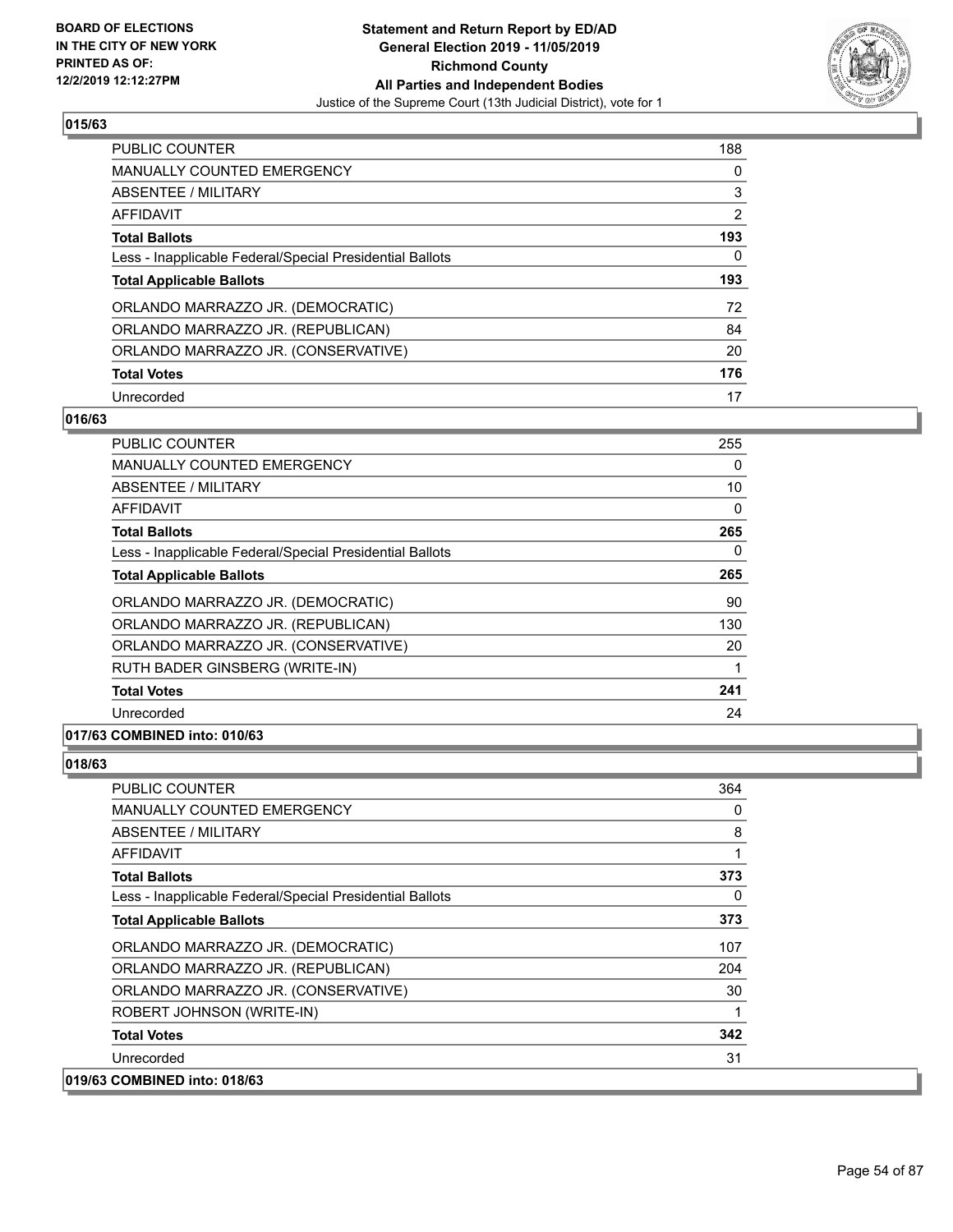

| <b>PUBLIC COUNTER</b>                                    | 146 |
|----------------------------------------------------------|-----|
| <b>MANUALLY COUNTED EMERGENCY</b>                        | 0   |
| ABSENTEE / MILITARY                                      | 37  |
| AFFIDAVIT                                                | 0   |
| <b>Total Ballots</b>                                     | 183 |
| Less - Inapplicable Federal/Special Presidential Ballots | 0   |
|                                                          |     |
| <b>Total Applicable Ballots</b>                          | 183 |
| ORLANDO MARRAZZO JR. (DEMOCRATIC)                        | 72  |
| ORLANDO MARRAZZO JR. (REPUBLICAN)                        | 89  |
| ORLANDO MARRAZZO JR. (CONSERVATIVE)                      | 16  |
| <b>Total Votes</b>                                       | 177 |

#### **021/63**

| <b>PUBLIC COUNTER</b>                                    | 131      |
|----------------------------------------------------------|----------|
| <b>MANUALLY COUNTED EMERGENCY</b>                        | 0        |
| ABSENTEE / MILITARY                                      | 7        |
| <b>AFFIDAVIT</b>                                         | 0        |
| <b>Total Ballots</b>                                     | 138      |
| Less - Inapplicable Federal/Special Presidential Ballots | $\Omega$ |
| <b>Total Applicable Ballots</b>                          | 138      |
| ORLANDO MARRAZZO JR. (DEMOCRATIC)                        | 35       |
| ORLANDO MARRAZZO JR. (REPUBLICAN)                        | 85       |
| ORLANDO MARRAZZO JR. (CONSERVATIVE)                      | 9        |
| <b>Total Votes</b>                                       | 129      |
| Unrecorded                                               | 9        |

| <b>PUBLIC COUNTER</b>                                    | 176 |
|----------------------------------------------------------|-----|
| <b>MANUALLY COUNTED EMERGENCY</b>                        | 0   |
| ABSENTEE / MILITARY                                      | 8   |
| AFFIDAVIT                                                | 0   |
| <b>Total Ballots</b>                                     | 184 |
| Less - Inapplicable Federal/Special Presidential Ballots | 0   |
| <b>Total Applicable Ballots</b>                          | 184 |
| ORLANDO MARRAZZO JR. (DEMOCRATIC)                        | 62  |
| ORLANDO MARRAZZO JR. (REPUBLICAN)                        | 100 |
| ORLANDO MARRAZZO JR. (CONSERVATIVE)                      | 11  |
| ZACK CHAPMEN (WRITE-IN)                                  |     |
| <b>Total Votes</b>                                       | 174 |
| Unrecorded                                               | 10  |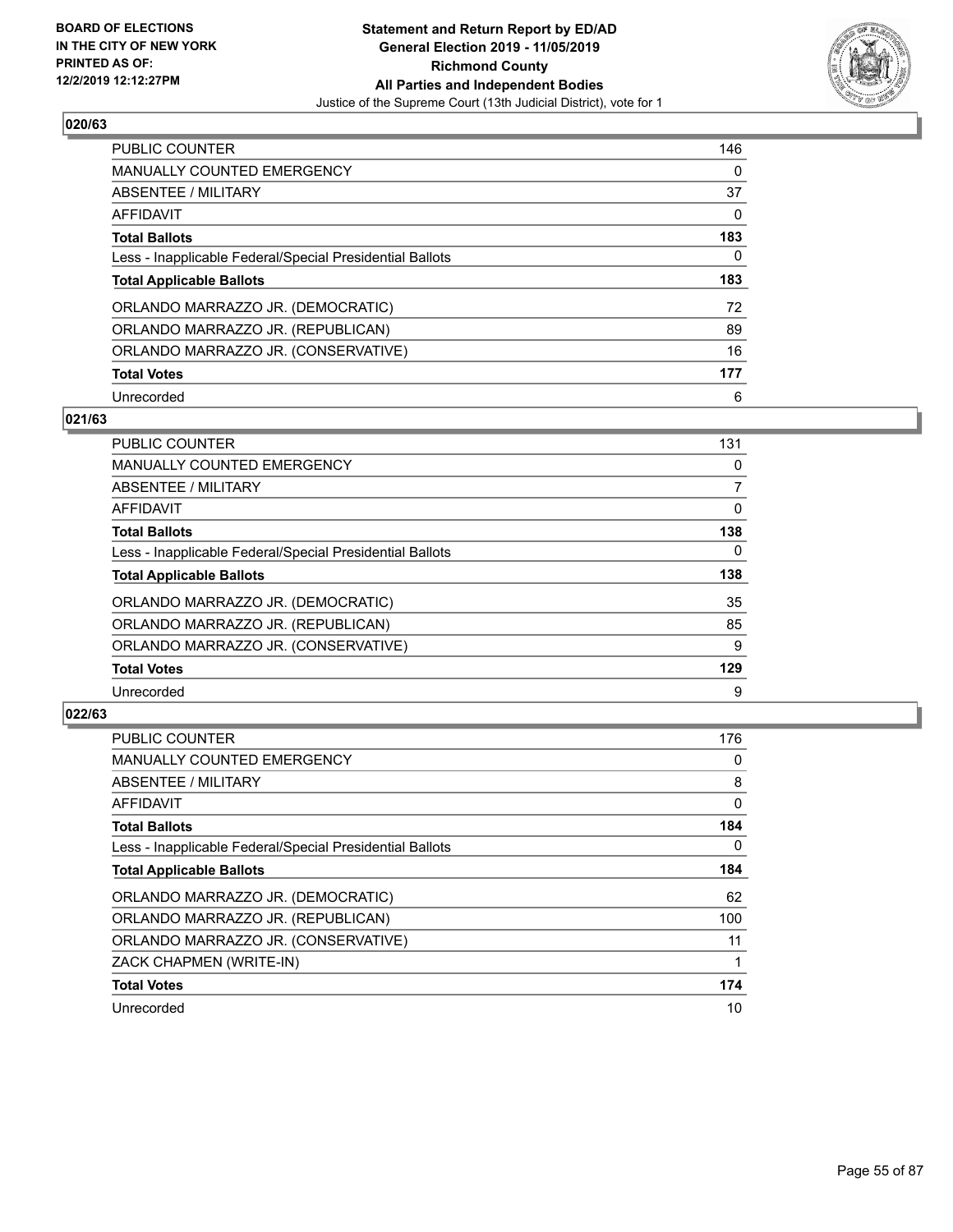

| <b>PUBLIC COUNTER</b>                                    | 148 |
|----------------------------------------------------------|-----|
| <b>MANUALLY COUNTED EMERGENCY</b>                        | 0   |
| ABSENTEE / MILITARY                                      | 2   |
| AFFIDAVIT                                                | 0   |
| <b>Total Ballots</b>                                     | 150 |
| Less - Inapplicable Federal/Special Presidential Ballots | 0   |
| <b>Total Applicable Ballots</b>                          | 150 |
| ORLANDO MARRAZZO JR. (DEMOCRATIC)                        | 48  |
| ORLANDO MARRAZZO JR. (REPUBLICAN)                        | 75  |
| ORLANDO MARRAZZO JR. (CONSERVATIVE)                      | 9   |
| UNATTRIBUTABLE WRITE-IN (WRITE-IN)                       | 3   |
| <b>Total Votes</b>                                       | 135 |
| Unrecorded                                               | 15  |

## **024/63**

| <b>PUBLIC COUNTER</b>                                    | 314      |
|----------------------------------------------------------|----------|
| <b>MANUALLY COUNTED EMERGENCY</b>                        | 0        |
| ABSENTEE / MILITARY                                      | 4        |
| <b>AFFIDAVIT</b>                                         |          |
| <b>Total Ballots</b>                                     | 319      |
| Less - Inapplicable Federal/Special Presidential Ballots | $\Omega$ |
| <b>Total Applicable Ballots</b>                          | 319      |
| ORLANDO MARRAZZO JR. (DEMOCRATIC)                        | 100      |
| ORLANDO MARRAZZO JR. (REPUBLICAN)                        | 178      |
| ORLANDO MARRAZZO JR. (CONSERVATIVE)                      | 22       |
| <b>Total Votes</b>                                       | 300      |
| Unrecorded                                               | 19       |

## **025/63 COMBINED into: 024/63**

| PUBLIC COUNTER                                           | 230 |
|----------------------------------------------------------|-----|
| <b>MANUALLY COUNTED EMERGENCY</b>                        | 0   |
| ABSENTEE / MILITARY                                      | 5   |
| AFFIDAVIT                                                | 3   |
| <b>Total Ballots</b>                                     | 238 |
| Less - Inapplicable Federal/Special Presidential Ballots | 0   |
| <b>Total Applicable Ballots</b>                          | 238 |
| ORLANDO MARRAZZO JR. (DEMOCRATIC)                        | 45  |
| ORLANDO MARRAZZO JR. (REPUBLICAN)                        | 148 |
| ORLANDO MARRAZZO JR. (CONSERVATIVE)                      | 21  |
| LANCE ITO (WRITE-IN)                                     |     |
| <b>Total Votes</b>                                       | 215 |
| Unrecorded                                               | 23  |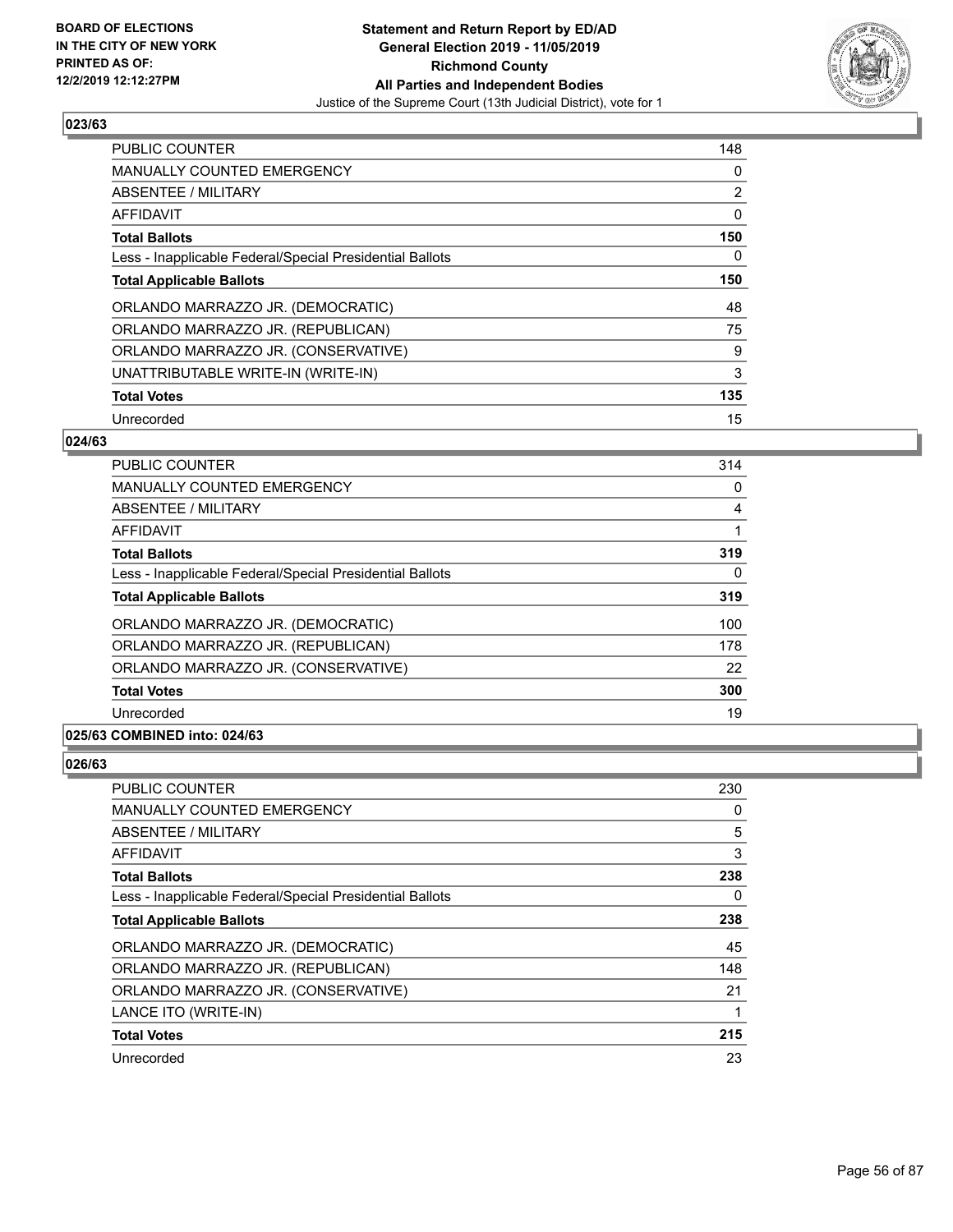

| <b>PUBLIC COUNTER</b>                                    | 256 |
|----------------------------------------------------------|-----|
| <b>MANUALLY COUNTED EMERGENCY</b>                        | 0   |
| ABSENTEE / MILITARY                                      | 15  |
| <b>AFFIDAVIT</b>                                         | 4   |
| <b>Total Ballots</b>                                     | 275 |
| Less - Inapplicable Federal/Special Presidential Ballots | 0   |
| <b>Total Applicable Ballots</b>                          | 275 |
| ORLANDO MARRAZZO JR. (DEMOCRATIC)                        | 85  |
| ORLANDO MARRAZZO JR. (REPUBLICAN)                        | 149 |
| ORLANDO MARRAZZO JR. (CONSERVATIVE)                      | 28  |
| <b>Total Votes</b>                                       | 262 |
| Unrecorded                                               | 13  |

# **028/63 COMBINED into: 016/63**

#### **029/63**

| PUBLIC COUNTER                                           | 347 |
|----------------------------------------------------------|-----|
| <b>MANUALLY COUNTED EMERGENCY</b>                        | 0   |
| ABSENTEE / MILITARY                                      | 9   |
| AFFIDAVIT                                                | 0   |
| <b>Total Ballots</b>                                     | 356 |
| Less - Inapplicable Federal/Special Presidential Ballots | 0   |
| <b>Total Applicable Ballots</b>                          | 356 |
| ORLANDO MARRAZZO JR. (DEMOCRATIC)                        | 91  |
| ORLANDO MARRAZZO JR. (REPUBLICAN)                        | 206 |
| ORLANDO MARRAZZO JR. (CONSERVATIVE)                      | 33  |
| FRANK CUCCIA (WRITE-IN)                                  | 1   |
| <b>Total Votes</b>                                       | 331 |
| Unrecorded                                               | 25  |

| <b>PUBLIC COUNTER</b>                                    | 165 |
|----------------------------------------------------------|-----|
| <b>MANUALLY COUNTED EMERGENCY</b>                        | 0   |
| ABSENTEE / MILITARY                                      | 9   |
| AFFIDAVIT                                                |     |
| <b>Total Ballots</b>                                     | 175 |
| Less - Inapplicable Federal/Special Presidential Ballots | 0   |
|                                                          |     |
| <b>Total Applicable Ballots</b>                          | 175 |
| ORLANDO MARRAZZO JR. (DEMOCRATIC)                        | 71  |
| ORLANDO MARRAZZO JR. (REPUBLICAN)                        | 87  |
| ORLANDO MARRAZZO JR. (CONSERVATIVE)                      | 13  |
| <b>Total Votes</b>                                       | 171 |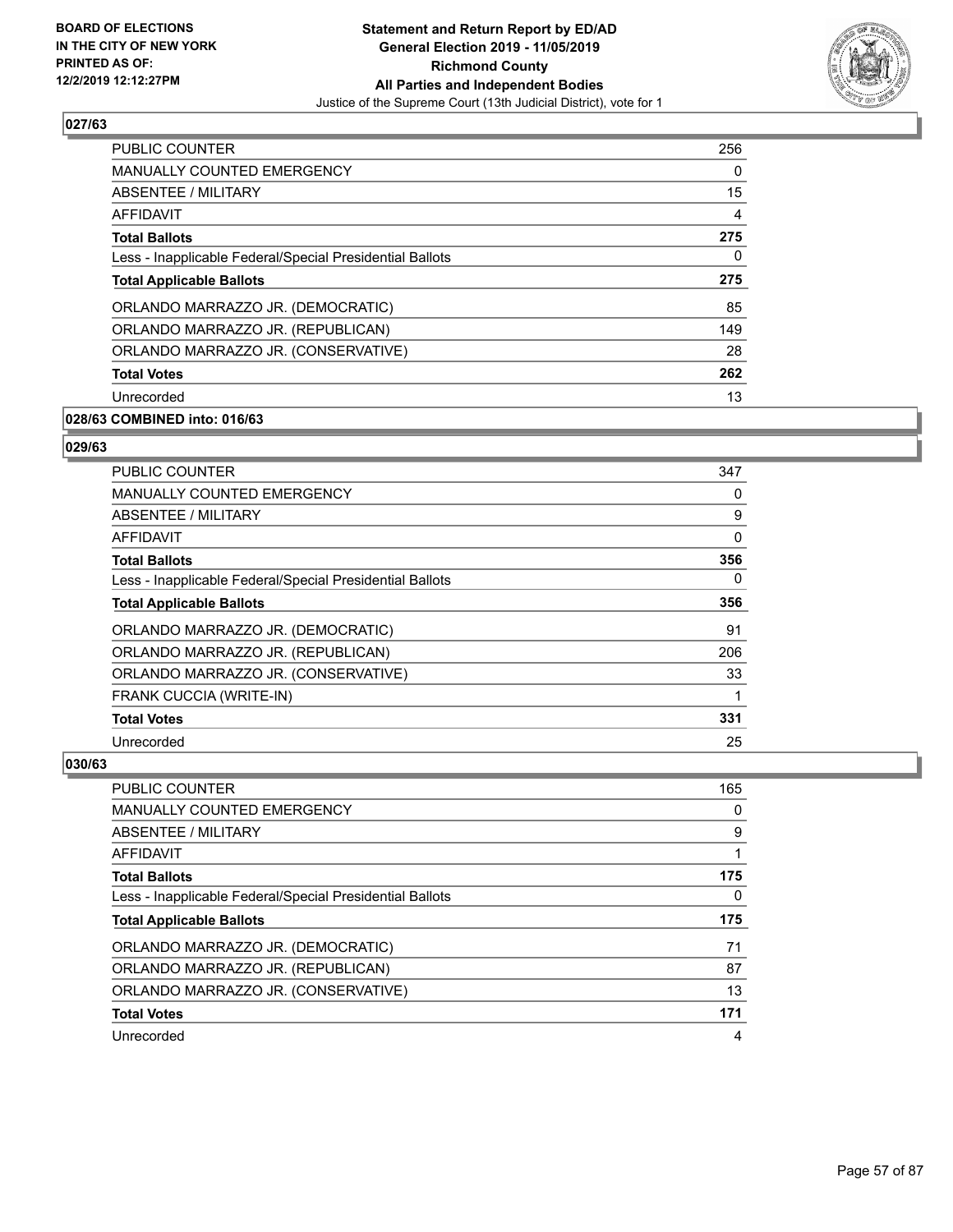

| PUBLIC COUNTER                                           | 209 |
|----------------------------------------------------------|-----|
| <b>MANUALLY COUNTED EMERGENCY</b>                        | 0   |
| ABSENTEE / MILITARY                                      | 11  |
| AFFIDAVIT                                                |     |
| <b>Total Ballots</b>                                     | 221 |
| Less - Inapplicable Federal/Special Presidential Ballots | 0   |
| <b>Total Applicable Ballots</b>                          | 221 |
| ORLANDO MARRAZZO JR. (DEMOCRATIC)                        | 112 |
| ORLANDO MARRAZZO JR. (REPUBLICAN)                        | 82  |
| ORLANDO MARRAZZO JR. (CONSERVATIVE)                      | 10  |
| UNATTRIBUTABLE WRITE-IN (WRITE-IN)                       | 1   |
| <b>Total Votes</b>                                       | 205 |
| Unrecorded                                               | 16  |

## **032/63**

| <b>PUBLIC COUNTER</b>                                    | 165            |
|----------------------------------------------------------|----------------|
| <b>MANUALLY COUNTED EMERGENCY</b>                        | 0              |
| <b>ABSENTEE / MILITARY</b>                               | 7              |
| AFFIDAVIT                                                | $\overline{2}$ |
| <b>Total Ballots</b>                                     | 174            |
| Less - Inapplicable Federal/Special Presidential Ballots | $\Omega$       |
| <b>Total Applicable Ballots</b>                          | 174            |
| ORLANDO MARRAZZO JR. (DEMOCRATIC)                        | 56             |
| ORLANDO MARRAZZO JR. (REPUBLICAN)                        | 103            |
| ORLANDO MARRAZZO JR. (CONSERVATIVE)                      | 7              |
| <b>Total Votes</b>                                       | 166            |
| Unrecorded                                               | 8              |

| PUBLIC COUNTER                                           | 249 |
|----------------------------------------------------------|-----|
| <b>MANUALLY COUNTED EMERGENCY</b>                        | 0   |
| ABSENTEE / MILITARY                                      | 9   |
| AFFIDAVIT                                                | 0   |
| <b>Total Ballots</b>                                     | 258 |
| Less - Inapplicable Federal/Special Presidential Ballots | 0   |
| <b>Total Applicable Ballots</b>                          | 258 |
| ORLANDO MARRAZZO JR. (DEMOCRATIC)                        | 82  |
| ORLANDO MARRAZZO JR. (REPUBLICAN)                        | 128 |
| ORLANDO MARRAZZO JR. (CONSERVATIVE)                      | 27  |
| DANIEL M. DONOVAN, JR. (WRITE-IN)                        | 1   |
| RICHARD KAUFER (WRITE-IN)                                | 1   |
| UNATTRIBUTABLE WRITE-IN (WRITE-IN)                       | 1   |
| <b>Total Votes</b>                                       | 240 |
| Unrecorded                                               | 18  |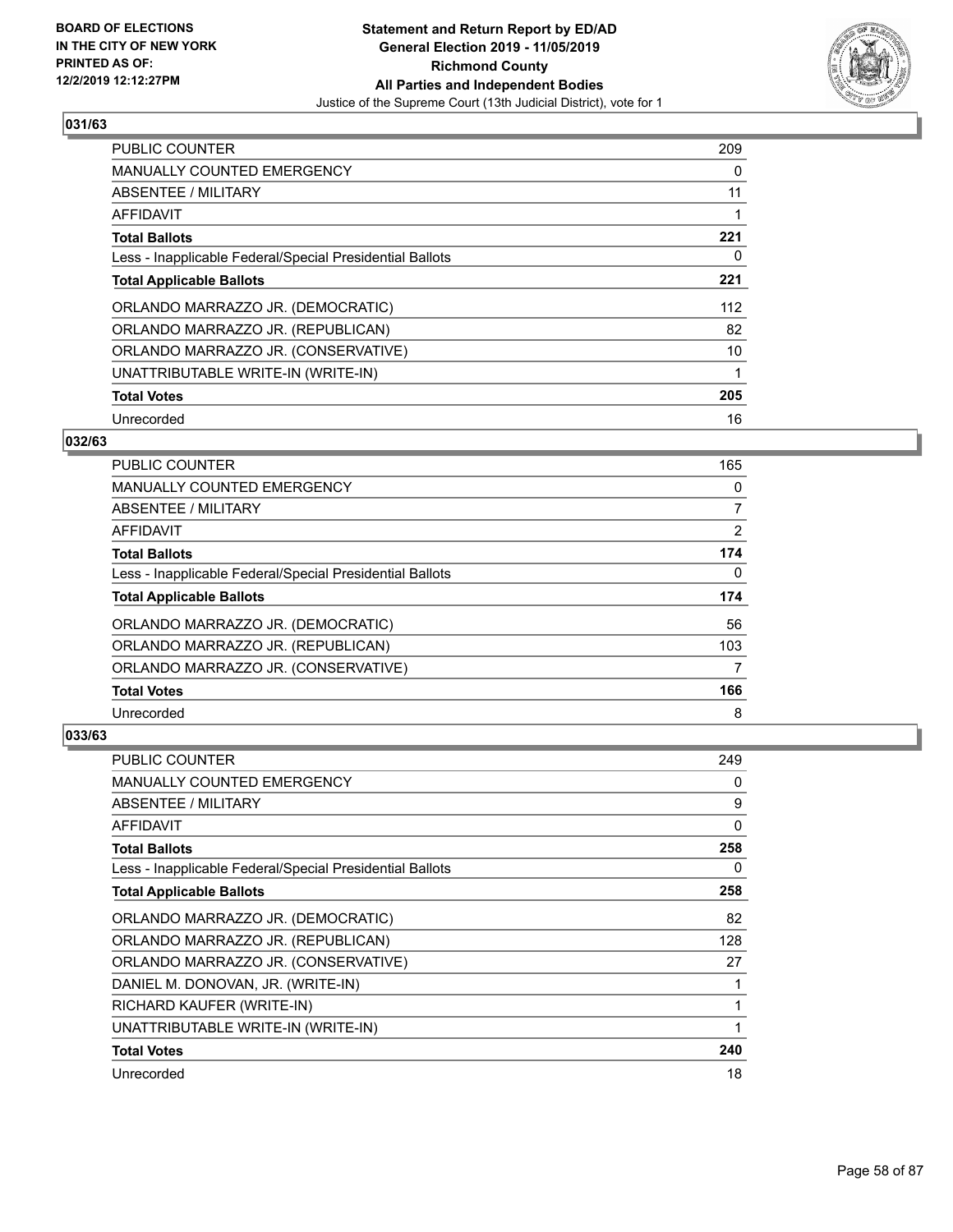

| <b>PUBLIC COUNTER</b>                                    | 195      |
|----------------------------------------------------------|----------|
| <b>MANUALLY COUNTED EMERGENCY</b>                        | $\Omega$ |
| ABSENTEE / MILITARY                                      | 10       |
| AFFIDAVIT                                                |          |
| <b>Total Ballots</b>                                     | 206      |
| Less - Inapplicable Federal/Special Presidential Ballots | 0        |
| <b>Total Applicable Ballots</b>                          | 206      |
|                                                          |          |
| ORLANDO MARRAZZO JR. (DEMOCRATIC)                        | 46       |
| ORLANDO MARRAZZO JR. (REPUBLICAN)                        | 131      |
| ORLANDO MARRAZZO JR. (CONSERVATIVE)                      | 25       |
| <b>Total Votes</b>                                       | 202      |

#### **035/63**

| <b>PUBLIC COUNTER</b>                                    | 262            |
|----------------------------------------------------------|----------------|
| <b>MANUALLY COUNTED EMERGENCY</b>                        | 0              |
| ABSENTEE / MILITARY                                      | 15             |
| AFFIDAVIT                                                |                |
| <b>Total Ballots</b>                                     | 278            |
| Less - Inapplicable Federal/Special Presidential Ballots | 0              |
| <b>Total Applicable Ballots</b>                          | 278            |
| ORLANDO MARRAZZO JR. (DEMOCRATIC)                        | 72             |
| ORLANDO MARRAZZO JR. (REPUBLICAN)                        | 144            |
| ORLANDO MARRAZZO JR. (CONSERVATIVE)                      | 37             |
| UNATTRIBUTABLE WRITE-IN (WRITE-IN)                       | $\overline{2}$ |
| <b>Total Votes</b>                                       | 255            |
| Unrecorded                                               | 23             |

| PUBLIC COUNTER                                           | 282 |
|----------------------------------------------------------|-----|
| <b>MANUALLY COUNTED EMERGENCY</b>                        | 0   |
| ABSENTEE / MILITARY                                      | 4   |
| AFFIDAVIT                                                | 1   |
| <b>Total Ballots</b>                                     | 287 |
| Less - Inapplicable Federal/Special Presidential Ballots | 0   |
| <b>Total Applicable Ballots</b>                          | 287 |
| ORLANDO MARRAZZO JR. (DEMOCRATIC)                        | 116 |
| ORLANDO MARRAZZO JR. (REPUBLICAN)                        | 128 |
| ORLANDO MARRAZZO JR. (CONSERVATIVE)                      | 15  |
| <b>BOB HELBOCK (WRITE-IN)</b>                            | 1   |
| <b>GEORGE MATTOCKS (WRITE-IN)</b>                        | 1   |
| <b>Total Votes</b>                                       | 261 |
| Unrecorded                                               | 26  |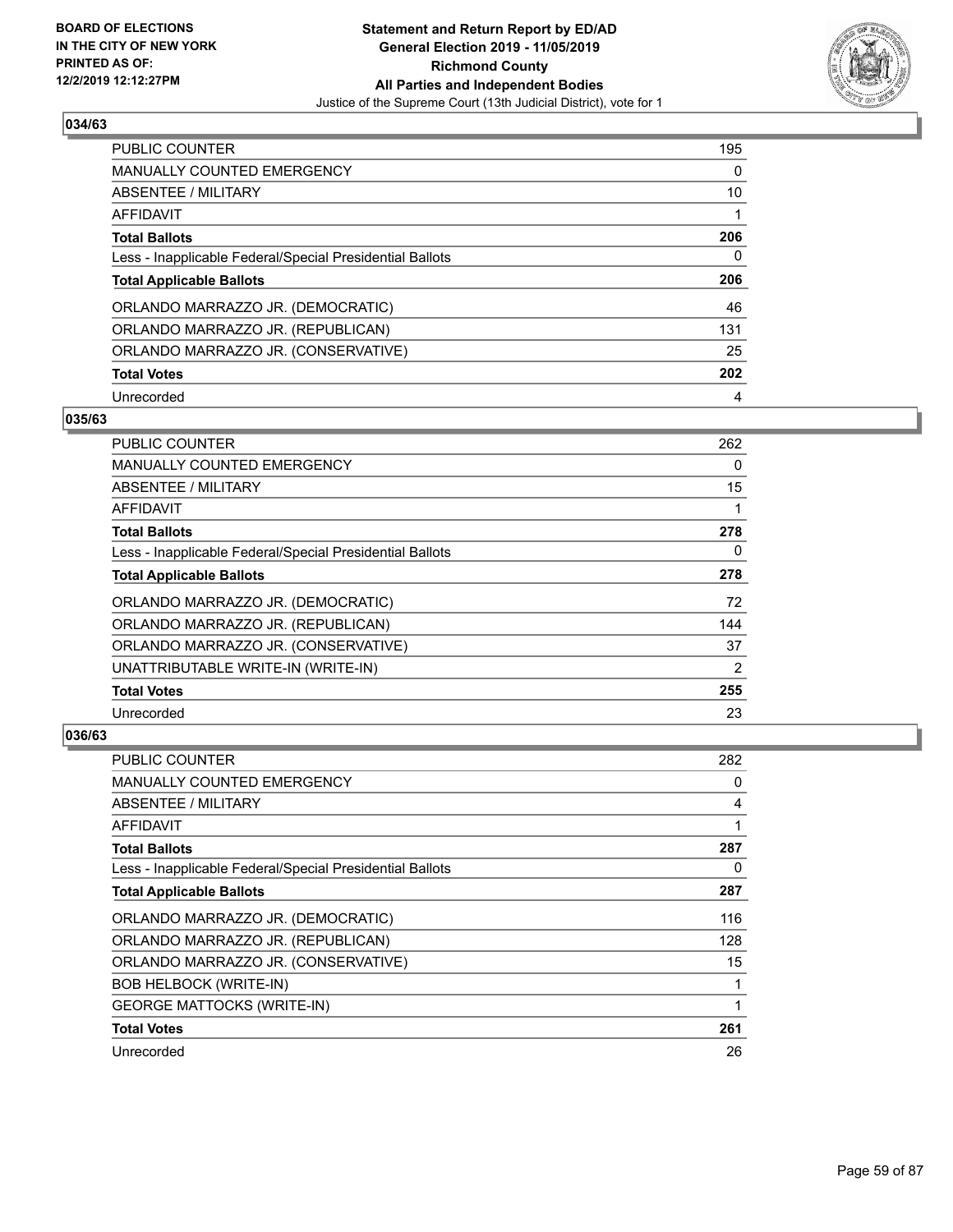

| PUBLIC COUNTER                                           | 229 |
|----------------------------------------------------------|-----|
| <b>MANUALLY COUNTED EMERGENCY</b>                        | 0   |
| ABSENTEE / MILITARY                                      | 14  |
| AFFIDAVIT                                                | 6   |
| <b>Total Ballots</b>                                     | 249 |
| Less - Inapplicable Federal/Special Presidential Ballots | 0   |
| <b>Total Applicable Ballots</b>                          | 249 |
| ORLANDO MARRAZZO JR. (DEMOCRATIC)                        | 159 |
| ORLANDO MARRAZZO JR. (REPUBLICAN)                        | 59  |
| ORLANDO MARRAZZO JR. (CONSERVATIVE)                      | 11  |
| PEDRO RIVERA (WRITE-IN)                                  | 1   |
| UNATTRIBUTABLE WRITE-IN (WRITE-IN)                       | 3   |
| <b>Total Votes</b>                                       | 233 |
| Unrecorded                                               | 16  |

## **038/63**

| PUBLIC COUNTER                                           | 186 |
|----------------------------------------------------------|-----|
| MANUALLY COUNTED EMERGENCY                               | 0   |
| ABSENTEE / MILITARY                                      | 6   |
| AFFIDAVIT                                                | 3   |
| <b>Total Ballots</b>                                     | 195 |
| Less - Inapplicable Federal/Special Presidential Ballots | 0   |
| <b>Total Applicable Ballots</b>                          | 195 |
| ORLANDO MARRAZZO JR. (DEMOCRATIC)                        | 138 |
| ORLANDO MARRAZZO JR. (REPUBLICAN)                        | 37  |
| ORLANDO MARRAZZO JR. (CONSERVATIVE)                      | 5   |
| <b>Total Votes</b>                                       | 180 |
| Unrecorded                                               | 15  |

| PUBLIC COUNTER                                           | 103 |
|----------------------------------------------------------|-----|
| <b>MANUALLY COUNTED EMERGENCY</b>                        | 0   |
| ABSENTEE / MILITARY                                      | 2   |
| AFFIDAVIT                                                | 0   |
| <b>Total Ballots</b>                                     | 105 |
| Less - Inapplicable Federal/Special Presidential Ballots | 0   |
| <b>Total Applicable Ballots</b>                          | 105 |
| ORLANDO MARRAZZO JR. (DEMOCRATIC)                        | 69  |
| ORLANDO MARRAZZO JR. (REPUBLICAN)                        | 27  |
| ORLANDO MARRAZZO JR. (CONSERVATIVE)                      | 5   |
| <b>Total Votes</b>                                       | 101 |
| Unrecorded                                               | 4   |
| 040/63 COMBINED into: 037/63                             |     |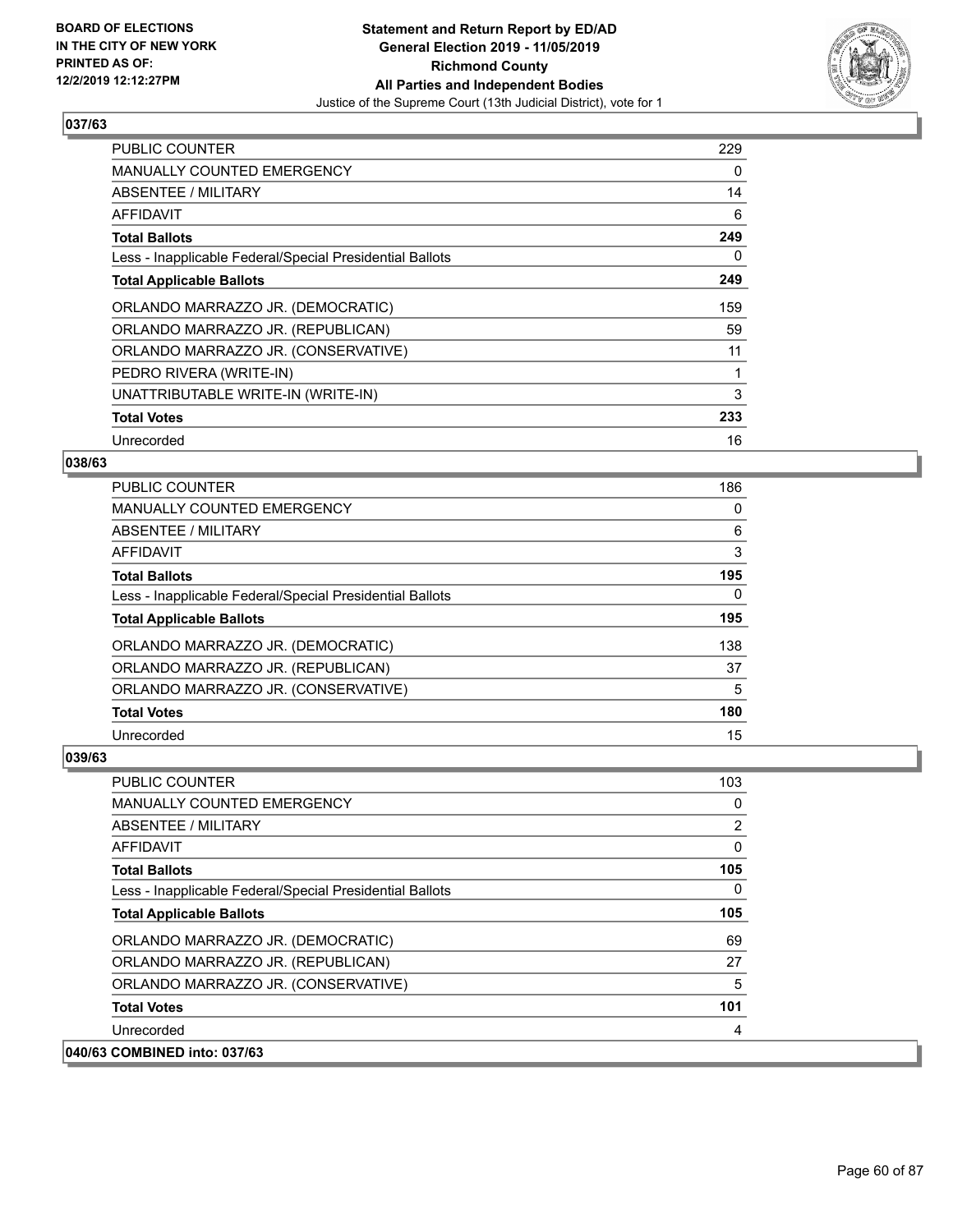

| <b>PUBLIC COUNTER</b>                                    | 79 |
|----------------------------------------------------------|----|
| <b>MANUALLY COUNTED EMERGENCY</b>                        | 0  |
| ABSENTEE / MILITARY                                      | 6  |
| AFFIDAVIT                                                | 0  |
| <b>Total Ballots</b>                                     | 85 |
| Less - Inapplicable Federal/Special Presidential Ballots | 0  |
| <b>Total Applicable Ballots</b>                          | 85 |
| ORLANDO MARRAZZO JR. (DEMOCRATIC)                        | 65 |
| ORLANDO MARRAZZO JR. (REPUBLICAN)                        | 5  |
| ORLANDO MARRAZZO JR. (CONSERVATIVE)                      | 2  |
| DEBORAH L. ROSE (WRITE-IN)                               | 1  |
| <b>FARAHN LOUIS (WRITE-IN)</b>                           | 2  |
| ORLANDO BLOOM (WRITE-IN)                                 | 1  |
| <b>Total Votes</b>                                       | 76 |
| Unrecorded                                               | 9  |

### **042/63**

| <b>PUBLIC COUNTER</b>                                    | 108   |
|----------------------------------------------------------|-------|
| <b>MANUALLY COUNTED EMERGENCY</b>                        | 0     |
| ABSENTEE / MILITARY                                      | 4     |
| AFFIDAVIT                                                | 0     |
| <b>Total Ballots</b>                                     | $112$ |
| Less - Inapplicable Federal/Special Presidential Ballots | 0     |
| <b>Total Applicable Ballots</b>                          | $112$ |
| ORLANDO MARRAZZO JR. (DEMOCRATIC)                        | 100   |
| ORLANDO MARRAZZO JR. (REPUBLICAN)                        | 5     |
| ORLANDO MARRAZZO JR. (CONSERVATIVE)                      | 0     |
| <b>JOSEPH EBRON (WRITE-IN)</b>                           |       |
| <b>Total Votes</b>                                       | 106   |
| Unrecorded                                               | 6     |

| <b>PUBLIC COUNTER</b>                                    | 163 |
|----------------------------------------------------------|-----|
| <b>MANUALLY COUNTED EMERGENCY</b>                        | 0   |
| ABSENTEE / MILITARY                                      | 3   |
| AFFIDAVIT                                                |     |
| <b>Total Ballots</b>                                     | 167 |
| Less - Inapplicable Federal/Special Presidential Ballots | 0   |
| <b>Total Applicable Ballots</b>                          | 167 |
| ORLANDO MARRAZZO JR. (DEMOCRATIC)                        | 141 |
| ORLANDO MARRAZZO JR. (REPUBLICAN)                        | 13  |
| ORLANDO MARRAZZO JR. (CONSERVATIVE)                      | 4   |
| <b>Total Votes</b>                                       | 158 |
| Unrecorded                                               | 9   |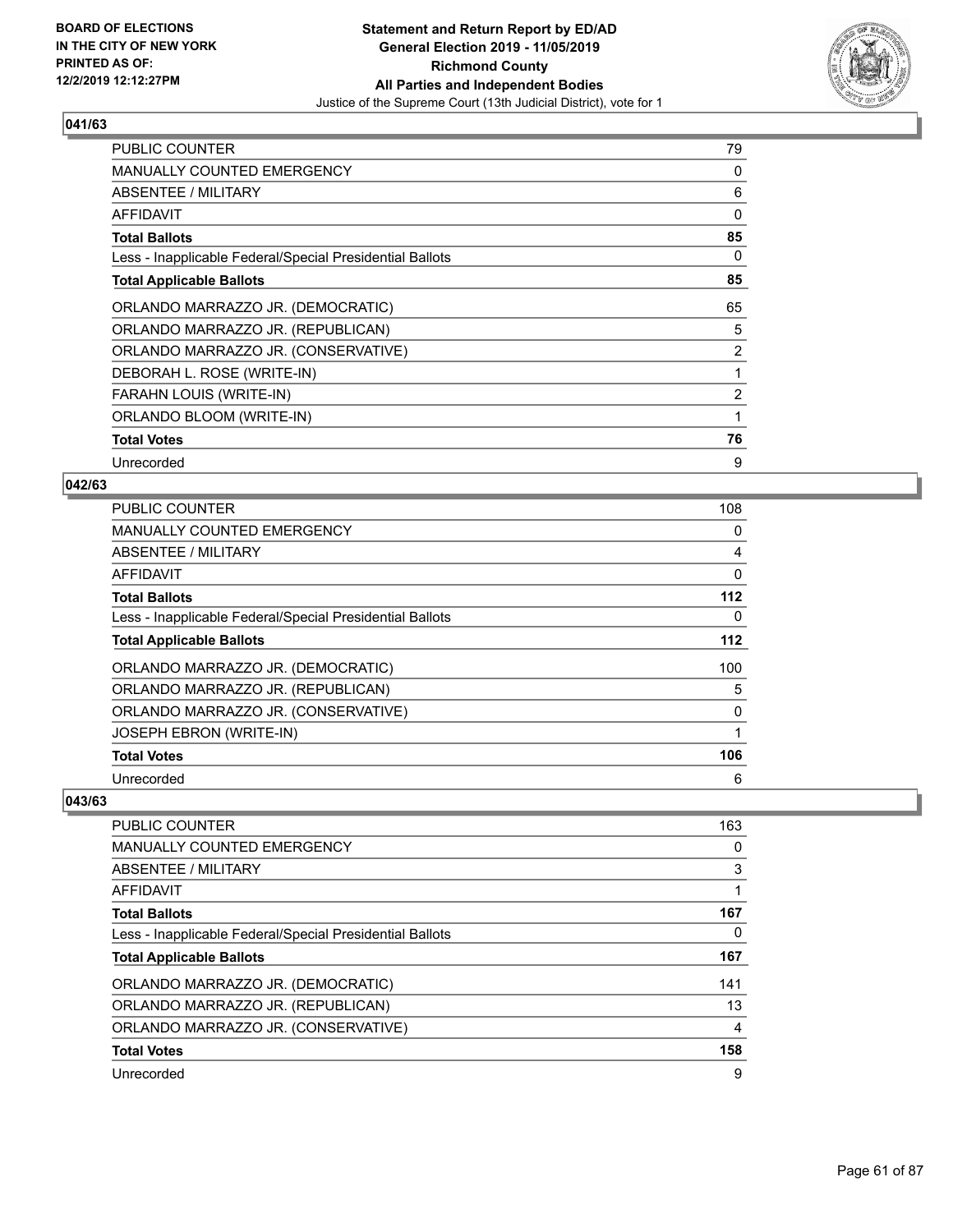

| <b>PUBLIC COUNTER</b>                                    | 172 |
|----------------------------------------------------------|-----|
| <b>MANUALLY COUNTED EMERGENCY</b>                        | 0   |
| ABSENTEE / MILITARY                                      | 8   |
| AFFIDAVIT                                                | 0   |
| <b>Total Ballots</b>                                     | 180 |
| Less - Inapplicable Federal/Special Presidential Ballots | 0   |
| <b>Total Applicable Ballots</b>                          | 180 |
| ORLANDO MARRAZZO JR. (DEMOCRATIC)                        | 144 |
| ORLANDO MARRAZZO JR. (REPUBLICAN)                        | 15  |
| ORLANDO MARRAZZO JR. (CONSERVATIVE)                      | 2   |
| UNATTRIBUTABLE WRITE-IN (WRITE-IN)                       | 1   |
| <b>Total Votes</b>                                       | 162 |
| Unrecorded                                               | 18  |

#### **045/63**

| <b>PUBLIC COUNTER</b>                                    | 126 |
|----------------------------------------------------------|-----|
| <b>MANUALLY COUNTED EMERGENCY</b>                        | 0   |
| ABSENTEE / MILITARY                                      | 11  |
| <b>AFFIDAVIT</b>                                         | 0   |
| <b>Total Ballots</b>                                     | 137 |
| Less - Inapplicable Federal/Special Presidential Ballots | 0   |
| <b>Total Applicable Ballots</b>                          | 137 |
| ORLANDO MARRAZZO JR. (DEMOCRATIC)                        | 106 |
| ORLANDO MARRAZZO JR. (REPUBLICAN)                        | 11  |
| ORLANDO MARRAZZO JR. (CONSERVATIVE)                      | 4   |
| <b>Total Votes</b>                                       | 121 |
| Unrecorded                                               | 16  |

| PUBLIC COUNTER                                           | 387          |
|----------------------------------------------------------|--------------|
| <b>MANUALLY COUNTED EMERGENCY</b>                        | $\Omega$     |
| ABSENTEE / MILITARY                                      | 15           |
| AFFIDAVIT                                                | 2            |
| <b>Total Ballots</b>                                     | 404          |
| Less - Inapplicable Federal/Special Presidential Ballots | $\mathbf{0}$ |
| <b>Total Applicable Ballots</b>                          | 404          |
| ORLANDO MARRAZZO JR. (DEMOCRATIC)                        | 138          |
| ORLANDO MARRAZZO JR. (REPUBLICAN)                        | 211          |
| ORLANDO MARRAZZO JR. (CONSERVATIVE)                      | 38           |
| <b>Total Votes</b>                                       | 387          |
| Unrecorded                                               | 17           |
| 047/63 COMBINED into: 046/63                             |              |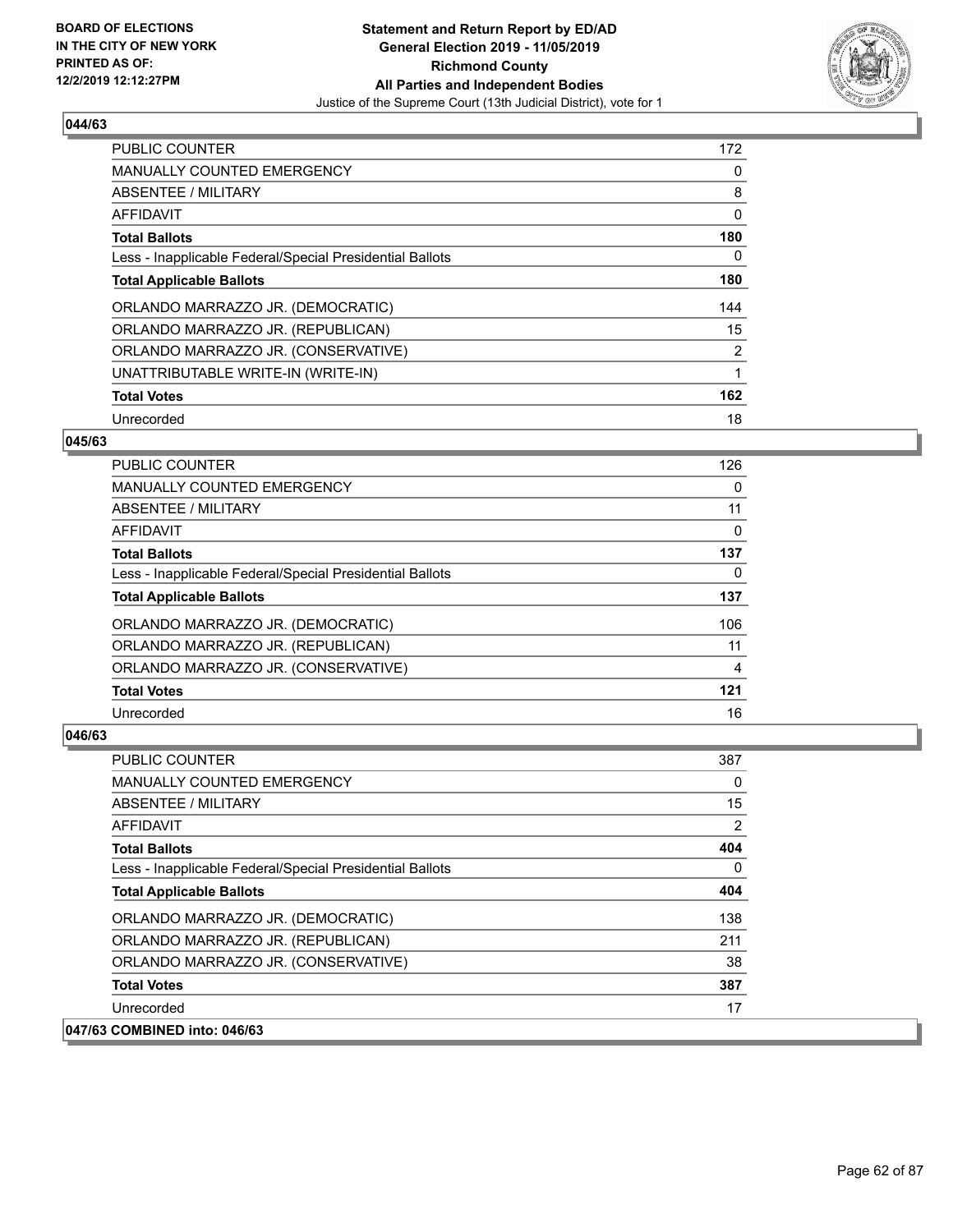

| <b>PUBLIC COUNTER</b>                                    | 182 |
|----------------------------------------------------------|-----|
| <b>MANUALLY COUNTED EMERGENCY</b>                        | 0   |
| ABSENTEE / MILITARY                                      | 9   |
| <b>AFFIDAVIT</b>                                         | 2   |
| <b>Total Ballots</b>                                     | 193 |
| Less - Inapplicable Federal/Special Presidential Ballots | 0   |
| <b>Total Applicable Ballots</b>                          | 193 |
| ORLANDO MARRAZZO JR. (DEMOCRATIC)                        | 54  |
| ORLANDO MARRAZZO JR. (REPUBLICAN)                        | 114 |
| ORLANDO MARRAZZO JR. (CONSERVATIVE)                      | 16  |
| UNATTRIBUTABLE WRITE-IN (WRITE-IN)                       | 1   |
| <b>Total Votes</b>                                       | 185 |
| Unrecorded                                               | 8   |

#### **049/63**

| <b>PUBLIC COUNTER</b>                                    | 385            |
|----------------------------------------------------------|----------------|
| <b>MANUALLY COUNTED EMERGENCY</b>                        | 0              |
| <b>ABSENTEE / MILITARY</b>                               | 24             |
| <b>AFFIDAVIT</b>                                         | 3              |
| <b>Total Ballots</b>                                     | 412            |
| Less - Inapplicable Federal/Special Presidential Ballots | 0              |
| <b>Total Applicable Ballots</b>                          | 412            |
| ORLANDO MARRAZZO JR. (DEMOCRATIC)                        | 121            |
| ORLANDO MARRAZZO JR. (REPUBLICAN)                        | 228            |
| ORLANDO MARRAZZO JR. (CONSERVATIVE)                      | 33             |
| <b>BOB HELBOCK (WRITE-IN)</b>                            | 2              |
| DEBORAH L. ROSE (WRITE-IN)                               | 1              |
| UNATTRIBUTABLE WRITE-IN (WRITE-IN)                       | $\overline{2}$ |
| <b>Total Votes</b>                                       | 387            |
| Unrecorded                                               | 25             |

| PUBLIC COUNTER                                           | 187            |
|----------------------------------------------------------|----------------|
| <b>MANUALLY COUNTED EMERGENCY</b>                        | 0              |
| ABSENTEE / MILITARY                                      | $\overline{7}$ |
| AFFIDAVIT                                                |                |
| <b>Total Ballots</b>                                     | 195            |
| Less - Inapplicable Federal/Special Presidential Ballots | $\Omega$       |
| <b>Total Applicable Ballots</b>                          | 195            |
| ORLANDO MARRAZZO JR. (DEMOCRATIC)                        | 61             |
| ORLANDO MARRAZZO JR. (REPUBLICAN)                        | 105            |
| ORLANDO MARRAZZO JR. (CONSERVATIVE)                      | 14             |
| DOMINICK FAZIO (WRITE-IN)                                |                |
| <b>Total Votes</b>                                       | 181            |
| Unrecorded                                               | 14             |
| 051/63 COMBINED into: 049/63                             |                |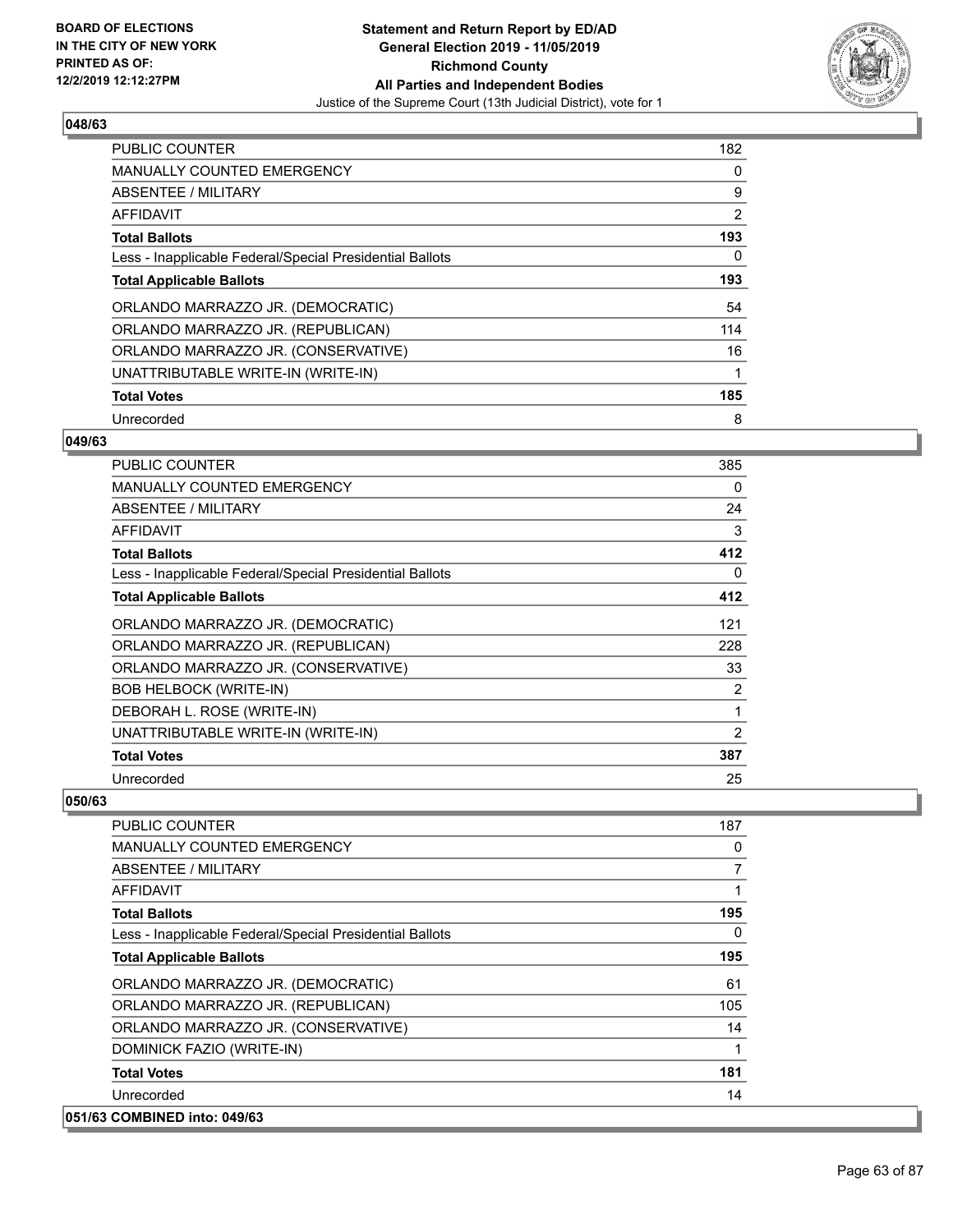

| <b>PUBLIC COUNTER</b>                                    | 244 |
|----------------------------------------------------------|-----|
| <b>MANUALLY COUNTED EMERGENCY</b>                        | 0   |
| ABSENTEE / MILITARY                                      | 3   |
| AFFIDAVIT                                                | 0   |
| <b>Total Ballots</b>                                     | 247 |
| Less - Inapplicable Federal/Special Presidential Ballots | 0   |
| <b>Total Applicable Ballots</b>                          | 247 |
| ORLANDO MARRAZZO JR. (DEMOCRATIC)                        | 89  |
| ORLANDO MARRAZZO JR. (REPUBLICAN)                        | 125 |
| ORLANDO MARRAZZO JR. (CONSERVATIVE)                      | 18  |
| <b>BOB HELBOCK (WRITE-IN)</b>                            | 1   |
| <b>Total Votes</b>                                       | 233 |
| Unrecorded                                               | 14  |

#### **053/63**

| <b>PUBLIC COUNTER</b>                                    | 210 |
|----------------------------------------------------------|-----|
| MANUALLY COUNTED EMERGENCY                               | 0   |
| ABSENTEE / MILITARY                                      | 17  |
| <b>AFFIDAVIT</b>                                         |     |
| <b>Total Ballots</b>                                     | 228 |
| Less - Inapplicable Federal/Special Presidential Ballots | 0   |
| <b>Total Applicable Ballots</b>                          | 228 |
| ORLANDO MARRAZZO JR. (DEMOCRATIC)                        | 103 |
| ORLANDO MARRAZZO JR. (REPUBLICAN)                        | 93  |
| ORLANDO MARRAZZO JR. (CONSERVATIVE)                      | 15  |
| <b>Total Votes</b>                                       | 211 |
| Unrecorded                                               | 17  |

| <b>PUBLIC COUNTER</b>                                    | 196 |
|----------------------------------------------------------|-----|
| <b>MANUALLY COUNTED EMERGENCY</b>                        | 0   |
| <b>ABSENTEE / MILITARY</b>                               | 29  |
| AFFIDAVIT                                                | 2   |
| <b>Total Ballots</b>                                     | 227 |
| Less - Inapplicable Federal/Special Presidential Ballots | 0   |
| <b>Total Applicable Ballots</b>                          | 227 |
| ORLANDO MARRAZZO JR. (DEMOCRATIC)                        | 99  |
| ORLANDO MARRAZZO JR. (REPUBLICAN)                        | 86  |
| ORLANDO MARRAZZO JR. (CONSERVATIVE)                      | 23  |
| TIMOTHY M. HOUSTON (WRITE-IN)                            |     |
| UNATTRIBUTABLE WRITE-IN (WRITE-IN)                       | 1   |
| UNCOUNTED WRITE-IN PER STATUTE (WRITE-IN)                | 1   |
| <b>Total Votes</b>                                       | 211 |
| Unrecorded                                               | 16  |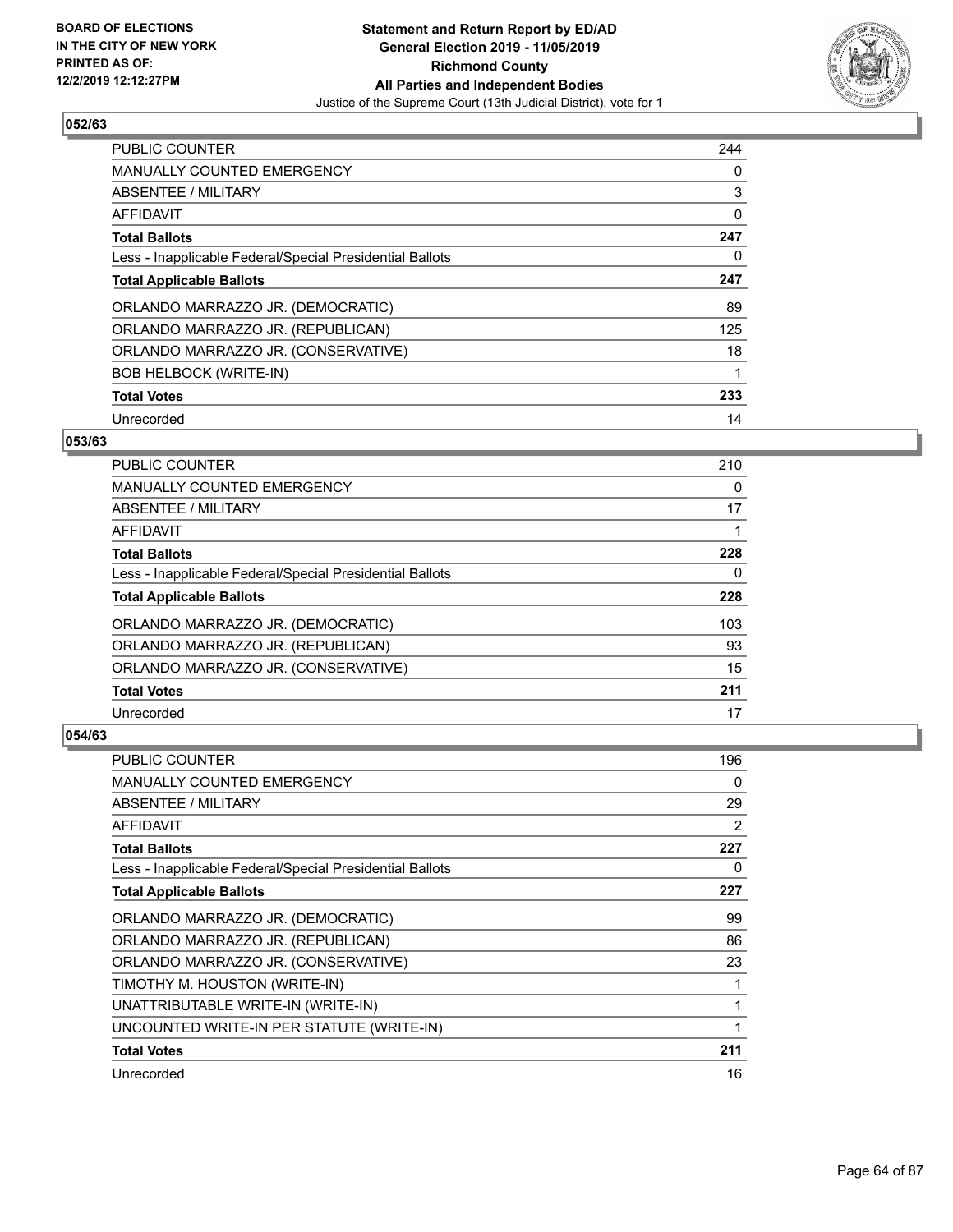

| <b>PUBLIC COUNTER</b>                                    | 161 |
|----------------------------------------------------------|-----|
| <b>MANUALLY COUNTED EMERGENCY</b>                        | 0   |
| ABSENTEE / MILITARY                                      | 8   |
| <b>AFFIDAVIT</b>                                         | 0   |
| <b>Total Ballots</b>                                     | 169 |
| Less - Inapplicable Federal/Special Presidential Ballots | 0   |
| <b>Total Applicable Ballots</b>                          | 169 |
| ORLANDO MARRAZZO JR. (DEMOCRATIC)                        | 57  |
| ORLANDO MARRAZZO JR. (REPUBLICAN)                        | 80  |
| ORLANDO MARRAZZO JR. (CONSERVATIVE)                      | 15  |
| ANGELA DAVIS (WRITE-IN)                                  | 1   |
| HESHAM EL-MELIGY (WRITE-IN)                              | 1   |
| <b>Total Votes</b>                                       | 154 |
| Unrecorded                                               | 15  |
|                                                          |     |

**056/63 COMBINED into: 057/63**

#### **057/63**

| <b>PUBLIC COUNTER</b>                                    | 379          |
|----------------------------------------------------------|--------------|
| MANUALLY COUNTED EMERGENCY                               | 0            |
| ABSENTEE / MILITARY                                      | 6            |
| AFFIDAVIT                                                | 2            |
| <b>Total Ballots</b>                                     | 387          |
| Less - Inapplicable Federal/Special Presidential Ballots | 0            |
| <b>Total Applicable Ballots</b>                          | 387          |
| ORLANDO MARRAZZO JR. (DEMOCRATIC)                        | 129          |
| ORLANDO MARRAZZO JR. (REPUBLICAN)                        | 185          |
| ORLANDO MARRAZZO JR. (CONSERVATIVE)                      | 33           |
| EDWARD LEIBOWITZ (WRITE-IN)                              | 1            |
| SHAWN MALACHOVSKY (WRITE-IN)                             | $\mathbf{1}$ |
| <b>Total Votes</b>                                       | 349          |
| Unrecorded                                               | 38           |

| <b>PUBLIC COUNTER</b>                                    | 181 |
|----------------------------------------------------------|-----|
| <b>MANUALLY COUNTED EMERGENCY</b>                        | 0   |
| ABSENTEE / MILITARY                                      | 5   |
| AFFIDAVIT                                                | 0   |
| <b>Total Ballots</b>                                     | 186 |
| Less - Inapplicable Federal/Special Presidential Ballots | 0   |
| <b>Total Applicable Ballots</b>                          | 186 |
| ORLANDO MARRAZZO JR. (DEMOCRATIC)                        | 61  |
| ORLANDO MARRAZZO JR. (REPUBLICAN)                        | 99  |
| ORLANDO MARRAZZO JR. (CONSERVATIVE)                      | 12  |
| SHAWN MALACHOVSKY (WRITE-IN)                             |     |
| <b>Total Votes</b>                                       | 173 |
| Unrecorded                                               | 13  |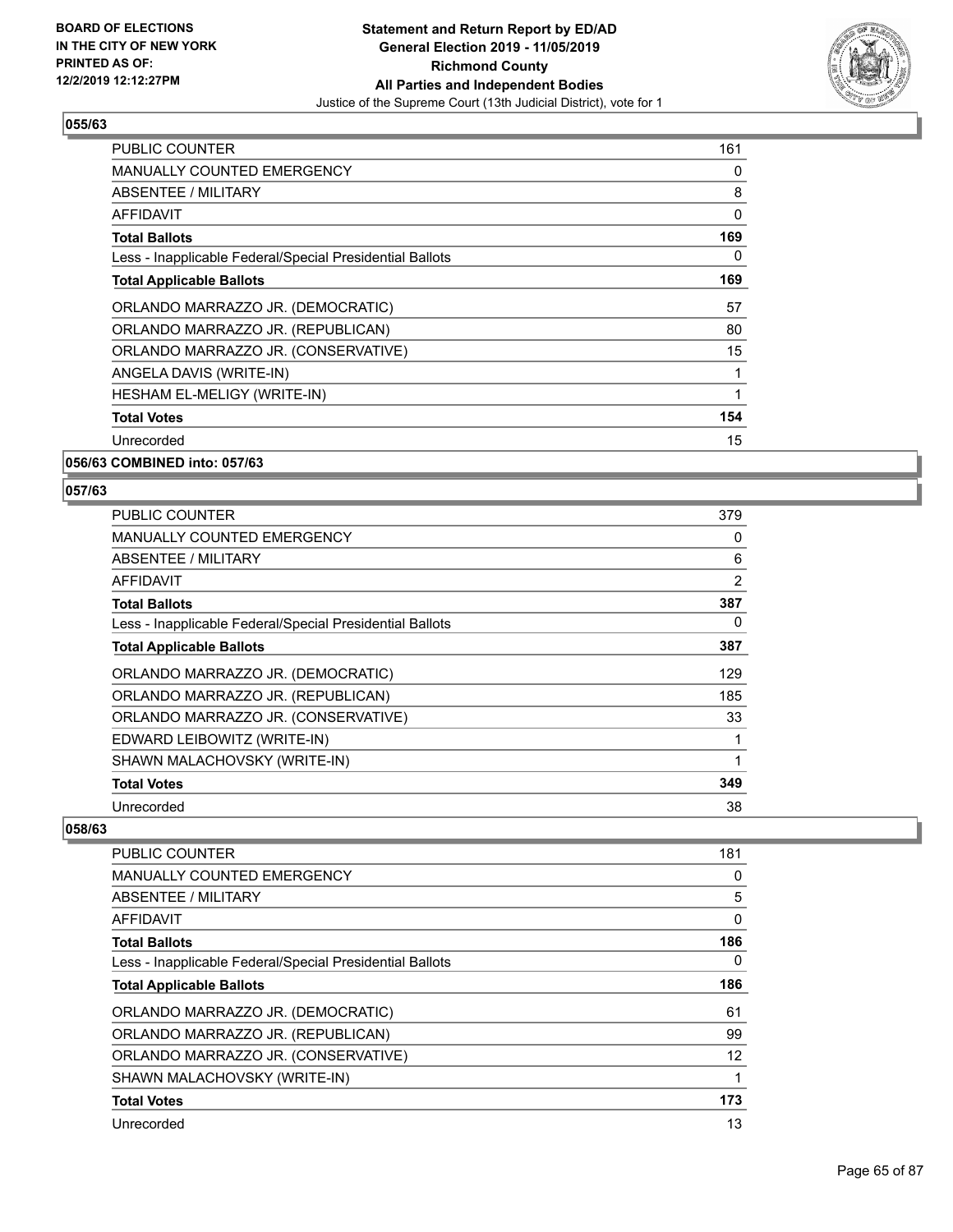

| <b>PUBLIC COUNTER</b>                                    | 368 |
|----------------------------------------------------------|-----|
| <b>MANUALLY COUNTED EMERGENCY</b>                        | 0   |
| ABSENTEE / MILITARY                                      | 8   |
| <b>AFFIDAVIT</b>                                         | 1   |
| <b>Total Ballots</b>                                     | 377 |
| Less - Inapplicable Federal/Special Presidential Ballots | 0   |
| <b>Total Applicable Ballots</b>                          | 377 |
| ORLANDO MARRAZZO JR. (DEMOCRATIC)                        | 123 |
| ORLANDO MARRAZZO JR. (REPUBLICAN)                        | 188 |
| ORLANDO MARRAZZO JR. (CONSERVATIVE)                      | 47  |
| JENNIFER C. EDWARDS (WRITE-IN)                           | 1   |
| MICHAEL E. GUTIERREZ (WRITE-IN)                          | 1   |
| UNATTRIBUTABLE WRITE-IN (WRITE-IN)                       | 2   |
| <b>Total Votes</b>                                       | 362 |
| Unrecorded                                               | 15  |

**060/63 COMBINED into: 082/63**

## **061/63**

| PUBLIC COUNTER                                           | 234 |
|----------------------------------------------------------|-----|
| <b>MANUALLY COUNTED EMERGENCY</b>                        | 0   |
| ABSENTEE / MILITARY                                      | 18  |
| AFFIDAVIT                                                | 0   |
| <b>Total Ballots</b>                                     | 252 |
| Less - Inapplicable Federal/Special Presidential Ballots | 0   |
| <b>Total Applicable Ballots</b>                          | 252 |
| ORLANDO MARRAZZO JR. (DEMOCRATIC)                        | 116 |
| ORLANDO MARRAZZO JR. (REPUBLICAN)                        | 98  |
| ORLANDO MARRAZZO JR. (CONSERVATIVE)                      | 19  |
| ALEX ZISELMAN (WRITE-IN)                                 | 1   |
| UNATTRIBUTABLE WRITE-IN (WRITE-IN)                       | 1   |
| <b>Total Votes</b>                                       | 235 |
| Unrecorded                                               | 17  |

| PUBLIC COUNTER                                           | 338 |
|----------------------------------------------------------|-----|
| <b>MANUALLY COUNTED EMERGENCY</b>                        | 0   |
| ABSENTEE / MILITARY                                      | 16  |
| AFFIDAVIT                                                | 0   |
| <b>Total Ballots</b>                                     | 354 |
| Less - Inapplicable Federal/Special Presidential Ballots | 0   |
| <b>Total Applicable Ballots</b>                          | 354 |
| ORLANDO MARRAZZO JR. (DEMOCRATIC)                        | 132 |
| ORLANDO MARRAZZO JR. (REPUBLICAN)                        | 157 |
| ORLANDO MARRAZZO JR. (CONSERVATIVE)                      | 33  |
| <b>Total Votes</b>                                       | 322 |
| Unrecorded                                               | 32  |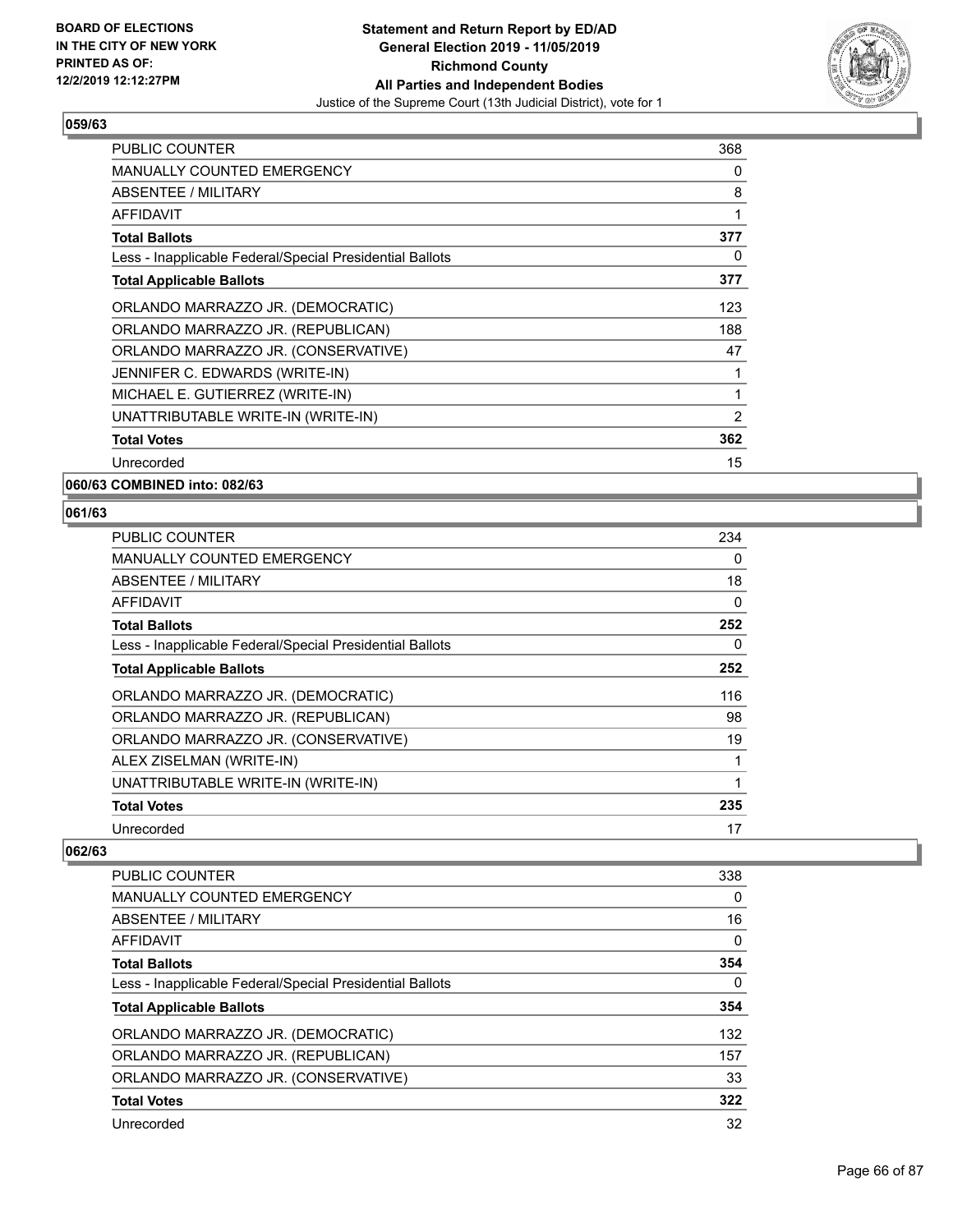

| PUBLIC COUNTER                                           | 296 |
|----------------------------------------------------------|-----|
| <b>MANUALLY COUNTED EMERGENCY</b>                        | 0   |
| <b>ABSENTEE / MILITARY</b>                               | 10  |
| AFFIDAVIT                                                | 0   |
| <b>Total Ballots</b>                                     | 306 |
| Less - Inapplicable Federal/Special Presidential Ballots | 0   |
| <b>Total Applicable Ballots</b>                          | 306 |
| ORLANDO MARRAZZO JR. (DEMOCRATIC)                        | 97  |
| ORLANDO MARRAZZO JR. (REPUBLICAN)                        | 151 |
| ORLANDO MARRAZZO JR. (CONSERVATIVE)                      | 30  |
| DONALD J. TRUMP (WRITE-IN)                               | 1   |
| UNATTRIBUTABLE WRITE-IN (WRITE-IN)                       | 1   |
| <b>Total Votes</b>                                       | 280 |
| Unrecorded                                               | 26  |

## **064/63**

| <b>PUBLIC COUNTER</b>                                    | 531            |
|----------------------------------------------------------|----------------|
| <b>MANUALLY COUNTED EMERGENCY</b>                        | 0              |
| ABSENTEE / MILITARY                                      | 13             |
| AFFIDAVIT                                                | 3              |
| <b>Total Ballots</b>                                     | 547            |
| Less - Inapplicable Federal/Special Presidential Ballots | 0              |
| <b>Total Applicable Ballots</b>                          | 547            |
| ORLANDO MARRAZZO JR. (DEMOCRATIC)                        | 155            |
| ORLANDO MARRAZZO JR. (REPUBLICAN)                        | 303            |
| ORLANDO MARRAZZO JR. (CONSERVATIVE)                      | 55             |
| JAMES RUBY (WRITE-IN)                                    | 1              |
| MICHAEL PETRAZZUOLO (WRITE-IN)                           | 1              |
| PETER J. ALAIMO (WRITE-IN)                               | $\overline{2}$ |
| UNATTRIBUTABLE WRITE-IN (WRITE-IN)                       | 1              |
| <b>Total Votes</b>                                       | 518            |
| Unrecorded                                               | 29             |

| PUBLIC COUNTER                                           | 247            |
|----------------------------------------------------------|----------------|
| <b>MANUALLY COUNTED EMERGENCY</b>                        | 0              |
| ABSENTEE / MILITARY                                      | $\overline{2}$ |
| AFFIDAVIT                                                | 0              |
| <b>Total Ballots</b>                                     | 249            |
| Less - Inapplicable Federal/Special Presidential Ballots | $\Omega$       |
| <b>Total Applicable Ballots</b>                          | 249            |
| ORLANDO MARRAZZO JR. (DEMOCRATIC)                        | 92             |
| ORLANDO MARRAZZO JR. (REPUBLICAN)                        | 122            |
| ORLANDO MARRAZZO JR. (CONSERVATIVE)                      | 22             |
| <b>Total Votes</b>                                       | 236            |
| Unrecorded                                               | 13             |
| 066/63 COMBINED into: 064/63                             |                |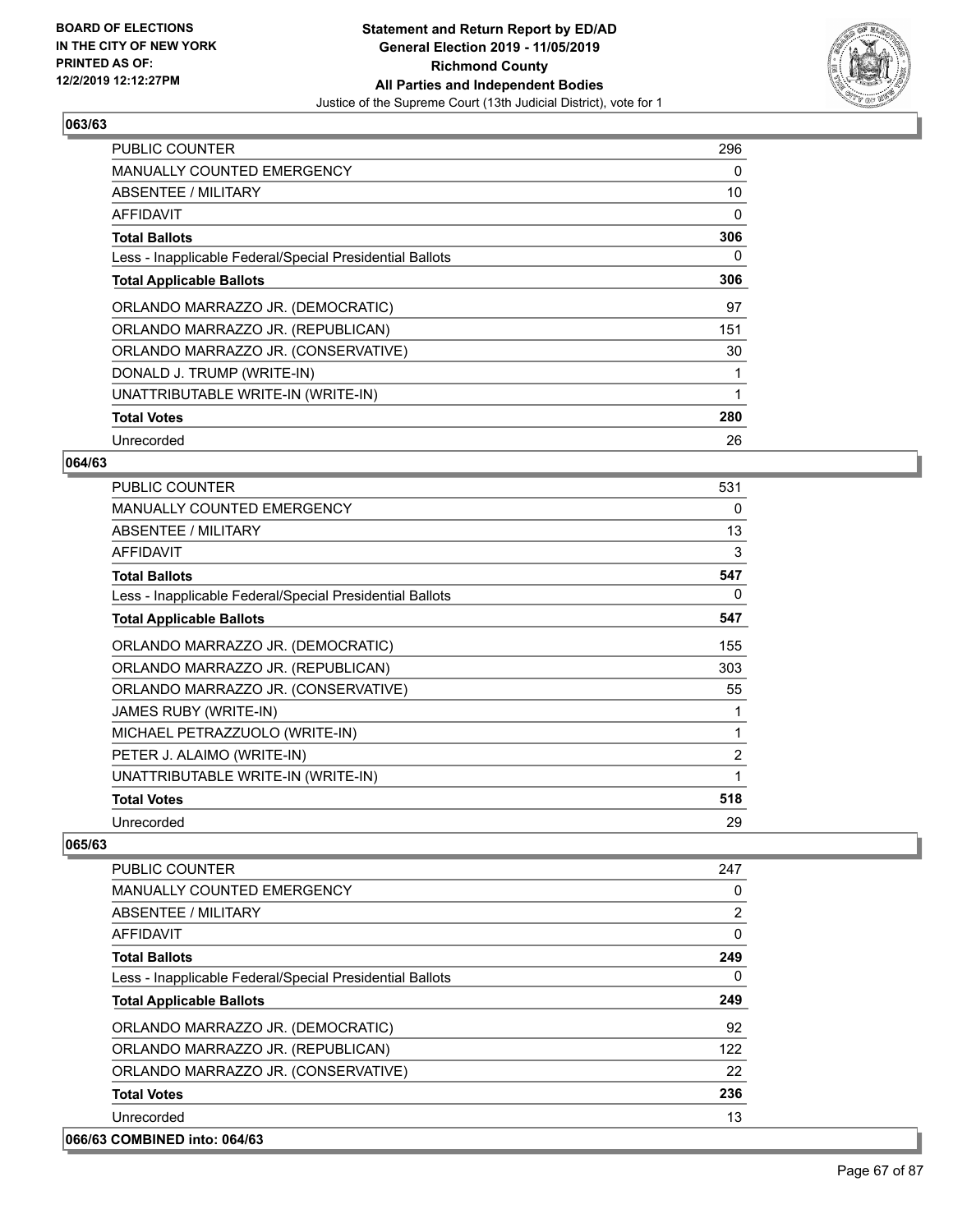

| <b>PUBLIC COUNTER</b>                                    | 284 |
|----------------------------------------------------------|-----|
| <b>MANUALLY COUNTED EMERGENCY</b>                        | 0   |
| <b>ABSENTEE / MILITARY</b>                               | 7   |
| <b>AFFIDAVIT</b>                                         | 0   |
| <b>Total Ballots</b>                                     | 291 |
| Less - Inapplicable Federal/Special Presidential Ballots | 0   |
| <b>Total Applicable Ballots</b>                          | 291 |
| ORLANDO MARRAZZO JR. (DEMOCRATIC)                        | 88  |
| ORLANDO MARRAZZO JR. (REPUBLICAN)                        | 149 |
| ORLANDO MARRAZZO JR. (CONSERVATIVE)                      | 32  |
| MICHAEL NEMUTEM (WRITE-IN)                               |     |
| RYAN DALTON (WRITE-IN)                                   | 1   |
| <b>Total Votes</b>                                       | 271 |
| Unrecorded                                               | 20  |

**068/63 COMBINED into: 053/63**

**069/63 COMBINED into: 083/63**

#### **070/63 COMBINED into: 052/63**

#### **071/63**

| <b>PUBLIC COUNTER</b>                                    | 119 |
|----------------------------------------------------------|-----|
| <b>MANUALLY COUNTED EMERGENCY</b>                        | 0   |
| ABSENTEE / MILITARY                                      | 2   |
| AFFIDAVIT                                                |     |
| <b>Total Ballots</b>                                     | 122 |
| Less - Inapplicable Federal/Special Presidential Ballots | 0   |
| <b>Total Applicable Ballots</b>                          | 122 |
| ORLANDO MARRAZZO JR. (DEMOCRATIC)                        | 88  |
| ORLANDO MARRAZZO JR. (REPUBLICAN)                        | 15  |
| ORLANDO MARRAZZO JR. (CONSERVATIVE)                      | 3   |
| <b>Total Votes</b>                                       | 106 |
| Unrecorded                                               | 16  |

| <b>PUBLIC COUNTER</b>                                    | 233 |
|----------------------------------------------------------|-----|
| <b>MANUALLY COUNTED EMERGENCY</b>                        | 0   |
| ABSENTEE / MILITARY                                      | 4   |
| <b>AFFIDAVIT</b>                                         | 1   |
| <b>Total Ballots</b>                                     | 238 |
| Less - Inapplicable Federal/Special Presidential Ballots | 0   |
| <b>Total Applicable Ballots</b>                          | 238 |
| ORLANDO MARRAZZO JR. (DEMOCRATIC)                        | 83  |
| ORLANDO MARRAZZO JR. (REPUBLICAN)                        | 122 |
| ORLANDO MARRAZZO JR. (CONSERVATIVE)                      | 16  |
| STEPHANIE LONGWORTH (WRITE-IN)                           | 1   |
| <b>Total Votes</b>                                       | 222 |
| Unrecorded                                               | 16  |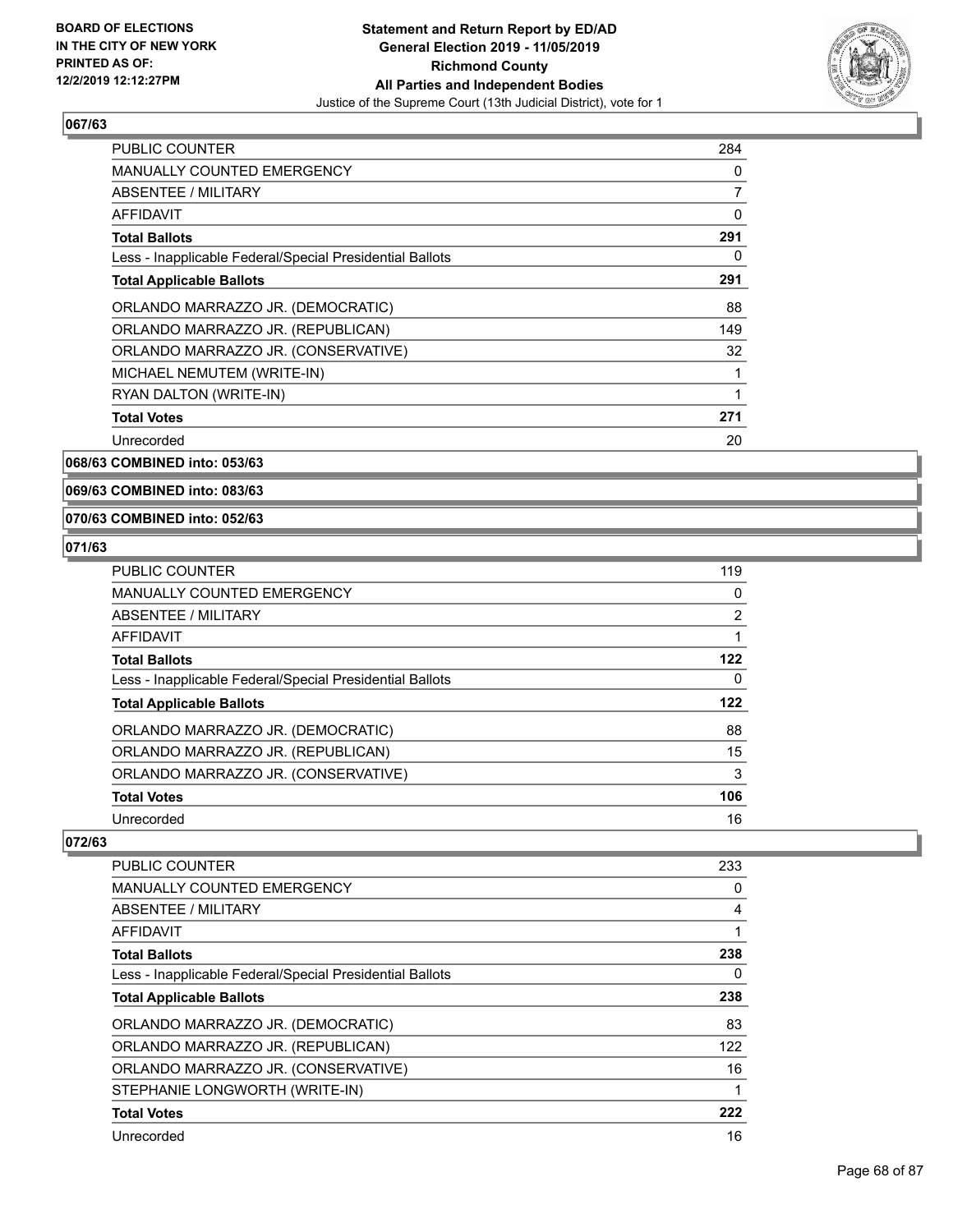

| <b>PUBLIC COUNTER</b>                                    | 181 |
|----------------------------------------------------------|-----|
| <b>MANUALLY COUNTED EMERGENCY</b>                        | 0   |
| <b>ABSENTEE / MILITARY</b>                               | 6   |
| <b>AFFIDAVIT</b>                                         | 0   |
| <b>Total Ballots</b>                                     | 187 |
| Less - Inapplicable Federal/Special Presidential Ballots | 0   |
| <b>Total Applicable Ballots</b>                          | 187 |
| ORLANDO MARRAZZO JR. (DEMOCRATIC)                        | 64  |
| ORLANDO MARRAZZO JR. (REPUBLICAN)                        | 88  |
| ORLANDO MARRAZZO JR. (CONSERVATIVE)                      | 18  |
| <b>BOB HELBOCK (WRITE-IN)</b>                            | 1   |
| RICH SULLUN (WRITE-IN)                                   | 1   |
| <b>Total Votes</b>                                       | 172 |
| Unrecorded                                               | 15  |

**074/63 COMBINED into: 062/63**

#### **075/63**

| PUBLIC COUNTER                                           | 79       |
|----------------------------------------------------------|----------|
| <b>MANUALLY COUNTED EMERGENCY</b>                        | 0        |
| ABSENTEE / MILITARY                                      | 5        |
| AFFIDAVIT                                                | $\Omega$ |
| <b>Total Ballots</b>                                     | 84       |
| Less - Inapplicable Federal/Special Presidential Ballots | 0        |
| <b>Total Applicable Ballots</b>                          | 84       |
| ORLANDO MARRAZZO JR. (DEMOCRATIC)                        | 57       |
| ORLANDO MARRAZZO JR. (REPUBLICAN)                        | 15       |
| ORLANDO MARRAZZO JR. (CONSERVATIVE)                      |          |
| <b>Total Votes</b>                                       | 73       |
| Unrecorded                                               | 11       |

| PUBLIC COUNTER                                           | 189 |
|----------------------------------------------------------|-----|
| MANUALLY COUNTED EMERGENCY                               | 0   |
| ABSENTEE / MILITARY                                      | 4   |
| AFFIDAVIT                                                | 0   |
| <b>Total Ballots</b>                                     | 193 |
| Less - Inapplicable Federal/Special Presidential Ballots | 0   |
| <b>Total Applicable Ballots</b>                          | 193 |
| ORLANDO MARRAZZO JR. (DEMOCRATIC)                        | 59  |
| ORLANDO MARRAZZO JR. (REPUBLICAN)                        | 100 |
| ORLANDO MARRAZZO JR. (CONSERVATIVE)                      | 16  |
| JESSE L. ALLEN JR. (WRITE-IN)                            | 1   |
| UNATTRIBUTABLE WRITE-IN (WRITE-IN)                       | 2   |
| <b>Total Votes</b>                                       | 178 |
| Unrecorded                                               | 15  |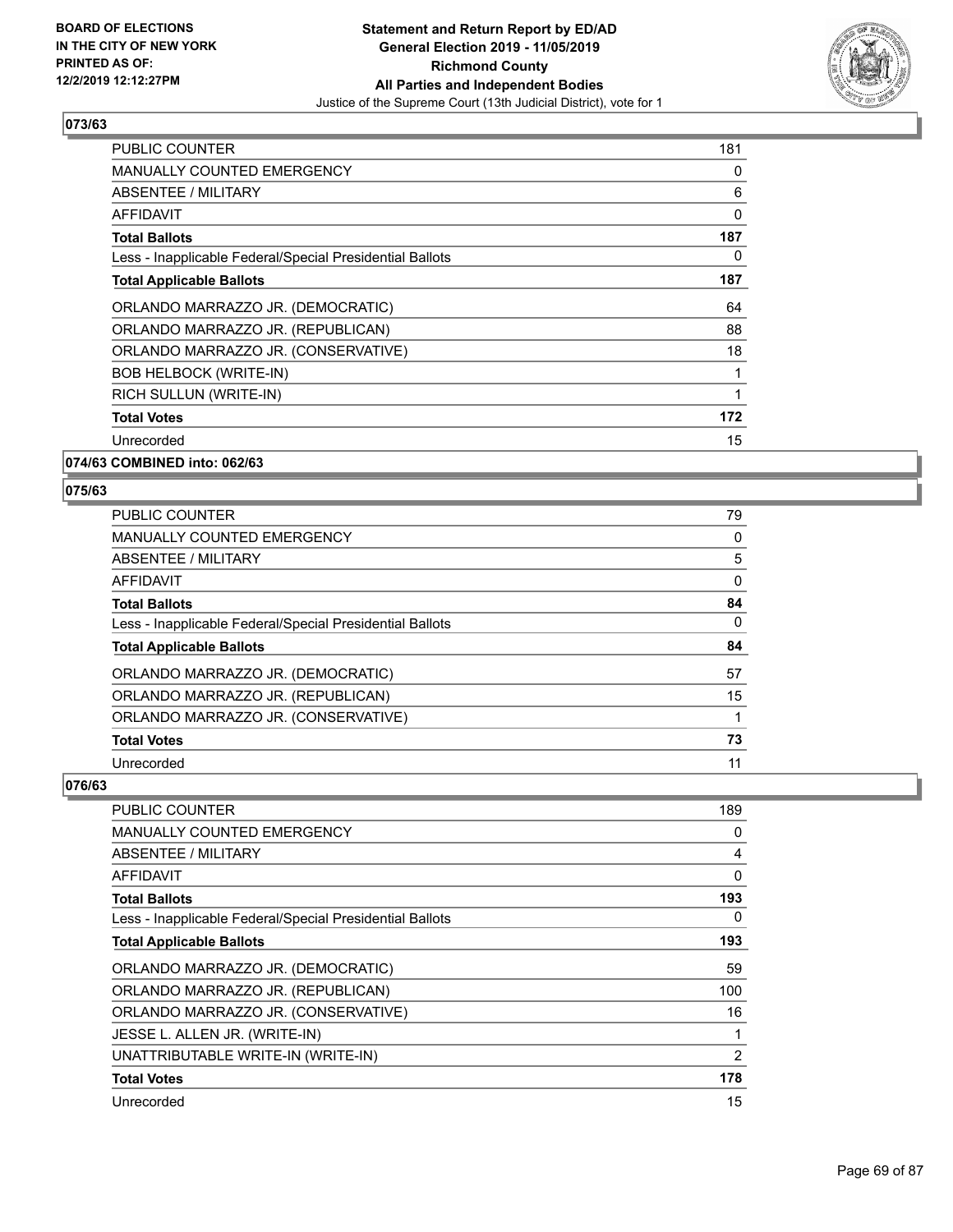

| <b>PUBLIC COUNTER</b>                                    | 142      |
|----------------------------------------------------------|----------|
| <b>MANUALLY COUNTED EMERGENCY</b>                        | 0        |
| ABSENTEE / MILITARY                                      | 6        |
| <b>AFFIDAVIT</b>                                         | $\Omega$ |
| <b>Total Ballots</b>                                     | 148      |
| Less - Inapplicable Federal/Special Presidential Ballots | 0        |
| <b>Total Applicable Ballots</b>                          | 148      |
| ORLANDO MARRAZZO JR. (DEMOCRATIC)                        | 59       |
| ORLANDO MARRAZZO JR. (REPUBLICAN)                        | 69       |
| ORLANDO MARRAZZO JR. (CONSERVATIVE)                      | 10       |
| <b>Total Votes</b>                                       | 138      |
| Unrecorded                                               | 10       |

**078/63 COMBINED into: 027/63**

#### **079/63 COMBINED into: 029/63**

#### **080/63**

| <b>PUBLIC COUNTER</b>                                    | 151 |
|----------------------------------------------------------|-----|
| <b>MANUALLY COUNTED EMERGENCY</b>                        | 0   |
| ABSENTEE / MILITARY                                      | 4   |
| <b>AFFIDAVIT</b>                                         | 0   |
| <b>Total Ballots</b>                                     | 155 |
| Less - Inapplicable Federal/Special Presidential Ballots | 0   |
| <b>Total Applicable Ballots</b>                          | 155 |
| ORLANDO MARRAZZO JR. (DEMOCRATIC)                        | 90  |
| ORLANDO MARRAZZO JR. (REPUBLICAN)                        | 37  |
| ORLANDO MARRAZZO JR. (CONSERVATIVE)                      | 10  |
| CHRISTOPHER SPRUELL, SR. (WRITE-IN)                      | 1   |
| ERIC F. TRUMP (WRITE-IN)                                 | 1   |
| HESHAM EL-MELIGY (WRITE-IN)                              | 2   |
| <b>Total Votes</b>                                       | 141 |
| Unrecorded                                               | 14  |
|                                                          |     |

### **081/63 COMBINED into: 059/63**

| <b>PUBLIC COUNTER</b>                                    | 259 |
|----------------------------------------------------------|-----|
| <b>MANUALLY COUNTED EMERGENCY</b>                        | 0   |
| ABSENTEE / MILITARY                                      | 8   |
| AFFIDAVIT                                                |     |
| <b>Total Ballots</b>                                     | 268 |
| Less - Inapplicable Federal/Special Presidential Ballots | 0   |
| <b>Total Applicable Ballots</b>                          | 268 |
| ORLANDO MARRAZZO JR. (DEMOCRATIC)                        | 88  |
| ORLANDO MARRAZZO JR. (REPUBLICAN)                        | 128 |
| ORLANDO MARRAZZO JR. (CONSERVATIVE)                      | 18  |
| <b>Total Votes</b>                                       | 234 |
| Unrecorded                                               | 34  |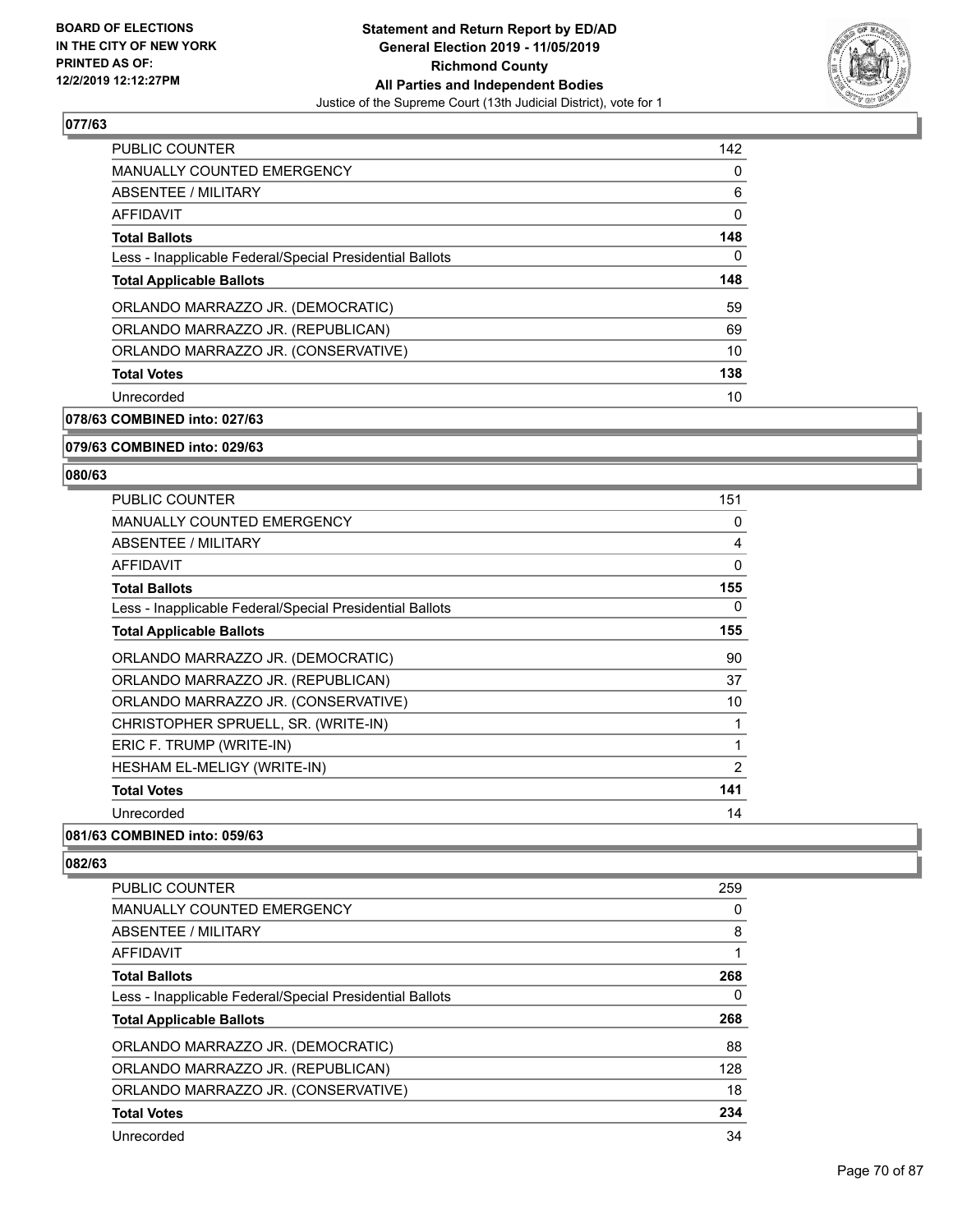

| <b>PUBLIC COUNTER</b>                                    | 269 |
|----------------------------------------------------------|-----|
| <b>MANUALLY COUNTED EMERGENCY</b>                        | 0   |
| <b>ABSENTEE / MILITARY</b>                               | 35  |
| AFFIDAVIT                                                | 5   |
| <b>Total Ballots</b>                                     | 309 |
| Less - Inapplicable Federal/Special Presidential Ballots | 0   |
| <b>Total Applicable Ballots</b>                          | 309 |
| ORLANDO MARRAZZO JR. (DEMOCRATIC)                        | 155 |
| ORLANDO MARRAZZO JR. (REPUBLICAN)                        | 114 |
| ORLANDO MARRAZZO JR. (CONSERVATIVE)                      | 17  |
| RYAN BISCEGLE (WRITE-IN)                                 | 1   |
| SHAWN MALACHOVSKY (WRITE-IN)                             | 1   |
| <b>Total Votes</b>                                       | 288 |
| Unrecorded                                               | 21  |

#### **084/63**

| <b>PUBLIC COUNTER</b>                                    | 168 |
|----------------------------------------------------------|-----|
| <b>MANUALLY COUNTED EMERGENCY</b>                        | 0   |
| <b>ABSENTEE / MILITARY</b>                               | 9   |
| AFFIDAVIT                                                | 0   |
| <b>Total Ballots</b>                                     | 177 |
| Less - Inapplicable Federal/Special Presidential Ballots | 0   |
| <b>Total Applicable Ballots</b>                          | 177 |
| ORLANDO MARRAZZO JR. (DEMOCRATIC)                        | 65  |
| ORLANDO MARRAZZO JR. (REPUBLICAN)                        | 69  |
| ORLANDO MARRAZZO JR. (CONSERVATIVE)                      | 24  |
| KUNI LEMI (WRITE-IN)                                     | 1   |
| UNATTRIBUTABLE WRITE-IN (WRITE-IN)                       | 2   |
| WILLIAM COX (WRITE-IN)                                   | 1   |
| <b>Total Votes</b>                                       | 162 |
| Unrecorded                                               | 15  |

**085/63 COMBINED into: 007/63**

**086/63 COMBINED into: 009/63**

**087/63 COMBINED into: 084/63**

**088/63 COMBINED into: 009/63**

**089/63 COMBINED into: 073/63**

**090/63 COMBINED into: 009/63**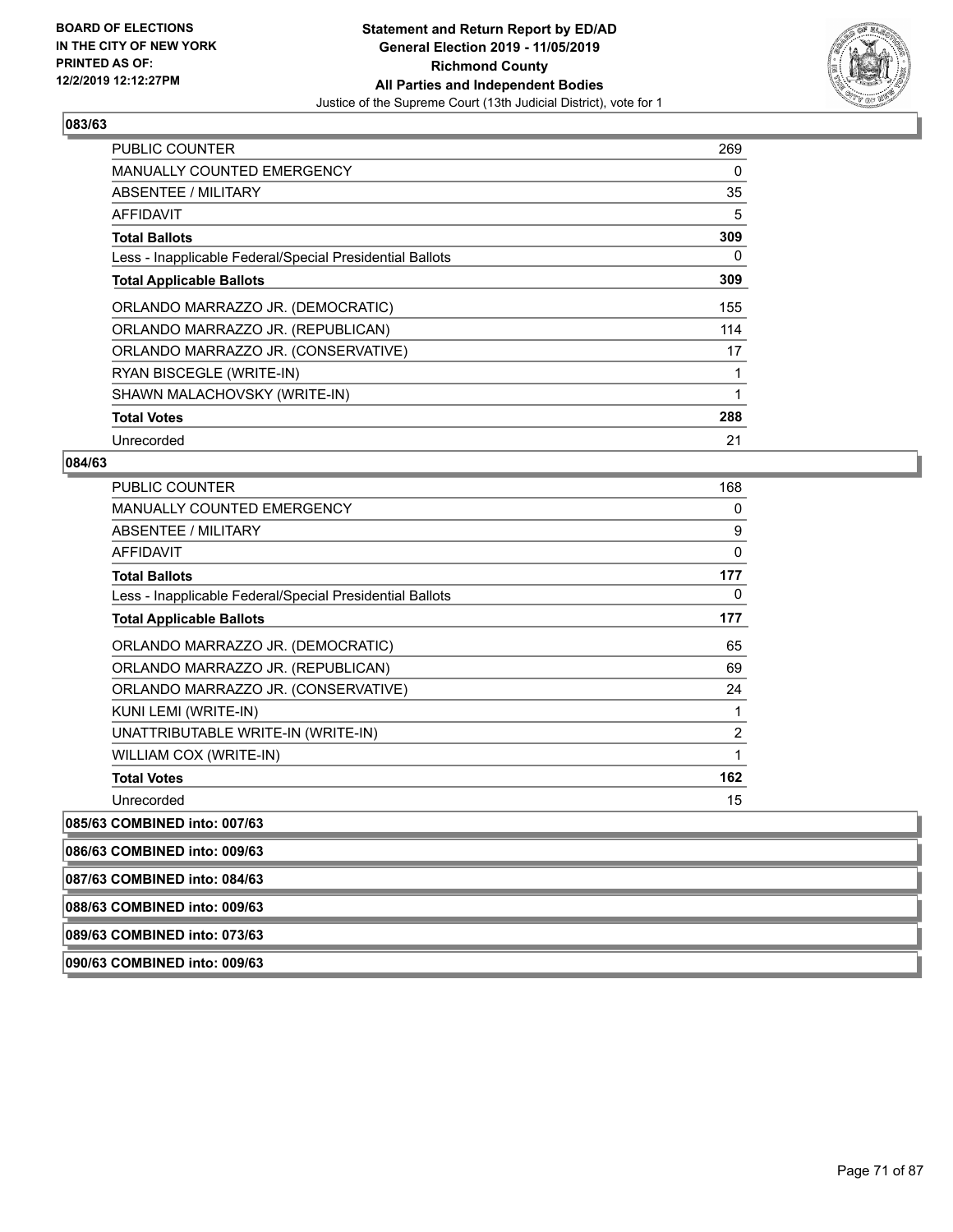

| PUBLIC COUNTER                                           | 154 |
|----------------------------------------------------------|-----|
| <b>MANUALLY COUNTED EMERGENCY</b>                        | 0   |
| ABSENTEE / MILITARY                                      | 3   |
| AFFIDAVIT                                                | 0   |
| <b>Total Ballots</b>                                     | 157 |
| Less - Inapplicable Federal/Special Presidential Ballots | 0   |
| <b>Total Applicable Ballots</b>                          | 157 |
|                                                          |     |
| ORLANDO MARRAZZO JR. (DEMOCRATIC)                        | 25  |
| ORLANDO MARRAZZO JR. (REPUBLICAN)                        | 105 |
| ORLANDO MARRAZZO JR. (CONSERVATIVE)                      | 17  |
| <b>Total Votes</b>                                       | 147 |

#### **002/64**

| <b>PUBLIC COUNTER</b>                                    | 214 |
|----------------------------------------------------------|-----|
| <b>MANUALLY COUNTED EMERGENCY</b>                        | 0   |
| ABSENTEE / MILITARY                                      | 8   |
| AFFIDAVIT                                                | 0   |
| <b>Total Ballots</b>                                     | 222 |
| Less - Inapplicable Federal/Special Presidential Ballots | 0   |
| <b>Total Applicable Ballots</b>                          | 222 |
| ORLANDO MARRAZZO JR. (DEMOCRATIC)                        | 48  |
| ORLANDO MARRAZZO JR. (REPUBLICAN)                        | 134 |
| ORLANDO MARRAZZO JR. (CONSERVATIVE)                      | 25  |
| JIMMY FRENCH (WRITE-IN)                                  |     |
| <b>Total Votes</b>                                       | 208 |
| Unrecorded                                               | 14  |

| <b>PUBLIC COUNTER</b>                                    | 390      |
|----------------------------------------------------------|----------|
| <b>MANUALLY COUNTED EMERGENCY</b>                        | $\Omega$ |
| <b>ABSENTEE / MILITARY</b>                               | 16       |
| <b>AFFIDAVIT</b>                                         | 3        |
| <b>Total Ballots</b>                                     | 409      |
| Less - Inapplicable Federal/Special Presidential Ballots | 0        |
| <b>Total Applicable Ballots</b>                          | 409      |
| ORLANDO MARRAZZO JR. (DEMOCRATIC)                        | 81       |
| ORLANDO MARRAZZO JR. (REPUBLICAN)                        | 234      |
| ORLANDO MARRAZZO JR. (CONSERVATIVE)                      | 51       |
| BRENDAN LANTRY (WRITE-IN)                                |          |
| GENA MIMOZA (WRITE-IN)                                   |          |
| PETER MITCHELL (WRITE-IN)                                |          |
| <b>Total Votes</b>                                       | 369      |
| Unrecorded                                               | 40       |
| 004/64 COMBINED into: 003/64                             |          |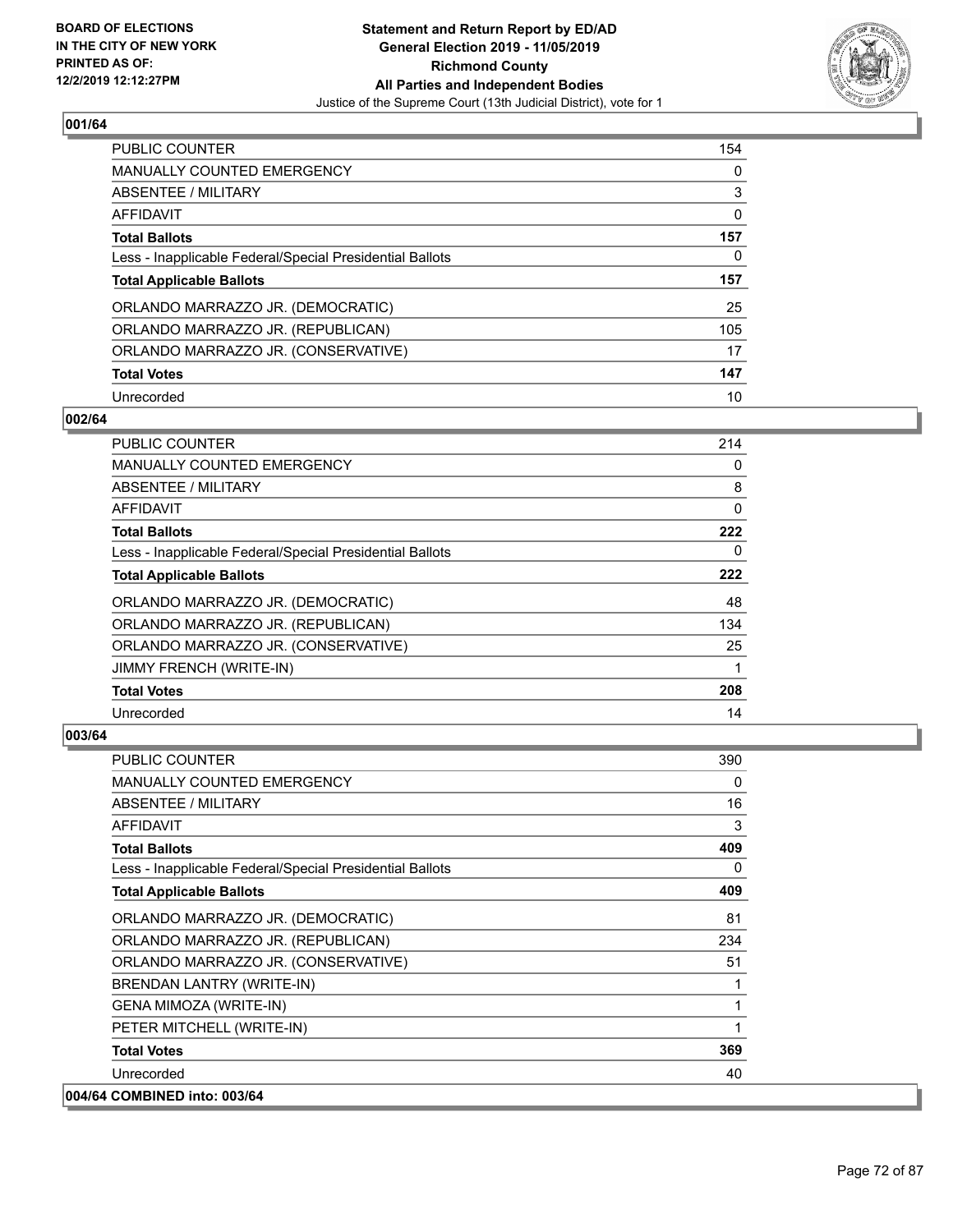

| PUBLIC COUNTER                                           | 429 |
|----------------------------------------------------------|-----|
| <b>MANUALLY COUNTED EMERGENCY</b>                        | 0   |
| ABSENTEE / MILITARY                                      | 20  |
| <b>AFFIDAVIT</b>                                         | 6   |
| <b>Total Ballots</b>                                     | 455 |
| Less - Inapplicable Federal/Special Presidential Ballots | 0   |
| <b>Total Applicable Ballots</b>                          | 455 |
| ORLANDO MARRAZZO JR. (DEMOCRATIC)                        | 108 |
| ORLANDO MARRAZZO JR. (REPUBLICAN)                        | 264 |
| ORLANDO MARRAZZO JR. (CONSERVATIVE)                      | 53  |
| LINSY WILLIAMS (WRITE-IN)                                | 1   |
| <b>Total Votes</b>                                       | 426 |
| Unrecorded                                               | 29  |

## **006/64**

| PUBLIC COUNTER                                           | 244            |
|----------------------------------------------------------|----------------|
| <b>MANUALLY COUNTED EMERGENCY</b>                        | 0              |
| <b>ABSENTEE / MILITARY</b>                               | 6              |
| <b>AFFIDAVIT</b>                                         | $\overline{2}$ |
| <b>Total Ballots</b>                                     | 252            |
| Less - Inapplicable Federal/Special Presidential Ballots | 0              |
| <b>Total Applicable Ballots</b>                          | 252            |
| ORLANDO MARRAZZO JR. (DEMOCRATIC)                        | 54             |
| ORLANDO MARRAZZO JR. (REPUBLICAN)                        | 138            |
| ORLANDO MARRAZZO JR. (CONSERVATIVE)                      | 34             |
| MARGARET BRICK (WRITE-IN)                                | 1              |
| UNATTRIBUTABLE WRITE-IN (WRITE-IN)                       | 1              |
| WILLIAM NEGHERBON (WRITE-IN)                             | 1              |
| <b>Total Votes</b>                                       | 229            |
| Unrecorded                                               | 23             |

| <b>PUBLIC COUNTER</b>                                    | 248            |
|----------------------------------------------------------|----------------|
| <b>MANUALLY COUNTED EMERGENCY</b>                        | 0              |
| ABSENTEE / MILITARY                                      | $\overline{7}$ |
| <b>AFFIDAVIT</b>                                         | 0              |
| <b>Total Ballots</b>                                     | 255            |
| Less - Inapplicable Federal/Special Presidential Ballots | $\Omega$       |
| <b>Total Applicable Ballots</b>                          | 255            |
| ORLANDO MARRAZZO JR. (DEMOCRATIC)                        | 49             |
| ORLANDO MARRAZZO JR. (REPUBLICAN)                        | 153            |
| ORLANDO MARRAZZO JR. (CONSERVATIVE)                      | 27             |
| <b>Total Votes</b>                                       | 229            |
| Unrecorded                                               | 26             |
| 008/64 COMBINED into: 005/64                             |                |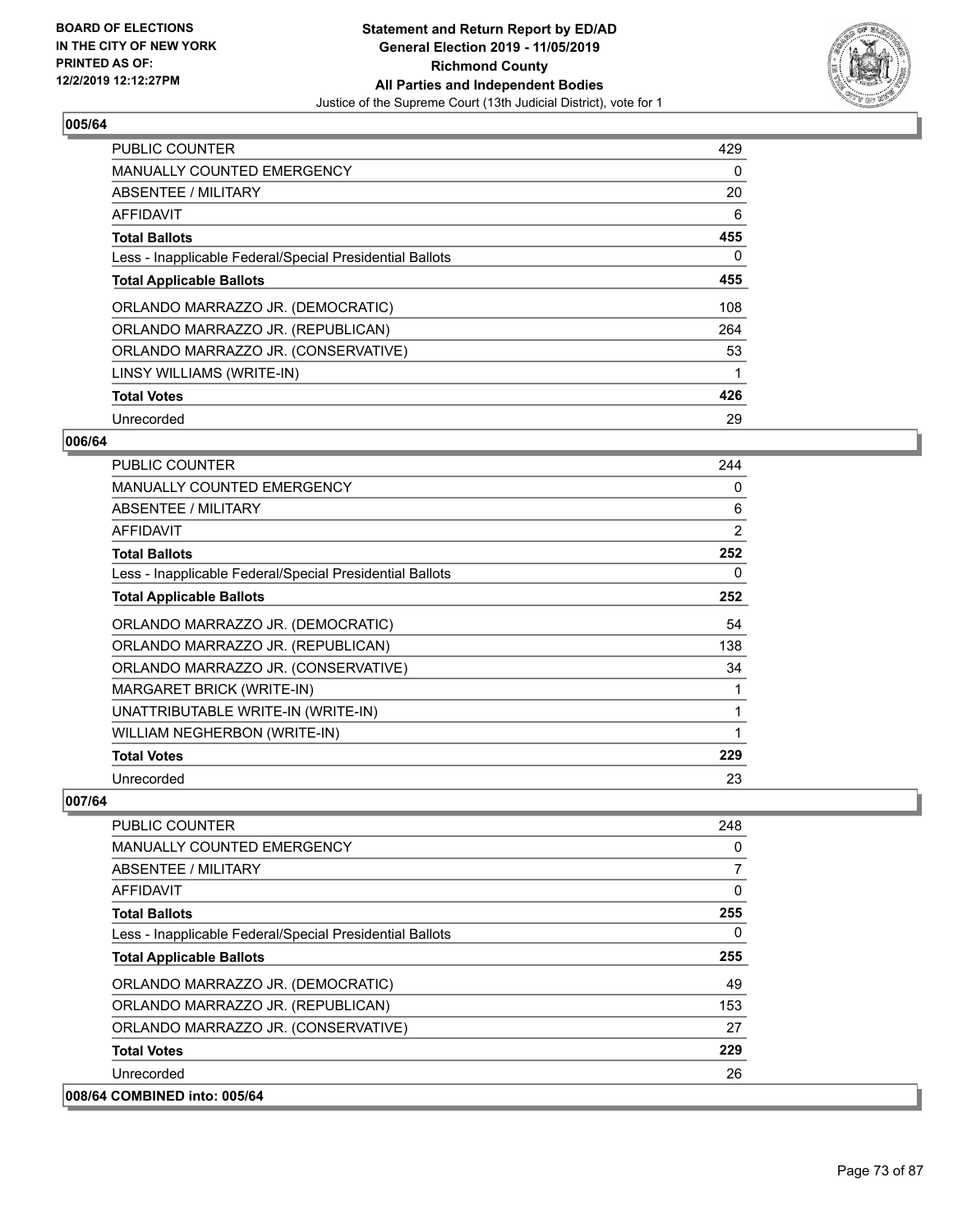

| <b>PUBLIC COUNTER</b>                                    | 321 |
|----------------------------------------------------------|-----|
| <b>MANUALLY COUNTED EMERGENCY</b>                        | 0   |
| <b>ABSENTEE / MILITARY</b>                               | 7   |
| AFFIDAVIT                                                | 1   |
| <b>Total Ballots</b>                                     | 329 |
| Less - Inapplicable Federal/Special Presidential Ballots | 0   |
| <b>Total Applicable Ballots</b>                          | 329 |
| ORLANDO MARRAZZO JR. (DEMOCRATIC)                        | 60  |
| ORLANDO MARRAZZO JR. (REPUBLICAN)                        | 203 |
| ORLANDO MARRAZZO JR. (CONSERVATIVE)                      | 40  |
| UNATTRIBUTABLE WRITE-IN (WRITE-IN)                       | 2   |
| VICTORIA BONGIOVANNI (WRITE-IN)                          | 1   |
| <b>Total Votes</b>                                       | 306 |
| Unrecorded                                               | 23  |

**010/64 COMBINED into: 009/64**

#### **011/64**

| <b>PUBLIC COUNTER</b>                                    | 296 |
|----------------------------------------------------------|-----|
| MANUALLY COUNTED EMERGENCY                               | 0   |
| ABSENTEE / MILITARY                                      | 10  |
| AFFIDAVIT                                                | 0   |
| <b>Total Ballots</b>                                     | 306 |
| Less - Inapplicable Federal/Special Presidential Ballots | 0   |
| <b>Total Applicable Ballots</b>                          | 306 |
| ORLANDO MARRAZZO JR. (DEMOCRATIC)                        | 76  |
| ORLANDO MARRAZZO JR. (REPUBLICAN)                        | 176 |
| ORLANDO MARRAZZO JR. (CONSERVATIVE)                      | 27  |
| LISA GREY (WRITE-IN)                                     |     |
| TANIKA MARSHALL (WRITE-IN)                               | 1   |
| <b>Total Votes</b>                                       | 281 |
| Unrecorded                                               | 25  |
| 012/64 COMBINED into: 011/64                             |     |
|                                                          |     |

**013/64 COMBINED into: 011/64**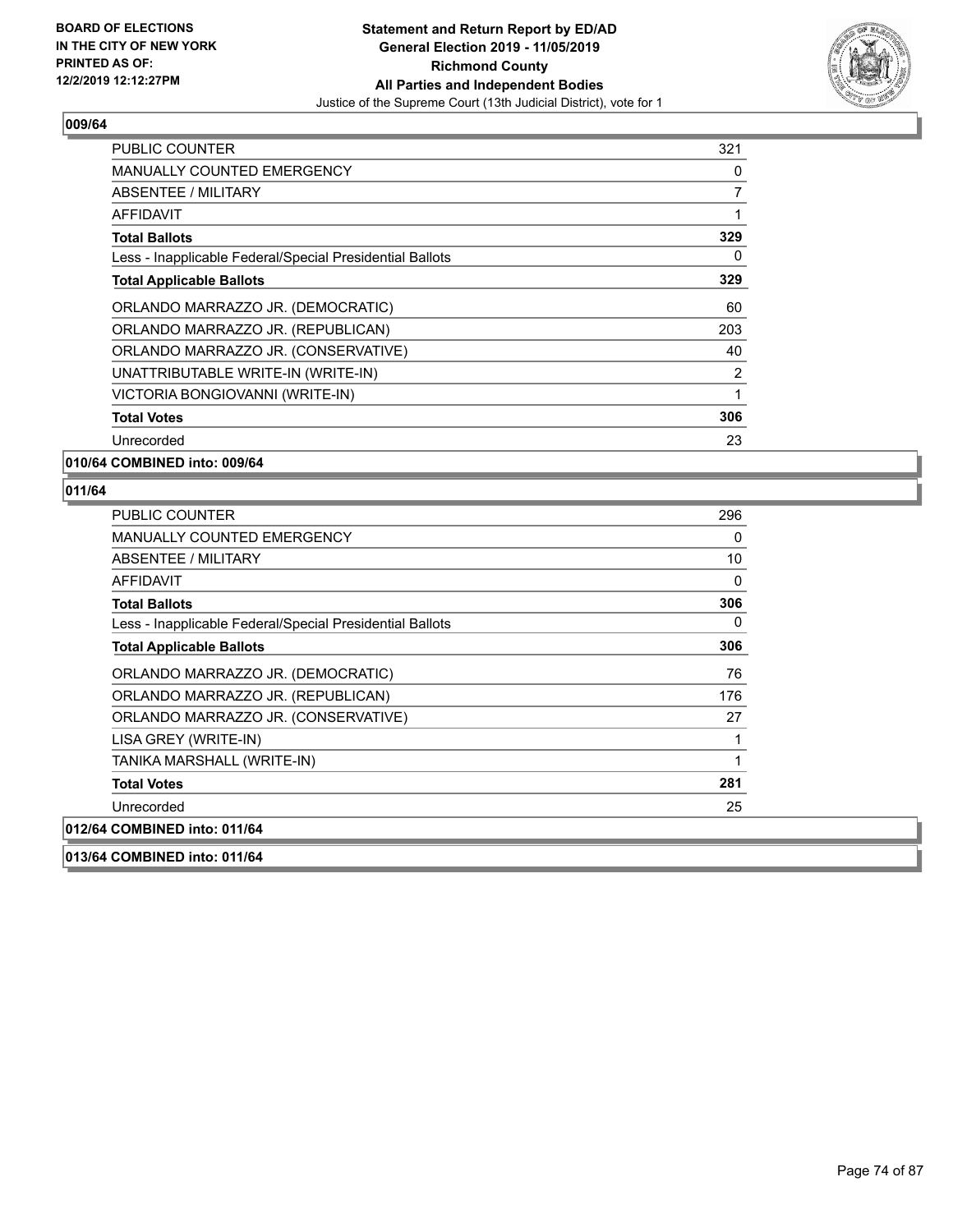

| PUBLIC COUNTER                                           | 409 |
|----------------------------------------------------------|-----|
| <b>MANUALLY COUNTED EMERGENCY</b>                        | 0   |
| <b>ABSENTEE / MILITARY</b>                               | 17  |
| <b>AFFIDAVIT</b>                                         | 0   |
| <b>Total Ballots</b>                                     | 426 |
| Less - Inapplicable Federal/Special Presidential Ballots | 0   |
| <b>Total Applicable Ballots</b>                          | 426 |
| ORLANDO MARRAZZO JR. (DEMOCRATIC)                        | 109 |
| ORLANDO MARRAZZO JR. (REPUBLICAN)                        | 253 |
| ORLANDO MARRAZZO JR. (CONSERVATIVE)                      | 37  |
| DONALD J. TRUMP (WRITE-IN)                               | 1   |
| LIALA AHMAD (WRITE-IN)                                   | 1   |
| <b>Total Votes</b>                                       | 401 |
| Unrecorded                                               | 25  |
|                                                          |     |

**015/64 COMBINED into: 014/64**

## **016/64**

| PUBLIC COUNTER                                           | 436 |
|----------------------------------------------------------|-----|
| <b>MANUALLY COUNTED EMERGENCY</b>                        | 0   |
| <b>ABSENTEE / MILITARY</b>                               | 23  |
| AFFIDAVIT                                                | 1   |
| <b>Total Ballots</b>                                     | 460 |
| Less - Inapplicable Federal/Special Presidential Ballots | 0   |
| <b>Total Applicable Ballots</b>                          | 460 |
| ORLANDO MARRAZZO JR. (DEMOCRATIC)                        | 113 |
| ORLANDO MARRAZZO JR. (REPUBLICAN)                        | 276 |
| ORLANDO MARRAZZO JR. (CONSERVATIVE)                      | 35  |
| MICHAEL G. VALLONEY (WRITE-IN)                           | 1   |
| RON MERCADO (WRITE-IN)                                   | 1   |
| <b>Total Votes</b>                                       | 426 |
| Unrecorded                                               | 34  |
|                                                          |     |

# **017/64 COMBINED into: 016/64**

| <b>PUBLIC COUNTER</b>                                    | 145 |
|----------------------------------------------------------|-----|
| <b>MANUALLY COUNTED EMERGENCY</b>                        | 0   |
| ABSENTEE / MILITARY                                      | 8   |
| AFFIDAVIT                                                | 0   |
| <b>Total Ballots</b>                                     | 153 |
| Less - Inapplicable Federal/Special Presidential Ballots | 0   |
|                                                          |     |
| <b>Total Applicable Ballots</b>                          | 153 |
| ORLANDO MARRAZZO JR. (DEMOCRATIC)                        | 52  |
| ORLANDO MARRAZZO JR. (REPUBLICAN)                        | 84  |
| ORLANDO MARRAZZO JR. (CONSERVATIVE)                      | 7   |
| <b>Total Votes</b>                                       | 143 |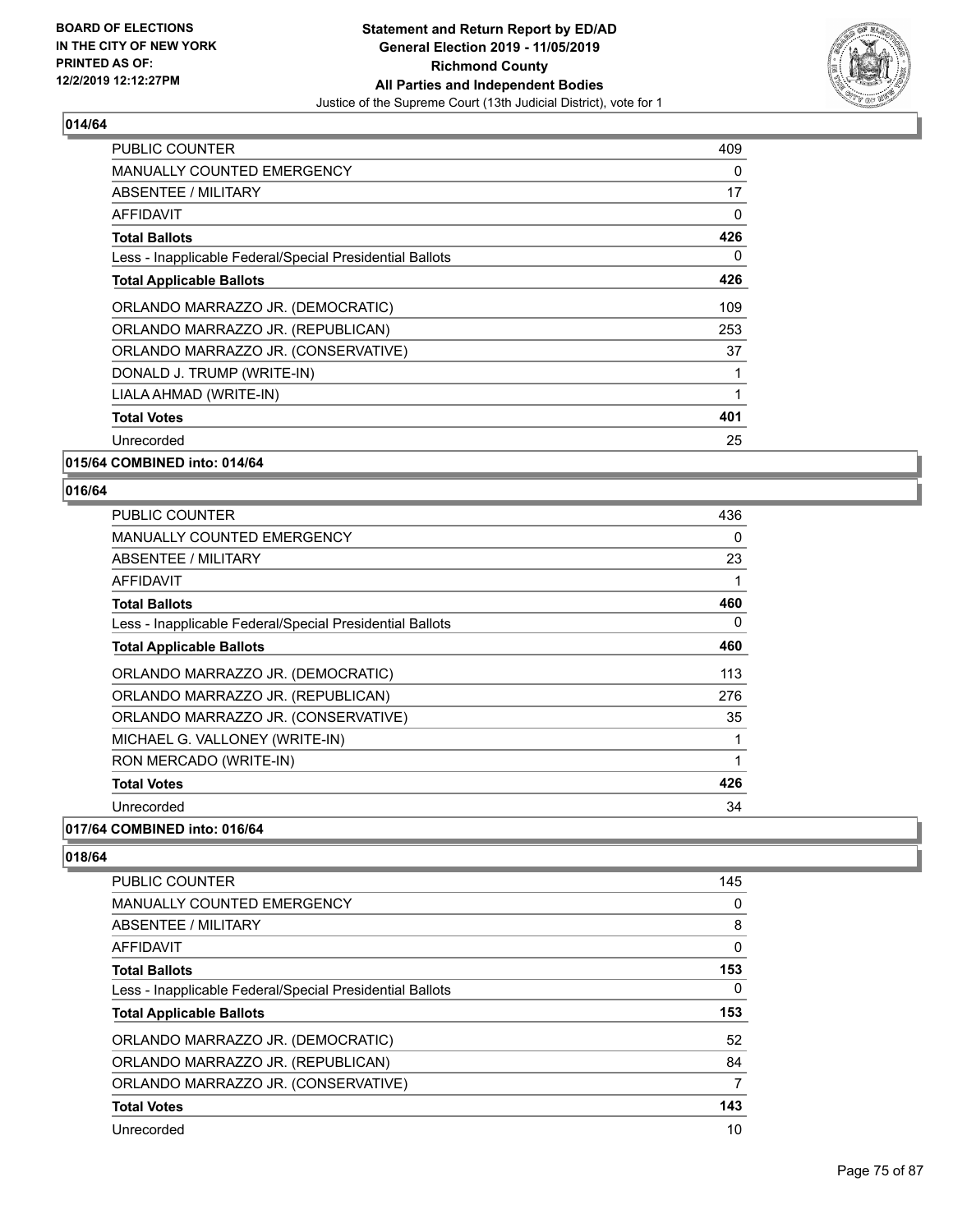

| PUBLIC COUNTER                                           | 109 |
|----------------------------------------------------------|-----|
| <b>MANUALLY COUNTED EMERGENCY</b>                        | 0   |
| ABSENTEE / MILITARY                                      | 29  |
| AFFIDAVIT                                                |     |
| <b>Total Ballots</b>                                     | 139 |
| Less - Inapplicable Federal/Special Presidential Ballots | 0   |
| <b>Total Applicable Ballots</b>                          | 139 |
| ORLANDO MARRAZZO JR. (DEMOCRATIC)                        | 86  |
| ORLANDO MARRAZZO JR. (REPUBLICAN)                        | 33  |
| ORLANDO MARRAZZO JR. (CONSERVATIVE)                      | 7   |
| CAROL HEFTY (WRITE-IN)                                   | 1   |
| <b>Total Votes</b>                                       | 127 |
| Unrecorded                                               | 12  |

## **020/64**

| <b>PUBLIC COUNTER</b>                                    | 149      |
|----------------------------------------------------------|----------|
| <b>MANUALLY COUNTED EMERGENCY</b>                        | 0        |
| ABSENTEE / MILITARY                                      | 5        |
| AFFIDAVIT                                                | $\Omega$ |
| <b>Total Ballots</b>                                     | 154      |
| Less - Inapplicable Federal/Special Presidential Ballots | $\Omega$ |
| <b>Total Applicable Ballots</b>                          | 154      |
| ORLANDO MARRAZZO JR. (DEMOCRATIC)                        | 45       |
| ORLANDO MARRAZZO JR. (REPUBLICAN)                        | 86       |
| ORLANDO MARRAZZO JR. (CONSERVATIVE)                      | 9        |
| <b>Total Votes</b>                                       | 140      |
| Unrecorded                                               |          |

| <b>PUBLIC COUNTER</b>                                    | 158 |
|----------------------------------------------------------|-----|
| <b>MANUALLY COUNTED EMERGENCY</b>                        | 0   |
| ABSENTEE / MILITARY                                      | 9   |
| AFFIDAVIT                                                | 2   |
| <b>Total Ballots</b>                                     | 169 |
| Less - Inapplicable Federal/Special Presidential Ballots | 0   |
| <b>Total Applicable Ballots</b>                          | 169 |
| ORLANDO MARRAZZO JR. (DEMOCRATIC)                        | 40  |
| ORLANDO MARRAZZO JR. (REPUBLICAN)                        | 97  |
| ORLANDO MARRAZZO JR. (CONSERVATIVE)                      | 18  |
| GERALD A. DENARO (WRITE-IN)                              | 1   |
| MICHAEL G. GRIMM (WRITE-IN)                              |     |
| <b>Total Votes</b>                                       | 157 |
| Unrecorded                                               | 12  |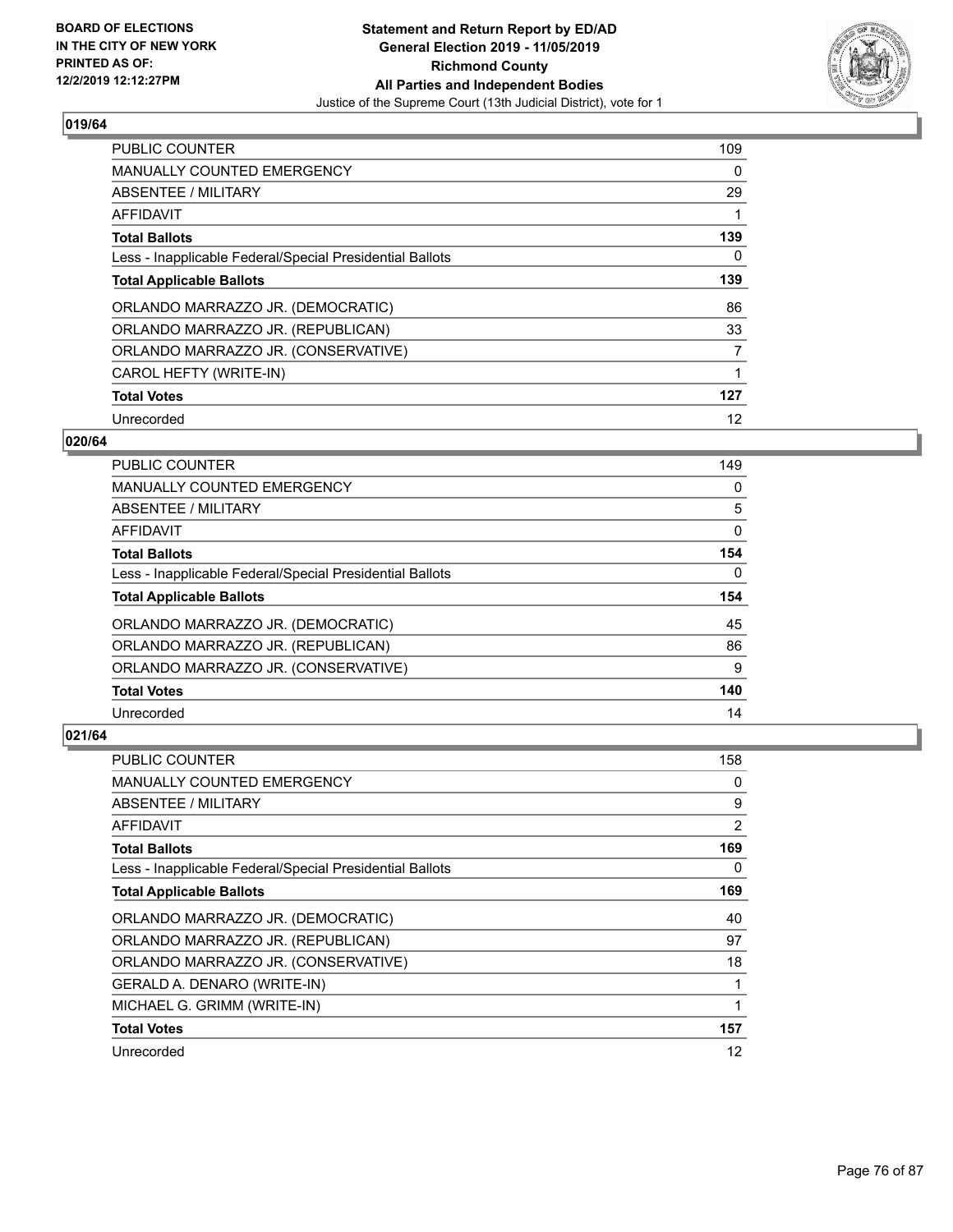

| PUBLIC COUNTER                                           | 424 |
|----------------------------------------------------------|-----|
| MANUALLY COUNTED EMERGENCY                               | 0   |
| <b>ABSENTEE / MILITARY</b>                               | 27  |
| AFFIDAVIT                                                | 1   |
| <b>Total Ballots</b>                                     | 452 |
| Less - Inapplicable Federal/Special Presidential Ballots | 0   |
| <b>Total Applicable Ballots</b>                          | 452 |
| ORLANDO MARRAZZO JR. (DEMOCRATIC)                        | 135 |
| ORLANDO MARRAZZO JR. (REPUBLICAN)                        | 228 |
| ORLANDO MARRAZZO JR. (CONSERVATIVE)                      | 52  |
| <b>GEORGE ORWELL (WRITE-IN)</b>                          | 1   |
| <b>JESSICA BONTA (WRITE-IN)</b>                          | 1   |
| PETER PLEVRITIS (WRITE-IN)                               | 4   |
| <b>Total Votes</b>                                       | 421 |
| Unrecorded                                               | 31  |

## **023/64**

| <b>PUBLIC COUNTER</b>                                    | 352 |
|----------------------------------------------------------|-----|
| <b>MANUALLY COUNTED EMERGENCY</b>                        | 0   |
| ABSENTEE / MILITARY                                      | 8   |
| <b>AFFIDAVIT</b>                                         | 0   |
| <b>Total Ballots</b>                                     | 360 |
| Less - Inapplicable Federal/Special Presidential Ballots | 0   |
| <b>Total Applicable Ballots</b>                          | 360 |
| ORLANDO MARRAZZO JR. (DEMOCRATIC)                        | 95  |
| ORLANDO MARRAZZO JR. (REPUBLICAN)                        | 210 |
| ORLANDO MARRAZZO JR. (CONSERVATIVE)                      | 34  |
| <b>Total Votes</b>                                       | 339 |
| Unrecorded                                               | 21  |

| PUBLIC COUNTER                                           | 288      |
|----------------------------------------------------------|----------|
| <b>MANUALLY COUNTED EMERGENCY</b>                        | $\Omega$ |
| ABSENTEE / MILITARY                                      | 16       |
| AFFIDAVIT                                                |          |
| <b>Total Ballots</b>                                     | 305      |
| Less - Inapplicable Federal/Special Presidential Ballots | 0        |
| <b>Total Applicable Ballots</b>                          | 305      |
| ORLANDO MARRAZZO JR. (DEMOCRATIC)                        | 100      |
| ORLANDO MARRAZZO JR. (REPUBLICAN)                        | 149      |
| ORLANDO MARRAZZO JR. (CONSERVATIVE)                      | 38       |
| ALEX SALINGER (WRITE-IN)                                 |          |
| <b>Total Votes</b>                                       | 288      |
| Unrecorded                                               | 17       |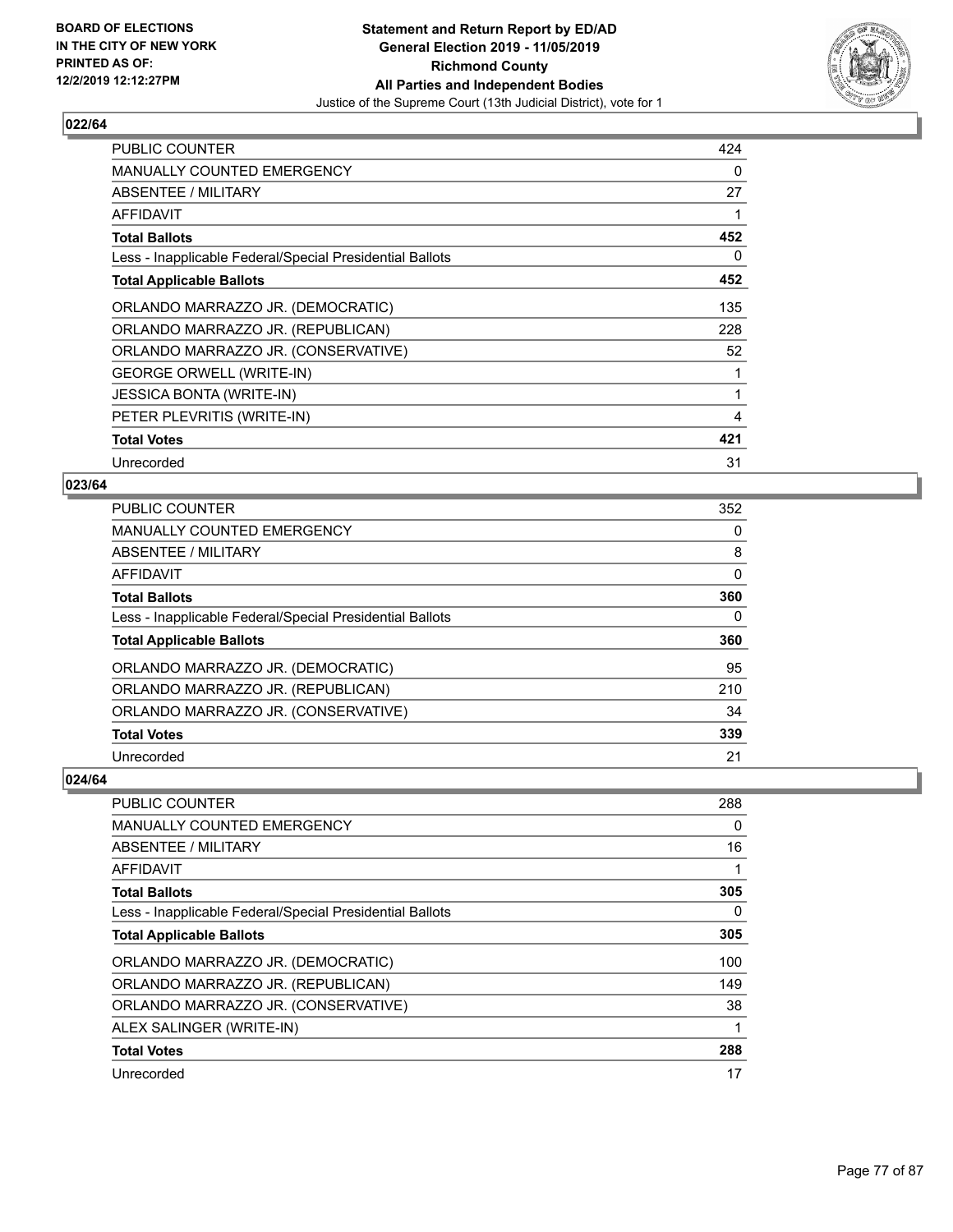

| <b>PUBLIC COUNTER</b>                                    | 165 |
|----------------------------------------------------------|-----|
| <b>MANUALLY COUNTED EMERGENCY</b>                        | 0   |
| ABSENTEE / MILITARY                                      | 13  |
| AFFIDAVIT                                                | 2   |
| <b>Total Ballots</b>                                     | 180 |
| Less - Inapplicable Federal/Special Presidential Ballots | 0   |
| <b>Total Applicable Ballots</b>                          | 180 |
| ORLANDO MARRAZZO JR. (DEMOCRATIC)                        | 53  |
| ORLANDO MARRAZZO JR. (REPUBLICAN)                        | 95  |
| ORLANDO MARRAZZO JR. (CONSERVATIVE)                      | 22  |
| UNATTRIBUTABLE WRITE-IN (WRITE-IN)                       | 1   |
| <b>Total Votes</b>                                       | 171 |
| Unrecorded                                               | 9   |
|                                                          |     |

## **026/64 COMBINED into: 023/64**

## **027/64**

| <b>PUBLIC COUNTER</b>                                    | 150 |
|----------------------------------------------------------|-----|
| <b>MANUALLY COUNTED EMERGENCY</b>                        | 0   |
| ABSENTEE / MILITARY                                      | 3   |
| AFFIDAVIT                                                | 0   |
| <b>Total Ballots</b>                                     | 153 |
| Less - Inapplicable Federal/Special Presidential Ballots | 0   |
| <b>Total Applicable Ballots</b>                          | 153 |
| ORLANDO MARRAZZO JR. (DEMOCRATIC)                        | 36  |
| ORLANDO MARRAZZO JR. (REPUBLICAN)                        | 93  |
| ORLANDO MARRAZZO JR. (CONSERVATIVE)                      | 13  |
| UNATTRIBUTABLE WRITE-IN (WRITE-IN)                       | 1   |
| <b>Total Votes</b>                                       | 143 |
| Unrecorded                                               | 10  |

| PUBLIC COUNTER                                           | 300      |
|----------------------------------------------------------|----------|
| <b>MANUALLY COUNTED EMERGENCY</b>                        | 0        |
| <b>ABSENTEE / MILITARY</b>                               | 5        |
| <b>AFFIDAVIT</b>                                         |          |
| <b>Total Ballots</b>                                     | 306      |
| Less - Inapplicable Federal/Special Presidential Ballots | $\Omega$ |
| <b>Total Applicable Ballots</b>                          | 306      |
| ORLANDO MARRAZZO JR. (DEMOCRATIC)                        | 84       |
| ORLANDO MARRAZZO JR. (REPUBLICAN)                        | 170      |
| ORLANDO MARRAZZO JR. (CONSERVATIVE)                      | 24       |
| NICOLE MALLIOTAKIS (WRITE-IN)                            |          |
| <b>Total Votes</b>                                       | 279      |
| Unrecorded                                               | 27       |
| 029/64 COMBINED into: 028/64                             |          |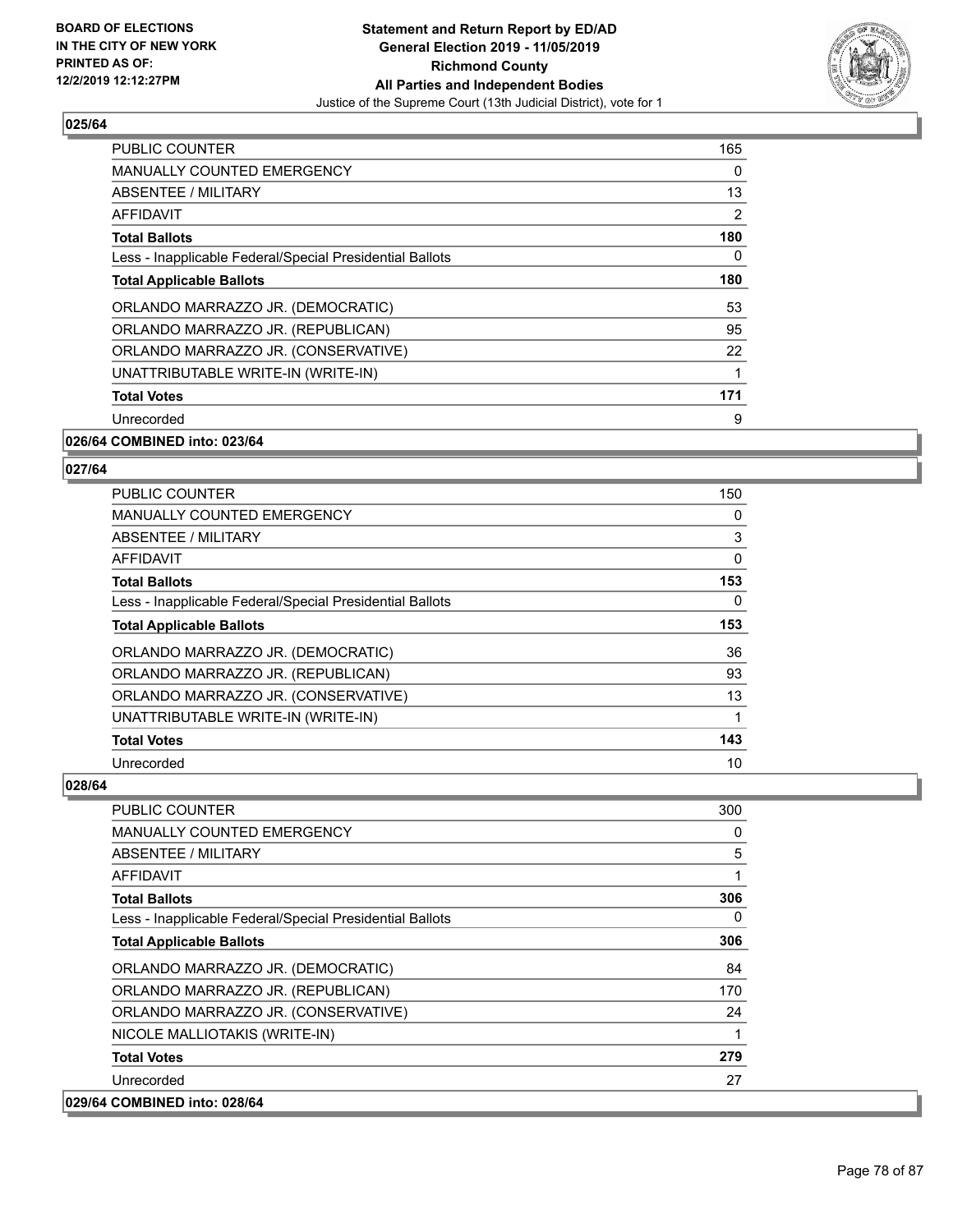

| <b>PUBLIC COUNTER</b>                                    | 306 |
|----------------------------------------------------------|-----|
| <b>MANUALLY COUNTED EMERGENCY</b>                        | 0   |
| ABSENTEE / MILITARY                                      | 10  |
| <b>AFFIDAVIT</b>                                         | 2   |
| <b>Total Ballots</b>                                     | 318 |
| Less - Inapplicable Federal/Special Presidential Ballots | 0   |
| <b>Total Applicable Ballots</b>                          | 318 |
| ORLANDO MARRAZZO JR. (DEMOCRATIC)                        | 97  |
| ORLANDO MARRAZZO JR. (REPUBLICAN)                        | 189 |
| ORLANDO MARRAZZO JR. (CONSERVATIVE)                      | 17  |
| <b>Total Votes</b>                                       | 303 |
| Unrecorded                                               | 15  |

# **031/64 COMBINED into: 030/64**

# **032/64**

| <b>PUBLIC COUNTER</b>                                    | 323            |
|----------------------------------------------------------|----------------|
| <b>MANUALLY COUNTED EMERGENCY</b>                        | 0              |
| <b>ABSENTEE / MILITARY</b>                               | 32             |
| AFFIDAVIT                                                | 0              |
| <b>Total Ballots</b>                                     | 355            |
| Less - Inapplicable Federal/Special Presidential Ballots | 0              |
| <b>Total Applicable Ballots</b>                          | 355            |
| ORLANDO MARRAZZO JR. (DEMOCRATIC)                        | 118            |
| ORLANDO MARRAZZO JR. (REPUBLICAN)                        | 177            |
| ORLANDO MARRAZZO JR. (CONSERVATIVE)                      | 36             |
| AARON JUDGE (WRITE-IN)                                   | 1              |
| <b>HESHAM EL-MELIGY (WRITE-IN)</b>                       | $\overline{2}$ |
| <b>JOSH EBERLE (WRITE-IN)</b>                            | 1              |
| <b>Total Votes</b>                                       | 335            |
| Unrecorded                                               | 20             |

| <b>PUBLIC COUNTER</b><br><b>MANUALLY COUNTED EMERGENCY</b> | 147<br>$\Omega$ |
|------------------------------------------------------------|-----------------|
|                                                            |                 |
| ABSENTEE / MILITARY                                        | 6               |
| AFFIDAVIT                                                  | 0               |
| <b>Total Ballots</b>                                       | 153             |
| Less - Inapplicable Federal/Special Presidential Ballots   | $\Omega$        |
| <b>Total Applicable Ballots</b>                            | 153             |
| ORLANDO MARRAZZO JR. (DEMOCRATIC)                          | 22              |
| ORLANDO MARRAZZO JR. (REPUBLICAN)                          | 106             |
| ORLANDO MARRAZZO JR. (CONSERVATIVE)                        | 16              |
| <b>Total Votes</b>                                         | 144             |
| Unrecorded                                                 | 9               |
| 034/64 COMBINED into: 032/64                               |                 |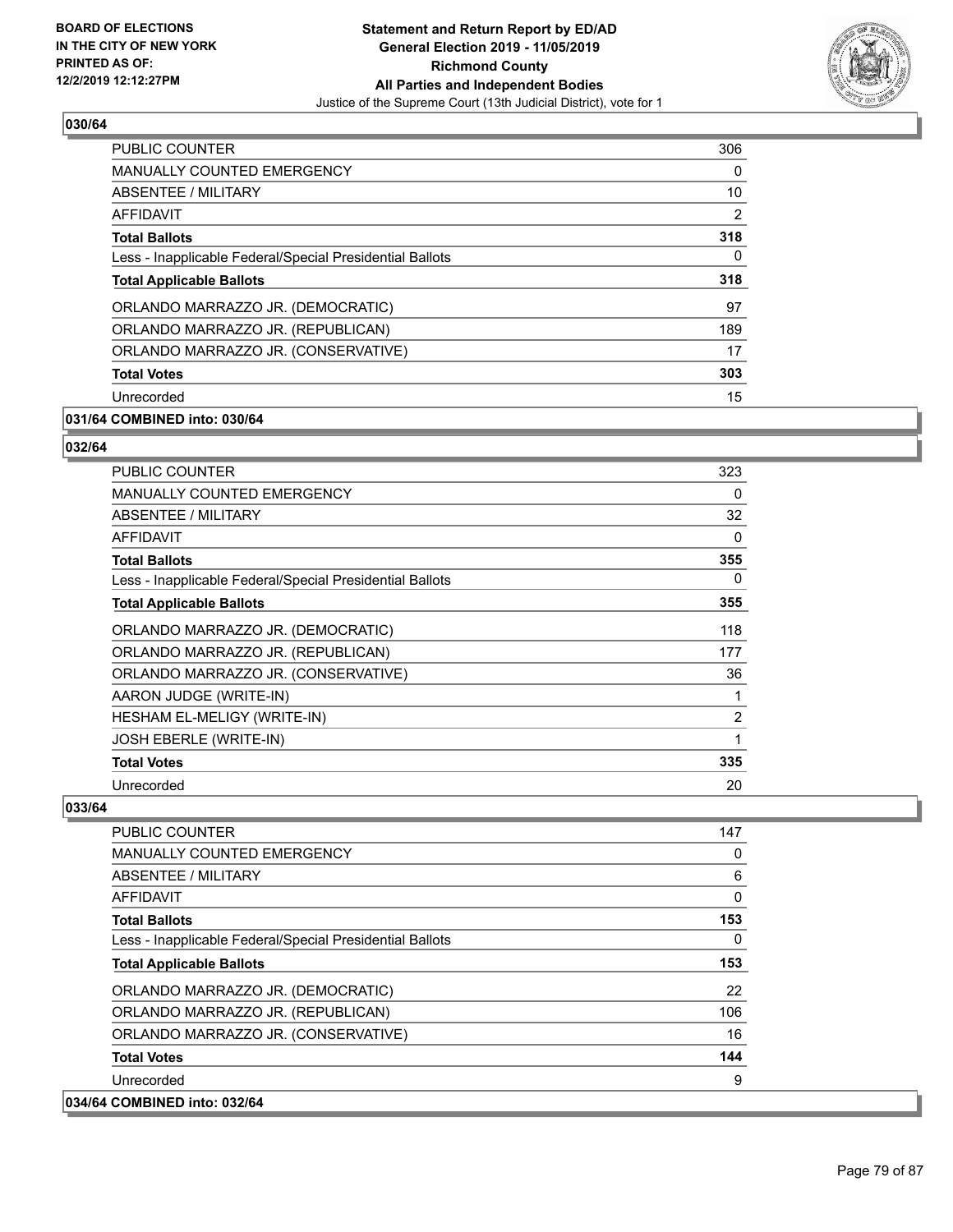

| PUBLIC COUNTER                                           | 169 |
|----------------------------------------------------------|-----|
| <b>MANUALLY COUNTED EMERGENCY</b>                        | 0   |
| ABSENTEE / MILITARY                                      | 11  |
| AFFIDAVIT                                                | 0   |
| <b>Total Ballots</b>                                     | 180 |
| Less - Inapplicable Federal/Special Presidential Ballots | 0   |
| <b>Total Applicable Ballots</b>                          | 180 |
| ORLANDO MARRAZZO JR. (DEMOCRATIC)                        | 45  |
| ORLANDO MARRAZZO JR. (REPUBLICAN)                        | 96  |
| ORLANDO MARRAZZO JR. (CONSERVATIVE)                      | 17  |
| JOHN W. CORTES (WRITE-IN)                                |     |
| UNATTRIBUTABLE WRITE-IN (WRITE-IN)                       |     |
| <b>Total Votes</b>                                       | 160 |
| Unrecorded                                               | 20  |

## **036/64**

| PUBLIC COUNTER                                           | 320 |
|----------------------------------------------------------|-----|
| <b>MANUALLY COUNTED EMERGENCY</b>                        | 0   |
| ABSENTEE / MILITARY                                      | 13  |
| AFFIDAVIT                                                | 1   |
| <b>Total Ballots</b>                                     | 334 |
| Less - Inapplicable Federal/Special Presidential Ballots | 0   |
| <b>Total Applicable Ballots</b>                          | 334 |
| ORLANDO MARRAZZO JR. (DEMOCRATIC)                        | 104 |
| ORLANDO MARRAZZO JR. (REPUBLICAN)                        | 164 |
| ORLANDO MARRAZZO JR. (CONSERVATIVE)                      | 43  |
| MARKO KEPI (WRITE-IN)                                    | 2   |
| <b>Total Votes</b>                                       | 313 |
| Unrecorded                                               | 21  |

| PUBLIC COUNTER                                           | 290 |
|----------------------------------------------------------|-----|
| <b>MANUALLY COUNTED EMERGENCY</b>                        | 0   |
| ABSENTEE / MILITARY                                      | 13  |
| AFFIDAVIT                                                |     |
| <b>Total Ballots</b>                                     | 304 |
| Less - Inapplicable Federal/Special Presidential Ballots | 0   |
| <b>Total Applicable Ballots</b>                          | 304 |
| ORLANDO MARRAZZO JR. (DEMOCRATIC)                        | 87  |
| ORLANDO MARRAZZO JR. (REPUBLICAN)                        | 166 |
| ORLANDO MARRAZZO JR. (CONSERVATIVE)                      | 29  |
| ROSEMARY F. PALLADINO (WRITE-IN)                         |     |
| UNATTRIBUTABLE WRITE-IN (WRITE-IN)                       |     |
| <b>Total Votes</b>                                       | 284 |
| Unrecorded                                               | 20  |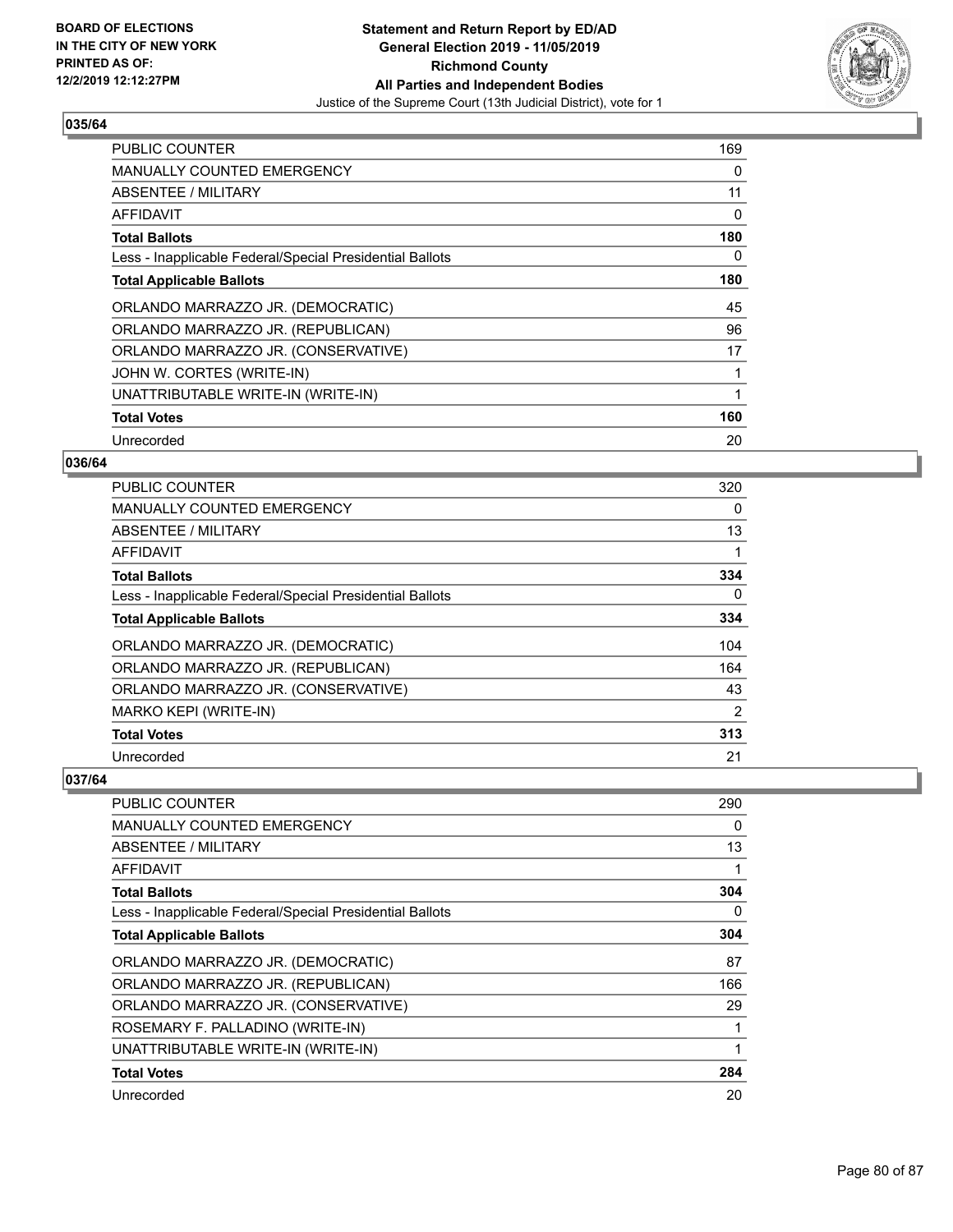

| <b>PUBLIC COUNTER</b>                                    | 159            |
|----------------------------------------------------------|----------------|
| <b>MANUALLY COUNTED EMERGENCY</b>                        | $\Omega$       |
| ABSENTEE / MILITARY                                      | 9              |
| AFFIDAVIT                                                | $\overline{2}$ |
| <b>Total Ballots</b>                                     | 170            |
| Less - Inapplicable Federal/Special Presidential Ballots | 0              |
| <b>Total Applicable Ballots</b>                          | 170            |
| ORLANDO MARRAZZO JR. (DEMOCRATIC)                        | 55             |
| ORLANDO MARRAZZO JR. (REPUBLICAN)                        | 85             |
| ORLANDO MARRAZZO JR. (CONSERVATIVE)                      | 20             |
| PATRICK BUTTERMARK (WRITE-IN)                            |                |
| <b>Total Votes</b>                                       | 161            |
| Unrecorded                                               | 9              |
| 039/64 COMBINED into: 037/64                             |                |

# **040/64**

| PUBLIC COUNTER                                           | 138 |
|----------------------------------------------------------|-----|
| MANUALLY COUNTED EMERGENCY                               | 0   |
| ABSENTEE / MILITARY                                      | 8   |
| AFFIDAVIT                                                |     |
| <b>Total Ballots</b>                                     | 147 |
| Less - Inapplicable Federal/Special Presidential Ballots | 0   |
|                                                          |     |
| <b>Total Applicable Ballots</b>                          | 147 |
| ORLANDO MARRAZZO JR. (DEMOCRATIC)                        | 83  |
| ORLANDO MARRAZZO JR. (REPUBLICAN)                        | 45  |
| ORLANDO MARRAZZO JR. (CONSERVATIVE)                      | 10  |
| <b>Total Votes</b>                                       | 138 |

| <b>PUBLIC COUNTER</b>                                    | 247 |
|----------------------------------------------------------|-----|
| MANUALLY COUNTED EMERGENCY                               | 0   |
| ABSENTEE / MILITARY                                      | 5   |
| AFFIDAVIT                                                | 2   |
| <b>Total Ballots</b>                                     | 254 |
| Less - Inapplicable Federal/Special Presidential Ballots | 0   |
| <b>Total Applicable Ballots</b>                          | 254 |
| ORLANDO MARRAZZO JR. (DEMOCRATIC)                        | 79  |
| ORLANDO MARRAZZO JR. (REPUBLICAN)                        | 138 |
| ORLANDO MARRAZZO JR. (CONSERVATIVE)                      | 25  |
| MERRIELE GARLAND (WRITE-IN)                              |     |
| <b>Total Votes</b>                                       | 243 |
| Unrecorded                                               | 11  |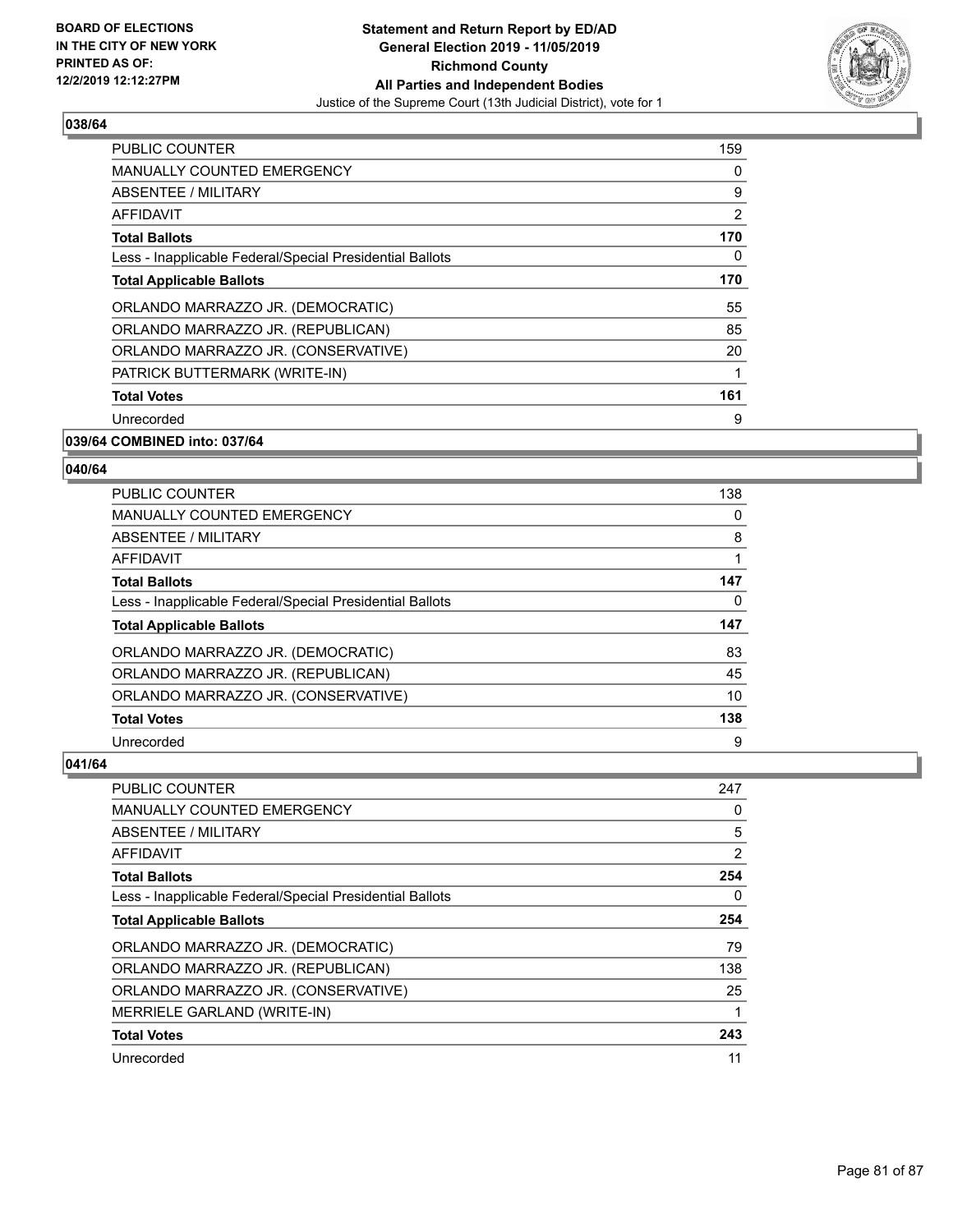

| PUBLIC COUNTER                                           | 128 |
|----------------------------------------------------------|-----|
| <b>MANUALLY COUNTED EMERGENCY</b>                        | 0   |
| ABSENTEE / MILITARY                                      | 5   |
| AFFIDAVIT                                                | 0   |
| <b>Total Ballots</b>                                     | 133 |
| Less - Inapplicable Federal/Special Presidential Ballots | 0   |
| <b>Total Applicable Ballots</b>                          | 133 |
| ORLANDO MARRAZZO JR. (DEMOCRATIC)                        | 65  |
| ORLANDO MARRAZZO JR. (REPUBLICAN)                        | 55  |
| ORLANDO MARRAZZO JR. (CONSERVATIVE)                      | 10  |
| <b>Total Votes</b>                                       | 130 |
| Unrecorded                                               | 3   |

#### **043/64**

| PUBLIC COUNTER                                           | 214      |
|----------------------------------------------------------|----------|
| <b>MANUALLY COUNTED EMERGENCY</b>                        | 0        |
| ABSENTEE / MILITARY                                      | 13       |
| <b>AFFIDAVIT</b>                                         |          |
| <b>Total Ballots</b>                                     | 228      |
| Less - Inapplicable Federal/Special Presidential Ballots | $\Omega$ |
| <b>Total Applicable Ballots</b>                          | 228      |
| ORLANDO MARRAZZO JR. (DEMOCRATIC)                        | 96       |
| ORLANDO MARRAZZO JR. (REPUBLICAN)                        | 111      |
| ORLANDO MARRAZZO JR. (CONSERVATIVE)                      | 13       |
| <b>Total Votes</b>                                       | 220      |
| Unrecorded                                               | 8        |

#### **044/64**

| <b>PUBLIC COUNTER</b>                                    | 144 |
|----------------------------------------------------------|-----|
| <b>MANUALLY COUNTED EMERGENCY</b>                        | 0   |
| <b>ABSENTEE / MILITARY</b>                               | 5   |
| AFFIDAVIT                                                | 1   |
| <b>Total Ballots</b>                                     | 150 |
| Less - Inapplicable Federal/Special Presidential Ballots | 0   |
| <b>Total Applicable Ballots</b>                          | 150 |
| ORLANDO MARRAZZO JR. (DEMOCRATIC)                        | 65  |
| ORLANDO MARRAZZO JR. (REPUBLICAN)                        | 66  |
| ORLANDO MARRAZZO JR. (CONSERVATIVE)                      | 9   |
| MURIAL RICHARDS (WRITE-IN)                               | 1   |
| <b>Total Votes</b>                                       | 141 |
| Unrecorded                                               | 9   |
| 045/64 COMBINED into: 043/64                             |     |

**046/64 COMBINED into: 036/64**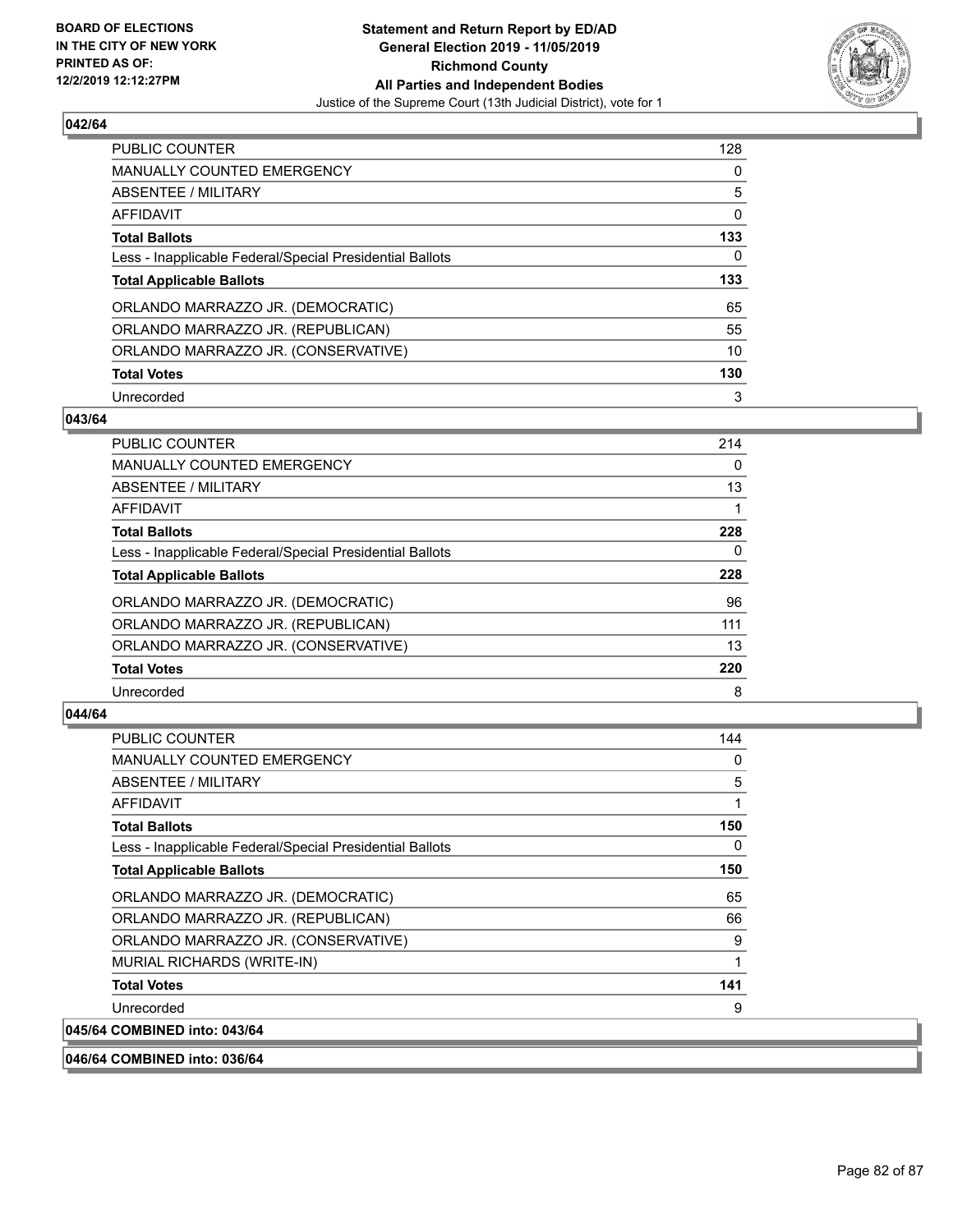

| <b>PUBLIC COUNTER</b>                                    | 367 |
|----------------------------------------------------------|-----|
| <b>MANUALLY COUNTED EMERGENCY</b>                        | 0   |
| ABSENTEE / MILITARY                                      | 15  |
| <b>AFFIDAVIT</b>                                         | 0   |
| <b>Total Ballots</b>                                     | 382 |
| Less - Inapplicable Federal/Special Presidential Ballots | 0   |
| <b>Total Applicable Ballots</b>                          | 382 |
| ORLANDO MARRAZZO JR. (DEMOCRATIC)                        | 158 |
| ORLANDO MARRAZZO JR. (REPUBLICAN)                        | 167 |
| ORLANDO MARRAZZO JR. (CONSERVATIVE)                      | 32  |
| CARA BUONINCONTRI (WRITE-IN)                             | 1   |
| <b>JUAN PICHIA (WRITE-IN)</b>                            | 1   |
| MARK W. CASNER (WRITE-IN)                                | 1   |
| UNATTRIBUTABLE WRITE-IN (WRITE-IN)                       | 1   |
| <b>Total Votes</b>                                       | 361 |
| Unrecorded                                               | 21  |

## **048/64**

| PUBLIC COUNTER                                           | 211      |
|----------------------------------------------------------|----------|
| <b>MANUALLY COUNTED EMERGENCY</b>                        | 0        |
| ABSENTEE / MILITARY                                      | 6        |
| AFFIDAVIT                                                | $\Omega$ |
| <b>Total Ballots</b>                                     | 217      |
| Less - Inapplicable Federal/Special Presidential Ballots | 0        |
|                                                          |          |
| <b>Total Applicable Ballots</b>                          | 217      |
| ORLANDO MARRAZZO JR. (DEMOCRATIC)                        | 50       |
| ORLANDO MARRAZZO JR. (REPUBLICAN)                        | 127      |
| ORLANDO MARRAZZO JR. (CONSERVATIVE)                      | 20       |
| <b>Total Votes</b>                                       | 197      |

| 050/64 COMBINED into: 047/64                             |          |
|----------------------------------------------------------|----------|
| Unrecorded                                               | 15       |
| <b>Total Votes</b>                                       | 206      |
| ORLANDO MARRAZZO JR. (CONSERVATIVE)                      | 11       |
| ORLANDO MARRAZZO JR. (REPUBLICAN)                        | 101      |
| ORLANDO MARRAZZO JR. (DEMOCRATIC)                        | 94       |
| <b>Total Applicable Ballots</b>                          | 221      |
| Less - Inapplicable Federal/Special Presidential Ballots | 0        |
| <b>Total Ballots</b>                                     | 221      |
| AFFIDAVIT                                                |          |
| ABSENTEE / MILITARY                                      | 15       |
| <b>MANUALLY COUNTED EMERGENCY</b>                        | $\Omega$ |
| <b>PUBLIC COUNTER</b>                                    | 205      |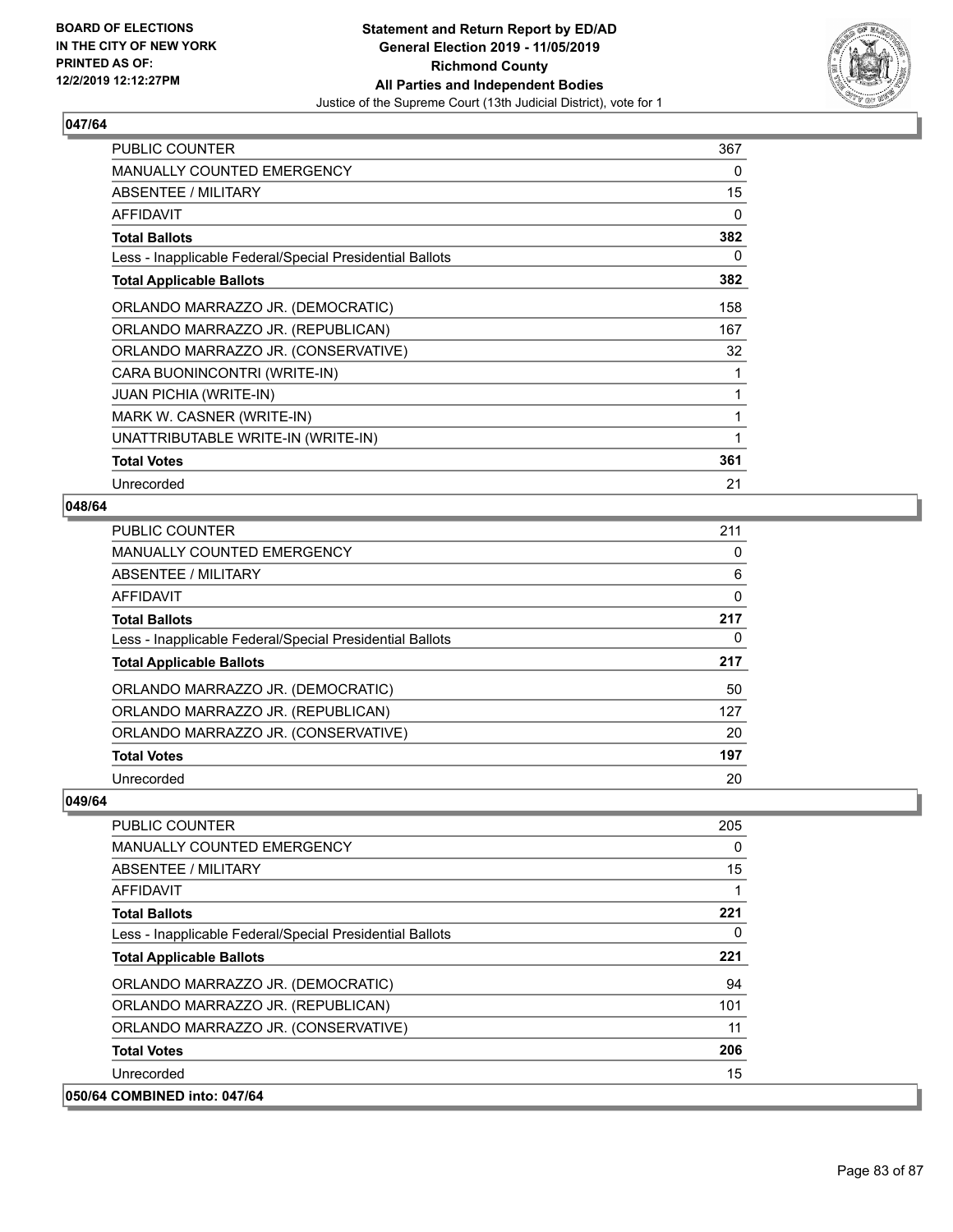

| <b>PUBLIC COUNTER</b>                                    | 303 |
|----------------------------------------------------------|-----|
| <b>MANUALLY COUNTED EMERGENCY</b>                        | 0   |
| <b>ABSENTEE / MILITARY</b>                               | 8   |
| AFFIDAVIT                                                |     |
| <b>Total Ballots</b>                                     | 312 |
| Less - Inapplicable Federal/Special Presidential Ballots | 0   |
| <b>Total Applicable Ballots</b>                          | 312 |
| ORLANDO MARRAZZO JR. (DEMOCRATIC)                        | 146 |
| ORLANDO MARRAZZO JR. (REPUBLICAN)                        | 131 |
| ORLANDO MARRAZZO JR. (CONSERVATIVE)                      | 22  |
| DAVID LEHR (WRITE-IN)                                    |     |
| UNATTRIBUTABLE WRITE-IN (WRITE-IN)                       | 1   |
| <b>Total Votes</b>                                       | 301 |
| Unrecorded                                               | 11  |
| 052/64 COMBINED into: 051/64                             |     |

**053/64** 

| <b>PUBLIC COUNTER</b>                                    | 266 |
|----------------------------------------------------------|-----|
| <b>MANUALLY COUNTED EMERGENCY</b>                        | 0   |
| ABSENTEE / MILITARY                                      | 11  |
| AFFIDAVIT                                                | 0   |
| <b>Total Ballots</b>                                     | 277 |
| Less - Inapplicable Federal/Special Presidential Ballots | 0   |
| <b>Total Applicable Ballots</b>                          | 277 |
| ORLANDO MARRAZZO JR. (DEMOCRATIC)                        | 122 |
| ORLANDO MARRAZZO JR. (REPUBLICAN)                        | 109 |
| ORLANDO MARRAZZO JR. (CONSERVATIVE)                      | 22  |
| ANTHONY CATALANO (WRITE-IN)                              | 1   |
| RAUL GARCIA (WRITE-IN)                                   | 1   |
| <b>Total Votes</b>                                       | 255 |
| Unrecorded                                               | 22  |

| <b>PUBLIC COUNTER</b>                                    | 229 |
|----------------------------------------------------------|-----|
| <b>MANUALLY COUNTED EMERGENCY</b>                        | 0   |
| ABSENTEE / MILITARY                                      | 9   |
| AFFIDAVIT                                                | 1   |
| <b>Total Ballots</b>                                     | 239 |
| Less - Inapplicable Federal/Special Presidential Ballots | 0   |
| <b>Total Applicable Ballots</b>                          | 239 |
| ORLANDO MARRAZZO JR. (DEMOCRATIC)                        | 54  |
| ORLANDO MARRAZZO JR. (REPUBLICAN)                        | 139 |
| ORLANDO MARRAZZO JR. (CONSERVATIVE)                      | 21  |
| CHRISTOPHER VERDERE (WRITE-IN)                           | 1   |
| LOUIS A. ITALIANO III (WRITE-IN)                         | 1   |
| <b>Total Votes</b>                                       | 216 |
| Unrecorded                                               | 23  |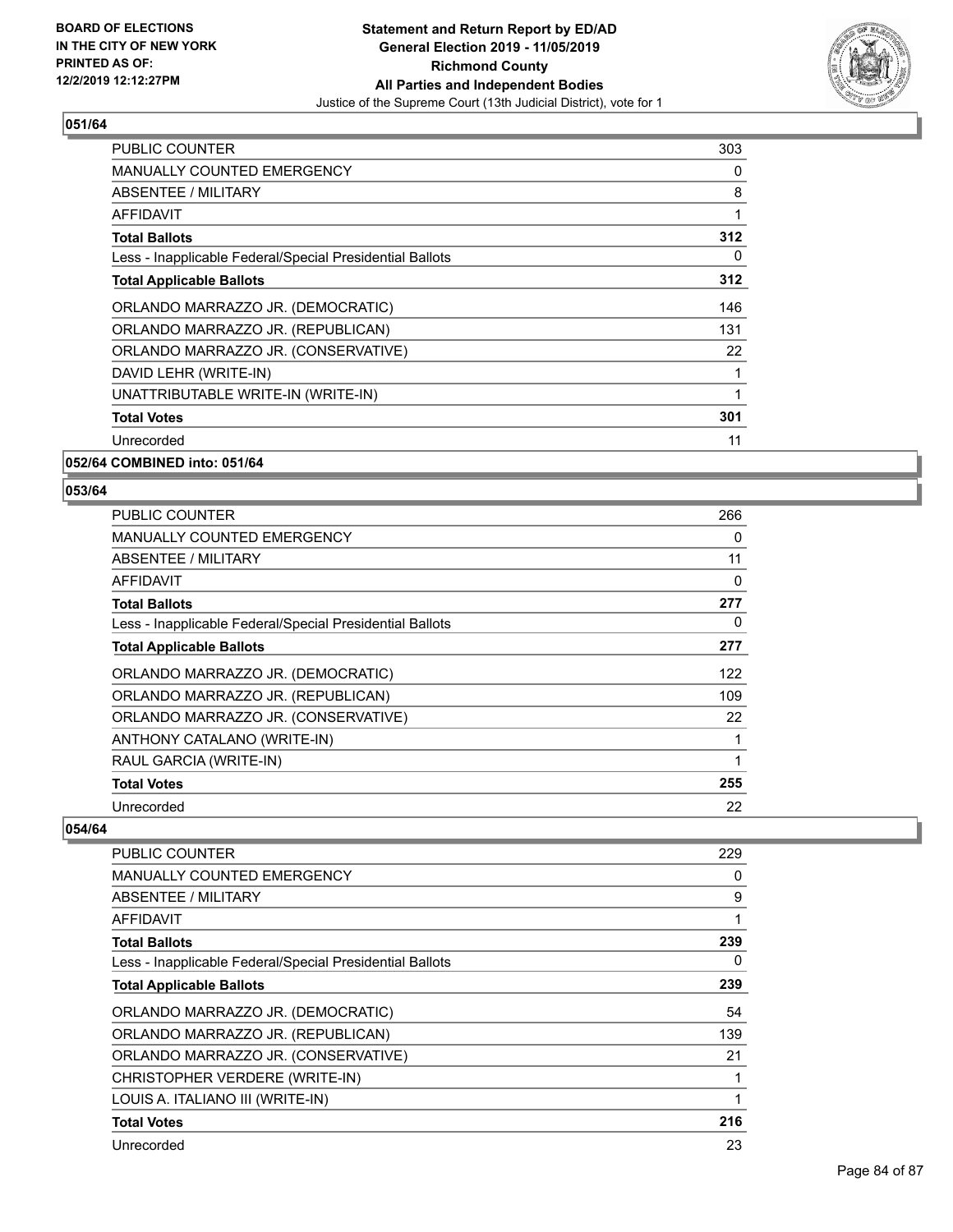

| <b>PUBLIC COUNTER</b>                                    | 176 |
|----------------------------------------------------------|-----|
| <b>MANUALLY COUNTED EMERGENCY</b>                        | 0   |
| ABSENTEE / MILITARY                                      | 6   |
| AFFIDAVIT                                                | 1   |
| <b>Total Ballots</b>                                     | 183 |
| Less - Inapplicable Federal/Special Presidential Ballots | 0   |
| <b>Total Applicable Ballots</b>                          | 183 |
| ORLANDO MARRAZZO JR. (DEMOCRATIC)                        | 46  |
| ORLANDO MARRAZZO JR. (REPUBLICAN)                        | 99  |
| ORLANDO MARRAZZO JR. (CONSERVATIVE)                      | 24  |
| UNATTRIBUTABLE WRITE-IN (WRITE-IN)                       | 1   |
| <b>Total Votes</b>                                       | 170 |
| Unrecorded                                               | 13  |
|                                                          |     |

**056/64 COMBINED into: 022/64**

#### **057/64 COMBINED into: 024/64**

#### **058/64**

| <b>PUBLIC COUNTER</b>                                    | 175 |
|----------------------------------------------------------|-----|
| <b>MANUALLY COUNTED EMERGENCY</b>                        | 0   |
| ABSENTEE / MILITARY                                      |     |
| AFFIDAVIT                                                |     |
| <b>Total Ballots</b>                                     | 177 |
| Less - Inapplicable Federal/Special Presidential Ballots | 0   |
| <b>Total Applicable Ballots</b>                          | 177 |
| ORLANDO MARRAZZO JR. (DEMOCRATIC)                        | 39  |
| ORLANDO MARRAZZO JR. (REPUBLICAN)                        | 108 |
| ORLANDO MARRAZZO JR. (CONSERVATIVE)                      | 20  |
| <b>Total Votes</b>                                       | 167 |
| Unrecorded                                               | 10  |

| <b>PUBLIC COUNTER</b>                                    | 138 |
|----------------------------------------------------------|-----|
| MANUALLY COUNTED EMERGENCY                               | 0   |
| <b>ABSENTEE / MILITARY</b>                               | 4   |
| <b>AFFIDAVIT</b>                                         | 0   |
| <b>Total Ballots</b>                                     | 142 |
| Less - Inapplicable Federal/Special Presidential Ballots | 0   |
| <b>Total Applicable Ballots</b>                          | 142 |
| ORLANDO MARRAZZO JR. (DEMOCRATIC)                        | 39  |
| ORLANDO MARRAZZO JR. (REPUBLICAN)                        | 80  |
| ORLANDO MARRAZZO JR. (CONSERVATIVE)                      | 11  |
| <b>GEORGE PATAKI (WRITE-IN)</b>                          |     |
| YURIY KOTLYARSKIY (WRITE-IN)                             |     |
| <b>Total Votes</b>                                       | 132 |
| Unrecorded                                               | 10  |
| 060/64 COMBINED into: 041/64                             |     |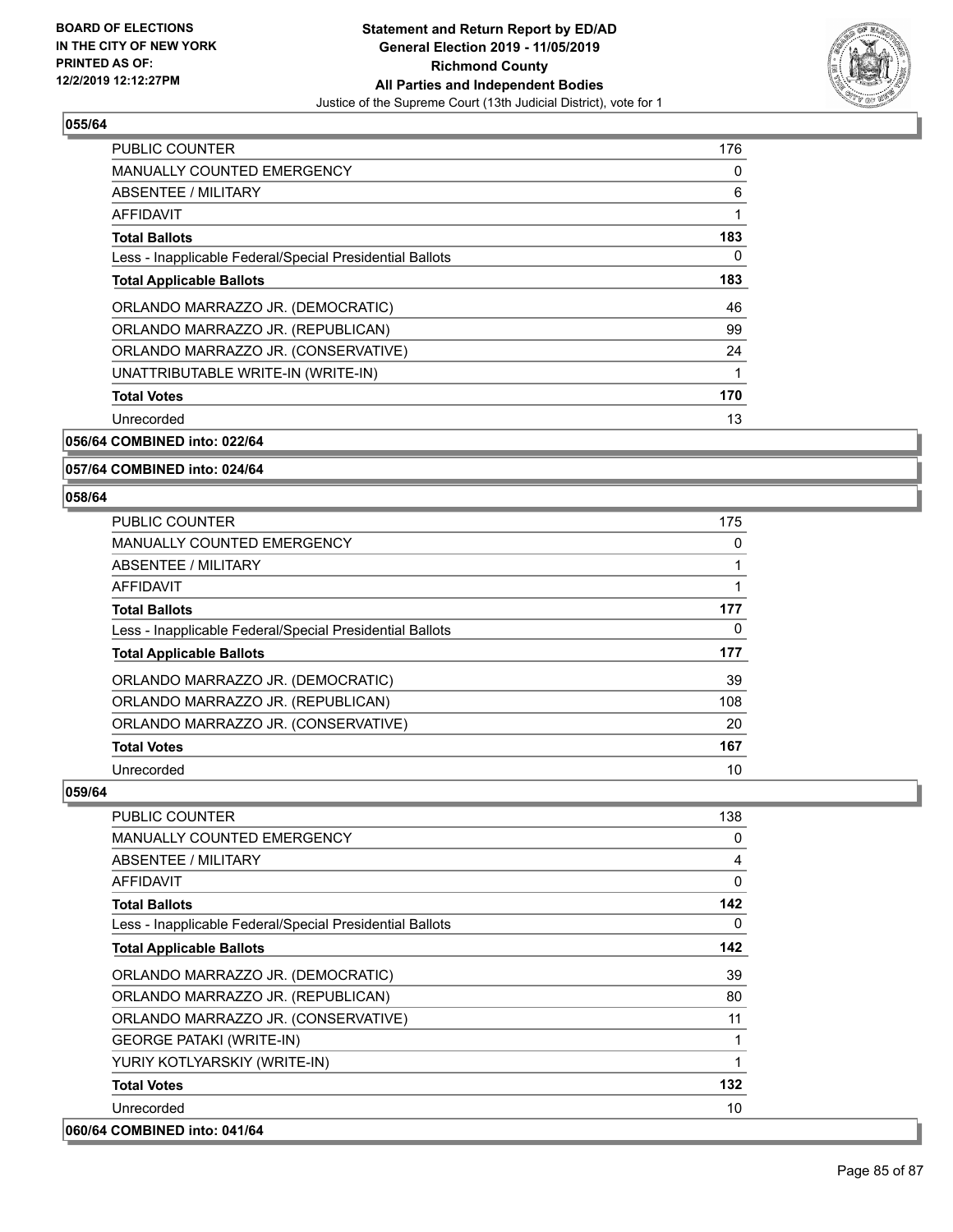

## **061/64 COMBINED into: 053/64**

## **062/64**

| <b>PUBLIC COUNTER</b>                                    | 172      |
|----------------------------------------------------------|----------|
| MANUALLY COUNTED EMERGENCY                               | 0        |
| ABSENTEE / MILITARY                                      | 16       |
| AFFIDAVIT                                                | $\Omega$ |
| <b>Total Ballots</b>                                     | 188      |
| Less - Inapplicable Federal/Special Presidential Ballots | $\Omega$ |
| <b>Total Applicable Ballots</b>                          | 188      |
| ORLANDO MARRAZZO JR. (DEMOCRATIC)                        | 55       |
| ORLANDO MARRAZZO JR. (REPUBLICAN)                        | 106      |
| ORLANDO MARRAZZO JR. (CONSERVATIVE)                      | 14       |
| RUDOLPH W. GIULIANI (WRITE-IN)                           |          |
| THOMAS PETTI (WRITE-IN)                                  |          |
| <b>Total Votes</b>                                       | 177      |
| Unrecorded                                               | 11       |

#### **063/64**

| <b>PUBLIC COUNTER</b>                                    | 166 |
|----------------------------------------------------------|-----|
| <b>MANUALLY COUNTED EMERGENCY</b>                        | 0   |
| ABSENTEE / MILITARY                                      | 4   |
| AFFIDAVIT                                                | 1   |
| <b>Total Ballots</b>                                     | 171 |
| Less - Inapplicable Federal/Special Presidential Ballots | 0   |
| <b>Total Applicable Ballots</b>                          | 171 |
| ORLANDO MARRAZZO JR. (DEMOCRATIC)                        | 47  |
| ORLANDO MARRAZZO JR. (REPUBLICAN)                        | 97  |
| ORLANDO MARRAZZO JR. (CONSERVATIVE)                      | 17  |
| EDWINA WINNIE MARTIN (WRITE-IN)                          | 1   |
| <b>Total Votes</b>                                       | 162 |
| Unrecorded                                               | 9   |

**064/64 COMBINED into: 009/63**

**065/64 COMBINED into: 048/64**

**066/64 COMBINED into: 009/63**

**067/64 COMBINED into: 009/63**

**068/64 COMBINED into: 009/63**

**069/64 COMBINED into: 048/64**

**070/64 COMBINED into: 009/63**